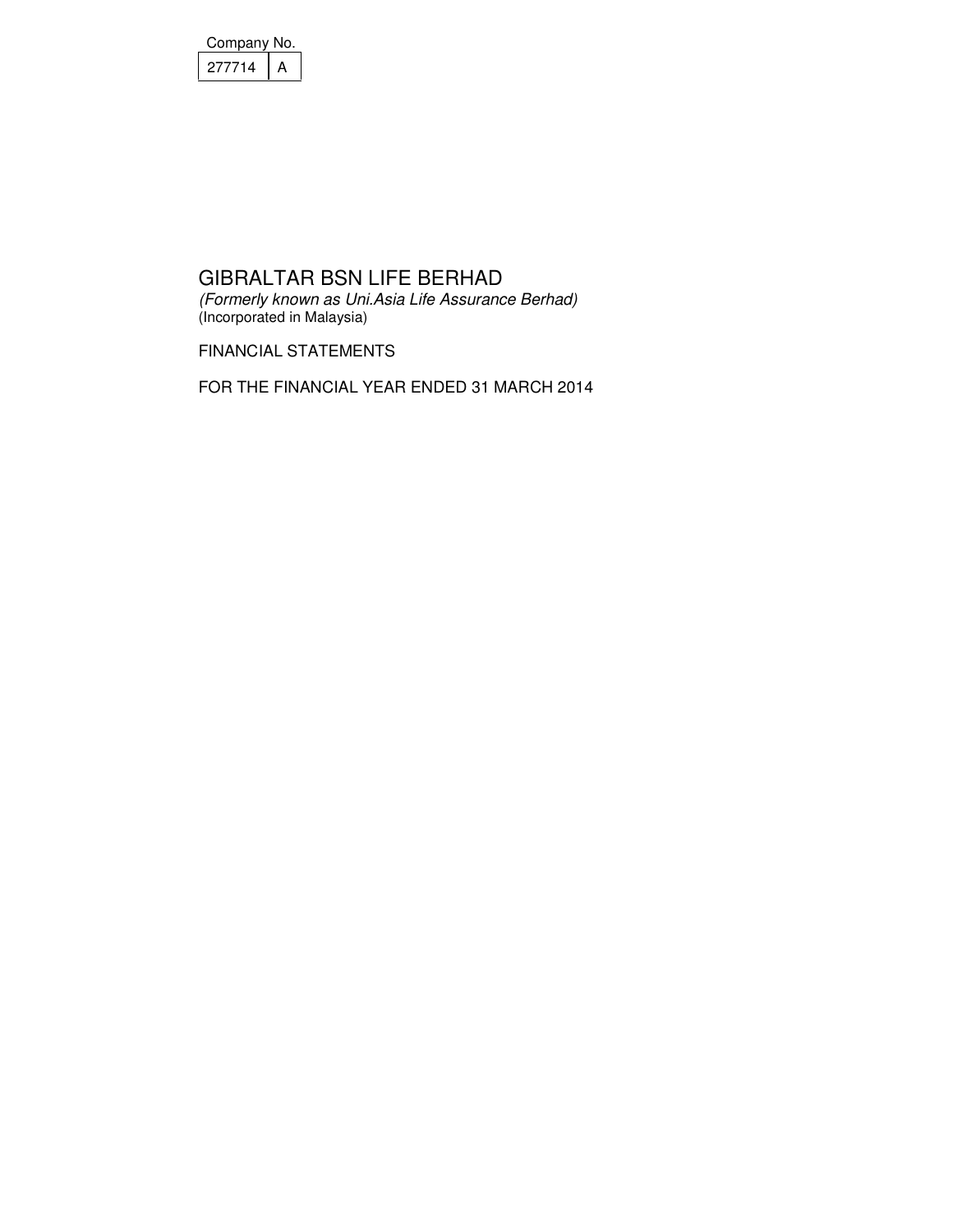| Company No. |  |
|-------------|--|
| 277714      |  |

(Formerly known as Uni.Asia Life Assurance Berhad) (Incorporated in Malaysia)

# FINANCIAL STATEMENTS FOR THE FINANCIAL YEAR ENDED 31 MARCH 2014

| CONTENT                                 | <b>PAGE</b> |
|-----------------------------------------|-------------|
| Directors' Report                       | $1 - 11$    |
| <b>Statement by Directors</b>           | 12          |
| Statutory declaration                   | 12          |
| Independent auditors' report            | $13 - 14$   |
| Financial statements                    |             |
| Statement of financial position         | $15 - 16$   |
| Statement of income                     | 17          |
| Statement of other comprehensive income | 18          |
| Statement of changes in equity          | 19          |
| Statement of cash flows                 | 20          |
| Notes to the financial statements       | $21 - 100$  |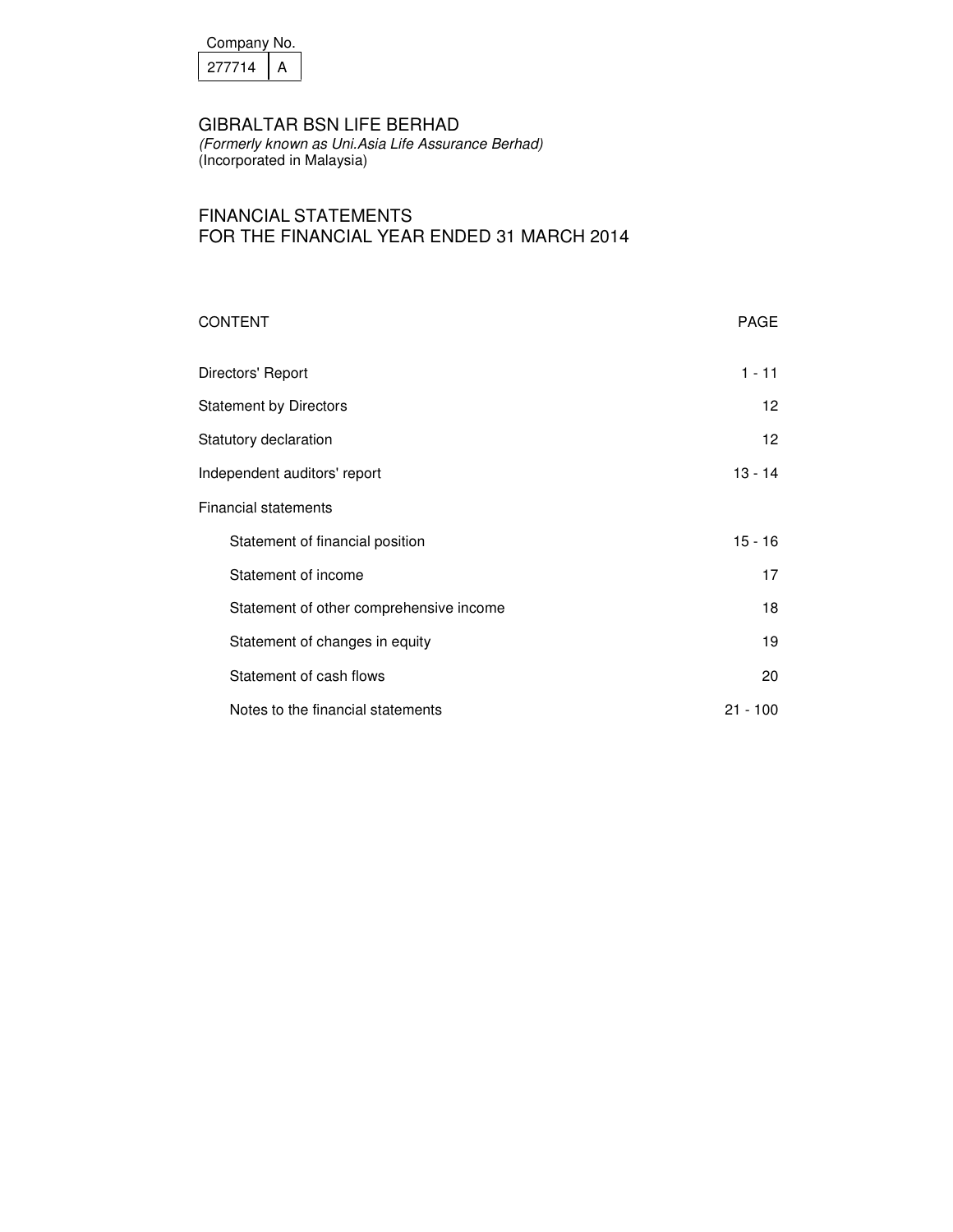| Company No. |  |
|-------------|--|
| 277714      |  |

(Formerly known as Uni.Asia Life Assurance Berhad) (Incorporated in Malaysia)

# DIRECTORS' REPORT

The Directors have pleasure in submitting their report together with the audited financial statements of the Company for the financial year ended 31 March 2014.

### PRINCIPAL ACTIVITY

The Company is engaged principally in the underwriting of life insurance business including investment-linked business. There has been no significant change in the nature of this activity during the financial year.

### CHANGE OF COMPANY NAME

With effect from 28 April 2014, the Company changed its name from Uni.Asia Life Assurance Berhad ("UAL") to Gibraltar BSN Life Berhad to reflect its identity as a member of Prudential Financial, Inc ("PFI").

### FINANCIAL RESULTS

|                               | RM'000 |
|-------------------------------|--------|
| Profit for the financial year | 49.756 |
|                               |        |

### DIVIDENDS

Since the date of the last report, the Company paid an interim single-tier exempt dividend of 2 sen per share in respect of the financial year ended 31 March 2014, totalling RM 2,500,000 on 2 May 2014. The Directors do not recommend any final dividend for the financial year ended 31 March 2014.

### RESERVES AND PROVISIONS

All material transfers to or from reserves and provisions during the financial year are disclosed in the financial statements.

### SHARE CAPITAL

There was no issuance of new ordinary shares during the financial year.

### PROVISION FOR INSURANCE LIABILITIES

Before the financial statements of the Company were made out, the Directors took reasonable steps to ascertain that there was adequate provision for its insurance liabilities in accordance with the valuation methods specified in Part D of the Risk-Based Capital Framework ("RBC Framework") for insurers issued by Bank Negara Malaysia ("BNM").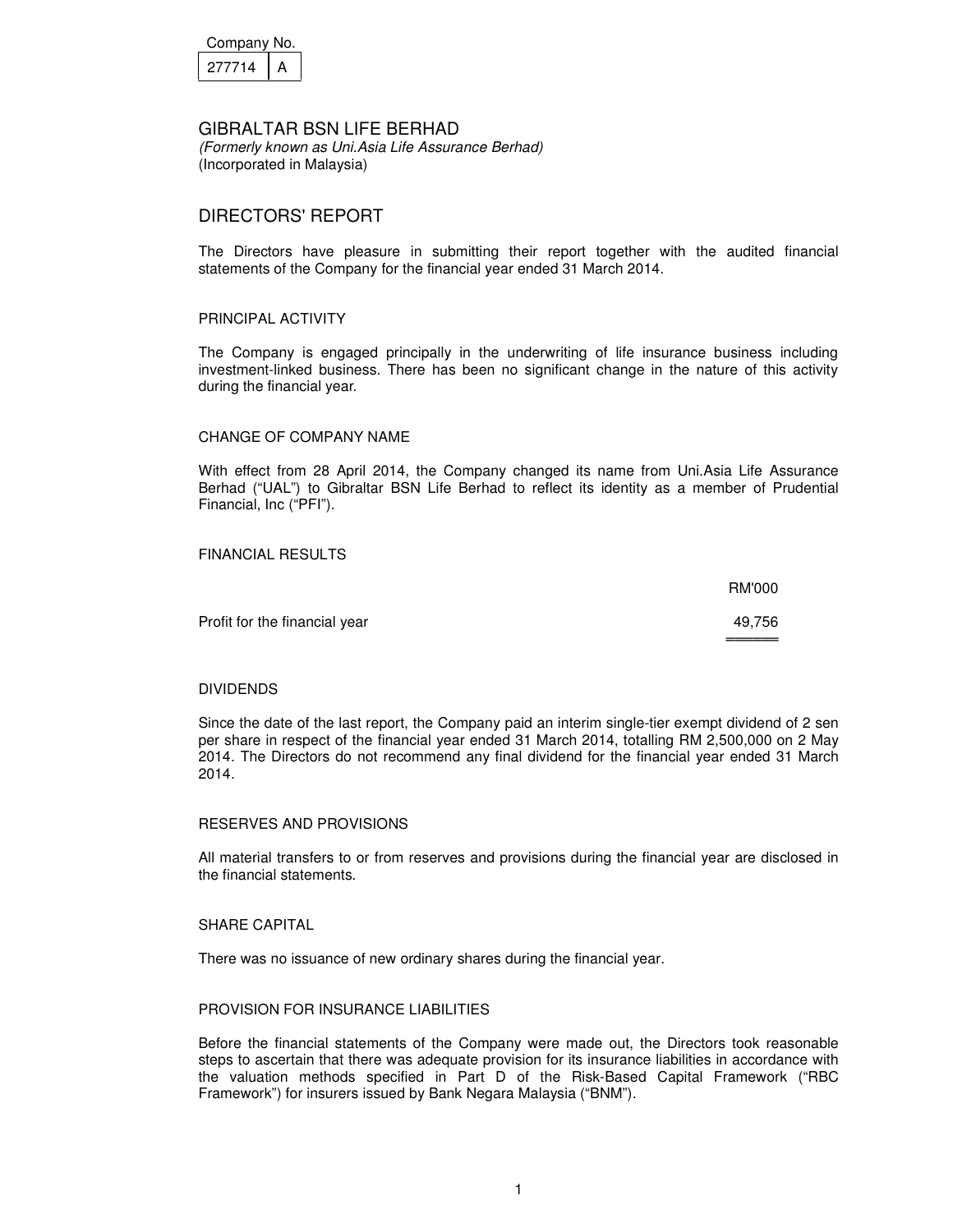| Company No. |  |
|-------------|--|
| 277714      |  |

(Formerly known as Uni.Asia Life Assurance Berhad) (Incorporated in Malaysia)

# DIRECTORS' REPORT (CONTINUED)

### BAD AND DOUBTFUL DEBTS

Before the financial statements of the Company were made out, the Directors took reasonable steps to ascertain that action had been taken in relation to the writing off of bad debts and the making of allowance for doubtful debts, and satisfied themselves that all known bad debts had been written off and adequate allowance had been made for doubtful debts.

At the date of this report, the Directors are not aware of any circumstances that would render the amount written off for bad debts or the amount of the allowance for doubtful debts in the financial statements of the Company inadequate to any substantial extent.

### CURRENT ASSETS

Before the financial statements of the Company were made out, the Directors took reasonable steps to ensure that any current assets, which were unlikely to be realised in the ordinary course of business, their values as shown in the accounting records of the Company have been written down to an amount which they might be expected to realise.

At the date of this report, the Directors are not aware of any circumstances which would render the values attributed to current assets in the financial statements of the Company misleading.

## VALUATION METHODS

At the date of this report, the Directors are not aware of any circumstances which have arisen which render adherence to the existing methods of valuation of assets or liabilities of the Company misleading or inappropriate.

### CONTINGENT AND OTHER LIABILITIES

At the date of this report, there does not exist:

- (a) any charge on the assets of the Company that has arisen since the end of the financial year which secures the liabilities of any other person; or
- (b) any contingent liability in respect of the Company that has arisen since the end of the financial year.

No contingent or other liability of the Company has become enforceable or is likely to become enforceable within the period of twelve months after the end of the financial year which, in the opinion of the Directors, will or may substantially affect the ability of the Company to meet its obligations as and when they fall due.

For the purpose of this paragraph, contingent or other liabilities do not include liabilities arising from contracts of insurance underwritten in the ordinary course of business of the Company.

### CHANGE OF CIRCUMSTANCES

At the date of this report, the Directors are not aware of any circumstances not otherwise dealt with in this report or the financial statements of the Company which would render any amount stated in the financial statements misleading.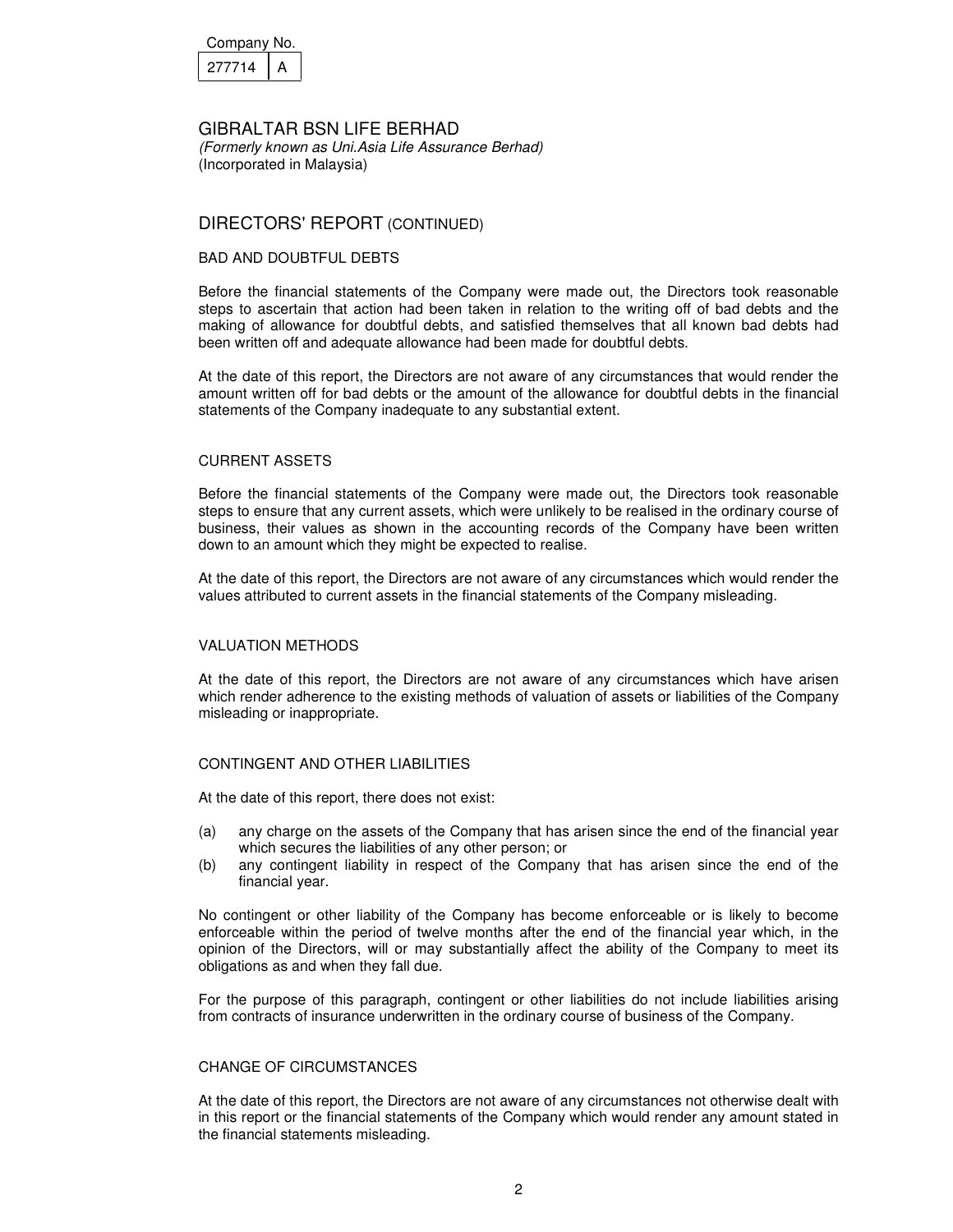| Company No. |  |
|-------------|--|
| 277714      |  |

(Formerly known as Uni.Asia Life Assurance Berhad) (Incorporated in Malaysia)

# DIRECTORS' REPORT (CONTINUED)

### ITEMS OF AN UNUSUAL NATURE

The results of the operations of the Company during the financial year were not, in the opinion of the Directors, substantially affected by any item, transaction or event of a material and unusual nature other than those disclosed in the financial statements.

There has not arisen in the interval between the end of the financial year and the date of this report any item, transaction or event of a material and unusual nature likely, in the opinion of the Directors, to affect substantially the results of the operations of the Company for the period in which this report is made.

### CORPORATE GOVERNANCE

(a) Importance and commitment

 The Company, with the leadership of the Board of Directors ("the Board"), is adopting the necessary measures to ensure that the corporate and management practices are consistent with the regulatory requirements and best practice standards ordained under BNM/RH/GL/003-1: Minimum Standards for Prudential Management of Insurers (Consolidated) and BNM/RH/GL/003-2: Prudential Framework of Corporate Governance for Insurers, issued by BNM. The Company's policy is to achieve best practices in their business standards for all activities throughout the Company and good corporate governance, which the Board fully recognises to be one of its principal responsibilities to protect and enhance shareholder value and financial performance of the Company.

(b) Key issues and aspects

Key elements of the industry's corporate governance captured by the Frameworks are:

- i. An effective and balanced Board appointed through a predetermined appointment procedure;
- ii. Executive remuneration set by the Remuneration Committee that attracts and retains the people needed to run the Company;
- iii. A sound system of internal controls that safeguards the Company's assets and investments, and identifies and manages business risks.
- iv. The process in respect to disclosure of conflict of interest situation where arise.

The Company's commitment to the corporate governance standards entails the following:

- i. The Board has a mix of independent and non-independent Directors. The Board comprises eight non-executive Directors with vast experience, of which three are independent non-executive Directors of the calibre necessary to carry sufficient weight in Board's decisions. The role of independent non-executive Directors is important in ensuring that the strategies proposed by management are fully discussed and examined, and takes into account the long-term interest of various stakeholders. The Board appoints new Director on the recommendation of the Nominating Committee.
- ii. Executive remuneration is set by the Remuneration Committee. The Company's executive remuneration policy is to reward employees competitively, taking into account individual performance, company performance, market comparisons and the competitiveness in the local insurance industry. Remuneration packages are reviewed annually and comprise a mix of basic salary and performance-linked elements.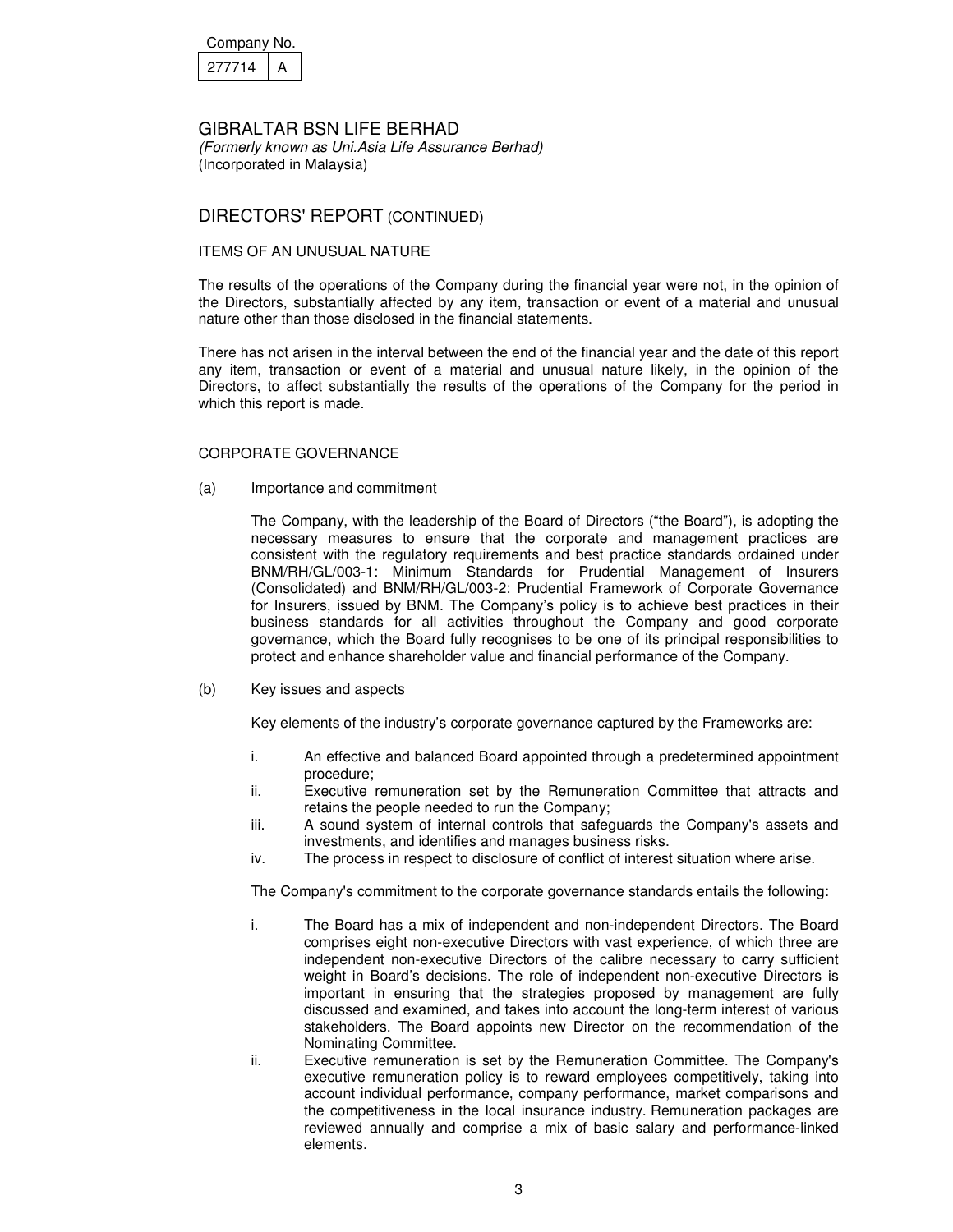| Company No. |  |
|-------------|--|
| 277714      |  |

(Formerly known as Uni.Asia Life Assurance Berhad) (Incorporated in Malaysia)

# DIRECTORS' REPORT (CONTINUED)

## CORPORATE GOVERNANCE (CONTINUED)

- (b) Key issues and aspects (continued)
	- iii. The Board is responsible for the Company's system of internal controls and risk management, and reviewing the effectiveness of these systems which are designed to proactively manage, rather than eliminate, the risk of failure to achieve sustainable business objectives. In achieving this, the following are put in place:
		- the Risk Management Committee which oversees and provides overall direction on risk management efforts;
		- a system of financial and business controls which provides regular reports by the Chief Financial Officer ("CFO") and the Chief Executive Officer ("CEO") to the Board;
		- regular assessments of internal controls by the Company's internal audit department; and
		- review of the effectiveness of the internal control processes by the Audit Committee, on behalf of the Board.
- (c) Board responsibilities

 The Board is ultimately responsible for the Company's strategic direction and overseeing the performance of the Company. Its focuses are:

- i. Strategy plan
- ii. Development
- iii. Shareholder value
- iv. Oversight and control
- v. Corporate governance
- (d) Supply of information

 The Board is mindful that its strategic focus on matters relating to their business and exposures should be based on informed decisions. Hence, all the Directors are provided with the meeting agenda and Board reports well ahead of Board meetings. This is to enable the Directors to obtain further explanations, where necessary, in order to be briefed properly before the meeting. As and when necessary, the Board, in furtherance of their duties may seek independent professional advice at the Company's expense. All the Directors have access to the advice and services of the Company Secretary.

 The Directors who have held office during the period since the date of the last report are as follows:

i) Independent Directors

Name of Directors Dato' Haji Kamil Khalid Ariff Datuk Azizan Bin Haji Abd Rahman Appointed on 2 January 2014 Dato' Danapalan A/L T.P. Vinggrasalam Appointed on 2 January 2014 Dato' Dr. Mohd Shahari Bin Ahmad Jabar<br>Dato' Majid Bin Mohamad Lee Siang Korn @ Lee Siang Chin Resigned on 2 January 2014

Resigned on 2 January 2014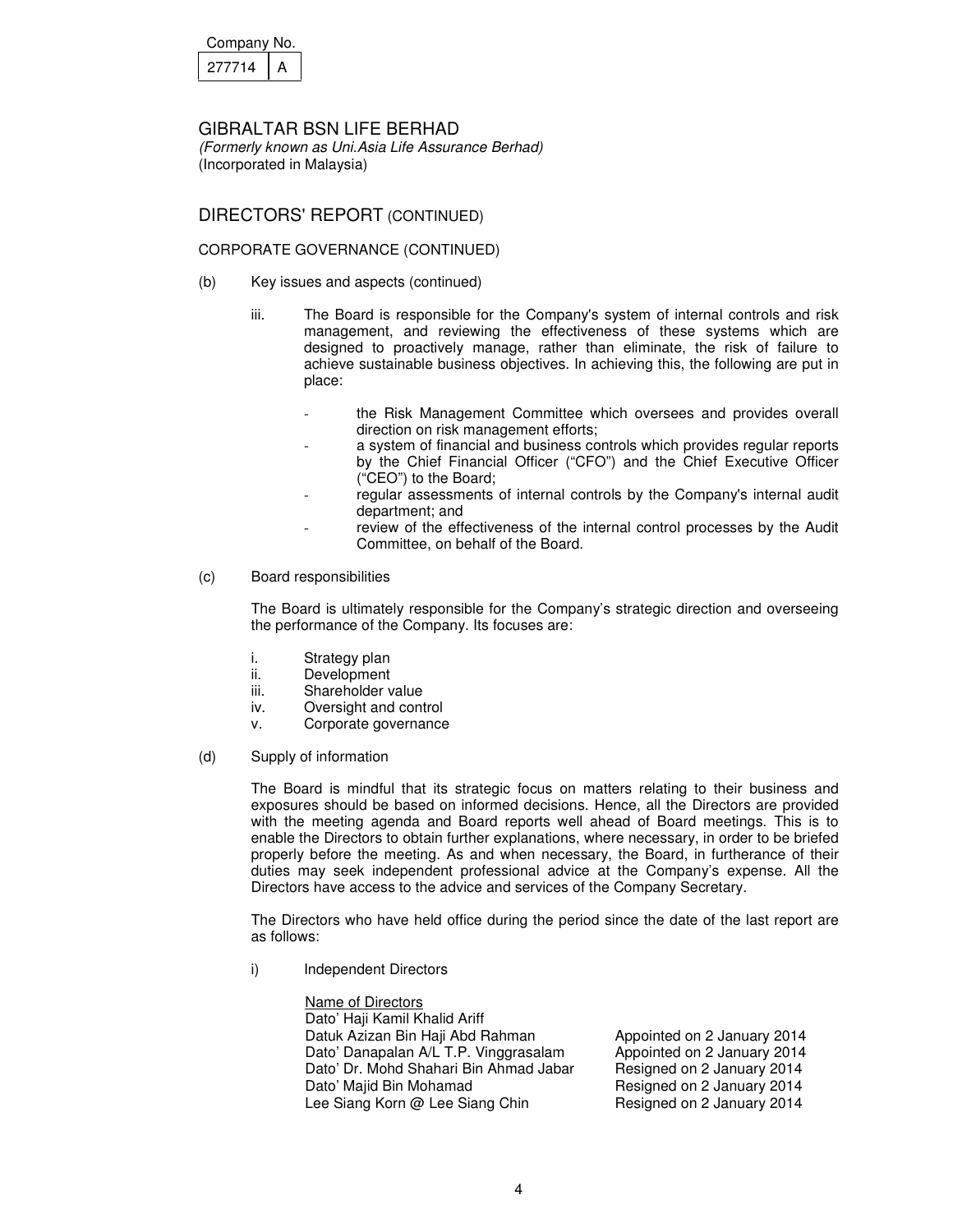| Company No. |  |
|-------------|--|
| 277714      |  |

(Formerly known as Uni.Asia Life Assurance Berhad) (Incorporated in Malaysia)

# DIRECTORS' REPORT (CONTINUED)

# CORPORATE GOVERNANCE (CONTINUED)

- (d) Supply of information (continued)
	- ii) Non-Independent Directors

| Name of Directors                           |                               |
|---------------------------------------------|-------------------------------|
| Benett Maximillian Theseira (Chairman)      | Appointed on 11 February 2014 |
| Jan van den Berg                            | Appointed on 2 January 2014   |
| <b>Tim Oommen Thomas</b>                    | Appointed on 2 January 2014   |
| John Sneddon McConnachie                    | Appointed on 2 January 2014   |
| Datuk Adinan Bin Maning                     | Appointed on 2 January 2014   |
| Dato' Mohamed Hazlan Bin Mohamed<br>Hussain | Resigned on 2 January 2014    |
| Lee Chin Yong                               | Resigned on 2 January 2014    |
| Dato' Chan Choy Lin                         | Resigned on 2 January 2014    |
| Chan Kok Seong                              | Resigned on 2 January 2014    |

The Board meetings and attendance for the financial year ended 31 March 2014 are as follows:

| Name of Directors                        | Number of Board |      |
|------------------------------------------|-----------------|------|
|                                          | meetings        |      |
|                                          | Attend          | Held |
| Benett Maximillian Theseira              |                 |      |
| Jan van den Berg                         | 2               | 2    |
| Tim Oommen Thomas                        | 2               | 2    |
| John Sneddon McConnachie                 | 2               | 2    |
| Datuk Adinan Bin Maning                  | 2               | 2    |
| Datuk Azizan Bin Haji Abd Rahman         | 2               | 2    |
| Dato' Danapalan A/L T.P. Vinggrasalam    |                 | 2    |
| Dato' Haji Kamil Khalid Ariff            | 6               | 6    |
| Lee Chin Yong                            | 4               | 4    |
| Dato' Mohamed Hazlan Bin Mohamed Hussain | 4               | 4    |
| Dato' Chan Choy Lin                      | 4               | 4    |
| Dato' Dr. Mohd Shahari Bin Ahmad Jabar   | 4               | 4    |
| Dato' Majid Bin Mohamad                  | 4               | 4    |
| Chan Kok Seong                           | 3               |      |
| Lee Siang Korn @ Lee Siang Chin          | 3               | 4    |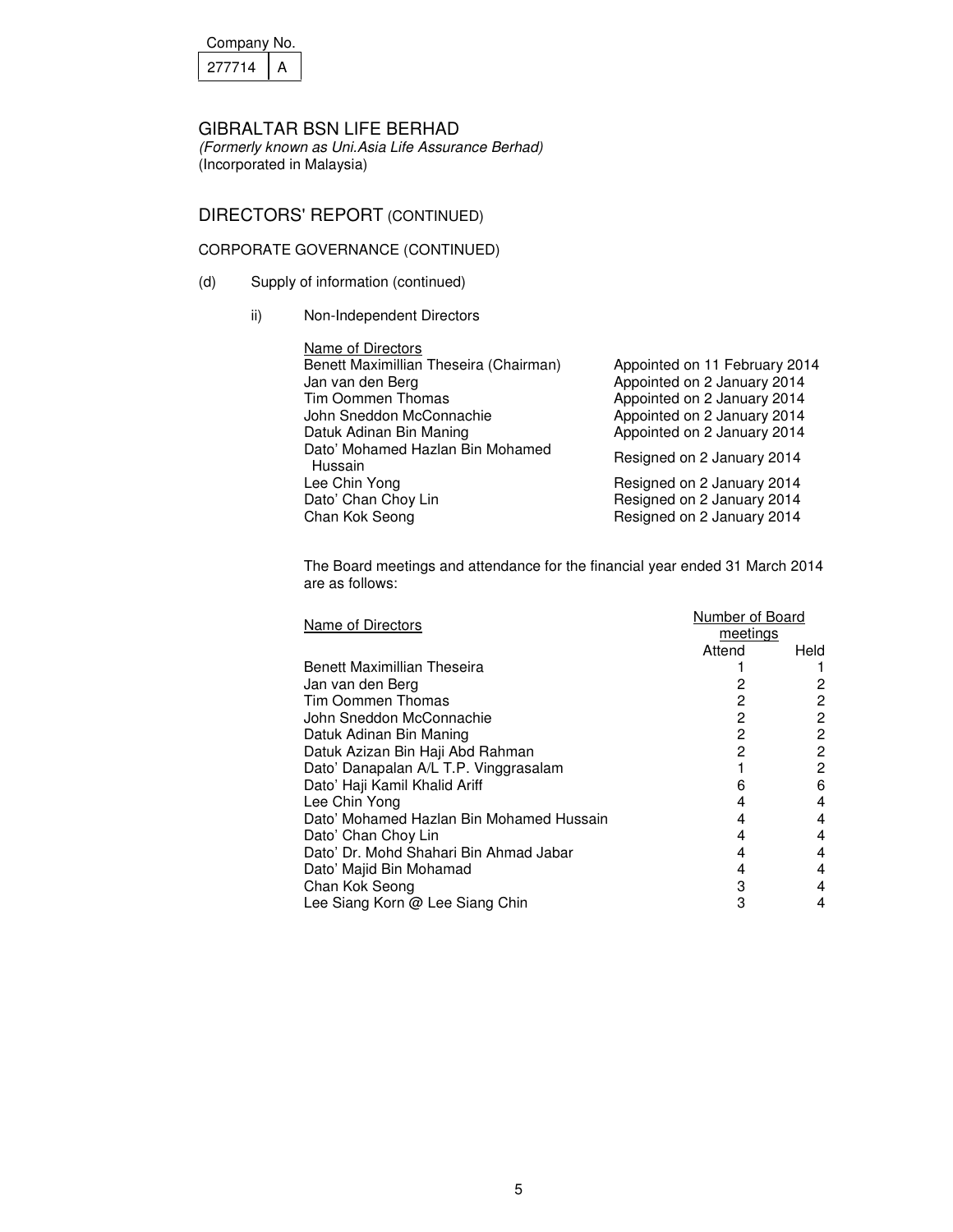| Company No. |  |
|-------------|--|
| 277714      |  |

(Formerly known as Uni.Asia Life Assurance Berhad) (Incorporated in Malaysia)

# DIRECTORS' REPORT (CONTINUED)

## CORPORATE GOVERNANCE (CONTINUED)

(e) Appointment/re-appointment of Directors

 The appointments/re-appointments of the Directors is based on the Company's Articles of Association. All the Directors who are appointed by the Board are subject to re-election every succeeding year; thereafter one-third of the Directors (being those who have been longest in office) shall be retired or re-elected.

(f) Directors' training

 The Directors are encouraged to attend continuous education programs and seminars to keep abreast with developments in the industry. The Company has established a mechanism for all the Directors to be kept abreast of changes and new legal and regulatory requirements on a regular basis. The Company also keeps a record of the Directors' training programs and attendance to the said programme.

(g) Directors' responsibility statement with respect to the financial statements.

 The Directors are required by the Companies Act, 1965 to prepare financial statements for each financial year which have been made out in accordance with the Malaysian Financial Reporting Standards ("MFRS"), International Financial Reporting Standards and comply with the requirements of the Companies Act, 1965 in Malaysia and give a true and fair view of the state of affairs of the Company at the end of the financial year and of the results and cash flows of the Company for the financial year.

In preparing the financial statements, the Directors have:

- adopted suitable accounting policies and applied them consistently;
- made judgements and estimates that are reasonable and prudent;
- ensured that all applicable accounting standards have been followed; and
- prepared financial statements on the going concern basis as the Directors have a reasonable expectation, having made enquiries, that the Company has adequate resources to continue in operational existence for the foreseeable future.

The Directors have the responsibility for ensuring that the Company keeps accounting records, which disclose with reasonable accuracy, the financial position of the Company and to ensure that the financial statements comply with the requirements of the Companies Act, 1965 in Malaysia.

The Directors have overall responsibility to take steps to safeguard the assets of the Company and to prevent and detect fraud and irregularities.

(h) Financial reporting

 In presenting the annual financial statements, the Directors aim to present a balanced and understandable assessment of the Company's position and prospects.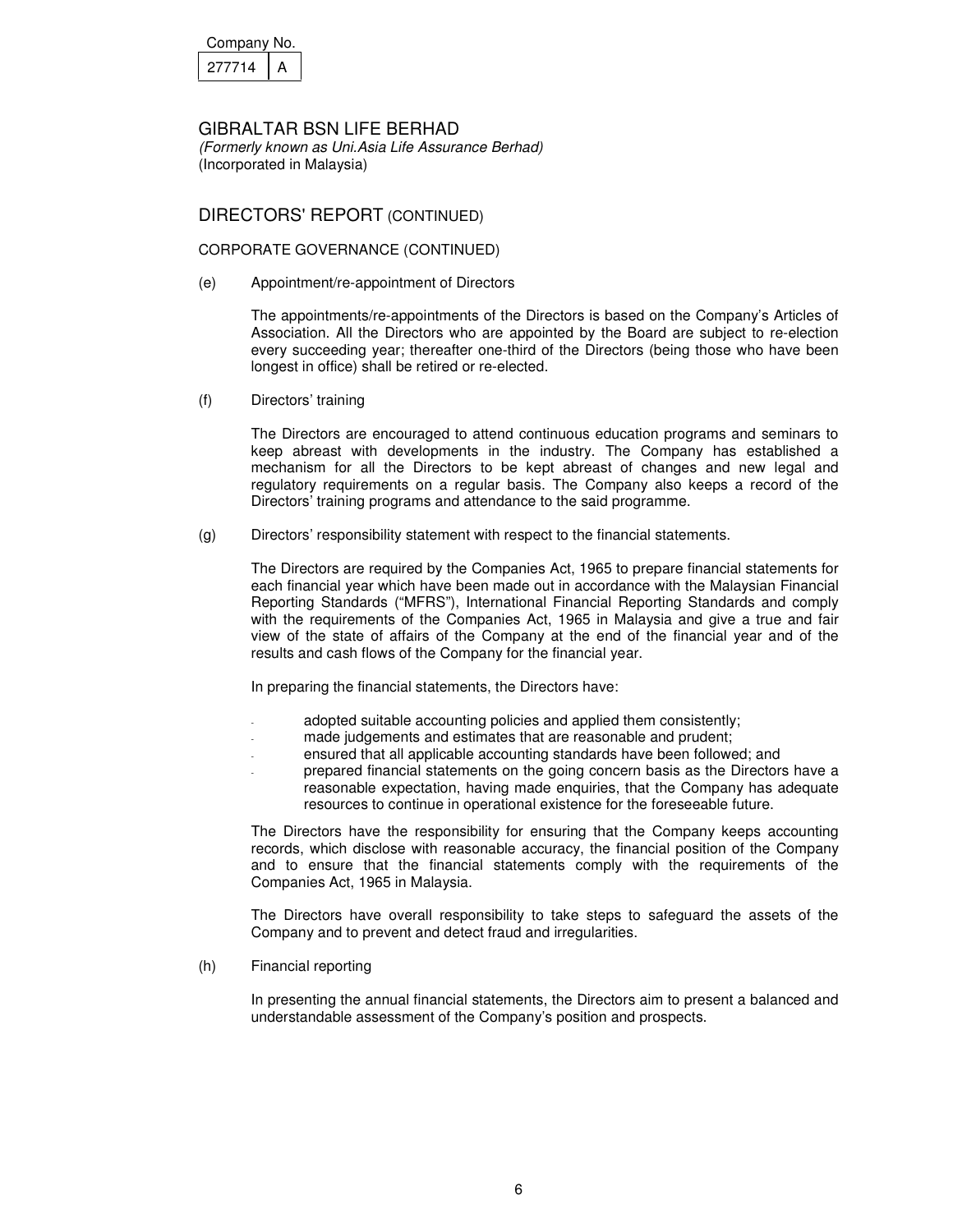| Company No. |  |
|-------------|--|
| 277714      |  |

(Formerly known as Uni.Asia Life Assurance Berhad) (Incorporated in Malaysia)

# DIRECTORS' REPORT (CONTINUED)

## CORPORATE GOVERNANCE (CONTINUED)

(i) Board Committees

 The Board has assigned specific responsibilities to five Board committees (Audit, Remuneration, Nomination, Risk Management, and Investment Committees), details of which are set out below. These committees have the authority to examine particular issues and report back to the Board with their recommendations. The ultimate responsibility for the final decision on all matters, however, lies with the Board.

(j) Audit Committee

The Audit Committee comprises the following members;

| Datuk Azizan Bin Haji Abd Rahman (Chairman)       | Appointed on 8 January 2014 |
|---------------------------------------------------|-----------------------------|
| Dato' Haji Kamil Khalid Ariff                     | Appointed on 8 January 2014 |
| Tim Oommen Thomas                                 | Appointed on 8 January 2014 |
| Dato' Dr. Mohd Shahari Bin Ahmad Jabar (Chairman) | Resigned on 2 January 2014  |
| Dato' Chan Choy Lin                               | Resigned on 2 January 2014  |
| Dato' Majid Bin Mohamad                           | Resigned on 2 January 2014  |

 The Audit Committee reviews the Company's accounting policies, systems of internal controls and risk management, reports from the Company's internal and external auditors and determines that appropriate actions are being taken by the management. Its conclusions are reported to the Board, which takes responsibility for the Company's system of internal controls.

 The Audit Committee also considers the Company's published financial statements for statutory compliance and best practice standards, and recommends to the Board appropriate disclosure in these reports. It also reviews the performance of the Company's external auditors annually to ensure an objective, professional and cost-effective relationship. It recommends to the Board the external auditors fees for their audit services.

(k) Remuneration Committee

The Remuneration Committee comprises the following members;

| Dato' Haji Kamil Khalid Ariff (Chairman) |                             |
|------------------------------------------|-----------------------------|
| Jan van den Berg                         | Appointed on 8 January 2014 |
| <b>Tim Oommen Thomas</b>                 | Appointed on 8 January 2014 |
| Dato' Danapalan A/L T.P. Vinggrasalam    | Appointed on 8 January 2014 |
| Lee Chin Yong                            | Resigned on 2 January 2014  |
| Dato' Majid Bin Mohamad                  | Resigned on 2 January 2014  |
| Dato' Mohamed Hazlan Bin Mohamed Hussain | Resigned on 2 January 2014  |
| Lee Siang Korn @ Lee Siang Chin          | Resigned on 2 January 2014  |

The Remuneration Committee sets the remuneration policy for the Directors, the CEO and senior management reporting to the Board. Specifically, the Remuneration Committee agrees their service/employment contracts, salaries, other benefits, including bonuses and participation in the Company's long-term incentive plans, and other terms and conditions of service/employment.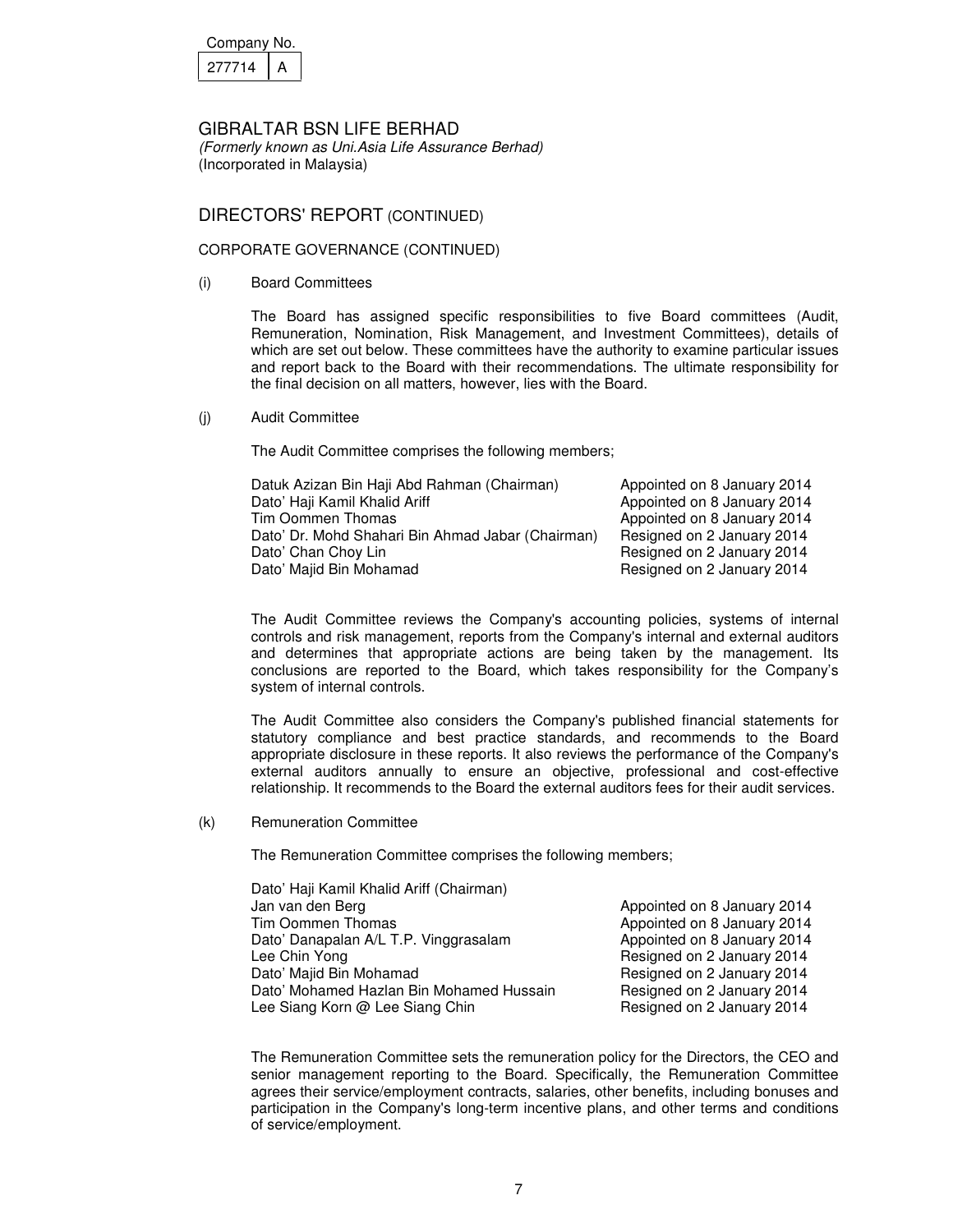| Company No. |  |
|-------------|--|
| 277714      |  |

(Formerly known as Uni.Asia Life Assurance Berhad) (Incorporated in Malaysia)

# DIRECTORS' REPORT (CONTINUED)

## CORPORATE GOVERNANCE (CONTINUED)

(k) Remuneration Committee (continued)

It also agrees terms for their cessation of service/employment, approves changes in the Company's long term incentive plans, recommends to the Board those plans which require shareholder approval and oversees their operations.

### Remuneration of the Directors and the CEO

The aggregate remuneration of the Directors and the remuneration of the CEO have been disclosed in Note 24 to the financial statements, meeting the minimum requirement of BNM/RH/GL 015-3.

(l) Nomination Committee

The Nomination Committee comprises the following members;

 Dato' Haji Kamil Khalid Ariff (Chairman) Jan van den Berg Appointed on 8 January 2014 Tim Oommen Thomas Thomas Appointed on 8 January 2014 John Sneddon McConnachie Appointed on 8 January 2014 Dato' Danapalan A/L T.P. Vinggrasalam Appointed on 8 January 2014 Lee Chin Yong **Resigned on 2 January 2014** Dato' Dr. Mohd Shahari Bin Ahmad Jabar **Resigned on 2 January 2014** Dato' Majid Bin Mohamad **Dato'** Resigned on 2 January 2014

The Nomination Committee recommends to the Board the appointments of all Directors and regularly reviews a profile of the skills and attributes required from the Directors as a whole to ensure an appropriate balance of expertise and ability. This profile is used to assess the suitability of candidates put forward by the Directors and shareholders.

(m) Risk Management Committee

The Risk Management Committee comprises the following members;

Dato' Haji Kamil Khalid Ariff (Chairman) Appointed on 8 January 2014 Tim Oommen Thomas **Appointed on 8 January 2014** Datuk Azizan Bin Haji Abd Rahman Appointed on 8 January 2014 Benett Maximillian Theseira **Appointed on 11 February 2014**  Dato' Majid Bin Mohamad (Chairman) Resigned on 2 January 2014 Lee Chin Yong The Chin Yong China Resigned on 2 January 2014<br>Chan Kok Seong The China Resigned on 2 January 2014

Resigned on 2 January 2014

The roles of the Risk Management Committee are:

- to oversee the development of risk management capabilities and development of an acceptable risk culture for the Company;
- to review the completeness of risk identification, assessment, controls and the managing of risks on a group-wide basis and assess their effectiveness on a regular basis;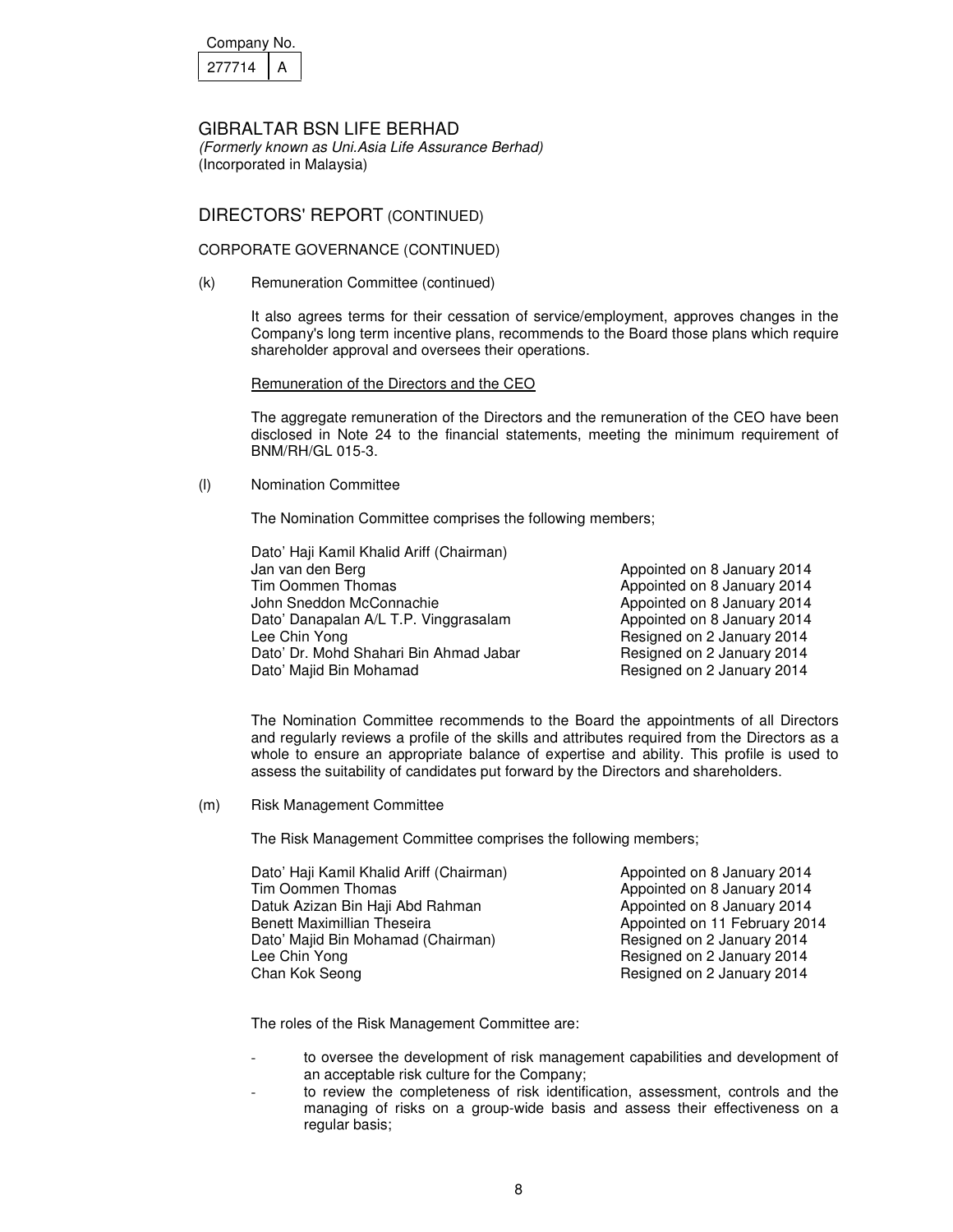| Company No. |  |
|-------------|--|
| 277714      |  |

(Formerly known as Uni.Asia Life Assurance Berhad) (Incorporated in Malaysia)

DIRECTORS' REPORT (CONTINUED)

## CORPORATE GOVERNANCE (CONTINUED)

- (m) Risk Management Committee (continued)
	- to oversee the development of general risk policies and procedures, and to monitor and evaluate their effectiveness;
	- to oversee the implementation of a risk management framework in a manner that is consistent with the overall risk management objectives of the Company.
- (n) Executive Committee dissolved

The Executive Committee comprised the following members;

| Lee Chin Yong (Chairman)                 | Resigned on 2 January 2014 |
|------------------------------------------|----------------------------|
| Dato' Mohamed Hazlan Bin Mohamed Hussain | Resigned on 2 January 2014 |
| Chan Kok Seong                           | Resigned on 2 January 2014 |

The Executive Committee was dissolved with effect on 8 January 2014.

 The Committee reviewed matters relevant to the operations of the Company and was empowered by the Board with relevant authority for effective and efficient decision making.

(o) Investment Committee

The Investment Committee comprises the following members;

| Tim Oommen Thomas (Chairman)               | Appointed on 27 March 2014  |
|--------------------------------------------|-----------------------------|
| Datuk Adinan Bin Maning                    | Appointed on 8 January 2014 |
| John Sneddon McConnachie                   | Appointed on 8 January 2014 |
| Lee Siang Korn @ Lee Siang Chin (Chairman) | Resigned on 2 January 2014  |
| Lee Chin Yong                              | Resigned on 2 January 2014  |
| Dato' Mohamed Hazlan Bin Mohamed Hussain   | Resigned on 2 January 2014  |
| Chan Kok Seong                             | Resigned on 2 January 2014  |
|                                            |                             |

 The Investment Committee is empowered by the Board to assist the Board and management in its strategic responsibilities and accountabilities in the investment areas of the Company. The Committee shall report to the Board the results, observations and recommendations for their deliberation and formalisation pertaining to the investment activities of the Company.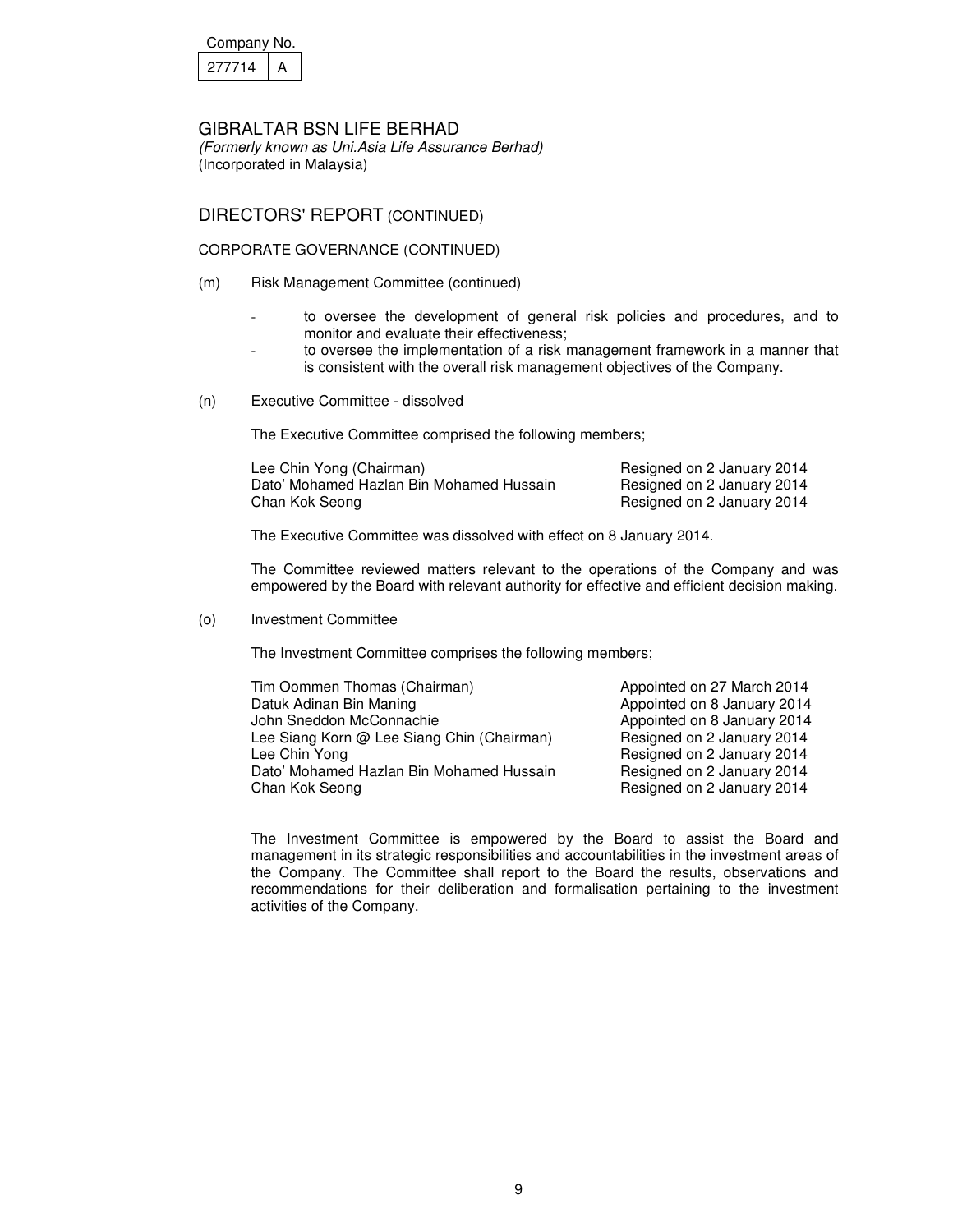| Company No. |  |
|-------------|--|
| 277714      |  |

(Formerly known as Uni.Asia Life Assurance Berhad) (Incorporated in Malaysia)

## DIRECTORS' REPORT (CONTINUED)

### DIRECTOR'S INTEREST IN SHARES

According to the register of Directors' shareholdings, the Directors in office at the end of the financial year did not hold any interest in shares and options over shares in the Company or shares and debentures of its related corporations during the financial year.

### DIRECTORS' BENEFITS

During and at the end of the financial year, no arrangements subsisted to which the Company is a party with the object or objects of enabling Directors of the Company to acquire benefits by means of the acquisition of shares in, or debentures of, the Company or any other body corporate.

Since the end of the previous financial year, no Director of the Company has received or become entitled to receive any benefit (other than Directors' remuneration as shown in the financial statements) by reason of a contract made by the Company or a related corporation with the Director or with a firm of which the Director is a member, or with a company in which the Director has a substantial financial interest.

### SIGNIFICANT EVENT DURING THE FINANCIAL YEAR

On 15 August 2013, the Company's former immediate holding company, Uni.Asia Capital Sdn Bhd, submitted an application to Bank Negara Malaysia for approval, pursuant to Sections 89 and 90 of the Financial Services Act 2013, to dispose its 100% equity interest in the Company for a total cash consideration of RM518 million subject to adjustment, if any.

Following the approval of the Minister of Finance through a letter, dated 18 December 2013, from Bank Negara Malaysia, Prudential Financial, Inc., through its subsidiary, The Prudential Insurance Company of America and Bank Simpanan Nasional completed the acquisition of the Company, on 2 January 2014, via a 70%:30% joint venture arrangement.

### ULTIMATE HOLDING COMPANY

The Directors regard Prudential Financial, Inc., as the ultimate holding company and The Prudential Insurance Company of America, as the penultimate holding company. Both companies are incorporated in the United States of America.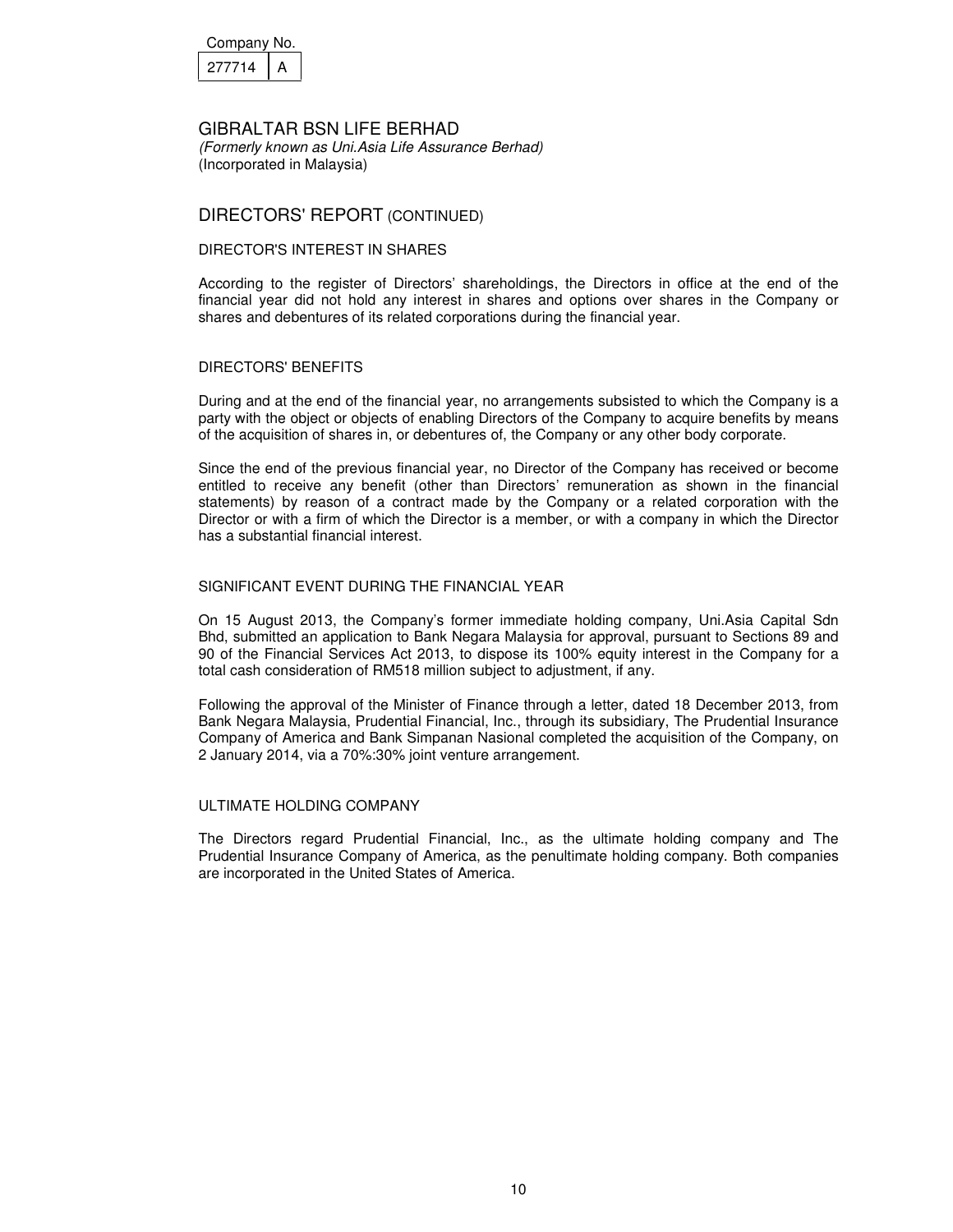| Company No. |  |
|-------------|--|
| 277714      |  |

(Formerly known as Uni.Asia Life Assurance Berhad) (Incorporated in Malaysia)

DIRECTORS' REPORT (CONTINUED)

AUDITORS

The auditors, PricewaterhouseCoopers, have indicated their willingness to continue in office.

Signed on behalf of the Board in accordance with their resolution dated 29 May 2014.

BENETT MAXIMILLIAN THESEIRA DATUK AZIZAN BIN HAJI ABD RAHMAN **DIRECTOR** 

Kuala Lumpur, Wilayah Persekutuan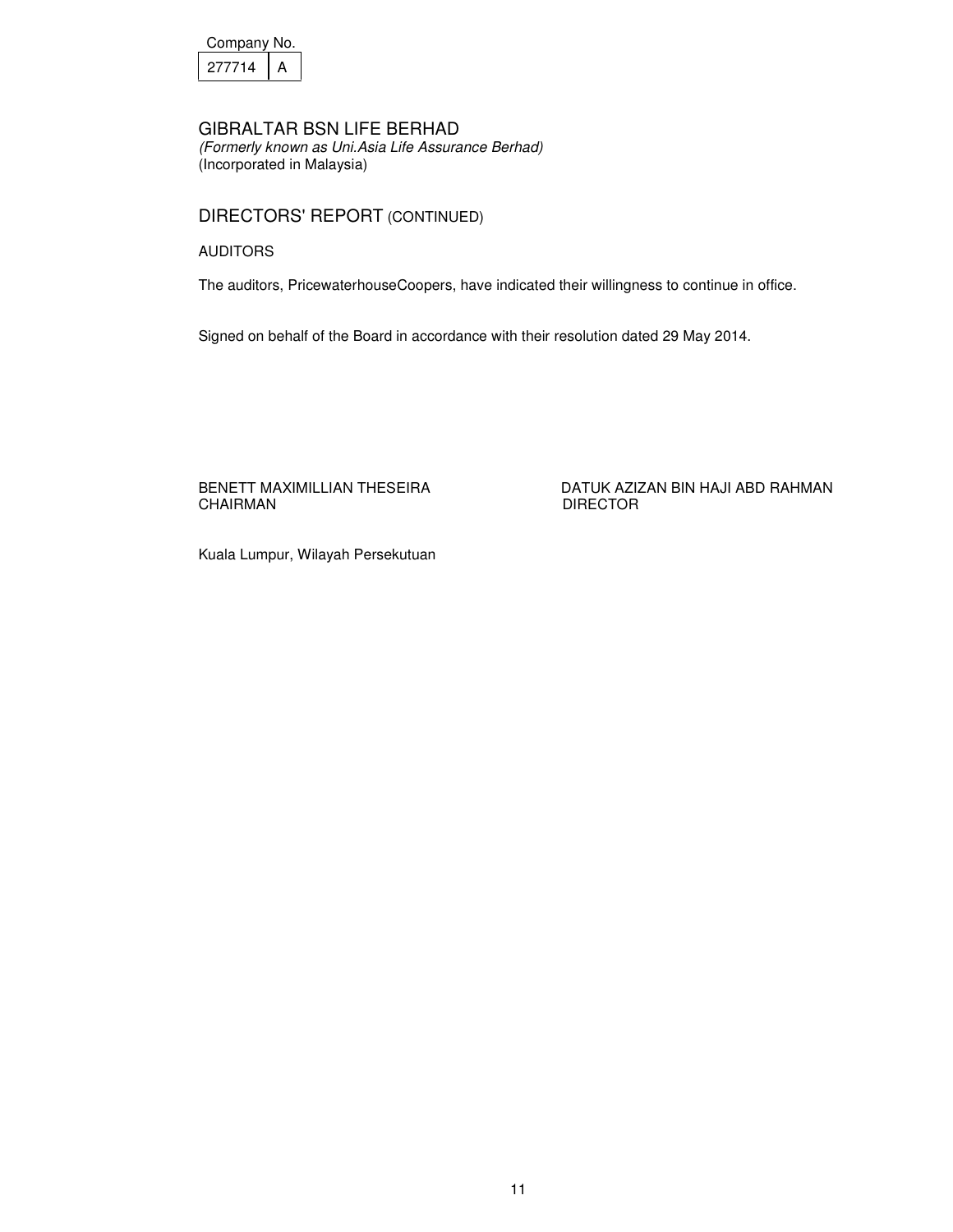| Company No. |  |
|-------------|--|
| 277714      |  |

(Formerly known as Uni.Asia Life Assurance Berhad) (Incorporated in Malaysia)

# STATEMENT BY DIRECTORS PURSUANT TO SECTION 169 (15) OF THE COMPANIES ACT, 1965

We, Benett Maximillian Theseira and Datuk Azizan Bin Haji Abd Rahman, two of the Directors, state that, in the opinion of the Directors, the financial statements set out on pages 15 to 100 are drawn up so as to give a true and fair view of the state of affairs of the Company as at 31 March 2014 and of the results and cash flows of the Company for the financial year ended on that date in accordance with the Malaysian Financial Reporting Standards ("MFRS"), International Financial Reporting Standards and comply with the requirements of the Companies Act, 1965 in Malaysia.

Signed on behalf of the Board of Directors in accordance with their resolution dated 29 May 2014.

CHAIRMAN DIRECTOR

BENETT MAXIMILLIAN THESEIRA DATUK AZIZAN BIN HAJI ABD RAHMAN

## STATUTORY DECLARATION PURSUANT TO SECTION 169(16) OF THE COMPANIES ACT, 1965

I, Kwo Shih Kang, the officer primarily responsible for the financial management of Gibraltar BSN Life Berhad, do solemnly and sincerely declare that the financial statements set out on pages 15 to 100 are, in my opinion, correct and I make this solemn declaration conscientiously believing the same to be true, and by virtue of the provisions of the Statutory Declarations Act, 1960.

Kwo Shih Kang

Subscribed and solemnly declared by the above named Kwo Shih Kang at Kuala Lumpur, Wilayah Persekutuan in Malaysia on 29 May 2014, before me.

COMMISSIONER FOR OATHS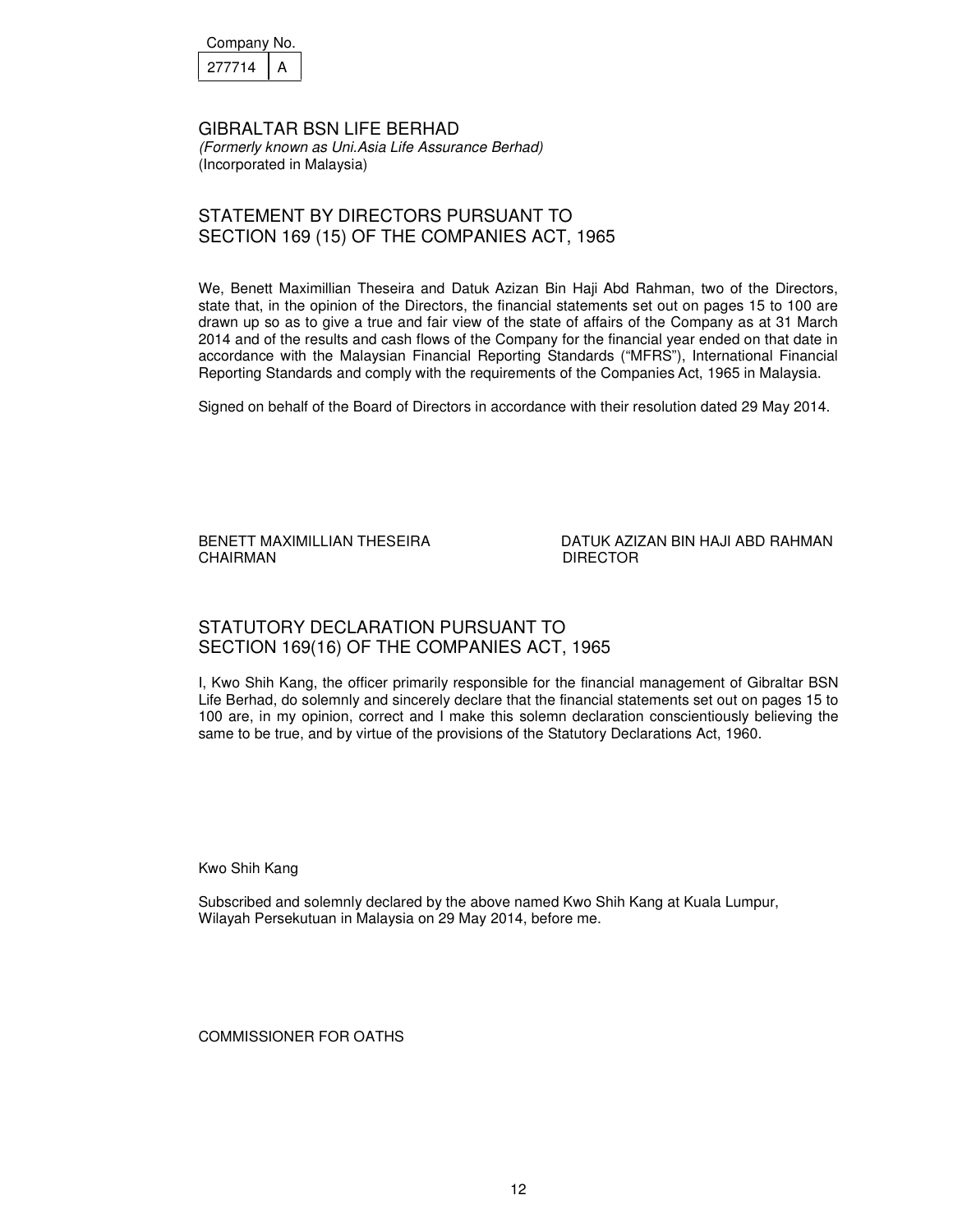## INDEPENDENT AUDITORS' REPORT TO THE MEMBERS OF GIBRALTAR BSN LIFE BERHAD (Formerly known as Uni.Asia Life Assurance Berhad) (Incorporated in Malaysia) (Company No. 277714 A)

### REPORT ON THE FINANCIAL STATEMENTS

We have audited the financial statements of Gibraltar BSN Life Berhad (formerly known as Uni.Asia Life Assurance Berhad), which comprise the statement of financial position as at 31 March 2014, and the statements of income, comprehensive income, changes in equity and cash flows for the financial year then ended, and a summary of significant accounting policies and other explanatory notes to the financial statements, as set out on pages 15 to 100.

#### Directors' Responsibilities for the Financial Statements

The Directors of the Company are responsible for the preparation of the financial statements that give a true and fair view in accordance with the Malaysian Financial Reporting Standards, International Financial Reporting Standards and comply with the requirements of the Companies Act, 1965 in Malaysia. The Directors are also responsible for such internal control as the Directors determine are necessary to enable the preparation of financial statements that are free from material misstatement whether due to fraud or error.

#### Auditors' Responsibility

Our responsibility is to express an opinion on these financial statements based on our audit. We conducted our audit in accordance with approved standards on auditing in Malaysia. Those standards require that we comply with ethical requirements and plan and perform the audit to obtain reasonable assurance whether the financial statements are free from material misstatement.

An audit involves performing procedures to obtain audit evidence about the amounts and disclosures in the financial statements. The procedures selected depend on our judgment, including the assessment of risks of material misstatement of the financial statements, whether due to fraud or error. In making those risk assessments, we consider internal control relevant to the Company's preparation of financial statements that give a true and fair view in order to design audit procedures that are appropriate in the circumstances, but not for the purpose of expressing an opinion on the effectiveness of the Company's internal control. An audit also includes evaluating the appropriateness of accounting policies used and the reasonableness of accounting estimates made by the Directors, as well as evaluating the overall presentation of the financial statements.

We believe that the audit evidence we have obtained is sufficient and appropriate to provide a basis for our audit opinion.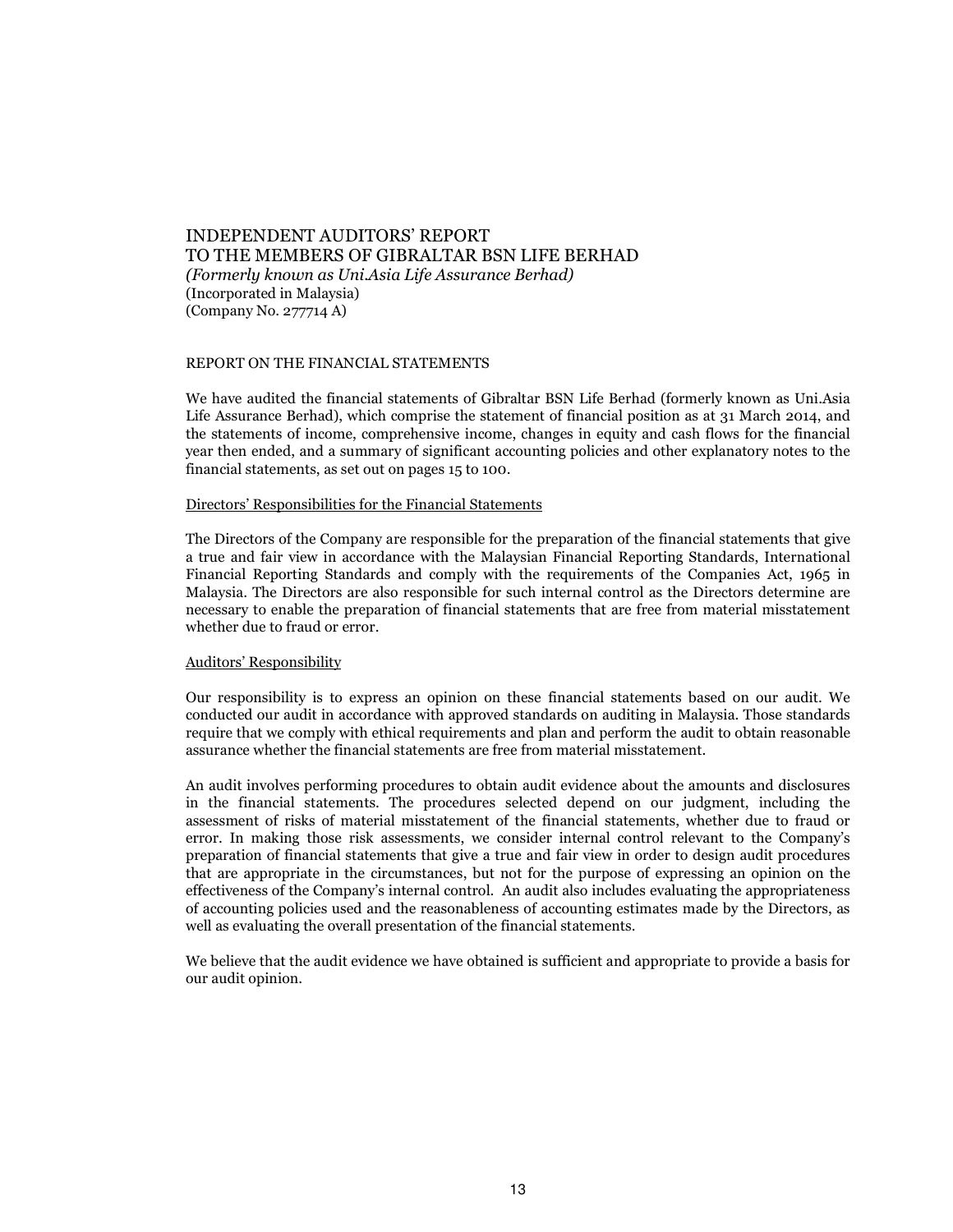# INDEPENDENT AUDITORS' REPORT TO THE MEMBERS OF GIBRALTAR BSN LIFE BERHAD (CONTINUED) (Formerly known as Uni.Asia Life Assurance Berhad) (Incorporated in Malaysia)

(Company No. 277714 A)

### REPORT ON THE FINANCIAL STATEMENTS (CONTINUED)

### Opinion

In our opinion, the financial statements give a true and fair view of the financial position of the Company as of 31 March 2014 and of its financial performance and cash flows for the financial year then ended in accordance with the Malaysian Financial Reporting Standards, International Financial Reporting Standards and comply with the requirements of the Companies Act, 1965 in Malaysia.

### REPORT ON OTHER LEGAL AND REGULATORY REQUIREMENTS

In accordance with the requirements of the Companies Act, 1965 in Malaysia, we also report that, in our opinion, the accounting and other records required by the Act to be kept by the Company have been properly kept in accordance with the provision of the Act.

### OTHER MATTERS

This report is made solely to the members of the Company, as a body, in accordance with Section 174 of the Companies Act, 1965 in Malaysia and for no other purpose. We do not assume responsibility to any other person for the content of this report.

 $(No. AF: 1146)$   $(No. 2059/06/14 (J))$ Chartered Accountants Chartered Accountant

PRICEWATERHOUSECOOPERS JAYARAJAN A/L U. RATHINASAMY

Kuala Lumpur 29 May 2014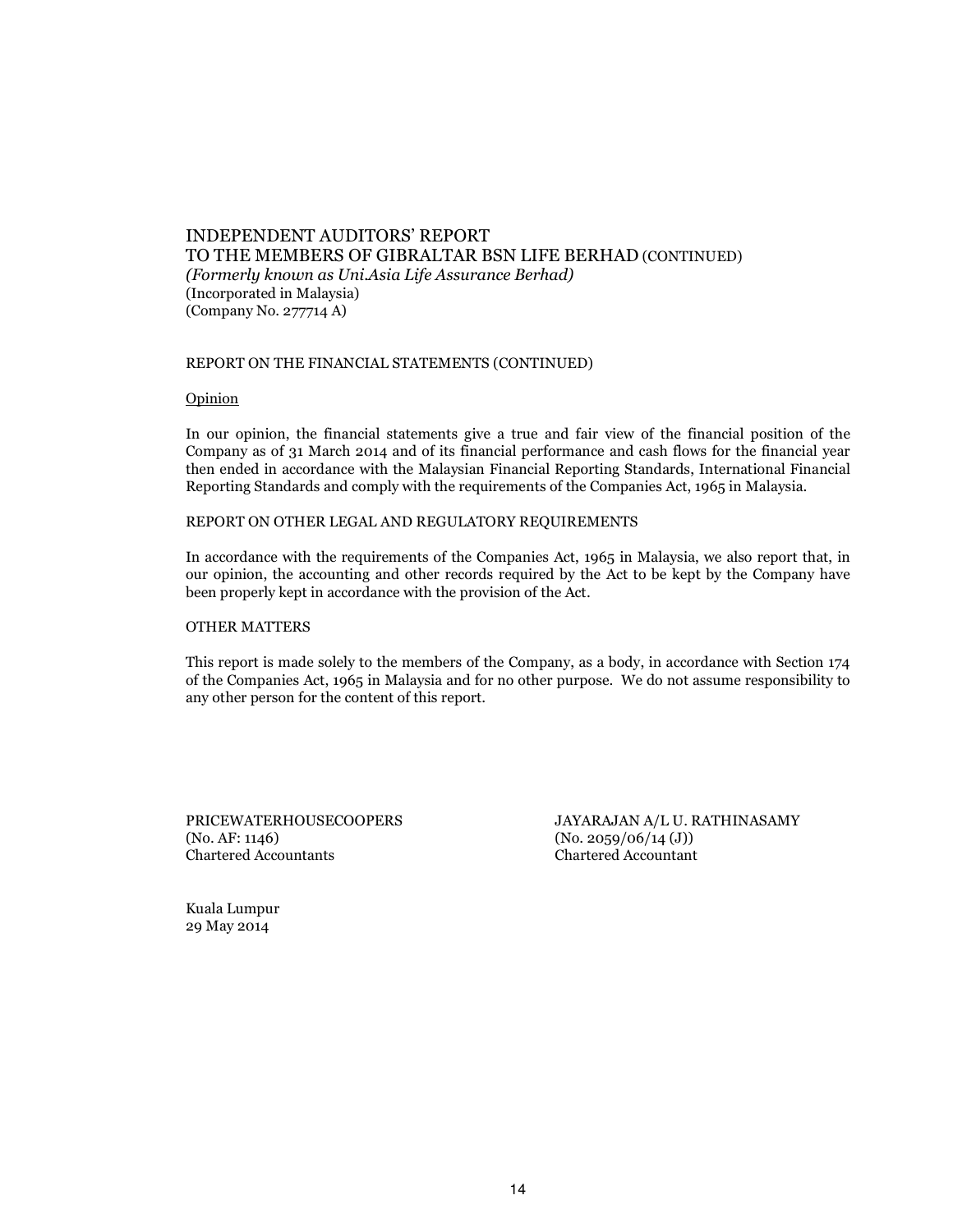| Company No. |  |
|-------------|--|
|             |  |

|--|

(Formerly known as Uni.Asia Life Assurance Berhad) (Incorporated in Malaysia)

# STATEMENT OF FINANCIAL POSITION AS AT 31 MARCH 2014

|                                                                                                                                                                                                                                             | <b>Note</b>      | 2014<br>RM'000                                                                                  | 2013<br>RM'000                                                                                  |
|---------------------------------------------------------------------------------------------------------------------------------------------------------------------------------------------------------------------------------------------|------------------|-------------------------------------------------------------------------------------------------|-------------------------------------------------------------------------------------------------|
| <b>ASSETS</b>                                                                                                                                                                                                                               |                  |                                                                                                 |                                                                                                 |
| Properties and equipment<br>Investment property<br>Intangible assets<br>Prepaid lease property                                                                                                                                              | 3<br>4<br>5<br>6 | 23,488<br>5,500<br>3,391<br>243                                                                 | 21,473<br>5,000<br>3,381<br>246                                                                 |
| Investments<br><b>Malaysian Government Securities</b><br>Malaysian government guaranteed bonds<br>Debt securities<br>Equity securities<br>Structured investments<br>Unit trust and property trust funds<br>Loans<br>Fixed and call deposits | 7                | 2,215,404<br>51,548<br>190,533<br>1,009,471<br>288,158<br>80,222<br>54,828<br>90,727<br>449,917 | 2,361,485<br>114,244<br>89,821<br>1,089,105<br>190,061<br>80,054<br>74,866<br>87,407<br>635,927 |
| Reinsurance assets<br>Insurance receivables<br>Other receivables<br>Tax recoverable<br>Cash and cash equivalents<br><b>TOTAL ASSETS</b>                                                                                                     | 8<br>9<br>10     | 6,131<br>8,298<br>15,409<br>9,734<br>12,475<br>2,300,073                                        | 8,360<br>8,799<br>5,986<br>1,765<br>8,053<br>2,424,548                                          |
|                                                                                                                                                                                                                                             |                  |                                                                                                 |                                                                                                 |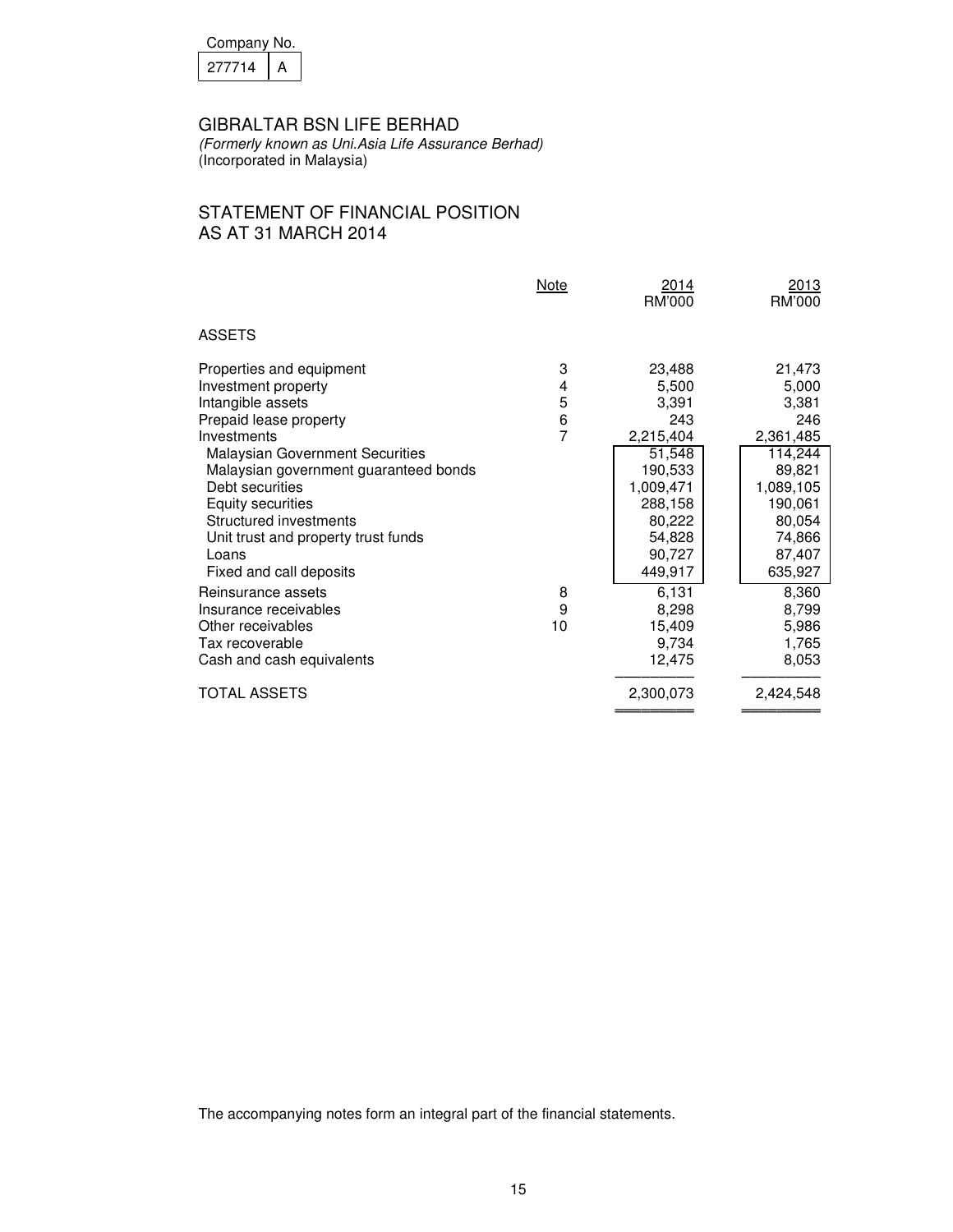| Company No. |  |
|-------------|--|
|             |  |

|--|

(Formerly known as Uni.Asia Life Assurance Berhad) (Incorporated in Malaysia)

# STATEMENT OF FINANCIAL POSITION AS AT 31 MARCH 2014 (CONTINUED)

|                                                                                                                                                          | Note                       | 2014<br>RM'000                                        | <u> 2013</u><br>RM'000                                          |
|----------------------------------------------------------------------------------------------------------------------------------------------------------|----------------------------|-------------------------------------------------------|-----------------------------------------------------------------|
| EQUITY, POLICYHOLDERS'<br><b>FUNDS AND LIABILITIES</b>                                                                                                   |                            |                                                       |                                                                 |
| Share capital<br>Retained earnings<br>Available-for-sale fair value reserves<br>Asset revaluation reserves                                               | 11                         | 125,000<br>277,654<br>(1,203)<br>2,259                | 125,000<br>227,898<br>11,019<br>2,074                           |
| <b>TOTAL EQUITY</b>                                                                                                                                      |                            | 403,710                                               | 365,991                                                         |
| Insurance contract liabilities<br>Deferred tax liabilities<br>Subordinated term loan<br>Insurance payables<br>Other payables<br><b>TOTAL LIABILITIES</b> | 12<br>13<br>14<br>15<br>16 | 1,712,093<br>50,249<br>109,307<br>24,714<br>1,896,363 | 1,823,024<br>41,471<br>53,000<br>125,071<br>15,991<br>2,058,557 |
|                                                                                                                                                          |                            |                                                       |                                                                 |
| TOTAL EQUITY, POLICYHOLDERS'<br><b>FUNDS AND LIABILITIES</b>                                                                                             |                            | 2,300,073                                             | 2,424,548                                                       |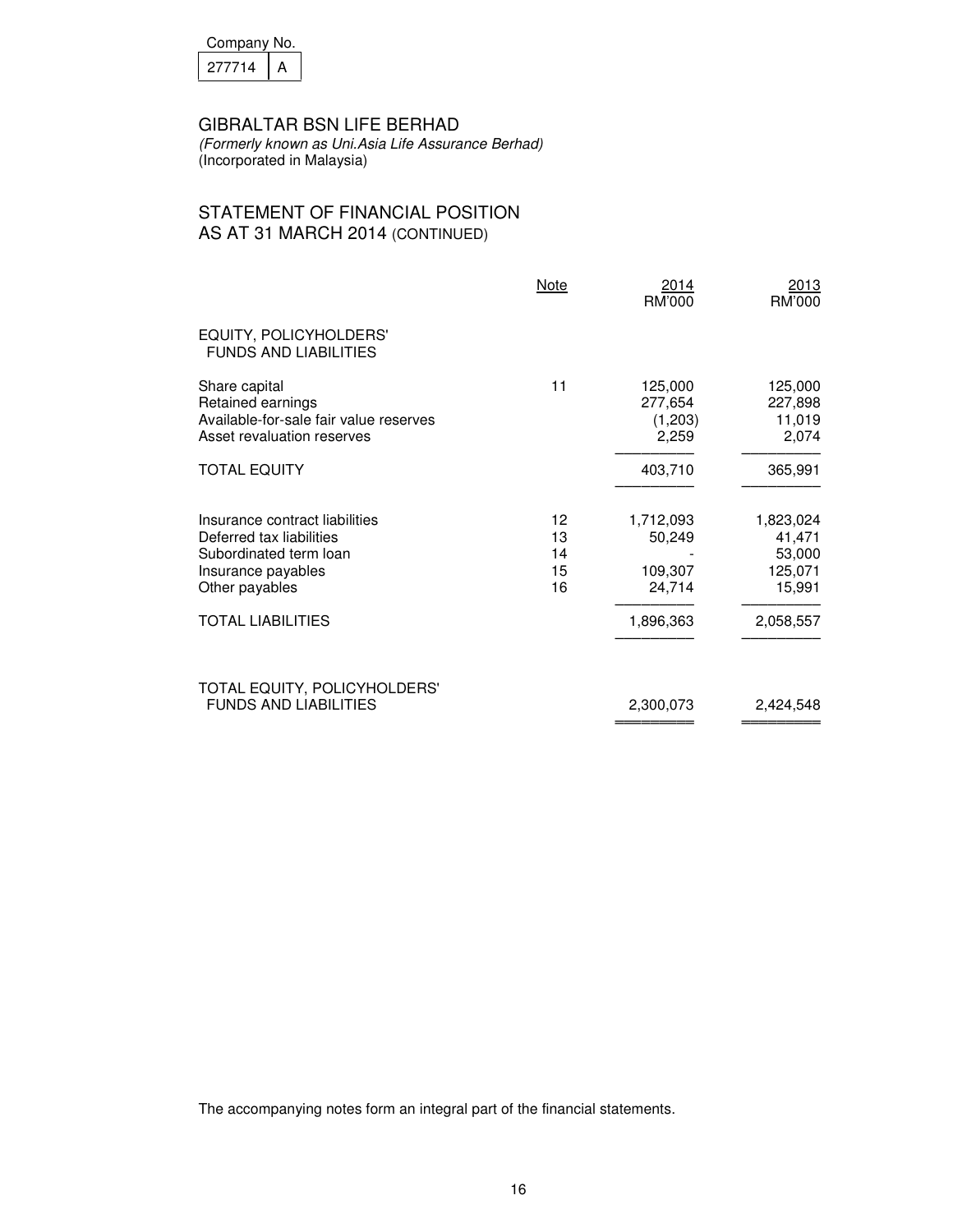| Company No. |  |
|-------------|--|
|             |  |

|--|

(Formerly known as Uni.Asia Life Assurance Berhad) (Incorporated in Malaysia)

# STATEMENT OF INCOME FOR THE FINANCIAL YEAR ENDED 31 MARCH 2014

|                                                                                                                                                                                                          | Note                                         | 2014<br><b>RM'000</b>                                   | 2013<br><b>RM'000</b>                                 |
|----------------------------------------------------------------------------------------------------------------------------------------------------------------------------------------------------------|----------------------------------------------|---------------------------------------------------------|-------------------------------------------------------|
| Operating revenue                                                                                                                                                                                        | 17                                           | 388,825                                                 | 373,817                                               |
| Gross premiums<br>Premiums ceded to reinsurers<br>Net premiums                                                                                                                                           | 18(a)<br>18(b)                               | 296,071<br>(13, 370)<br>282,701                         | 275,842<br>(12, 539)<br>263,303                       |
| Investment Income<br>Realised gains/(losses)<br>Fair value gains/(losses)<br>Fee income<br>Other operating income<br>Other income                                                                        | 19<br>20<br>21<br>22                         | 92,754<br>30,011<br>23,710<br>4<br>1,850<br>148,329     | 97,975<br>17,589<br>4,318<br>2<br>1,836<br>121,720    |
| Gross benefits and claims<br>Claims ceded to reinsurers<br>Gross change in contract liabilities<br>Change in contract liabilities ceded to reinsurers<br>Net insurance benefits and claims               | 23(a)<br>23(b)<br>23 <sub>(c)</sub><br>23(d) | (400, 485)<br>7,344<br>129,608<br>(2,850)<br>(266, 383) | (146, 402)<br>2,642<br>(125, 761)<br>15<br>(269, 506) |
| Fee and commission expenses<br>Management expenses<br>Other expenses                                                                                                                                     | 24                                           | (29, 962)<br>(58, 275)<br>(88, 237)                     | (33, 485)<br>(49, 687)<br>(83, 172)                   |
| Profit from operations<br>Finance costs<br>Profit/surplus before taxation<br>Income tax expense attributable to<br>participating fund and unit holders<br>Profit before tax attributable to shareholders | 25                                           | 76,410<br>(2, 140)<br>74,270<br>(7, 152)<br>67,118      | 32,345<br>(2,869)<br>29,476<br>(4, 540)<br>24,936     |
| Tax expenses<br>Tax expense attributable to participating fund<br>and unit holders<br>Tax expense attributable to shareholders                                                                           | 26                                           | (24, 514)<br>7,152<br>(17, 362)                         | (12, 322)<br>4,540<br>(7, 782)                        |
| Profit for the financial year                                                                                                                                                                            |                                              | 49,756                                                  | 17,154                                                |
| Basic earnings per share (sen)                                                                                                                                                                           | 27                                           | 39.80                                                   | 13.72                                                 |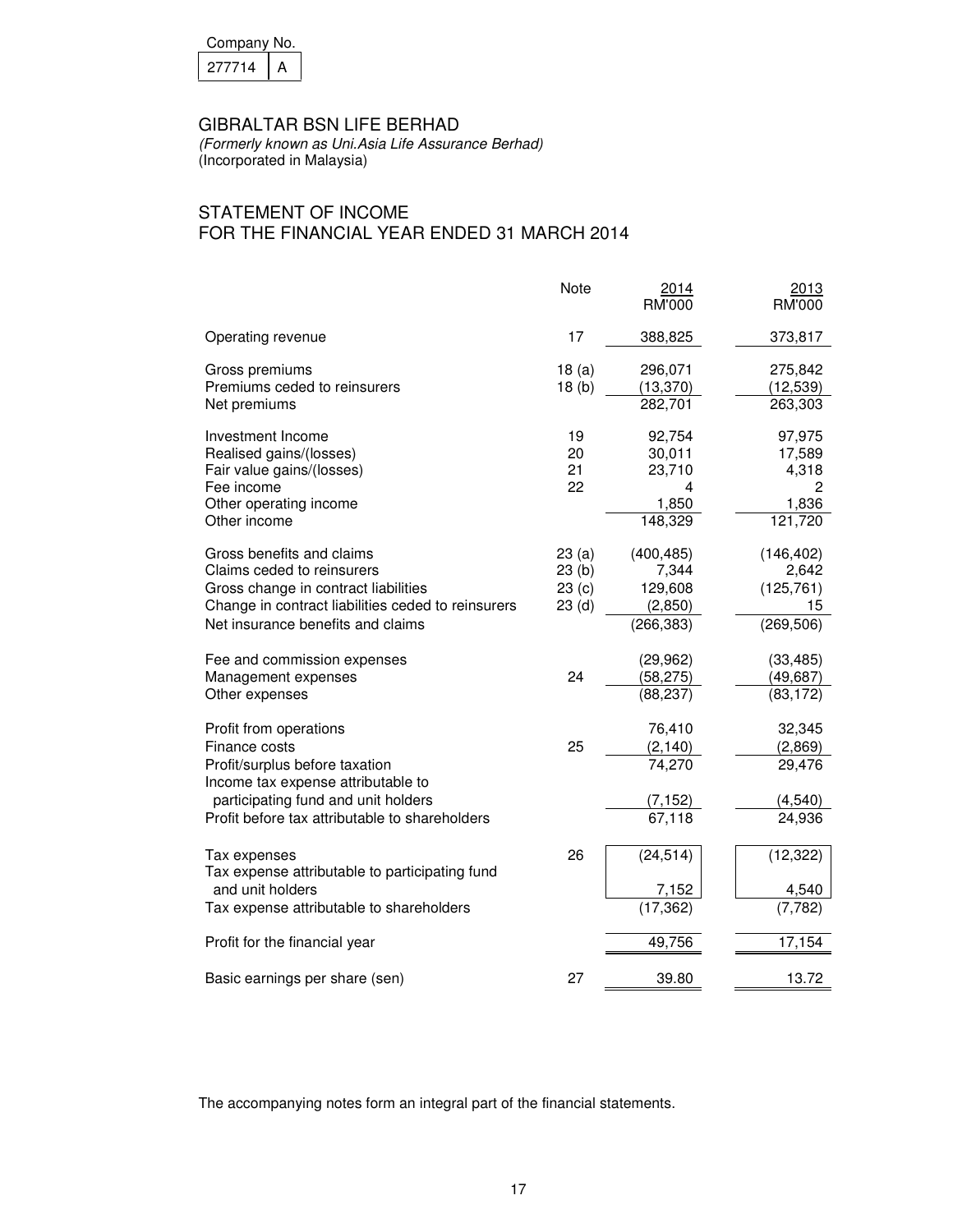| Company No. |  |
|-------------|--|
| 277714      |  |

(Formerly known as Uni.Asia Life Assurance Berhad) (Incorporated in Malaysia)

# STATEMENT OF OTHER COMPREHENSIVE INCOME FOR THE FINANCIAL YEAR ENDED 31 MARCH 2014

|                                                                                                                           | Note       | 2014<br>RM'000     | 2013<br>RM'000   |
|---------------------------------------------------------------------------------------------------------------------------|------------|--------------------|------------------|
| Profit for the financial year                                                                                             |            | 49,756             | 17,154           |
| Other comprehensive income/(loss):                                                                                        |            |                    |                  |
| Item that may be subsequently reclassified<br>to statement of income:<br>Available-for-sale fair value reserves           |            |                    |                  |
| - Gross fair value changes<br>- Taxation                                                                                  | 7(e)<br>13 | (28, 168)<br>5,247 | (9,019)<br>1,187 |
| Change in insurance contract liabilities arising from<br>- Unrealised fair value changes<br>- Taxation                    | 12<br>12   | 11,629<br>(930)    | 6,433<br>(515)   |
|                                                                                                                           |            | (12, 222)          | (1, 914)         |
| Item that may not be subsequently reclassified<br>to statement of income:<br>Gross surplus from revaluation of properties |            |                    |                  |
| and equipment<br><b>Taxation</b>                                                                                          | 13         | 1,664<br>(46)      | 351<br>(9)       |
| Change in insurance contract liabilities arising from<br>- Unrealised fair value changes                                  | 12         | (1, 433)           | (305)            |
|                                                                                                                           |            | 185                | 37               |
| Total comprehensive income for the financial year                                                                         |            | 37,719             | 15,277           |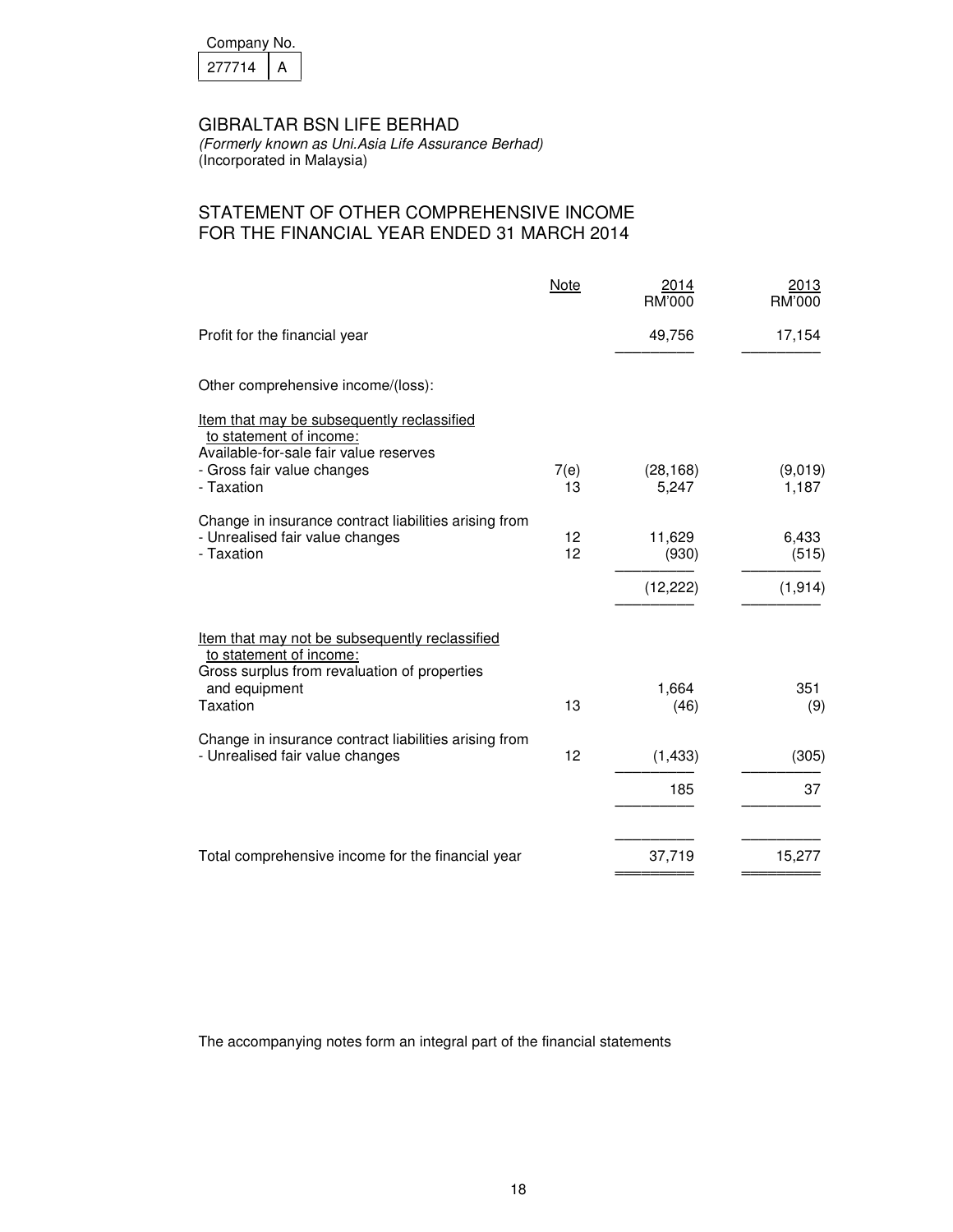| Company No. |  |  |  |  |
|-------------|--|--|--|--|
| 277714      |  |  |  |  |

 (Formerly known as Uni.Asia Life Assurance Berhad) (Incorporated in Malaysia)

# STATEMENT OF CHANGES IN EQUITY FOR THE FINANCIAL YEAR ENDED 31 MARCH 2014

|                                                                                         |         |               |               | Non-distributable | Distributable |          |
|-----------------------------------------------------------------------------------------|---------|---------------|---------------|-------------------|---------------|----------|
|                                                                                         |         |               | Available     |                   |               |          |
|                                                                                         |         | Assets        | for-sale fair | Life non          |               |          |
|                                                                                         | Share   | revaluation   | value         | participating     | Retained      |          |
|                                                                                         | capital | reserves      | reserves      | surplus *         | earnings      | Total    |
|                                                                                         | RM'000  | <b>RM'000</b> | RM'000        | RM'000            | RM'000        | RM'000   |
| As at 1 April 2013                                                                      | 125,000 | 2,074         | 11,019        | 149,837           | 78,061        | 365,991  |
| Other comprehensive loss for the financial year                                         |         | 185           | (12, 222)     |                   |               | (12,037) |
| Profit for the financial year                                                           |         |               |               | 47,833            | 1,923         | 49,756   |
| At 31 March 2014                                                                        | 125,000 | 2,259         | (1,203)       | 197,670           | 79,984        | 403,710  |
| As at 1 April 2012                                                                      | 125,000 | 2,037         | 12,933        | 161,689           | 49,055        | 350,714  |
| Other comprehensive loss for the financial year                                         |         | 37            | (1, 914)      |                   |               | (1, 877) |
| Profit for the financial year                                                           |         |               |               | 15,901            | 1,253         | 17,154   |
| Transfer from life non-participating surplus<br>as recommended by the Appointed Actuary |         |               |               |                   |               |          |
| (net of tax)                                                                            |         |               |               | (27, 753)         | 27,753        |          |
| At 31 March 2013                                                                        | 125,000 | 2,074         | 11,019        | 149,837           | 78,061        | 365,991  |

\* The Life non-participating surplus amount is net of deferred tax. This amount is restricted for distribution until the actual recommended transfer from the life fund into the shareholders' fund by the Appointed Actuary in accordance to the Financial Services Act, 2013.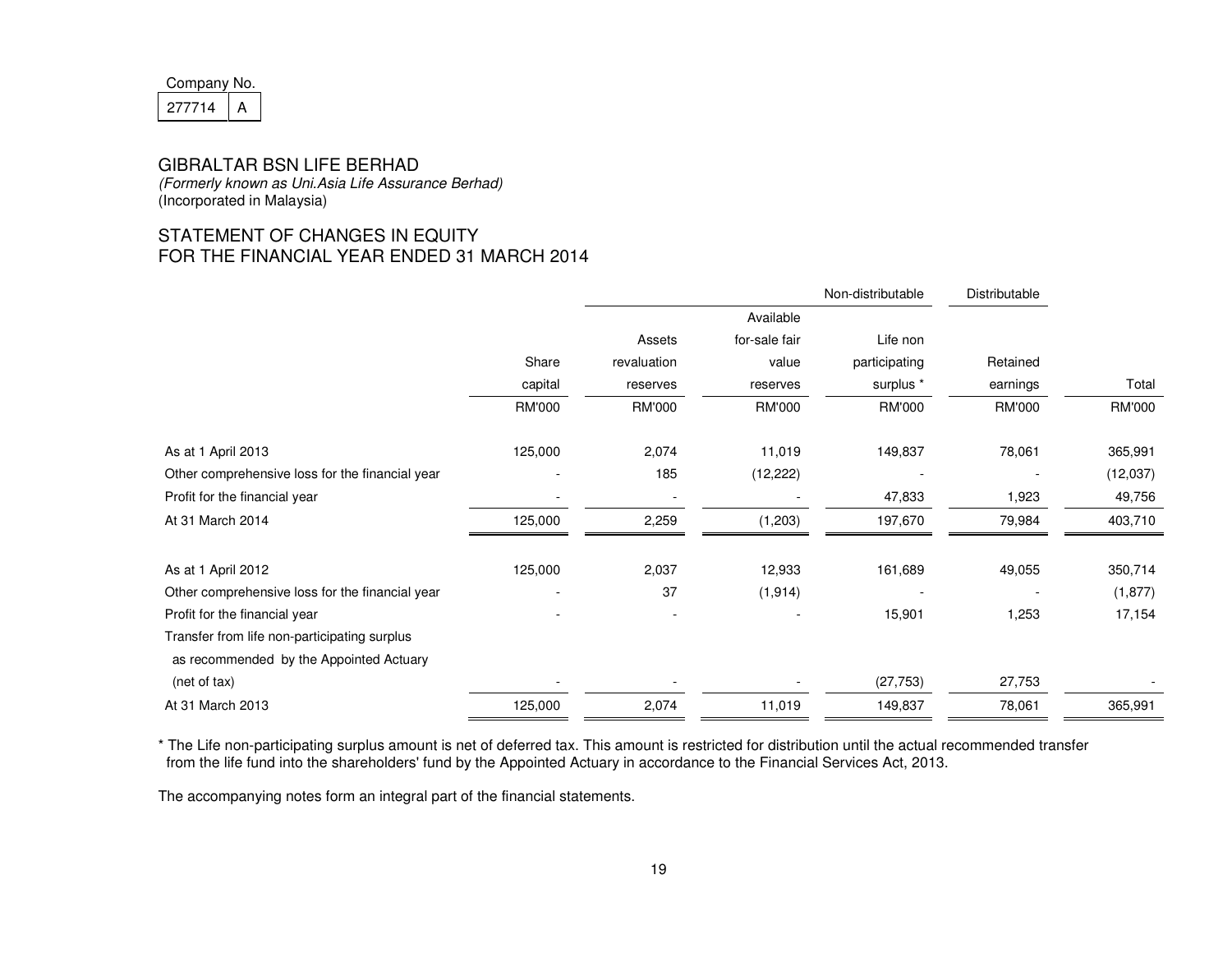| Company No. |  |
|-------------|--|
|             |  |

(Formerly known as Uni.Asia Life Assurance Berhad) (Incorporated in Malaysia)

# STATEMENT OF CASH FLOWS FOR THE FINANCIAL YEAR ENDED 31 MARCH 2014

|                                                                                                                                                                                           | <b>Note</b> | 2014<br>RM'000                                            | 2013<br>RM'000                                             |
|-------------------------------------------------------------------------------------------------------------------------------------------------------------------------------------------|-------------|-----------------------------------------------------------|------------------------------------------------------------|
| OPERATING ACTIVITIES                                                                                                                                                                      |             |                                                           |                                                            |
| Cash used in operating activities<br>Dividend income received<br>Interest/profit income received<br>Rental income on investment property received<br>Finance cost paid<br>Income tax paid | 28          | (8,831)<br>8,887<br>81,835<br>290<br>(2, 383)<br>(18,651) | (67,059)<br>8,581<br>86,590<br>257<br>(2,871)<br>(17, 782) |
| Net cash flow from operating activities                                                                                                                                                   |             | 61,147                                                    | 7,716                                                      |
| <b>INVESTING ACTIVITIES</b>                                                                                                                                                               |             |                                                           |                                                            |
| Proceeds from disposal of properties and equipment<br>Purchase of properties and equipment<br>Purchase of intangible assets                                                               |             | 65<br>(2, 247)<br>(1, 543)                                | 46<br>(2,993)<br>(888)                                     |
| Net cash flow used in investing activities                                                                                                                                                |             | (3,725)                                                   | (3,835)                                                    |
| <b>FINANCING ACTIVITIES</b>                                                                                                                                                               |             |                                                           |                                                            |
| Repayment of subordinated term loan<br>to former immediate holding company                                                                                                                |             | (53,000)                                                  |                                                            |
| Net cash flow used in financing activities                                                                                                                                                |             | (53,000)                                                  |                                                            |
| NET INCREASE IN CASH<br>AND CASH EQUIVALENTS<br>CASH AND CASH EQUIVALENTS<br>AT BEGINNING OF YEAR                                                                                         |             | 4,422<br>8,053                                            | 3,881<br>4,172                                             |
| CASH AND CASH EQUIVALENTS<br>AT END OF YEAR                                                                                                                                               |             | 12,475                                                    | 8,053                                                      |
| Cash and cash equivalents comprise:                                                                                                                                                       |             |                                                           |                                                            |
| Cash and bank balances                                                                                                                                                                    |             | 12,475                                                    | 8,053                                                      |
|                                                                                                                                                                                           |             | 12,475                                                    | 8,053                                                      |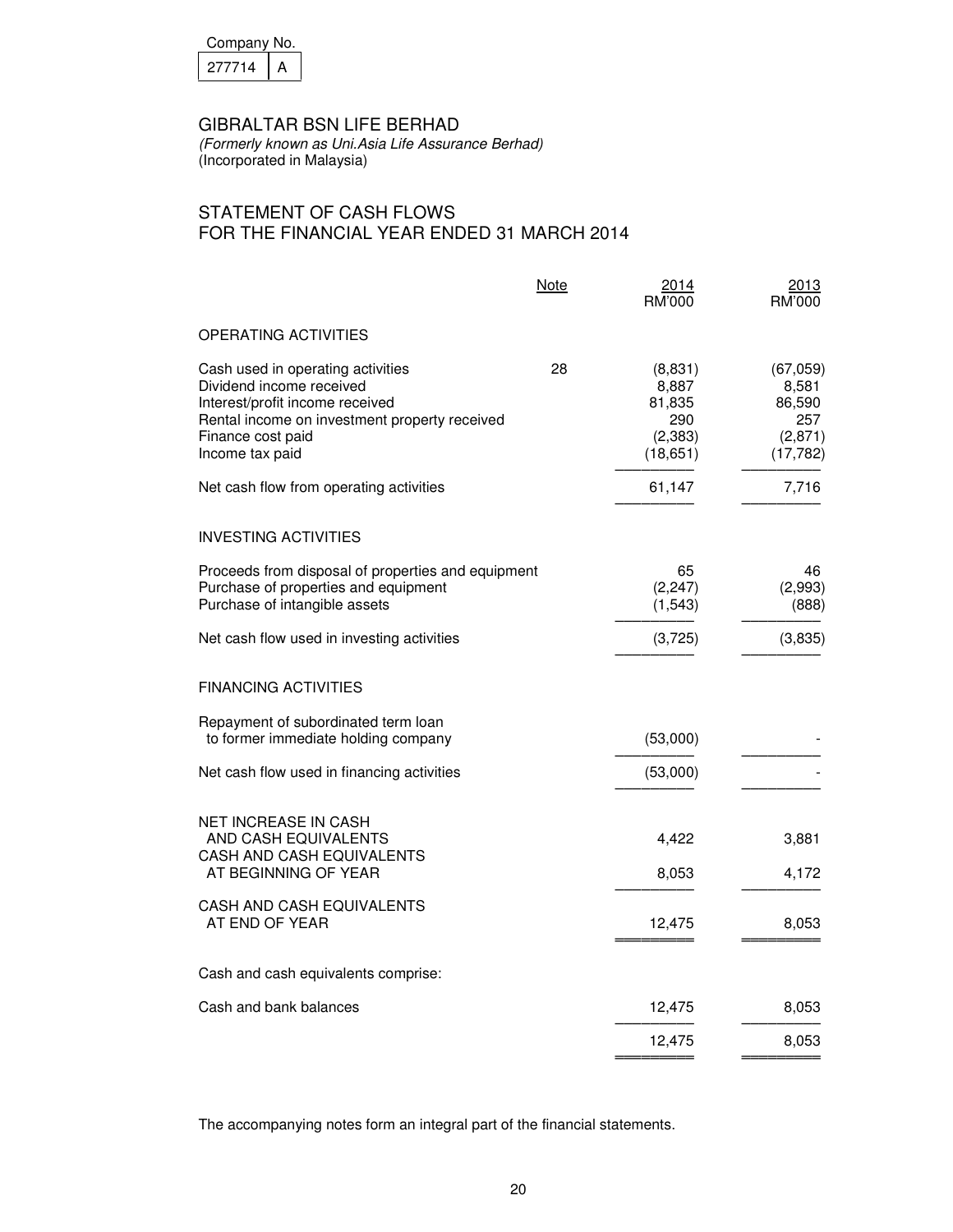| Company No. |  |
|-------------|--|
| 277714      |  |

# NOTES TO THE FINANCIAL STATEMENTS FOR THE FINANCIAL YEAR ENDED 31 MARCH 2014

### 1 CORPORATE INFORMATION

The Company is engaged principally in the underwriting of life insurance business including investment-linked business. There has been no significant change in the nature of this activity during the financial year.

The Company is a public limited liability company, incorporated and domiciled in Malaysia. The registered office of the Company is located at Lot 6.05, Level 6, KPMG Tower, 8 First Avenue, Bandar Utama, 47800 Petaling Jaya, Selangor Darul Ehsan.

The principal place of business of the Company is located at Bangunan Gibraltar BSN, 16, Jalan Tun Tan Siew Sin, 50050 Kuala Lumpur.

With effect from 28 April 2014, the Company changed its name from Uni.Asia Life Assurance Berhad ("UAL") to Gibraltar BSN Life Berhad to reflect its identity as a member of Prudential Financial, Inc ("PFI"). The immediate holding, penultimate holding and ultimate holding companies are Pramerica BSN Holdings Sdn Bhd, a company incorporated in Malaysia, The Prudential Insurance Company of America and Prudential Financial, Inc., both incorporated in the United States of America.

The financial statements were authorised for issue by the Board of Directors in accordance with a resolution of the Directors dated 29 May 2014

## 2 SIGNIFICANT ACCOUNTING POLICIES

The following accounting policies have been applied consistently in dealing with items that are considered material in relation to the financial statements.

2.1 Basis of preparation

The financial statements of the Company for the financial year ended 31 March 2014 have been prepared in accordance with the Malaysian Financial Reporting Standards ("MFRS"), International Financial Reporting Standards and comply with the requirements of the Companies Act, 1965, the Insurance Act, 1996 (repealed on 30 June 2013) and the Financial Services Act, 2013 (effective on 30 June 2013) in Malaysia.

The preparation of financial statements in conformity with MFRS requires the use of certain critical accounting estimates and assumptions that affect the reported amounts of assets and liabilities and disclosure of contingent assets and liabilities at the date of the financial statements, and the reported amounts of revenue and expenses during the reported period. It also requires Board of Directors to exercise its judgment in the process of applying the Company's accounting policies. Although these estimates and judgement are based on the Directors' best knowledge of current events and actions, actual result may differ.

The areas involving a higher degree of judgment or complexity, or areas where assumptions and estimates are significant to the financial statements are disclosed in Note 2.4 to the financial statements.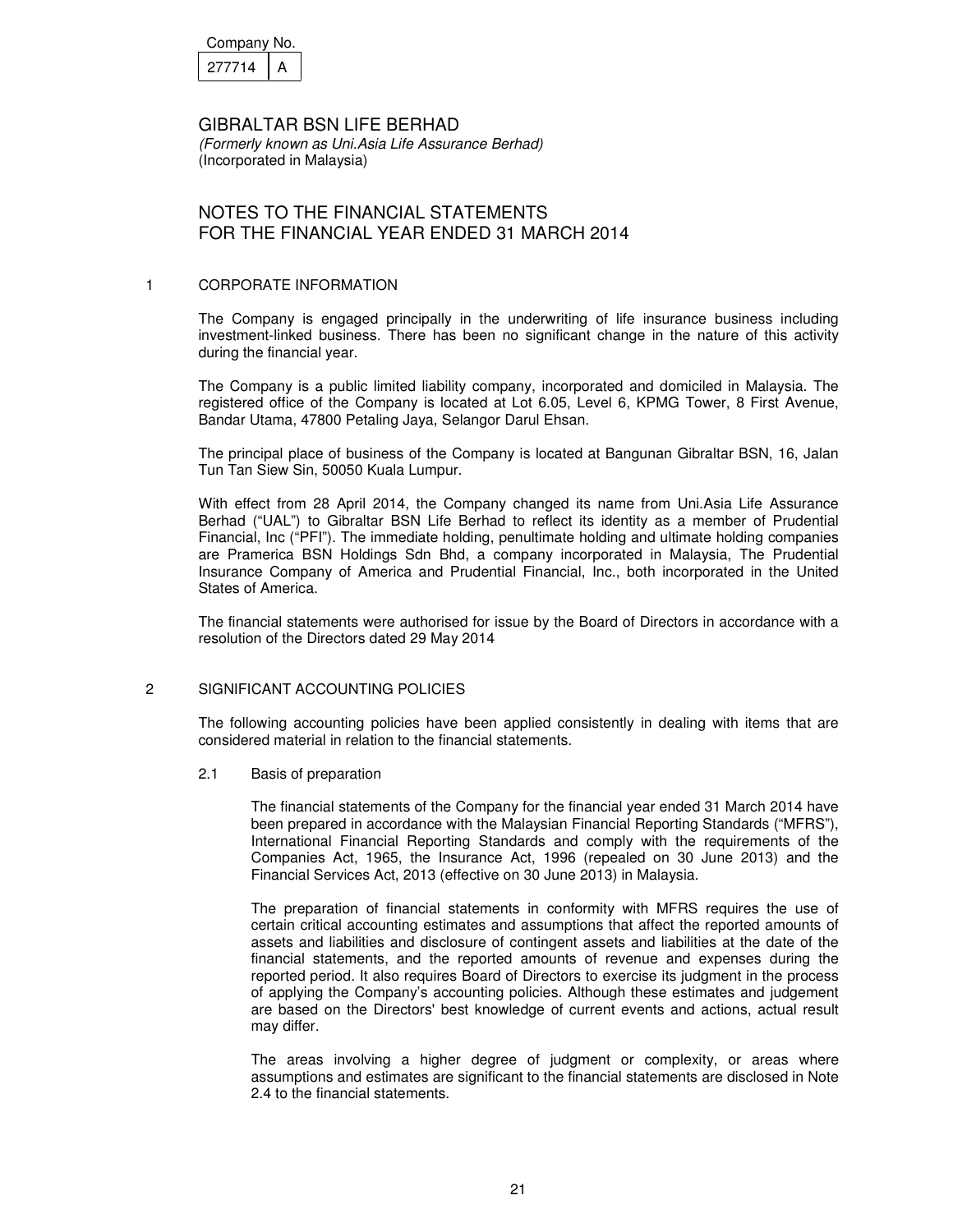| Companv No. |  |
|-------------|--|
|             |  |

# NOTES TO THE FINANCIAL STATEMENTS FOR THE FINANCIAL YEAR ENDED 31 MARCH 2014 (CONTINUED)

## 2 SIGNIFICANT ACCOUNTING POLICIES (CONTINUED)

- 2.1 Basis of preparation (continued)
- (a) The new accounting standards, amendments and improvements to published standards and interpretations to the existing standards that are applicable and effective to the Company:
	- (i) MFRS 13: Fair value measurement

MFRS 13 "Fair value measurement" aims to improve consistency and reduce complexity by providing a precise definition of fair value and a single source of fair value measurement and disclosure requirements for use across MFRSs. The requirements do not extend the use of fair value accounting but provide guidance on how it should be applied where its use is already required or permitted by other standards. The enhanced disclosure requirements are similar to those in MFRS 7 "Financial Instruments: Disclosures", but apply to all assets and liabilities measured at fair value, not just financial ones.

(ii) Amendment to MFRS 7: Financial Instruments: Disclosures

Amendment to MFRS 7 "Financial Instruments: Disclosures" requires more extensive disclosures focusing on quantitative information about recognised financial instruments that are subject to offset in the statement of financial position and those that are subject to master netting or similar arrangements irrespective of whether they are offset.

## (iii) Amendment to MFRS 101: Presentation of items of other comprehensive income

Amendment to MFRS 101 "Presentation of items of other comprehensive income" requires entities to separate items presented in 'other comprehensive income' ("OCI") in the statement of comprehensive income into two groups, based on whether or not they may be recycled to profit or loss in the future. The amendments do not address which items are presented in OCI.

Other than enhanced disclosure to the financial statements, there was no significant change to the Company's accounting policies from the application of the above accounting standards amendments to published standards and interpretations to existing standards.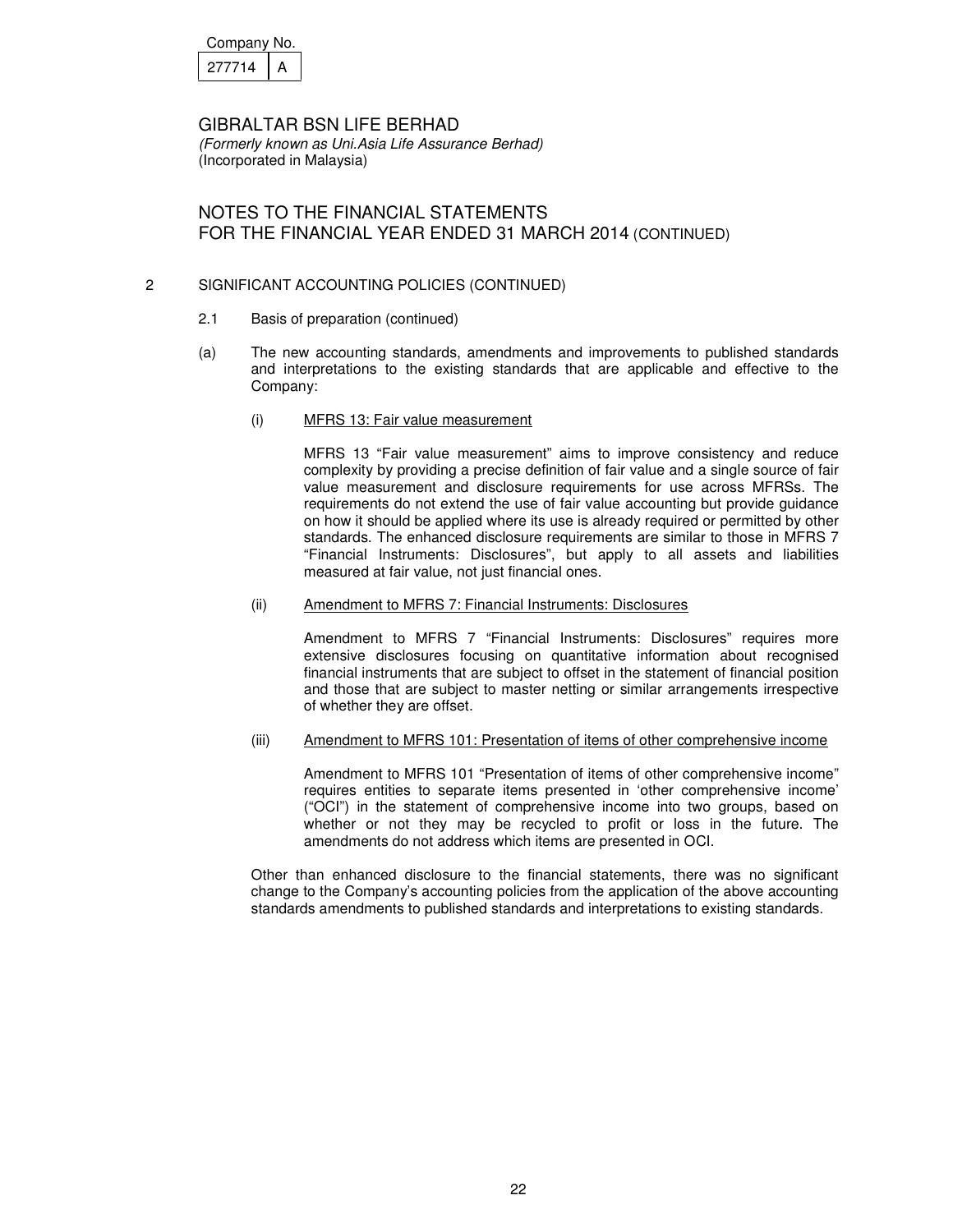| Company No. |  |
|-------------|--|
| 277714      |  |

# NOTES TO THE FINANCIAL STATEMENTS FOR THE FINANCIAL YEAR ENDED 31 MARCH 2014 (CONTINUED)

## 2 SIGNIFICANT ACCOUNTING POLICIES (CONTINUED)

- 2.1 Basis of preparation (continued)
- (b) New accounting standards, amendments and improvements to published standards and interpretations to the existing standards that are applicable to the Company but not yet effective:
	- Financial year beginning on/after 1 April 2014

Amendment to MFRS 132: Financial Instruments: Presentation

Amendment to MFRS 132, 'Financial Instruments: Presentation' (effective from 1 January 2014) does not change the current offsetting model in MFRS 132. It clarifies the meaning of 'currently has a legally enforceable right of set-off' that the right of setoff must be available today (not contingent on a future event) and legally enforceable for all counterparties in the normal course of business. It clarifies that some gross settlement mechanisms with features that are effectively equivalent to net settlement will satisfy the MFRS 132 offsetting criteria. The Company will apply this standard from financial periods beginning on 1 April 2014.

• Effective date not yet determined by the Malaysia Accounting Standards Board ("MASB")

### MFRS 9: Financial Instruments: Classification and Measurement of Financial Assets and Financial Liabilities

MFRS 9, 'Financial Instruments − Classification and Measurement of Financial Assets and Financial Liabilities' replaces the parts of MFRS 139 that relate to the classification and measurement of financial instruments. MFRS 9 requires financial assets to be classified into two measurement categories: those measured as at fair value and those measured at amortised cost. The determination is made at initial recognition. The classification depends on the entity's business model for managing its financial instruments and the contractual cash flow characteristics of the instrument. For financial liabilities, the standard retains most of the MFRS 139 requirements. The main change is that, in cases where the fair value option is taken for financial liabilities, the part of a fair value change due to an entity's own credit risk is recorded in other comprehensive income rather than the statement of income, unless this creates an accounting mismatch. The Company is yet to assess the full impact of MFRS 9. The Company will also consider the impact of the remaining phases of MFRS 9 when completed by the Malaysia Accounting Standards Board.

All other new amendments to the published standard and interpretation to existing standard issued by MASB effective for financial periods subsequent to 1 January 2014 are not relevant to the Company.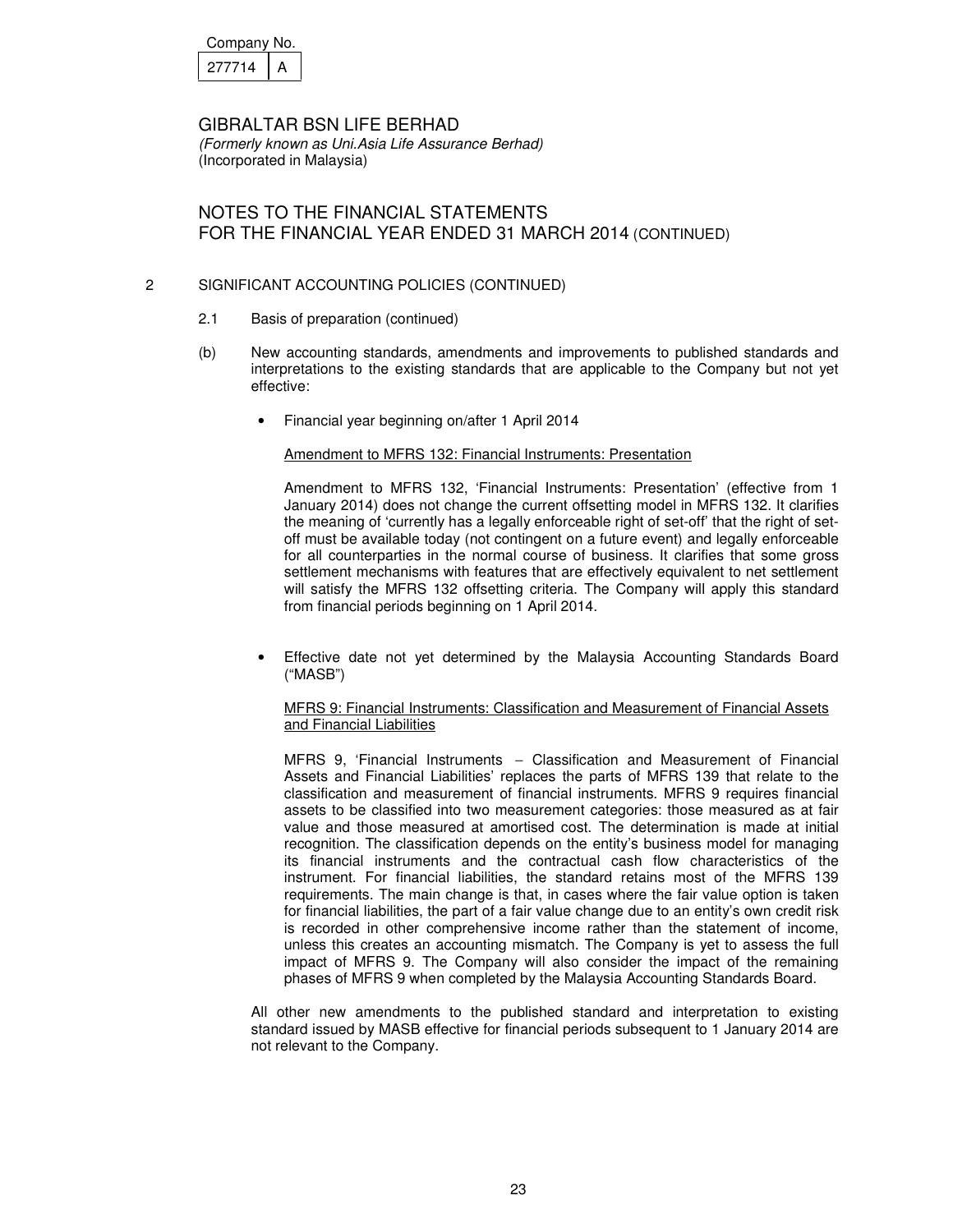| Company No. |  |
|-------------|--|
| 277714      |  |

GIBRALTAR BSN LIFE BERHAD (Formerly known as Uni.Asia Life Assurance Berhad)

(Incorporated in Malaysia)

# NOTES TO THE FINANCIAL STATEMENTS FOR THE FINANCIAL YEAR ENDED 31 MARCH 2014 (CONTINUED)

## 2 SIGNIFICANT ACCOUNTING POLICIES (CONTINUED)

- 2.2 Foreign currencies
- (a) Functional and presentation currency

 The financial statements are presented in Ringgit Malaysia ("RM"), which is the Company's functional currency. All financial information is presented in RM and has been rounded to the nearest thousand, unless otherwise stated.

(b) Transactions and balances

 Foreign currency transactions of the Company are translated into the functional currency using the exchange rates prevailing at the transaction dates. Foreign currency monetary assets and liabilities are translated at exchange rates prevailing at the statement of financial position date.

 Exchange differences arising from the settlement of foreign currency transactions and from the translation of foreign currency monetary assets and liabilities are included in the statement of income.

- 2.3 Significant accounting policies
- (a) Properties and equipment

Properties and equipment are initially stated at cost. Land and building are subsequently shown at fair value, based on periodic, but at least triennial, valuations by external independent valuers, less subsequent depreciation and impairment losses. Valuations are performed with sufficient regularity to ensure that the fair value of a revalued asset does not differ materially from its carrying amount. Any accumulated depreciation at the date of revaluation is eliminated against the gross carrying amount of the asset, and the net amount is restated to the revalued amount of the asset. All other properties and equipment are stated at cost less accumulated depreciation and accumulated impairment losses. Cost includes expenditure that is directly attributable to the acquisition of the items.

Subsequent costs are included in the asset's carrying amount or recognised as a separate asset, as appropriate, only when it is probable that future economic benefits associated with the item will flow to the Company and the cost of the item can be measured reliably. The carrying amount of the replaced part is derecognised. All other repairs and maintenance are charged to the statement of income during the financial year in which they are incurred.

The surplus arising on revaluation is credited to the revaluation reserves except that a surplus, to the extent that such surplus is related to and not greater than a deficit arising on revaluation previously recorded as an expense, is credited to statement of income. A deficit arising from revaluation is recognised as an expense except that, to the extent that such a deficit is related to a surplus which was previously recorded as a credit to the asset revaluation reserves account and which has not been subsequently reversed or utilised, it is charged directly to the revaluation reserves.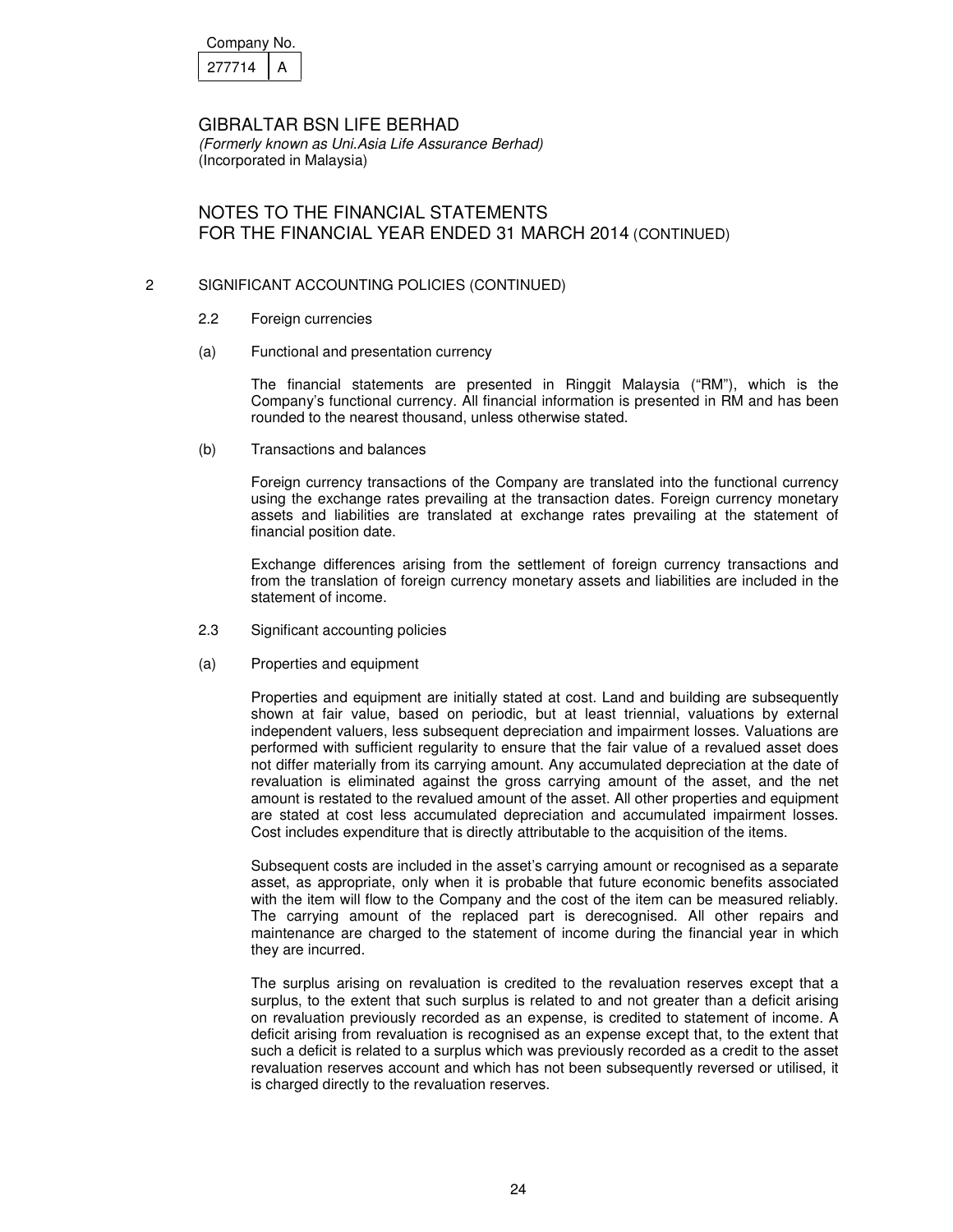| Company No. |  |
|-------------|--|
| 277714      |  |

# NOTES TO THE FINANCIAL STATEMENTS FOR THE FINANCIAL YEAR ENDED 31 MARCH 2014 (CONTINUED)

### 2 SIGNIFICANT ACCOUNTING POLICIES (CONTINUED)

- 2.3 Significant accounting policies (continued)
- (a) Properties and equipment (continued)

Freehold land is not depreciated as it has an infinite life. Other properties and equipment are depreciated on a straight line basis to write off the cost of the assets, or their revalued amounts, to their residual values over their estimated useful lives, summarised as follows:

| Freehold building                 | 50 years |
|-----------------------------------|----------|
| Motor vehicles                    | 5 years  |
| Office equipment                  | 4 years  |
| Computers                         | 3 years  |
| Furniture fittings and renovation | 5 years  |

Leasehold buildings are depreciated over the remaining lease term of the leasehold land on which the building resides.

Residual values and useful lives are reviewed, and adjusted if appropriate, at each balance sheet date.

At each date of the statement of financial position, the Company assesses whether there is any indication of impairment. If such indications exist, an analysis is performed to assess whether the carrying amount of the asset is fully recoverable. A write down is made if the carrying amount exceeds the recoverable amount. See accounting policy Note 2.3(v) to the financial statements on impairment of assets.

Gains and losses on disposal are determined by comparing proceeds with the carrying amount and are included in the statement of income. On disposal of revalued assets, the revaluation reserves relating to those assets are transferred to retained earnings and/or unallocated surplus.

### (b) Intangible assets – computer software

Acquired computer software licences are capitalised on the basis of the costs incurred to acquire and bring to use the specific software. These costs are amortised over their estimated useful lives of 5 years.

Costs associated with maintaining computer software programmes are recognised as an expense when incurred. Costs that are directly associated with identifiable and unique software products controlled by the Company, and that will probably generate economic benefits exceeding costs beyond one year, are recognised as intangible assets. Costs include employee costs incurred as a result of developing software and an appropriate portion of relevant overheads.

Computer software development costs recognised as assets are amortised using the straight line method over their estimated useful lives of 5 years.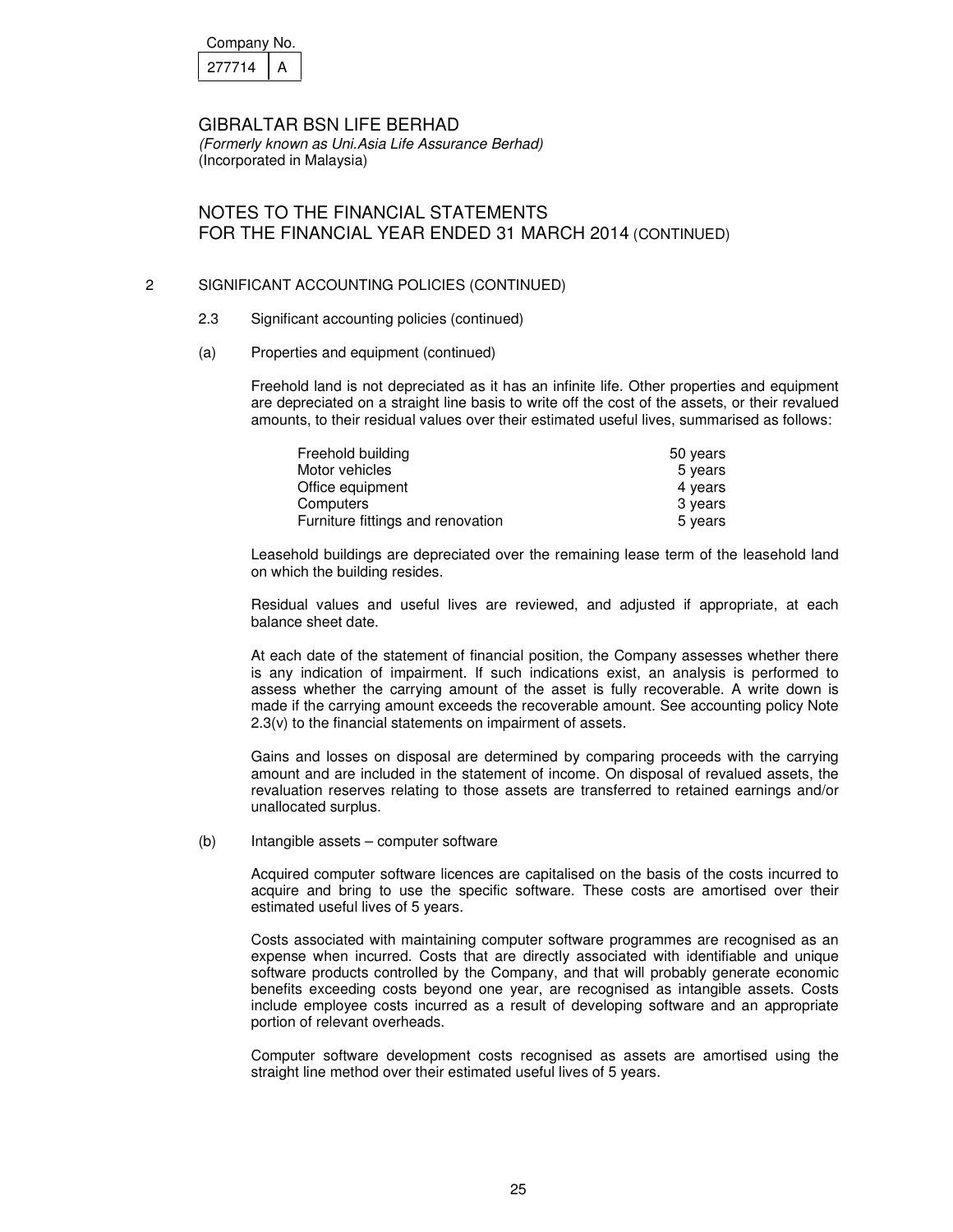| Company No. |  |
|-------------|--|
| 277714      |  |

# NOTES TO THE FINANCIAL STATEMENTS FOR THE FINANCIAL YEAR ENDED 31 MARCH 2014 (CONTINUED)

### 2 SIGNIFICANT ACCOUNTING POLICIES (CONTINUED)

- 2.3 Significant accounting policies (continued)
- (c) Investment property

Investment property, comprising principally land and office building, is held for long term rental yields or for capital appreciation or both, and is not occupied by the Company.

Investment property is initially stated at cost and subsequently carried at fair value. Fair value is based on active market prices, adjusted, if necessary, for any difference in the nature, location or condition of the specific asset. If this information is not available, the Company uses alternative valuation methods such as recent prices on less active markets or discounted cash flow projections. The fair values of investment property is reviewed annually, and a formal valuation by an independent professional valuer is carried out once in every three years or earlier if the carrying value of the investment property differs materially from the fair value. Changes in fair values are recorded in the statement of income as part of other income.

On disposal of an investment property, or when it is permanently withdrawn from use and no future economic benefits are expected from its disposal, it shall be derecognised (eliminated from the statement of financial position). The difference between the net disposal proceeds and the carrying amount is recognised in the statement of income in the period of the retirement or disposal.

(d) Prepaid lease property

Payment for rights to use land over the predetermined period is classified as prepaid lease property and is stated at cost less accumulated amortisation and accumulated impairment. The prepaid lease property are amortised on a straight line basis over the lease periods of up to 99 years.

(e) Insurance receivables

Insurance receivables are recognised when due and measured on initial recognition at the fair value of the consideration received or receivable. Subsequent to initial recognition, insurance receivables are measured at amortised cost, using the effective yield method.

If there is objective evidence that the insurance receivables are impaired, the Company reduces the carrying amount of the insurance receivable accordingly and recognises that impairment loss in statement of income. The Company gathers the objective evidence that an insurance receivable is impaired using the same process adopted for financial assets carried at amortised cost. The impairment loss is calculated under the same method used for these financial assets. These processes are described in Note 2.3(v) to the financial statements.

Insurance receivables are derecognised when the derecognition criteria for financial assets, as described in Note  $2.3(v)$  to the financial statements, have been met.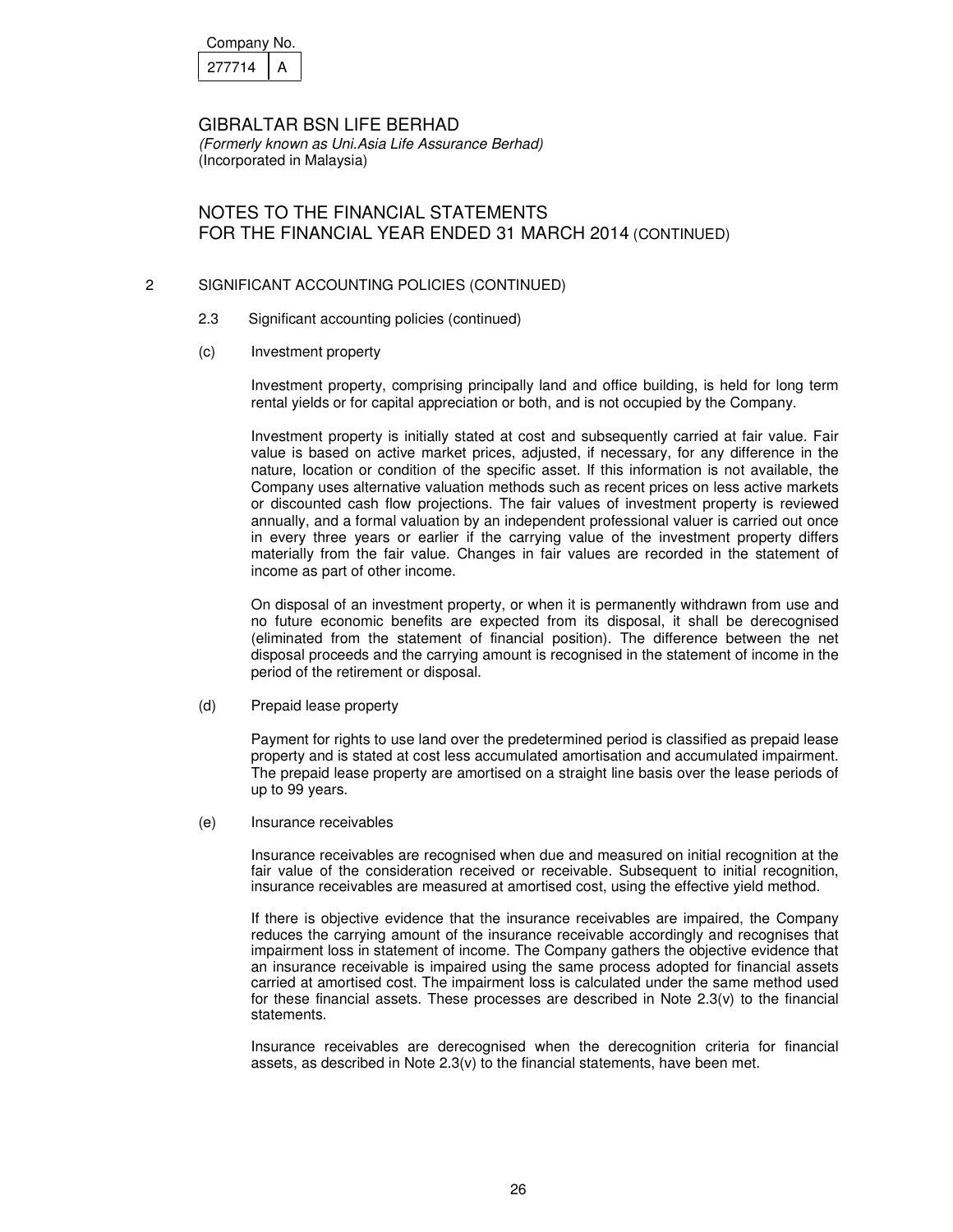| Company No. |  |
|-------------|--|
| 277714      |  |

(Formerly known as Uni.Asia Life Assurance Berhad) (Incorporated in Malaysia)

# NOTES TO THE FINANCIAL STATEMENTS FOR THE FINANCIAL YEAR ENDED 31 MARCH 2014 (CONTINUED)

## 2 SIGNIFICANT ACCOUNTING POLICIES (CONTINUED)

- 2.3 Significant accounting policies (continued)
- (f) Cash and cash equivalents

Cash and cash equivalents consist of cash and bank balances, excluding fixed and call deposits.

(g) Payables

Trade and other payables are classified as current liabilities if payment is due within one year or less.

Trade and other payables are recognised initially at fair value and subsequently measured at amortised cost using the effective interest method.

(h) Provisions

 Provisions are recognised when the Company has a present obligation as a result of a past event and it is probable that an outflow of resources embodying economic benefits will be required to settle the obligation, and a reliable estimate of the amount can be made. Provisions are reviewed at each statement of financial position date and adjusted to reflect the current best estimate.

(i) Borrowings

Borrowings are recognised initially at the amount of proceeds received, net of transaction costs incurred. Borrowings are subsequently stated at amortised cost, using the effective interest rate method; any difference between proceeds (net of transaction costs) and the redemption value is recognised in the statement of income over the period of the borrowings.

Interest relating to borrowings is reported within finance costs in the statement of income.

(j) Share capital

Proceeds from ordinary shares issued are accounted for as equity, with the nominal value of the share being separately disclosed as share capital. Costs directly attributable to the issuance of new ordinary shares are accounted for as a deduction from equity.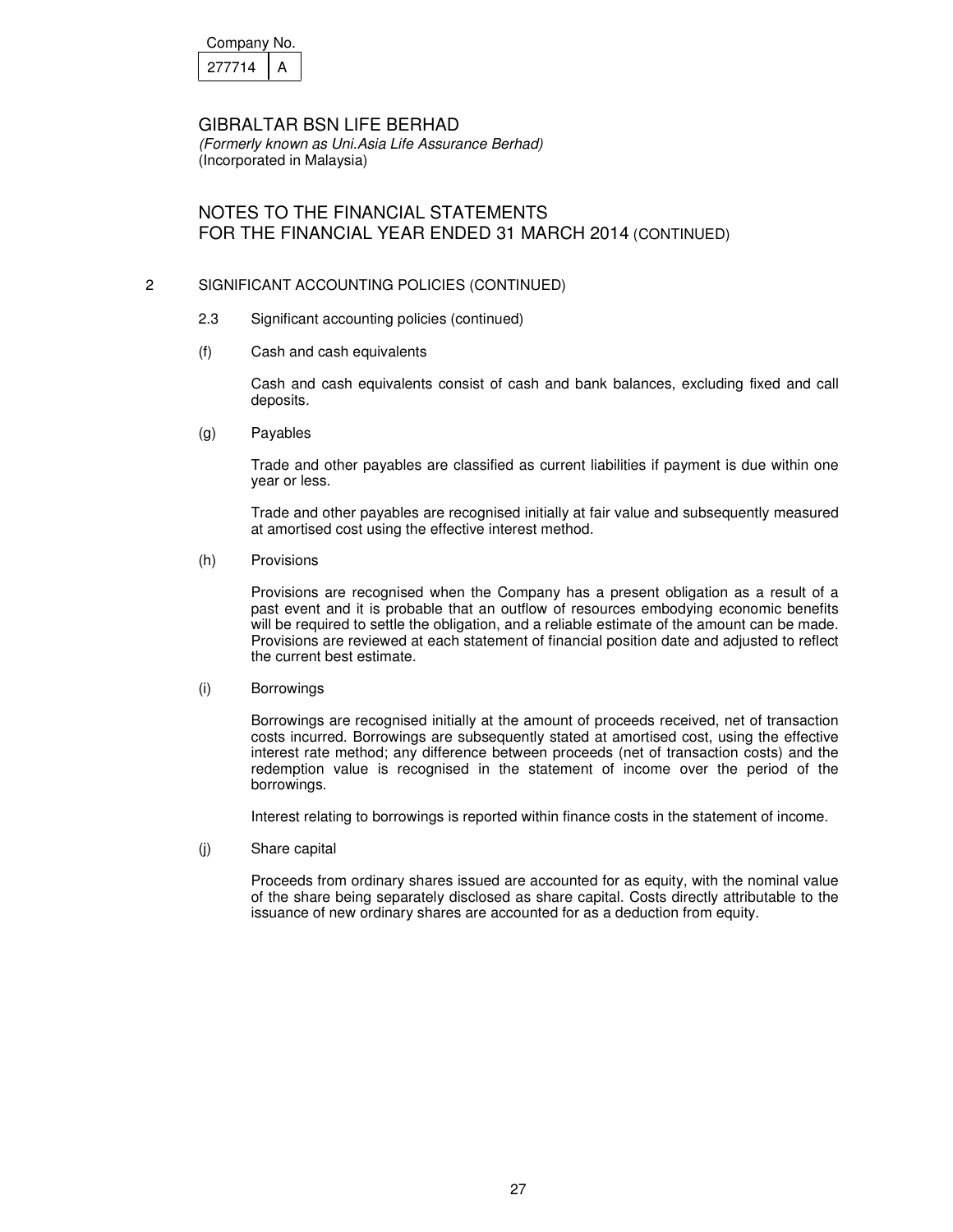| Company No. |  |
|-------------|--|
| 277714      |  |

# NOTES TO THE FINANCIAL STATEMENTS FOR THE FINANCIAL YEAR ENDED 31 MARCH 2014 (CONTINUED)

### 2 SIGNIFICANT ACCOUNTING POLICIES (CONTINUED)

- 2.3 Significant accounting policies (continued)
- (k) Contingent liabilities and contingent assets

The Company does not recognise a contingent liability but discloses its existence in the financial statements. A contingent liability is a possible obligation that arises from past events whose existence will be confirmed by uncertain future events beyond the control of the Company or a present obligation that is not recognised because it is not probable that an outflow of resources will be required to settle the obligation. A contingent liability also arises in the extremely rare circumstance where there is a liability that cannot be recognised because it cannot be measured reliably.

A contingent asset is a possible asset that arises from past events whose existence will be confirmed by uncertain future events beyond the control of the Company. The Company does not recognise a contingent asset but discloses its existence where inflows of economic benefits are probable, but not virtually certain.

- (l) Employee benefits
	- (i) Short term employee benefits

Wages, salaries, paid annual leave and sick leave, bonuses and non-monetary benefits are accounted in the financial year in which the associated services are rendered by employees of the Company.

(ii) Defined contribution plans

A defined contribution plan is a pension plan under which the Company pays fixed contributions to the state pension scheme, the Employees Provident Fund ("EPF").

The Company's contributions to defined contribution plans are charged to the statement of income in the financial year to which they relate. Once the contributions have been made, the Company has no further payment obligations.

(m) Product classification

The Company issues contracts that transfer insurance risk or financial risk or both.

Financial risk is the risk of a possible future change in one or more of a specified interest rate, financial instrument price, commodity price, foreign exchange rate, index of price or rate, credit rating or credit index or other variable, provided in the case of non-financial variable that the variable is not specific to a party to the contract. Insurance risk is the risk other than financial risk. All discretionary participation features ("DPF") liabilities, including unallocated surpluses, both guaranteed and discretionary at the end of the reporting year are held within insurance liabilities.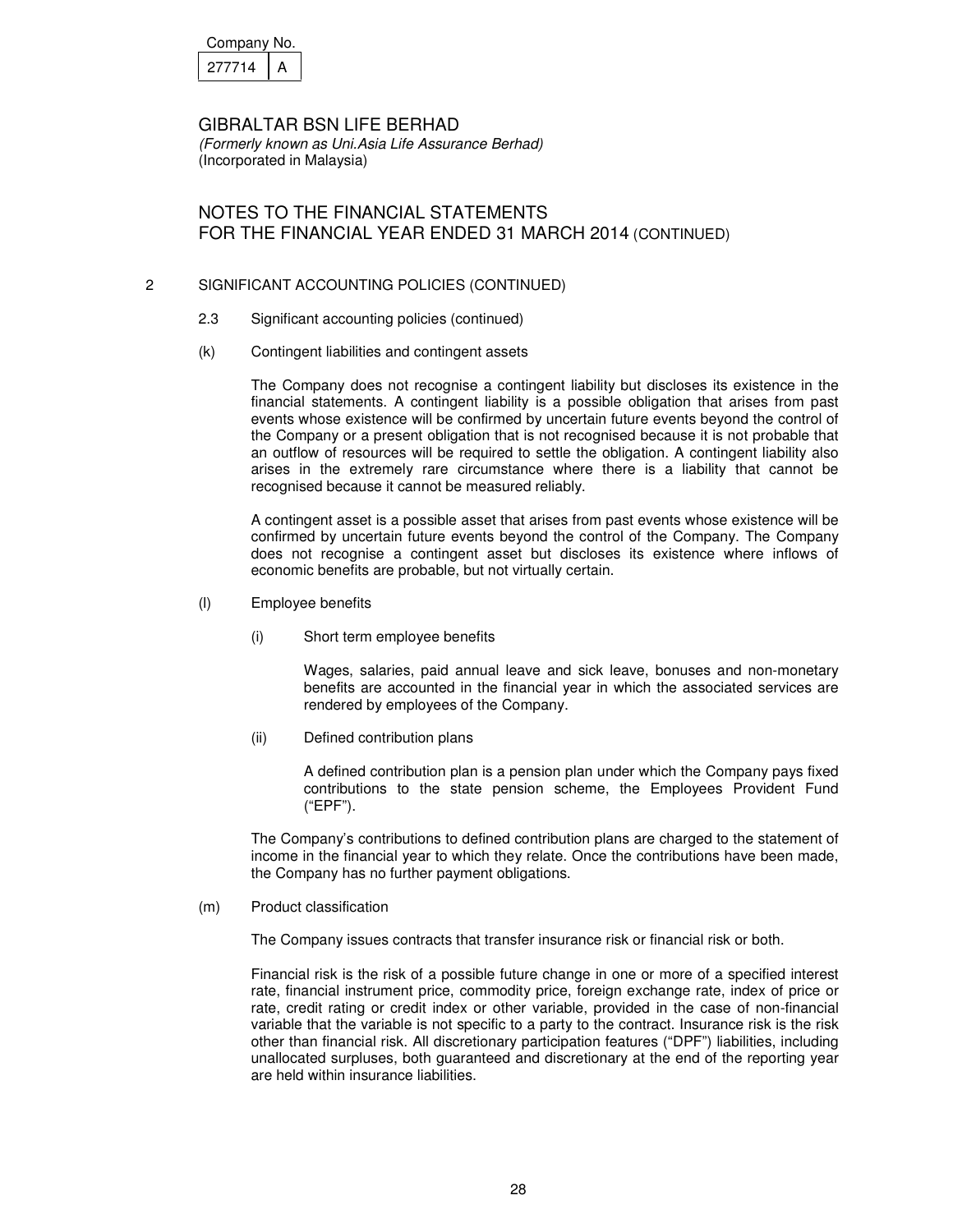| Companv No. |  |
|-------------|--|
|             |  |

# NOTES TO THE FINANCIAL STATEMENTS FOR THE FINANCIAL YEAR ENDED 31 MARCH 2014 (CONTINUED)

### 2 SIGNIFICANT ACCOUNTING POLICIES (CONTINUED)

- 2.3 Significant accounting policies (continued)
- (m) Product classification (continued)

Insurance contracts are those contracts that transfer significant insurance risk. An insurance contract is a contract under which the Company (the insurer) has accepted significant insurance risk from another party (the policyholders) by agreeing to compensate the policyholders if a specified uncertain future event (the insured event) adversely affects the policyholders. As a general guideline, the Company determines whether it has significant insurance risk, by comparing benefits paid with benefits payable if the insured event did not occur. The Company defines insurance risk to be significant when the ratio of the insurance risk over the deposit component is not less than 105% of the deposit component at any point of the insurance contract in force.

Investment contracts are those contracts that do not transfer significant insurance risk.

Once a contract has been classified as an insurance contract, it remains an insurance contract for the remainder of its life-time, even if the insurance risk reduces significantly during this period, unless all rights and obligations are extinguished or expire. Investment contracts can, however, be reclassified as insurance contracts after inception if insurance risk becomes significant.

Based on the Company's assessment, all contracts underwritten by the Company meet the definition of insurance contracts and accordingly are classified as insurance contracts.

Insurance and investment contracts are further classified as being either with or without DPF. DPF is a contractual right to receive, as supplement to guaranteed benefits, additional benefits that are:

- i) Likely to be significant portion of the total contractual benefits;
- ii) Whose amount or timing is contractually at the discretion of the issuer, and
- iii) That are contractually based on the:
	- performance of a specified pool of contracts or a specified type of contract;
	- realised and/or unrealised investment returns on a specified pool of assets held by the issuer; or
	- the profit or loss of the Company, fund or other entity that issues the contract.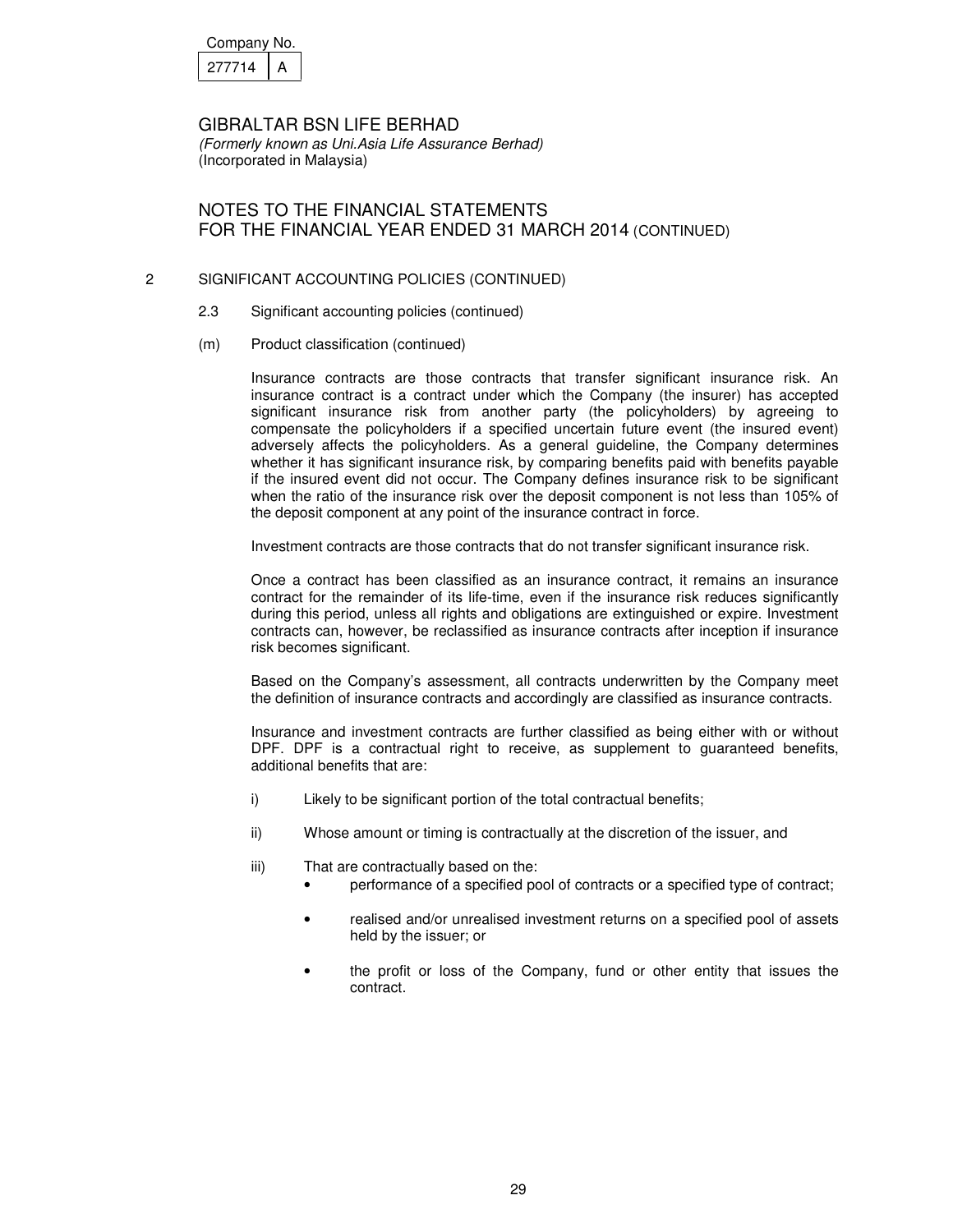| Companv No. |  |
|-------------|--|
|             |  |

# NOTES TO THE FINANCIAL STATEMENTS FOR THE FINANCIAL YEAR ENDED 31 MARCH 2014 (CONTINUED)

### 2 SIGNIFICANT ACCOUNTING POLICIES (CONTINUED)

- 2.3 Significant accounting policies (continued)
- (m) Product classification (continued)

Local statutory regulations and the terms and conditions of these contracts set out the bases for the determination of the amounts on which the additional discretionary benefits are based (the DPF eligible surplus) and within which the Company may exercise its discretion as to the quantum and timing of their payment to contract holders. The amount and timing of the distribution to individual contract holders is at the discretion of the Company, subject to the advice of the Appointed Actuary. All DPF liabilities, including unallocated surpluses both guaranteed and discretionary, at the end of the reporting year are held within insurance liabilities.

Surpluses in the non-DPF funds are attributable wholly to the shareholders and the amount and timing of distribution to shareholders is subject to the advice of the Company's Appointed Actuary.

For financial options and guarantees which are not closely related to the host insurance contract and/or investment contract with DPF, bifurcation is required if the embedded derivative is itself an insurance contract and/or investment contract with DPF, or if the host insurance contract and/or investment contract itself is measured at fair value through profit or loss.

When insurance contracts contain both a financial risk component and significant insurance risk component and the cash flows from the two components are distinct and can be measured reliably, the underlying amounts are unbundled. Any premiums relating to the insurance risk component are accounted for on the same bases as insurance contracts and the remaining element is accounted for as a deposit through the statement of financial position similar to investment contracts.

### (n) Reinsurance

The Company cedes insurance risk in the normal course of business for all of its businesses. Reinsurance assets represent balances due from reinsurance companies. Amounts recoverable from reinsurers are estimated in a manner consistent with the outstanding claims provision or settled claims associated with the reinsurer's policies and are in accordance with the related reinsurance contracts.

Ceded reinsurance arrangements do not relieve the Company from its obligations to policyholders. Premiums and claims are presented on a gross basis for both ceded and assumed reinsurance.

Reinsurance assets are reviewed for impairment at each reporting date or more frequently when an indication of impairment arises during the reporting period. Impairment occurs when there is objective evidence as a result of an event that occurred after initial recognition of the reinsurance asset that the Company may not receive all outstanding amounts due under the terms of the contract and the event has a reliably measurable impact on the amounts that the Company will receive from the reinsurer. The impairment loss is recorded in statement of income.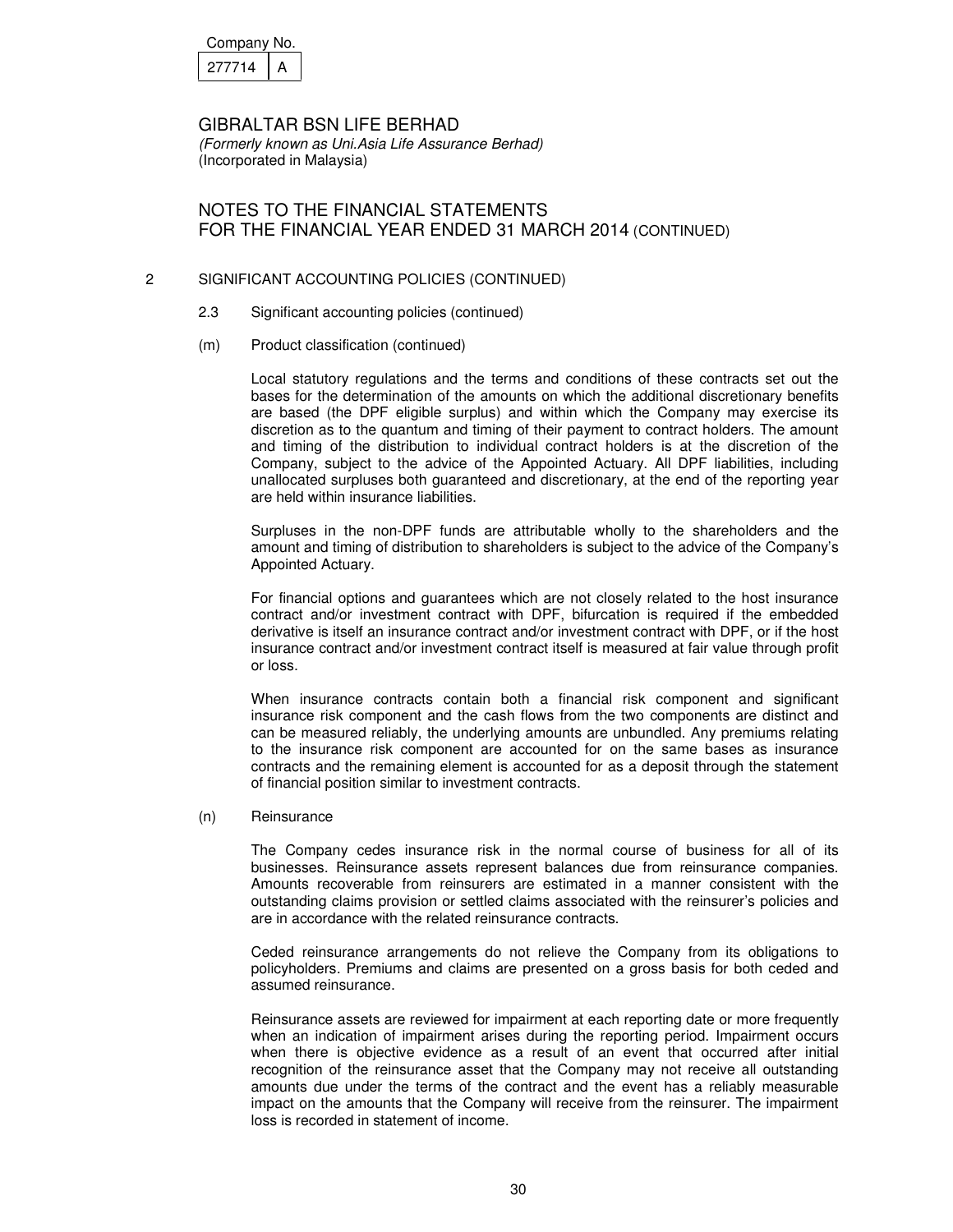| Company No. |  |
|-------------|--|
| 277714      |  |

# NOTES TO THE FINANCIAL STATEMENTS FOR THE FINANCIAL YEAR ENDED 31 MARCH 2014 (CONTINUED)

### 2 SIGNIFICANT ACCOUNTING POLICIES (CONTINUED)

- 2.3 Significant accounting policies (continued)
- (n) Reinsurance (continued)

Reinsurance assets or liabilities are derecognised when the contractual rights are extinguished or expire or when the contract is transferred to another party.

(o) Life insurance contract liabilities

Life insurance contract liabilities comprise:

- (i) Actuarial liabilities
- (ii) Unallocated surplus of DPF contracts
- (iii) Claims liabilities
- (iv) Available-for-sale fair value reserves
- (v) Asset revaluation reserves
- (vi) Net asset value attributable to unit holders

A liability for contractual benefits that are expected to be incurred in the future is recorded when the premiums are recognised. The valuation of life insurance contract liabilities is determined according to BNM's RBC Framework as follows:

### Participating fund insurance contract liabilities

Participating plans are valued using a prospective actuarial valuation based on the sum of the present value of future guaranteed and appropriate level of non-guaranteed benefits, and the expected future management and distribution expenses, less the present value of future gross considerations arising from the policy discounted at the appropriate risk discount rate.

The participating life insurance liability is taken as the higher of the guaranteed benefit liabilities or the total benefit liabilities.

### Non-participating fund insurance contract liabilities

The liability of non-participating life plans is valued using a prospective actuarial valuation based on the sum of the present value of future benefits, and the expected future management and distribution expenses, less the present value of future gross considerations arising from the policy discounted at the appropriate risk discount rate.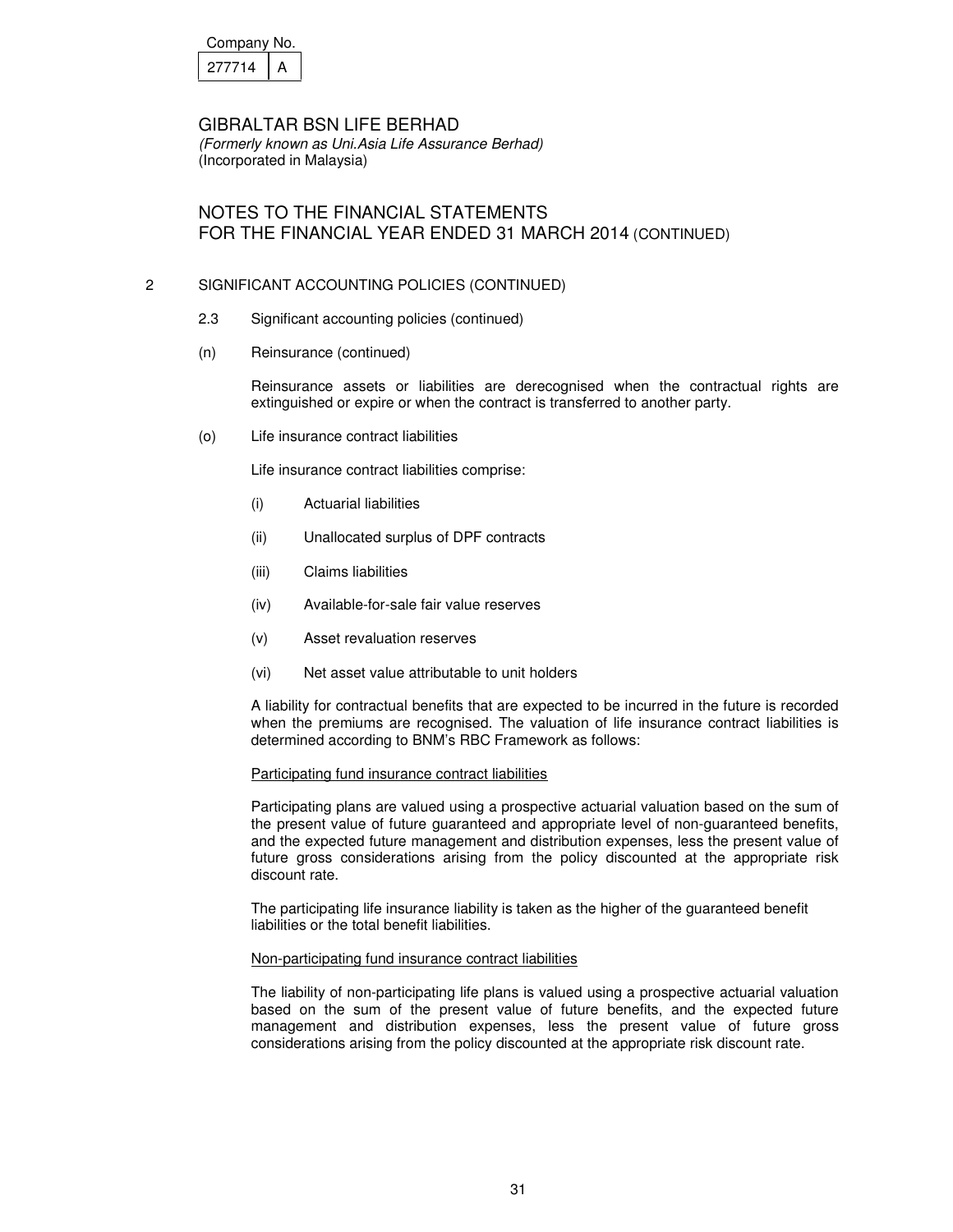| Company No. |  |
|-------------|--|
| 277714      |  |

GIBRALTAR BSN LIFE BERHAD (Formerly known as Uni.Asia Life Assurance Berhad)

(Incorporated in Malaysia)

# NOTES TO THE FINANCIAL STATEMENTS FOR THE FINANCIAL YEAR ENDED 31 MARCH 2014 (CONTINUED)

## 2 SIGNIFICANT ACCOUNTING POLICIES (CONTINUED)

- 2.3 Significant accounting policies (continued)
- (o) Life insurance contract liabilities (continued)

## Investment-linked fund insurance contract liabilities

The liability is the sum of:

- (i) The unit reserves, calculated as the value of the underlying assets backing the units relating to the policy; and
- (ii) The non-unit reserves are determined by projecting future cashflows to ensure that all future outflows can be met without recourse to additional finance or capital support at any future time during the duration of the investment-linked policy.

## Unallocated surplus

Surpluses in the DPF are distributable to policyholders and shareholders in accordance with the relevant terms under the insurance contracts. The Company, however, has the discretion over the amount and timing of the distribution of these surpluses to policyholders and shareholders. Surpluses in the non-DPF fund are attributable wholly to the shareholders and the amount and timing of the distribution to the shareholders is subject to the advice of the Company's Appointed Actuary.

## Liability adequacy test

BNM Guidelines on Financial Reporting for Insurers (BNM/RH/GL003-28) stipulates that insurers are deemed to comply with the requirements of the liability adequacy test under MFRS 4 Insurance Contracts as long as the valuation methods used are in accordance with Appendix VI or Appendix VII of the RBC Framework for Insurers. As the Company complies with the valuation method stipulated in the RBC Framework, the Company is deemed to have complied with the liability adequacy test.

### Claims liabilities

Claims liabilities represent the amount payable under a life insurance policy in respect of claims including settlement costs, are accounted for using the case-by-case method as set out above under benefits, claims and expenses.

### AFS fair value reserves

Where unrealised gains or losses arise on AFS financial assets of the life participating fund, the adjustment to the insurance contact liabilities is equal to the effect that the realisation of these gains or losses at the end of the reporting period would have on these liabilities that is recognised directly in the other comprehensive income.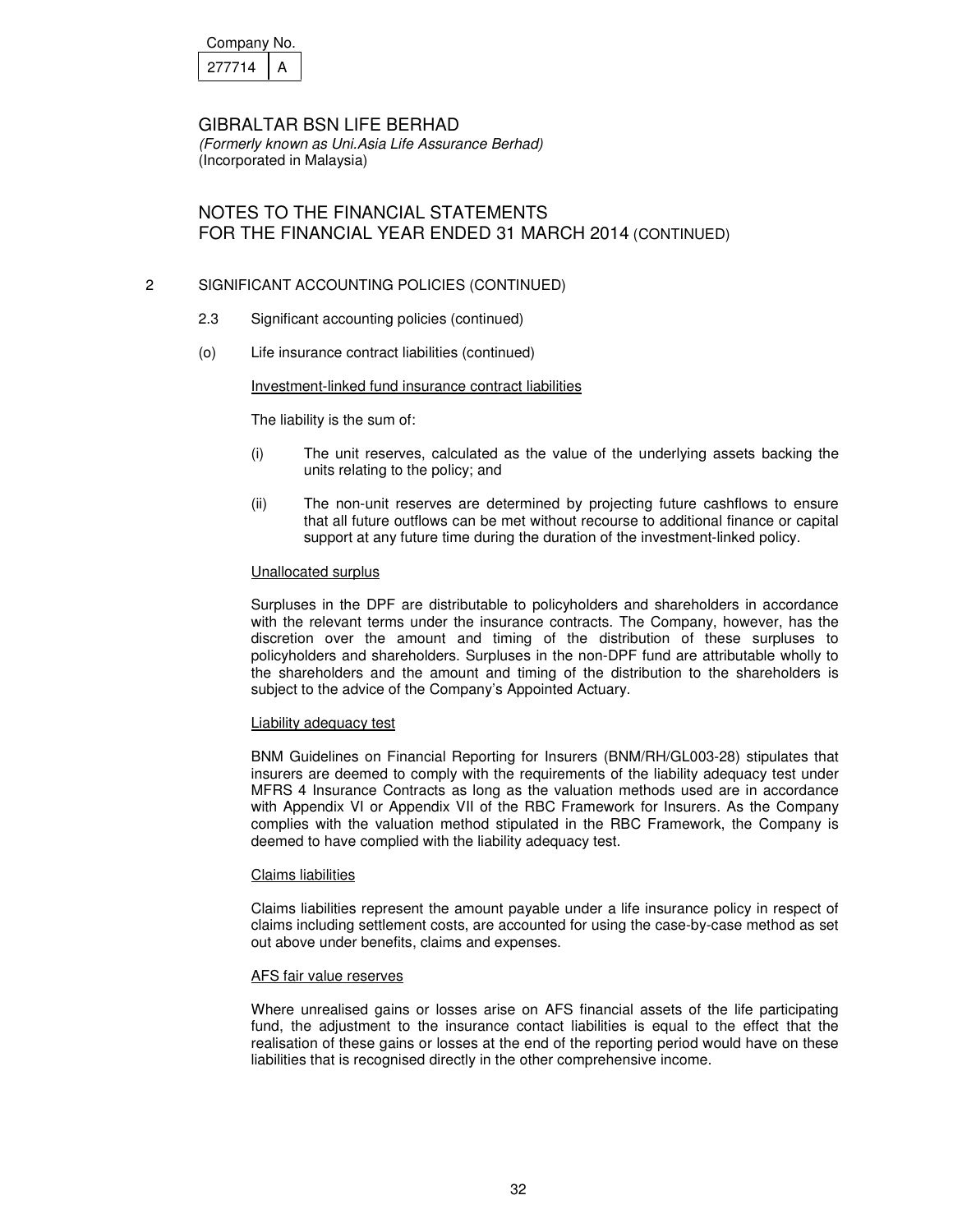| Company No. |  |
|-------------|--|
| 277714      |  |

# NOTES TO THE FINANCIAL STATEMENTS FOR THE FINANCIAL YEAR ENDED 31 MARCH 2014 (CONTINUED)

### 2 SIGNIFICANT ACCOUNTING POLICIES (CONTINUED)

- 2.3 Significant accounting policies (continued)
- (o) Life insurance contract liabilities (continued)

### Asset revaluation reserves

Asset revaluation reserves represent unrealised gains arising from the revaluation of selfoccupied properties of the Life fund. The reserves arising in DPF and non-DPF is reported as a separate component of insurance contract liabilities and equity respectively until the properties are derecognised or the properties are determined to be impaired.

The surplus arising from the revaluation of the DPF's assets may be distributed by way of bonuses to life policyholders, subject to the limit that the amount distributed should not be more than 30% of the addition to revaluation reserves or 10% of the market value of the revalued property, whichever is lower (where applicable).

#### Net asset value attributable to unit holders

The unit liabilities of investment-linked policy are equal to the net asset value of the investment-linked funds.

### (p) Life insurance underwriting results

### Distribution of life fund surplus to the shareholders

The surplus distributable from the life insurance fund to the shareholders is based on the surplus determined by an annual actuarial valuation of the long term liabilities to policyholders, made in accordance with the provisions of the Financial Services Act, 2013 and related regulations by the Company's Appointed Actuary.

#### Gross premiums

Premium income includes premium recognised in the life fund and the Investment-linked funds. Premium income of the life fund is recognised as soon as the amount of the premium can be reliably measured. First premium is recognised from inception date and subsequent premium is recognised when it is due.

At the end of the financial year, all due premiums are accounted for to the extent that they can be reliably measured.

Premium income of the Investment-linked funds is in respect of the net creation of units which represents premiums paid by policyholders as payment for a new contract or subsequent payments to increase the amount of that contract. Net creation of units is recognised on a receipt basis.

#### Reinsurance premium

Outward reinsurance premium are recognised in the same accounting period as the original policies to which the reinsurance relates.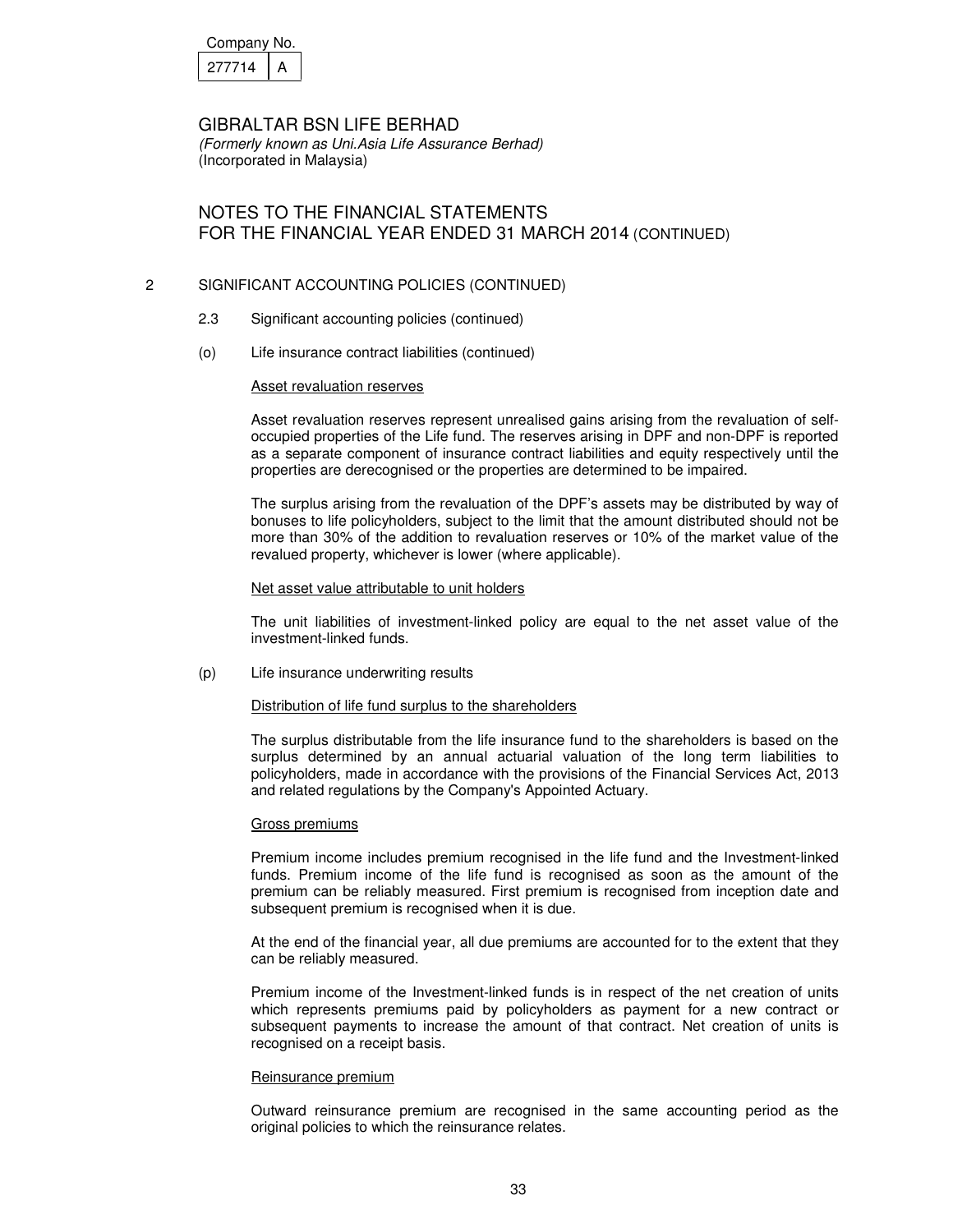| Company No. |  |
|-------------|--|
| 277714      |  |

# NOTES TO THE FINANCIAL STATEMENTS FOR THE FINANCIAL YEAR ENDED 31 MARCH 2014 (CONTINUED)

### 2 SIGNIFICANT ACCOUNTING POLICIES (CONTINUED)

- 2.3 Significant accounting policies (continued)
- (p) Life insurance underwriting results

### Commission and agency expenses

Commission and agency expenses, which are costs directly incurred in securing premium on insurance policies, net of income derived from reinsurers in the course of ceding of premium to reinsurers, are charged to statement of income in the financial year in which they are incurred.

### Benefits, claims and expenses

Benefits and claims that are incurred during the financial year are recognised when a claimable event occurs and/or when the insurer is notified.

Recoveries on reinsurance claims are accounted for in the same financial year as the original claims are recognised.

Benefits and claims arising on life insurance policies including settlement costs, less reinsurance recoveries, are accounted for using the case basis method and for this purpose, the benefits payable under a life insurance policy are recognised as follows:

- (i) maturity or other policy benefit payments due on specified dates are treated as claims payable on the due dates; and
- (ii) death, surrender and other benefits without due dates are treated as claims payable, on the date of receipt of intimation of death of the assured or occurrence of contingency covered.
- (q) Other revenue recognition

Interest income on loans is recognised on an accrual basis except where a loan is considered non-performing, where repayments are in arrears for more than six months, in which case recognition of such interest is suspended. Subsequent to suspension, interest is recognised on the receipt basis until all arrears have been paid.

Other interest income including the amount of amortisation of premium and accretion of discount is recognised on a time proportion basis that takes into account the effective yield of the assets.

 Rental income is recognised on an accrual basis except where default in payment of rent has already occurred and rent due remains outstanding for more than six months, in which case recognition of rental income is suspended. Subsequent to suspension, income is recognised on the receipt basis until all arrears have been paid.

Dividend income is recognised when the right to receive payment is established.

Profits or losses arising on disposal of investments are credited or charged to the statement of income.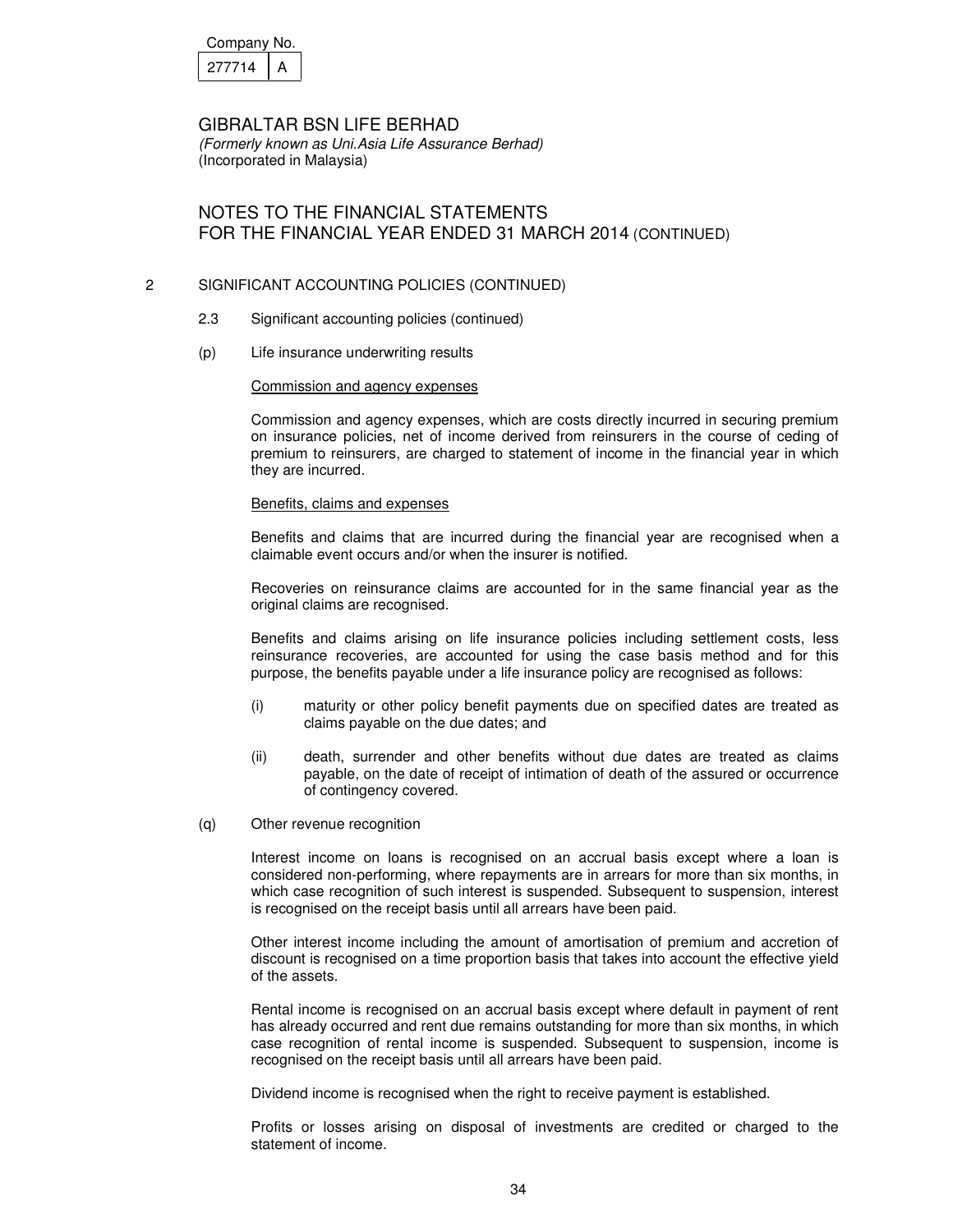| Company No. |  |
|-------------|--|
| 277714      |  |

# NOTES TO THE FINANCIAL STATEMENTS FOR THE FINANCIAL YEAR ENDED 31 MARCH 2014 (CONTINUED)

#### 2 SIGNIFICANT ACCOUNTING POLICIES (CONTINUED)

- 2.3 Significant accounting policies (continued)
- (r) Taxation

Income tax on statement of income for the financial year comprises current and deferred tax. Current tax is the expected amount of income taxes payable in respect of the taxable profit and surplus for the financial year and is measured using the tax rates that have been enacted at the reporting date.

Deferred tax is recognised in full, using the liability method, on temporary differences arising between the amounts attributed to assets and liabilities for tax purposes and their carrying amounts in the financial statements.

Deferred tax assets are recognised to the extent that it is probable that future taxable profits will be available against which the deductible temporary differences or unused tax losses can be utilised.

Deferred tax is determined using tax rates (and tax laws) that have been enacted or substantially enacted by the date of the statement of financial position and are expected to apply when the related deferred tax asset is realised or when the deferred tax liability is settled.

(s) Dividends

 Dividends on ordinary shares are recognised as a liability in the financial year in which it is declared.

(t) Financial Instruments

Classification, recognition and measurement of financial assets

 The Company classifies its financial assets into the following categories: financial assets at fair value through profit or loss ("FVTPL"), held-to-maturity ("HTM") financial assets, available-for-sale ("AFS") financial assets and loans and receivables ("LAR").

 The classification depends on the purpose for which the investments were acquired or originated. Management determines the classification of its investments at initial recognition and re-evaluates this at every reporting date.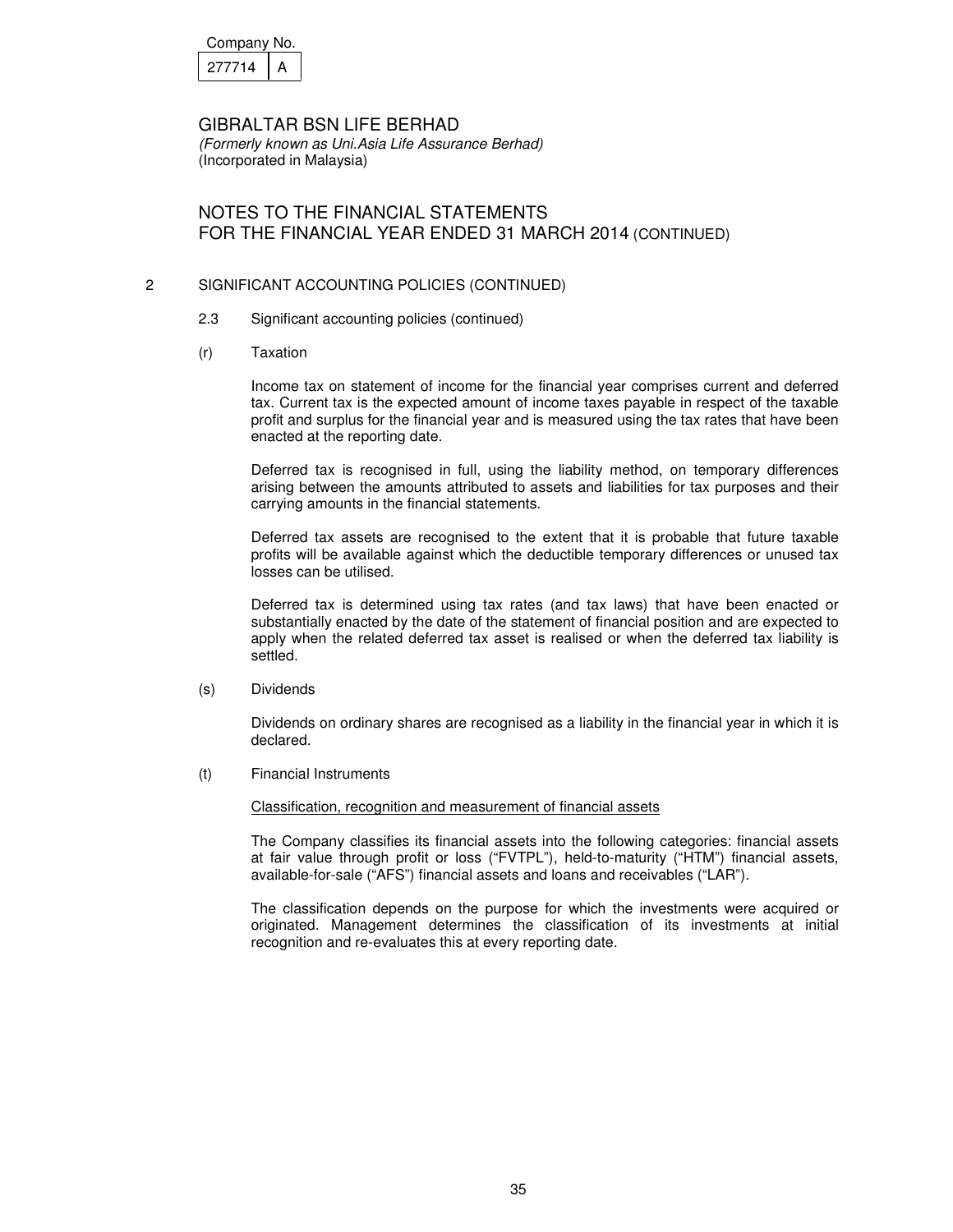| Company No. |  |
|-------------|--|
| 277714      |  |

# NOTES TO THE FINANCIAL STATEMENTS FOR THE FINANCIAL YEAR ENDED 31 MARCH 2014 (CONTINUED)

#### 2 SIGNIFICANT ACCOUNTING POLICIES (CONTINUED)

- 2.3 Significant accounting policies (continued)
- (t) Financial Instruments (continued)

#### Classification, recognition and measurement of financial assets (continued)

(i) FVTPL

 Financial assets at FVTPL include financial assets held for trading, derivative and those designated at fair value through statement of income at inception. Investments typically bought with the intention to sell in the near future are classified as held-for-trading. For investments designated at fair value through profit or loss at inception, the following criteria must be met:

- the designation eliminates or significantly reduces the inconsistent treatment that would otherwise arise from measuring the assets or liabilities or recognising gains or losses on a different basis, or
- the assets and liabilities are part of a group of financial assets, financial liabilities or both which are managed and their performance are evaluated on a fair value basis, in accordance with a documented risk management or investment strategy.

These investments are initially recorded at fair value and transaction costs are expensed in statement of income. Subsequent to initial recognition, these investments are re-measured at fair value. Fair value adjustments and realised gains and losses are recognised in statement of income.

(ii) HTM

 Non-derivative financial assets with fixed or determinable payments and fixed maturities are classified as HTM when the Company has the positive intention and ability to hold to maturity. These investments are initially recognised at cost, being the fair value of the consideration paid for the acquisition of the investment. After initial measurement, HTM financial assets are measured at amortised cost, using the effective yield method, less allowance for impairment. Gains and losses recognised in statement of income when the investments are derecognised or impaired, as well as through the amortisation process.

(iii) LAR

 LAR are non-derivative financial assets with fixed or determinable payments that are not quoted in an active market. These investments are initially recognised at cost, being the fair value of the consideration paid for the acquisition of the investments. All transaction costs directly attributable to the acquisition are also included in the cost of the investments. After initial measurement, loans and receivables are measured at amortised cost, using the effective yield method, less allowance for impairment. Gains and losses are recognised in statement of income when the investments are derecognised or impaired, as well as through the amortisation process.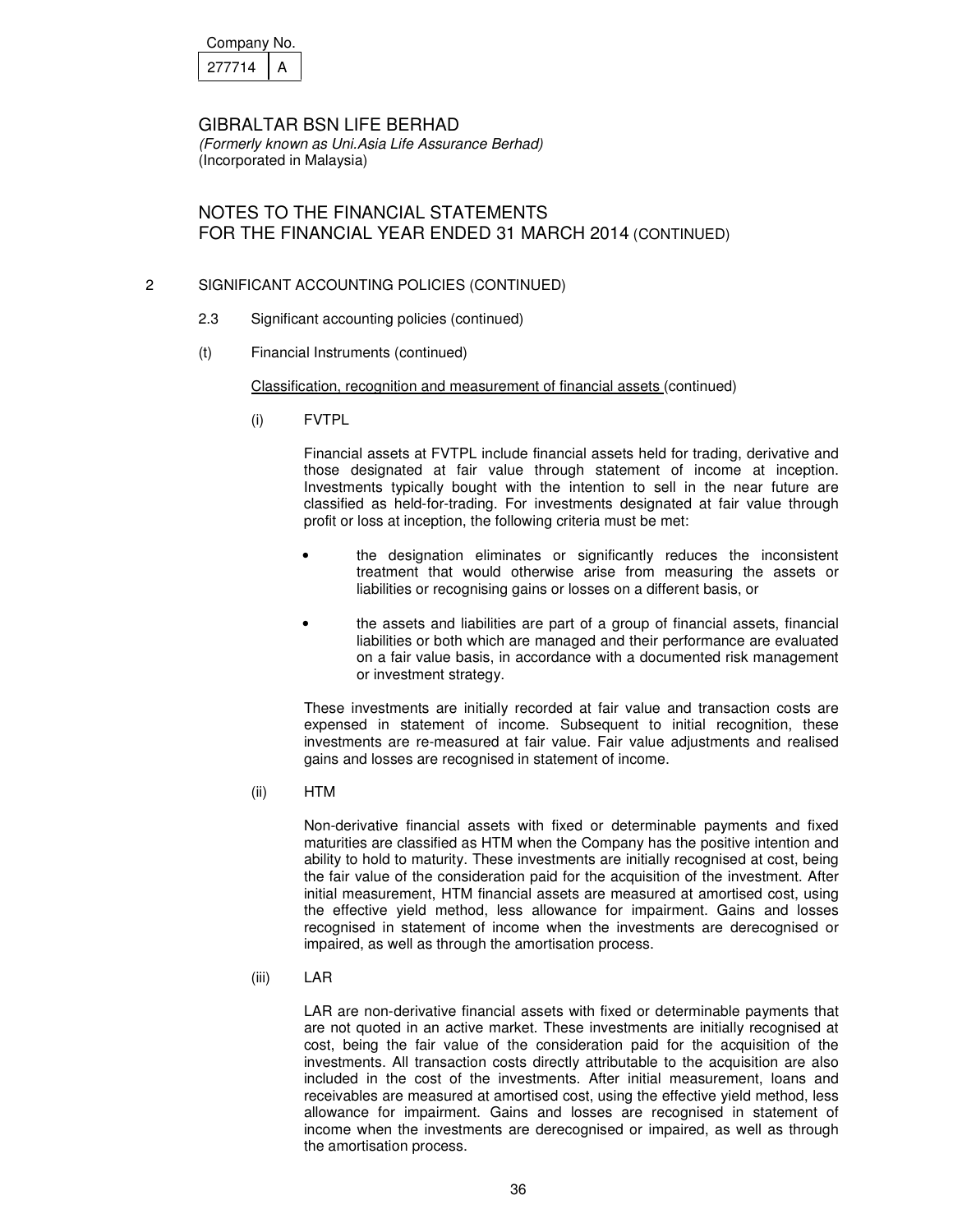| Company No. |  |
|-------------|--|
| 277714      |  |

# NOTES TO THE FINANCIAL STATEMENTS FOR THE FINANCIAL YEAR ENDED 31 MARCH 2014 (CONTINUED)

#### 2 SIGNIFICANT ACCOUNTING POLICIES (CONTINUED)

- 2.3 Significant accounting policies (continued)
- (t) Financial Instruments (continued)
	- (iv) AFS

 AFS are non-derivative financial assets that are designated as available-for-sale or are not classified in any of the three preceding categories. These investments are initially recognised at cost, being the fair value of the consideration paid for the acquisition of the investments. After initial measurement, AFS are remeasured at fair value.

 Fair value gains and losses of these investments are reported as a separate component of equity or insurance contract liabilities until the investments are derecognised or the investments are determined to be impaired.

 On derecognition or impairment, the cumulative fair value gains and losses previously reported in equity or insurance contract liabilities is transferred to statement of income.

#### Derecognition and impairment of financial assets

Financial assets are derecognised when the rights to receive cash flows from the financial assets have expired or when they have been transferred and the Company has also transferred substantially all risks and rewards of ownership.

All financial assets, except for FVTPL, are subject to review for impairment (see Note 2.3(v) to the financial statements).

(u) Fair value of financial instruments

The fair value of financial instruments that are actively traded in organised financial markets is determined by reference to quoted market bid prices for assets and other prices for liabilities, at the close of business on the reporting date.

For unit and real estate investments trusts, fair value is determined by reference to published bid values.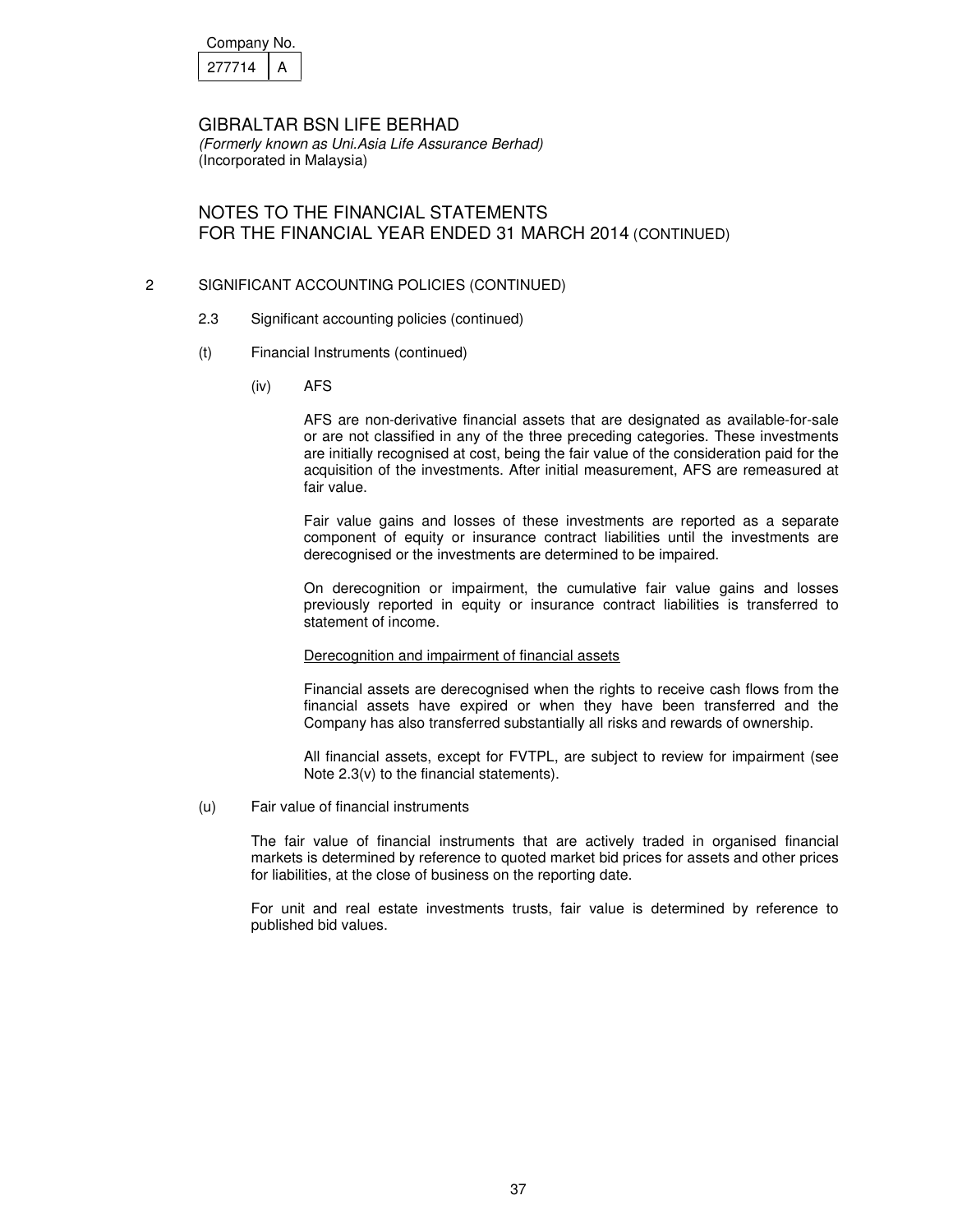| Company No. |  |
|-------------|--|
| 277714      |  |

# NOTES TO THE FINANCIAL STATEMENTS FOR THE FINANCIAL YEAR ENDED 31 MARCH 2014 (CONTINUED)

#### 2 SIGNIFICANT ACCOUNTING POLICIES (CONTINUED)

- 2.3 Significant accounting policies (continued)
- (u) Fair value of financial instruments (continued)

For financial instruments where there is no active market, the fair value is determined by using valuation techniques. Such techniques include using recent arm's length transactions, reference to the current market value of another instrument which is substantially the same, discounted cash flow analysis and/or option pricing models making maximum use of market inputs and relying as little as possible on entity-specific inputs. For discounted cash flow techniques, estimated future cash flows are based on management's best estimates and the discount rate used is a market related rate for a similar instrument. Certain financial instruments are valued using pricing models that consider, among others factors, contractual and market prices, co-relation, time value of money, credit risk, yield curve volatility factors and/or prepayment rates of the underlying positions. The use of different pricing models and assumptions could produce materially different estimates of fair values.

The fair value of debenture securities (Malaysia Government Securities, debt securities) are measured based on the bid price obtained from Bond Pricing Agency Malaysia.

The fair value of floating rate and over-night deposits with financial institutions is their carrying value i.e. the cost of the deposits/placements and accrued interest/profits. The fair value of fixed interest/yield-bearing deposit is estimated using discounted cash flow techniques. Expected cash flows are discounted at current market rates for similar instruments at the reporting date.

If the fair value cannot be measured reliably, these financial instruments are measured at cost, being the fair value of the consideration paid for the acquisition of the instrument or the amount received on issuing the financial liability. All transaction costs directly attributable to the acquisition are also included in the cost of the investment.

(v) Impairment of assets

#### Financial assets

The Company assess at each reporting date whether a financial asset or group financial assets is impaired. A financial asset or group financial assets is impaired only if there is objective evidence of impairment as a result of one or more events that occurred has an impact on the estimated future cash flows that can be reliably estimated.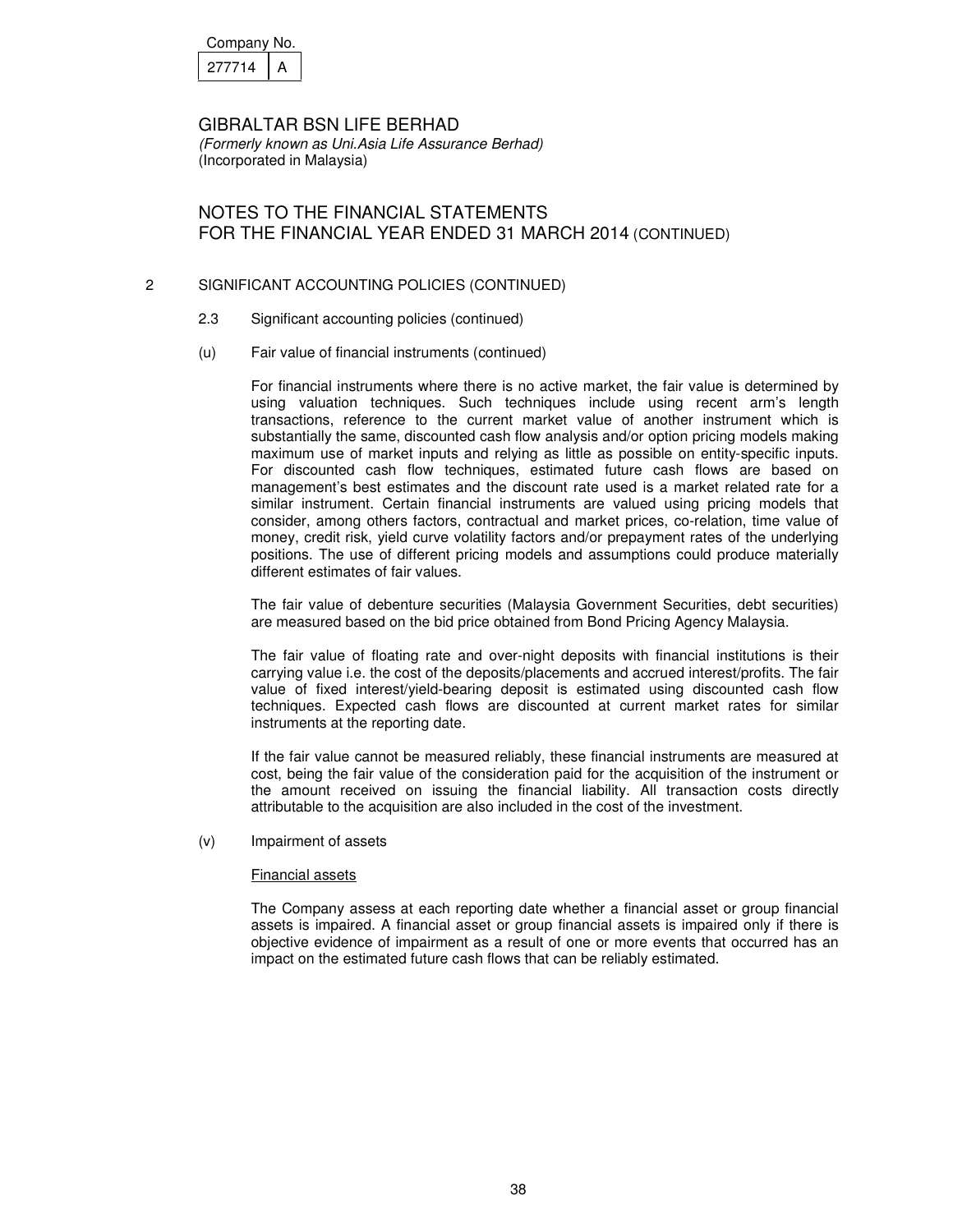| Company No. |  |
|-------------|--|
| 277714      |  |

# NOTES TO THE FINANCIAL STATEMENTS FOR THE FINANCIAL YEAR ENDED 31 MARCH 2014 (CONTINUED)

#### 2 SIGNIFICANT ACCOUNTING POLICIES (CONTINUED)

- 2.3 Significant accounting policies (continued)
- (v) Impairment of assets (continued)
	- Financial assets carried at amortised costs

If there is objective evidence that an impairment loss on assets carried at amortised cost has been incurred, the amount of impairment loss is measured as the difference between the asset's carrying amount and the present value of estimated future cash flow (excluding future expected credit losses that have not been incurred) discounted at the financial asset's original effective interest rate. The carrying amount of the asset is reduced and the impairment loss is recorded in the statement of income. If in a subsequent period, the amount of the impairment loss decreases, the amount of reversal shall recognised in the statement of income.

• AFS financial assets

 If an AFS financial asset is impaired, an amount comprising the difference between its cost (net of any principal repayment and amortisation) and its current fair value, less any impairment loss previously recognised in other comprehensive income, is transferred from equity or insurance contract liabilities to statement of income. Reversal of impairment loss on equity instruments classified as AFS is not recognised in statement of income. Reversal of impairment losses on debt instruments classified as AFS is reversed through statement of income if the increase in the fair value of the instruments can be objectively related to an event occurring after the impairment losses were recognised in the statement of income.

• Financial assets carried at cost

if there is objective evidence that an impairment loss has been incurred on an unquoted equity instrument carried at cost, the amount of the impairment loss is measured as the difference between the carrying amount of the financial asset and the present value of estimated future cash flows, discounted at the current market rate of return for a similar financial assets.

#### Non-financial assets

Assets that have an indefinite useful life are not subject to amortisation and are tested annually for impairment. Assets that are subject to amortisation are reviewed for impairment whenever events or changes in circumstances indicate that the carrying amount may not be recoverable. Impairment loss is recognised for the amount by which the carrying amount of the assets exceeds its recoverable amount. The recoverable amount is the higher of an asset's fair value less costs to sell and value in use. For the purposes of assessing impairment, assets are grouped at the lowest level for which there is separately identifiable cash flows.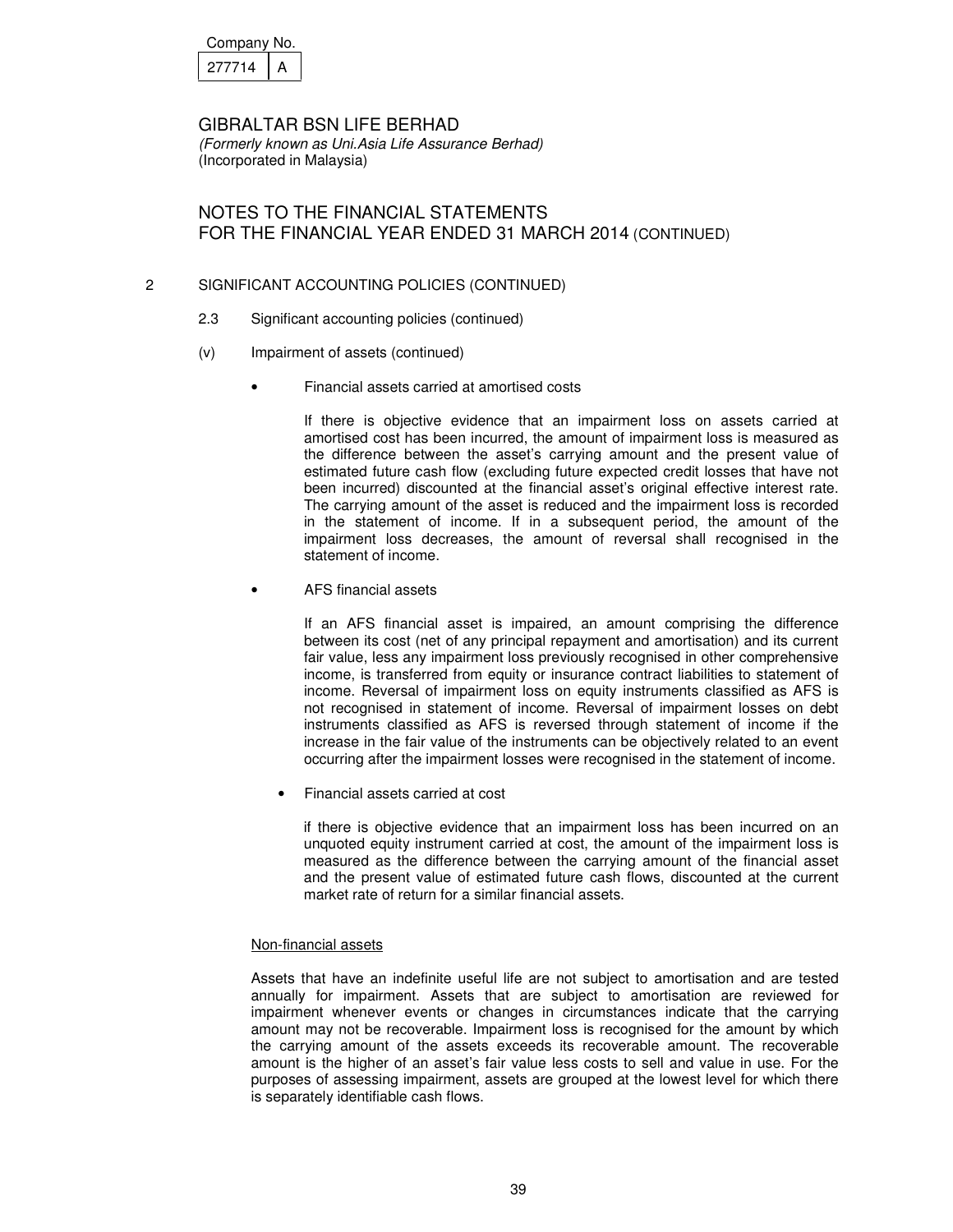| Company No. |  |
|-------------|--|
| 277714      |  |

# NOTES TO THE FINANCIAL STATEMENTS FOR THE FINANCIAL YEAR ENDED 31 MARCH 2014 (CONTINUED)

#### 2 SIGNIFICANT ACCOUNTING POLICIES (CONTINUED)

- 2.3 Significant accounting policies (continued)
- (v) Impairment of assets (continued)

 Non-financial assets that had suffered impairment are reviewed for possible reversal of the impairment at each reporting date. The impairment loss is charged to statement of income unless it reverses a previous revaluation in which case it is charged to the revaluation surplus. Any subsequent increase in recoverable amount is recognised in statement of income unless it reverses an impairment loss on a revalued asset, in which case it is taken a revaluation surplus.

(w) Fair value measurement

The Company categorises its fair value measurements according to a three-level hierarchy. The hierarchy prioritises the inputs used by the Company's valuation techniques for determining the fair value of the financial instruments. A level is assigned to each fair value measurement based on the lowest level input significant to the fair value measurement in its entirety. The three-level hierarchy is defined as follows:

- Level 1 Fair value measurements that are measured by reference to published quotes prices (unadjusted) in active markets for identical assets and liabilities that the Company has the ability to access at the measurement date. Valuations are based on quoted prices reflecting market transactions involving assets or liabilities identical to those being measured.
- Level 2 Fair value measurements using inputs other than quoted prices included within Level 1 that are observable for the asset or liability, either directly or indirectly. These include quoted prices for similar assets and liabilities in active markets, quoted prices for identical or similar assets and liabilities in inactive markets, inputs that are observable that are not prices (such as interest rates, credit risks, etc) and inputs that are derived from or corroborated by observable market data. Valuation techniques are based on assumptions that are supported by prices from observable current market transaction are instruments for which pricing is obtained.
- Level 3 Fair value measurements using significant non market observable inputs. These include valuations for assets and liabilities that are derived using data, some or all of which is not market observable, including assumptions about risk. Unobservable inputs are inputs not supported by market data, but which are set on the basis that they represent what is reasonable given the prevailing market conditions.

In determining the fair value of its financial instruments, the Company uses observable market data, when available, and minimises the use of unobservable inputs to the extent possible when determining fair value.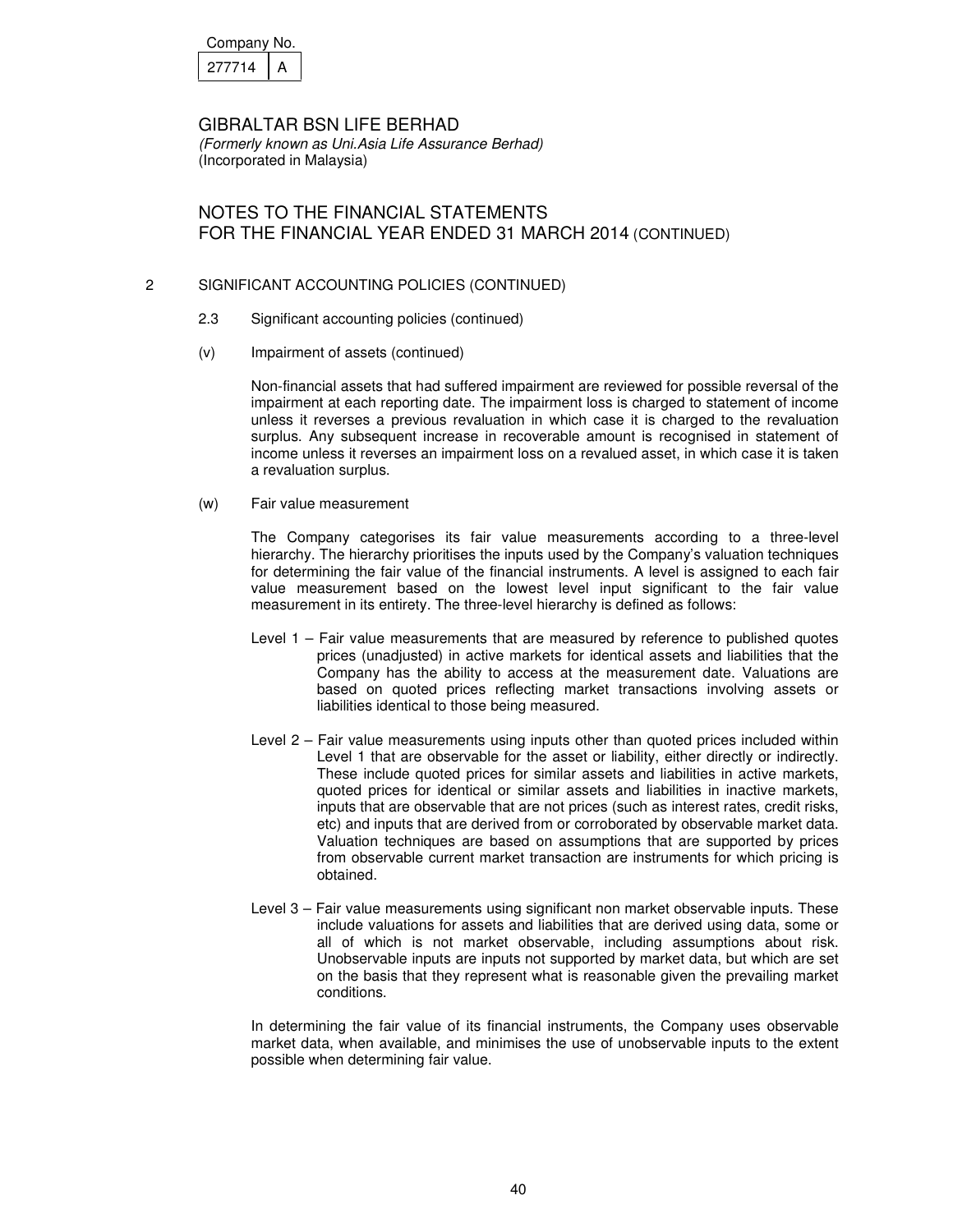| Company No. |  |
|-------------|--|
| 277714      |  |

# NOTES TO THE FINANCIAL STATEMENTS FOR THE FINANCIAL YEAR ENDED 31 MARCH 2014 (CONTINUED)

#### 2 SIGNIFICANT ACCOUNTING POLICIES (CONTINUED)

2.4 Critical accounting estimates and judgements

Estimates and judgements are continuously evaluated by the Directors and are based on historical experience and other factors, including expectation of future events that are believed to be reasonable under the circumstances.

A. Critical accounting estimates and assumptions

The Company makes estimates and assumptions concerning the future. The resulting accounting will by definition rarely equal the related actual results.

To enhance the information content of the estimates, certain key variables that are anticipated to have material impact to the Company's results and financial position are tested for sensitivity to changes in the underlying parameters. The estimates and assumptions that have a significant risk of causing a material adjustment to the carrying amounts of assets and liabilities within the next financial year are outlined below.

#### Valuation of life insurance contract liabilities

The valuation of the ultimate liability arising from policy benefits made under life insurance contracts is the Company's most critical accounting estimate.

The main assumptions used relate to mortality, morbidity, expenses, persistency and discount rates. The Company bases mortality and morbidity on established industry and Malaysian tables which reflect historical experiences, adjusted when appropriate to reflect the Company's unique risk exposure, product characteristics, targets markets and own claims severity and frequency experiences.

Estimates are also made as to future investment income arising from the assets backing life insurance contracts. These estimates are based on current market return as well as expectation about future economic and financial developments.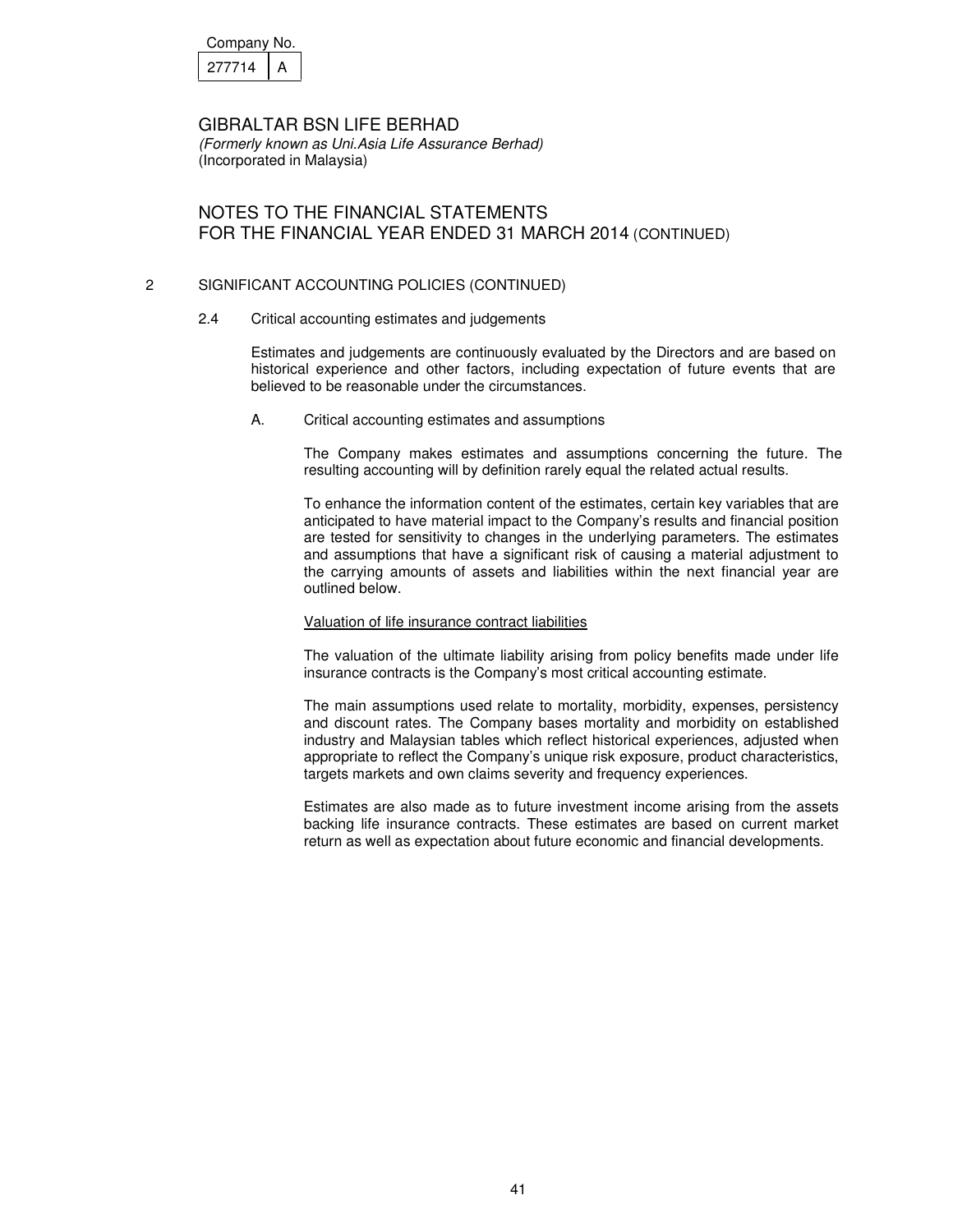| Company No. |  |
|-------------|--|
| 277714      |  |

# NOTES TO THE FINANCIAL STATEMENTS FOR THE FINANCIAL YEAR ENDED 31 MARCH 2014 (CONTINUED)

#### 2 SIGNIFICANT ACCOUNTING POLICIES (CONTINUED)

- 2.4 Critical accounting estimates and judgements (continued)
	- A Critical accounting estimates and assumptions (continued)

Assumption on future expenses are based on the experience of the Company and long-term expected expenses levels. An inflation rate of 4% per annum is assumed over time. The Company conducts an expenses study annually. The Company is currently in an expense overrun position estimated on the basis of the expected cost in restructuring the portfolio of business should the portfolio be held on a run-off basis. Allowance is also made for payment of commission to distributors. Lapse and surrender rates are based on the Company's historical experience of lapses and surrenders.

Discount rates for non-participating policies, guaranteed benefits of participating policies and the non-unit liability of investment-linked policies are based on the yields available on Malaysian Government Securities ("MGS") of the term up to 15 years. In the case of total benefits liabilities of participating policies, the discount rate is based on the historical yield and future investment outlook of the participating fund, net of tax on investment income of the life fund.

Any movement in the above key assumptions will have an effect in determining the insurance business liabilities. It should be noted that movements in these assumptions are non-linear and would vary according to the current economic assumptions.

Refer to Note  $32(e)(vi)$  to the financial statements for the sensitivity analysis of the above mentioned key assumptions.

B Critical judgements in applying the entity's accounting policies

In determining and applying accounting policies, judgement is often required in respect of items where the choice of specific policy could materially affect the reported results and financial position of the Company. However, the Directors are of the opinion that there are currently no accounting policies, which require significant judgment to be exercised.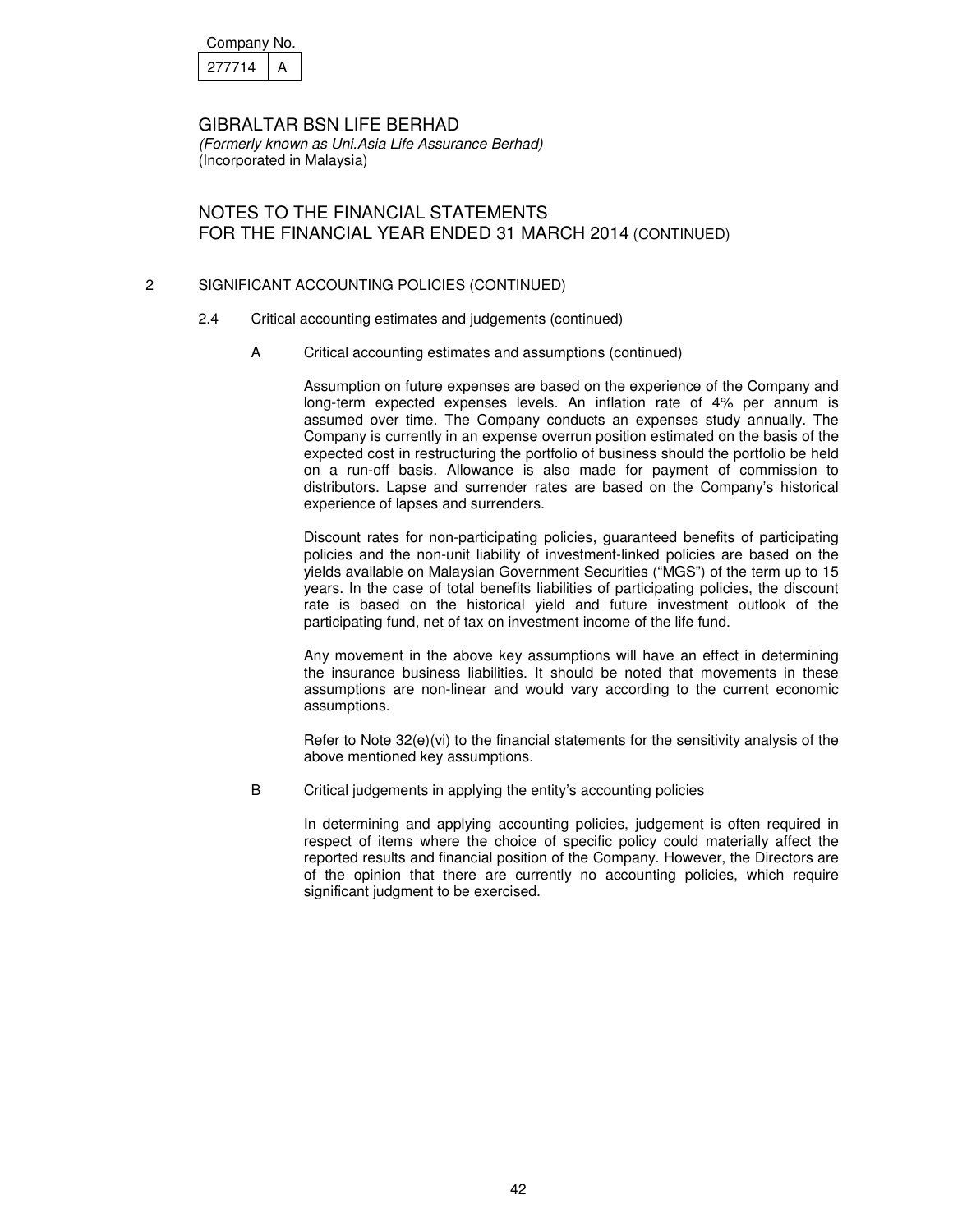| Company No. |  |  |  |
|-------------|--|--|--|
| 27714       |  |  |  |

(Formerly known as Uni.Asia Life Assurance Berhad) (Incorporated in Malaysia)

# NOTES TO THE FINANCIAL STATEMENTS FOR THE FINANCIAL YEAR ENDED 31 MARCH 2014 (CONTINUED)

## 3 PROPERTIES AND EQUIPMENT

| Cost/valuation                                                                                                                      | <b>Note</b> | Freehold<br>land<br>RM'000 | <b>Buildings</b><br><b>RM'000</b> | Motor<br>vehicles<br>RM'000 | Office<br>equipment<br>and<br>computers<br>RM'000 | Furniture<br>fittings and<br>renovation<br>RM'000 | <b>Total</b><br>RM'000            |
|-------------------------------------------------------------------------------------------------------------------------------------|-------------|----------------------------|-----------------------------------|-----------------------------|---------------------------------------------------|---------------------------------------------------|-----------------------------------|
| At 1 April 2013<br>Additions<br>Disposals<br>Reversal on accumulated depreciation on property                                       |             | 7,800                      | 9,950<br>(174)                    | 417<br>279<br>(317)         | 12,924<br>974<br>(85)                             | 6,770<br>994<br>(1)                               | 37,861<br>2,247<br>(403)<br>(174) |
| Revaluation surplus in insurance contract liabilities<br>Revaluation surplus/(reversal)recorded in<br>other comprehensive income    | 12          | 866<br>234                 | 567<br>(3)                        |                             |                                                   |                                                   | 1,433<br>231                      |
| At 31 March 2014                                                                                                                    |             | 8,900                      | 10,340                            | 379                         | 13,813                                            | 7,763                                             | 41,195                            |
| Accumulated depreciation<br>At 1 April 2013<br>Disposals<br>Reversal on accumulated depreciation on property<br>Depreciation charge |             |                            | (174)<br>174                      | 253<br>(265)<br>86          | 12,031<br>(73)<br>576                             | 4,104<br>(1)<br>996                               | 16,388<br>(339)<br>(174)<br>1,832 |
| At 31 March 2014                                                                                                                    |             |                            |                                   | 74                          | 12,534                                            | 5,099                                             | 17,707                            |
| Net book value<br>At 31 March 2014                                                                                                  |             | 8,900                      | 10,340                            | 305                         | 1,279                                             | 2,664                                             | 23,488                            |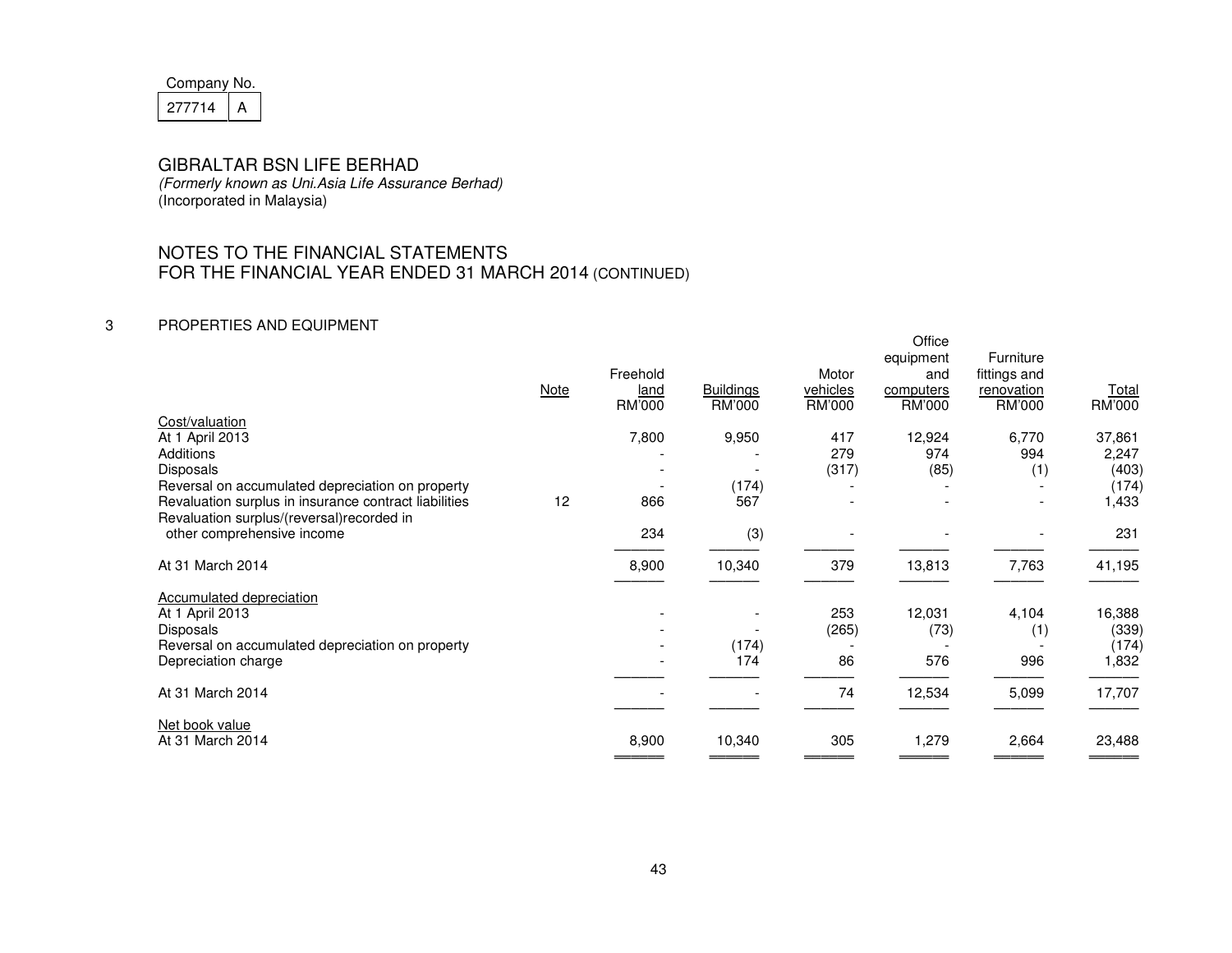| Company No. |  |
|-------------|--|
| 277714      |  |

 (Formerly known as Uni.Asia Life Assurance Berhad) (Incorporated in Malaysia)

# NOTES TO THE FINANCIAL STATEMENTS FOR THE FINANCIAL YEAR ENDED 31 MARCH 2014 (CONTINUED)

#### 3 PROPERTIES AND EQUIPMENT (CONTINUED)

|                                                                  |      |          |                  |          | Office    |              |        |
|------------------------------------------------------------------|------|----------|------------------|----------|-----------|--------------|--------|
|                                                                  |      |          |                  |          | equipment | Furniture    |        |
|                                                                  |      | Freehold |                  | Motor    | and       | fittings and |        |
|                                                                  | Note | land     | <b>Buildings</b> | vehicles | computers | renovation   | Total  |
| Cost/valuation                                                   |      | RM'000   | RM'000           | RM'000   | RM'000    | RM'000       | RM'000 |
| At 1 April 2012                                                  |      | 6,600    | 10,050           | 542      | 12,900    | 5,055        | 35,147 |
| Additions                                                        |      |          | 928              |          | 357       | 1,708        | 2,993  |
| Disposals                                                        |      |          |                  | (125)    | (356)     | (5)          | (486)  |
| Transfer between properties and equipment                        |      |          |                  |          | (12)      | 12           |        |
| Transfer from intangible assets                                  | 5    |          |                  |          | 35        |              | 35     |
| Reversal on accumulated depreciation on property                 |      |          | (179)            |          |           |              | (179)  |
| Revaluation surplus/(reversal) in insurance contract liabilities | 12   | 945      | (640)            |          |           |              | 305    |
| Revaluation surplus/(reversal) recorded in                       |      |          |                  |          |           |              |        |
| other comprehensive income                                       |      | 255      | (209)            |          |           |              | 46     |
| At 31 March 2013                                                 |      | 7,800    | 9,950            | 417      | 12,924    | 6,770        | 37,861 |
| Accumulated depreciation                                         |      |          |                  |          |           |              |        |
| At 1 April 2012                                                  |      |          |                  | 277      | 11,745    | 3,287        | 15,309 |
| Disposals                                                        |      |          |                  | (60)     | (356)     | (4)          | (420)  |
| Transfer from intangible assets                                  | 5    |          |                  |          | З         |              | 3      |
| Reversal on accumulated depreciation on property                 |      |          | (179)            |          |           |              | (179)  |
| Depreciation charge                                              |      |          | 179              | 36       | 639       | 821          | 1,675  |
| At 31 March 2013                                                 |      |          |                  | 253      | 12,031    | 4,104        | 16,388 |
| Net book value                                                   |      |          |                  |          |           |              |        |
| At 31 March 2013                                                 |      | 7,800    | 9,950            | 164      | 893       | 2,666        | 21,473 |

СШЕ С ПЕДЕР С ПЕДЕР С ПЕДЕР С ПЕДЕР С ПЕДЕР С ПЕДЕР С ПЕДЕР С ПЕДЕР С ПЕДЕР С ПЕДЕР С ПЕДЕР С ПЕДЕР С ПЕДЕР С<br>The land and building were revalued in 2014 based on open market values of the properties on existing use bas professional valuer, Knight Frank, Registered Valuer (V-335).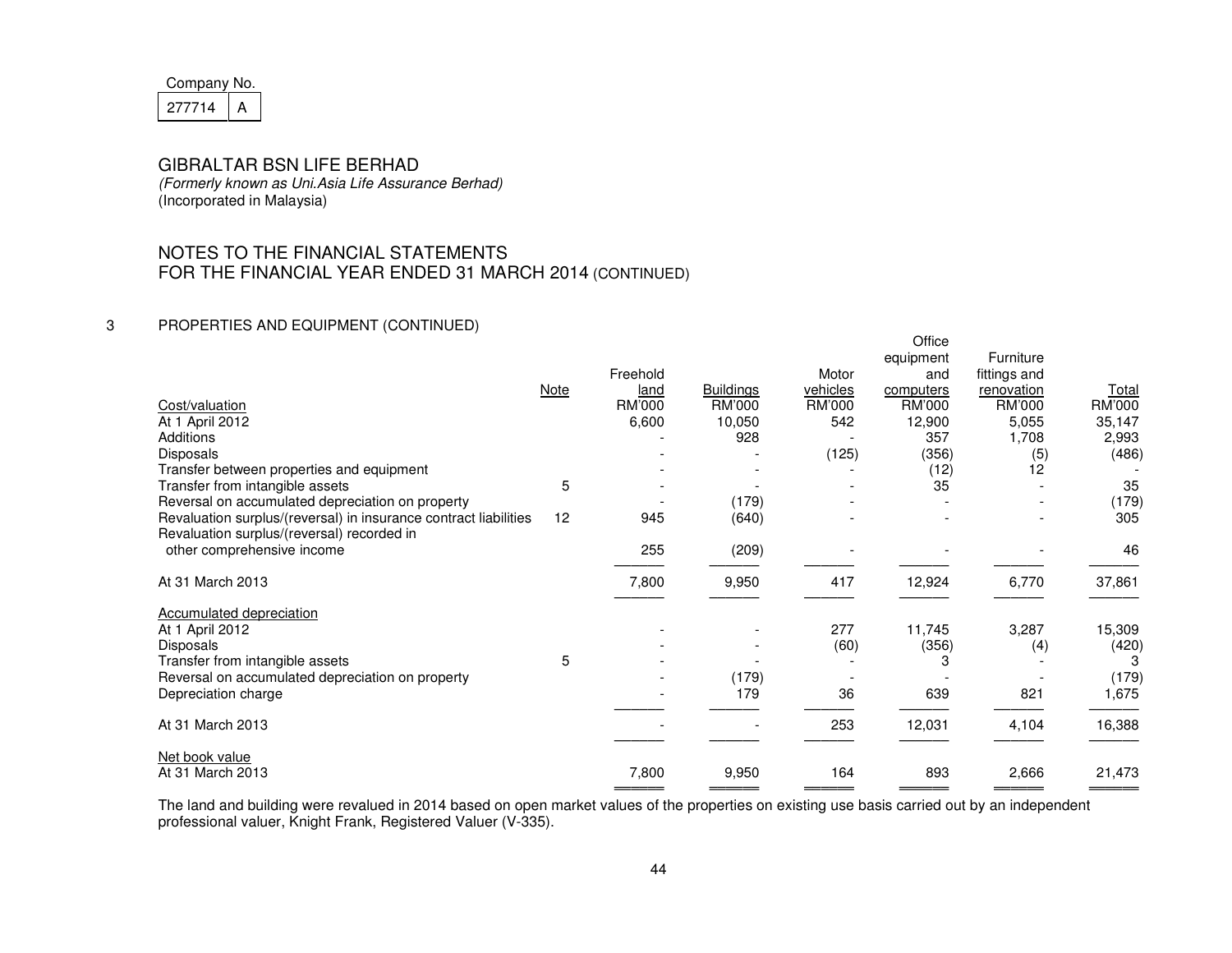| Company No. |  |
|-------------|--|
| 277714      |  |

## NOTES TO THE FINANCIAL STATEMENTS FOR THE FINANCIAL YEAR ENDED 31 MARCH 2014 (CONTINUED)

#### 3 PROPERTIES AND EQUIPMENT (CONTINUED)

Had the freehold building and long term leasehold buildings been carried at historical cost less accumulated depreciation, the carrying amounts that would have been included in the financial statements at the end of the financial year are as follows:

|                                                     | 2014<br>RM'000 | 2013<br>RM'000 |
|-----------------------------------------------------|----------------|----------------|
| Freehold building and long term leasehold buildings | 5.832          | 5.930          |

The long term leasehold buildings have unexpired lease periods ranging from 65 years to 80 years (2013: 66 years to 81 years)

#### Fair value information

Fair value of land and building is categorised as Level 2 as follows:

| Level 2<br>RM'000 |
|-------------------|
| 8,900<br>10,340   |
| 19,240            |
|                   |

Comparative figures have not been analysed by levels by virtue of transitional provision given in Appendix C2 of MFRS 13 Fair Value Measurement.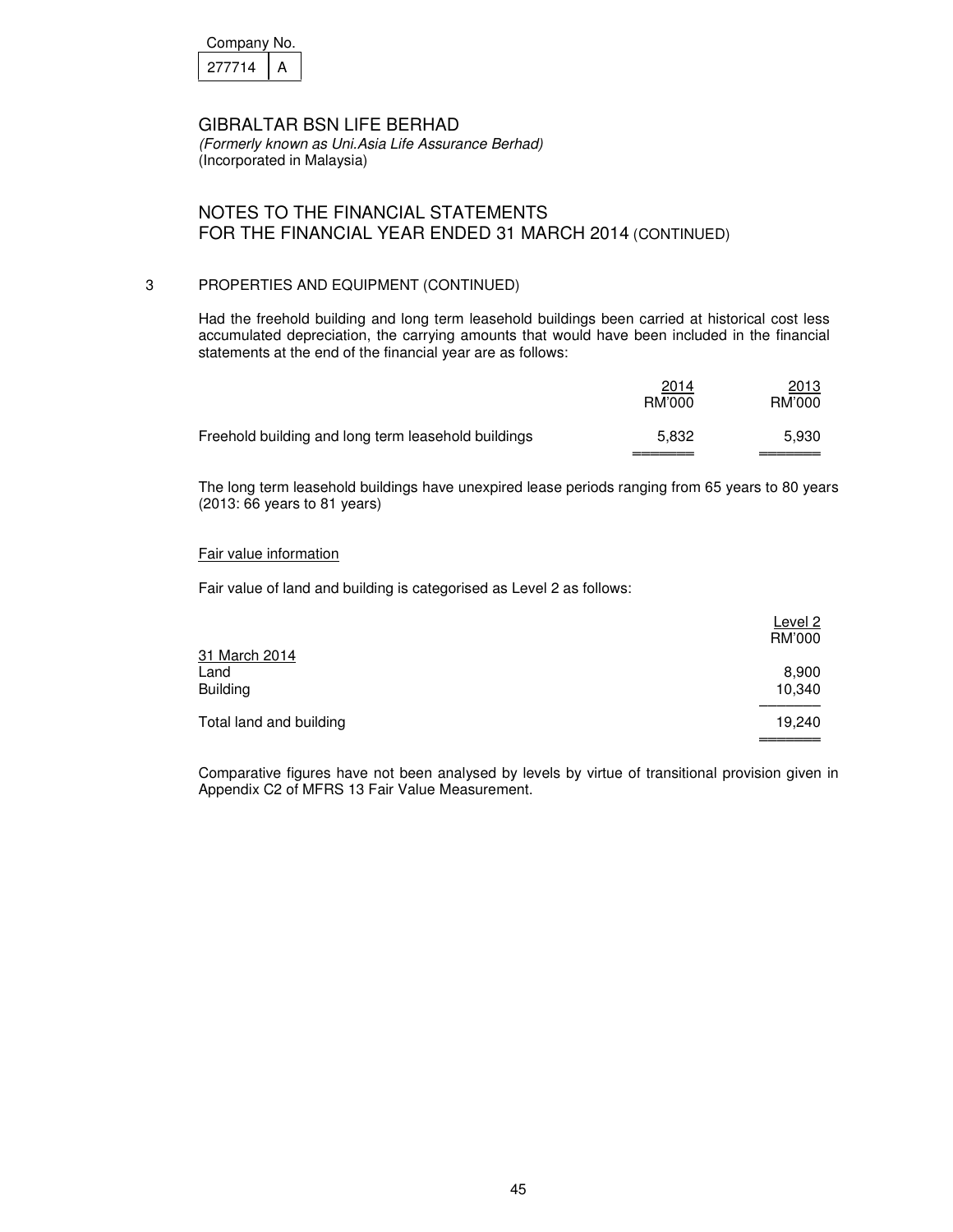| Company No. |  |
|-------------|--|
| 277714      |  |

(Formerly known as Uni.Asia Life Assurance Berhad) (Incorporated in Malaysia)

## NOTES TO THE FINANCIAL STATEMENTS FOR THE FINANCIAL YEAR ENDED 31 MARCH 2014 (CONTINUED)

#### 4 INVESTMENT PROPERTY

|                                                                                                | Note | 2014<br>RM'000 | 2013<br>RM'000 |
|------------------------------------------------------------------------------------------------|------|----------------|----------------|
| At 1 April<br>Fair value changes                                                               | 21   | 5,000<br>500   | 4,850<br>150   |
| At 31 March                                                                                    |      | 5,500          | 5,000          |
| The following investment property is<br>held under lease terms:<br>Leasehold land and building |      | 5,500          | 5,000          |
|                                                                                                |      |                |                |

Investment property is stated at fair value, which had been determined based on valuations performed by an external independent professional valuer in 2014. Valuation is performed on an annual basis and fair value changes are recorded in the statement of income. Investment property was revalued on 31 March 2014 based on open market values of the properties on existing use basis carried out by an independent professional valuer, Knight Frank, Registered Valuer (V-335).

#### Fair value information

Fair value of investment property is categorised as Level 2 as follows:

|                     | Level 2<br>RM'000 |
|---------------------|-------------------|
| 31 March 2014       |                   |
| Investment property | 5,500             |

Comparative figures have not been analysed by levels by virtue of transitional provision given in Appendix C2 of MFRS 13 Fair Value Measurement.

The following are recognised in the statement of income in respect of investment property:

|                                            | 2014<br>RM'000 | 2013<br>RM'000 |
|--------------------------------------------|----------------|----------------|
| Rental income<br>Direct operating expenses | 327<br>(38)    | 254<br>(8)     |
|                                            |                |                |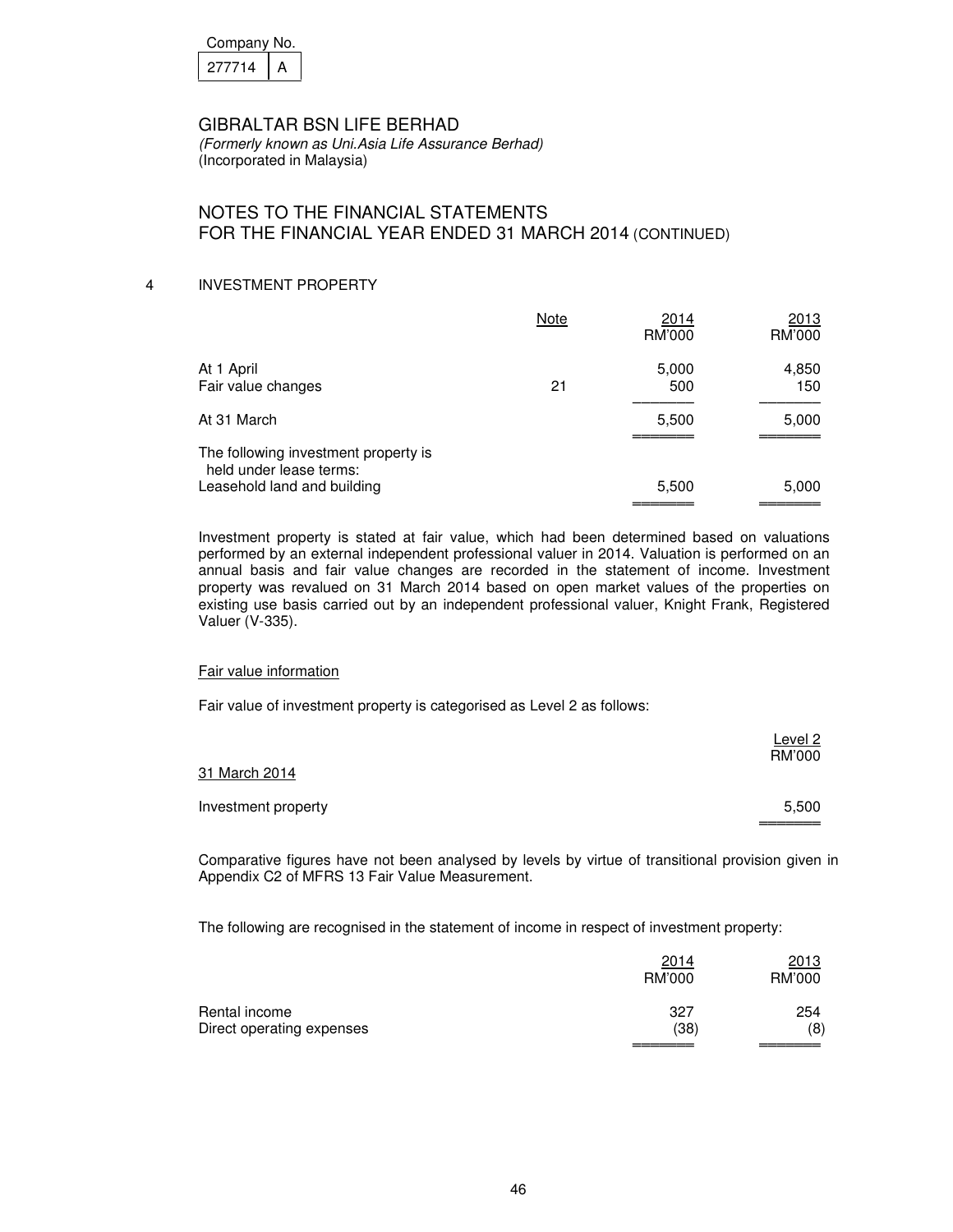| Company No. |  |
|-------------|--|
| 277714      |  |

(Formerly known as Uni.Asia Life Assurance Berhad) (Incorporated in Malaysia)

# NOTES TO THE FINANCIAL STATEMENTS FOR THE FINANCIAL YEAR ENDED 31 MARCH 2014 (CONTINUED)

## 5 INTANGIBLE ASSETS

|   |                                                                                                                                                    | <b>Note</b> | 2014<br>RM'000          | 2013<br>RM'000                          |
|---|----------------------------------------------------------------------------------------------------------------------------------------------------|-------------|-------------------------|-----------------------------------------|
|   | Software costs                                                                                                                                     |             |                         |                                         |
|   | Cost<br>At 1 April<br>Additions<br>Write-off<br>Transfer to properties and equipment                                                               | 3           | 7,240<br>1,543          | 7,449<br>888<br>(1,062)<br>(35)         |
|   | At 31 March                                                                                                                                        |             | 8,783                   | 7,240                                   |
|   | <b>Accumulated amortisation</b><br>At 1 April<br>Charge for the financial year<br>Write-off<br>Transfer to properties and equipment<br>At 31 March | 3           | 3,859<br>1,533<br>5,392 | 2,810<br>1,353<br>(301)<br>(3)<br>3,859 |
|   | Net book value<br>At 31 March                                                                                                                      |             | 3,391                   | 3,381                                   |
| 6 | PREPAID LEASE PROPERTY                                                                                                                             |             | 2014<br><b>RM'000</b>   | 2013<br>RM'000                          |
|   | Cost                                                                                                                                               |             |                         |                                         |
|   | At 1 April / 31 March                                                                                                                              |             | 265                     | 265                                     |
|   | <b>Accumulated amortisation</b>                                                                                                                    |             |                         |                                         |
|   | At 1 April<br>Charge for the financial year                                                                                                        |             | 19<br>3                 | 15<br>4                                 |
|   | At 31 March                                                                                                                                        |             | 22                      | 19                                      |
|   | Net book value                                                                                                                                     |             |                         |                                         |
|   | At 31 March                                                                                                                                        |             | 243                     | 246                                     |
|   |                                                                                                                                                    |             |                         |                                         |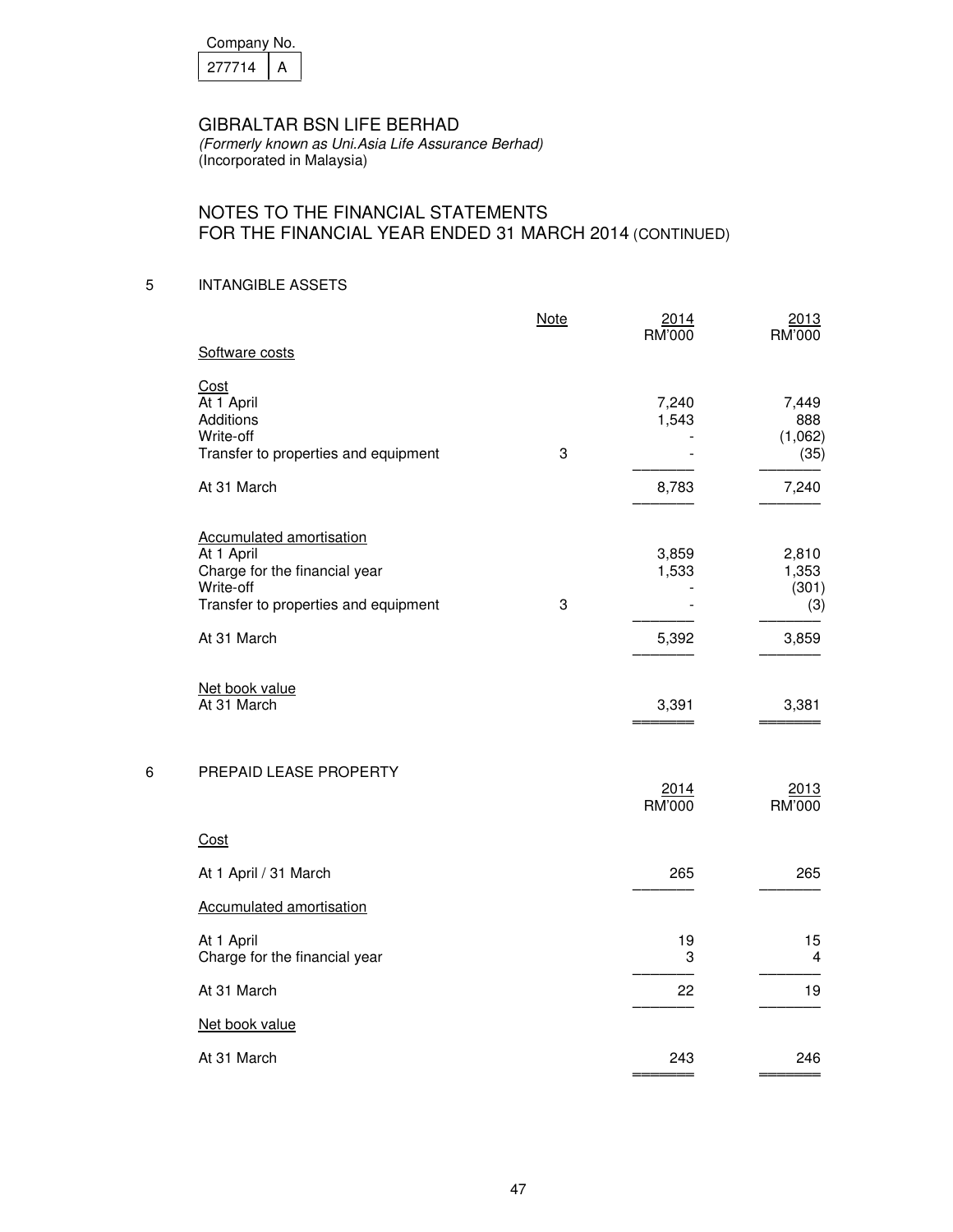| Company No. |  |
|-------------|--|
| 277714      |  |

(Formerly known as Uni.Asia Life Assurance Berhad) (Incorporated in Malaysia)

# NOTES TO THE FINANCIAL STATEMENTS FOR THE FINANCIAL YEAR ENDED 31 MARCH 2014 (CONTINUED)

## 7 INVESTMENTS

|                                                               | <u>2014</u>       | 2013              |
|---------------------------------------------------------------|-------------------|-------------------|
|                                                               | RM'000            | RM'000            |
| <b>Malaysian Government Securities</b>                        | 51,548            | 114,244           |
| Malaysian government guaranteed bonds                         | 190,533           | 89,821            |
| Debt securities                                               | 1,009,471         | 1,089,105         |
| Equity securities                                             | 288,158           | 190,061           |
| Structured investments                                        | 80,222            | 80,054            |
| Unit trust and property trust funds                           | 54,828            | 74,866            |
| Loans                                                         | 90,727            | 87,407            |
| Fixed and call deposits                                       | 449,917           | 635,927           |
|                                                               | 2,215,404         | 2,361,485         |
|                                                               |                   |                   |
| Held-to-maturity financial assets ("HTM")                     | 373,903           | 383,961           |
| Loans and receivables ("LAR")                                 | 540,644           | 723,334           |
| Available-for-sale financial assets ("AFS")                   | 864,131           | 897,842           |
| Fair value through profit and loss financial assets ("FVTPL") | 436,726           | 356,348           |
|                                                               | 2,215,404         | 2,361,485         |
|                                                               |                   |                   |
| The following investments mature                              |                   |                   |
| after 12 months:<br>HTM                                       |                   |                   |
| LAR                                                           | 349,744<br>89,327 | 363,791<br>86,728 |
| <b>AFS</b>                                                    | 782,698           | 865,195           |
|                                                               |                   |                   |
|                                                               | 1,221,769         | 1,315,714         |
|                                                               |                   |                   |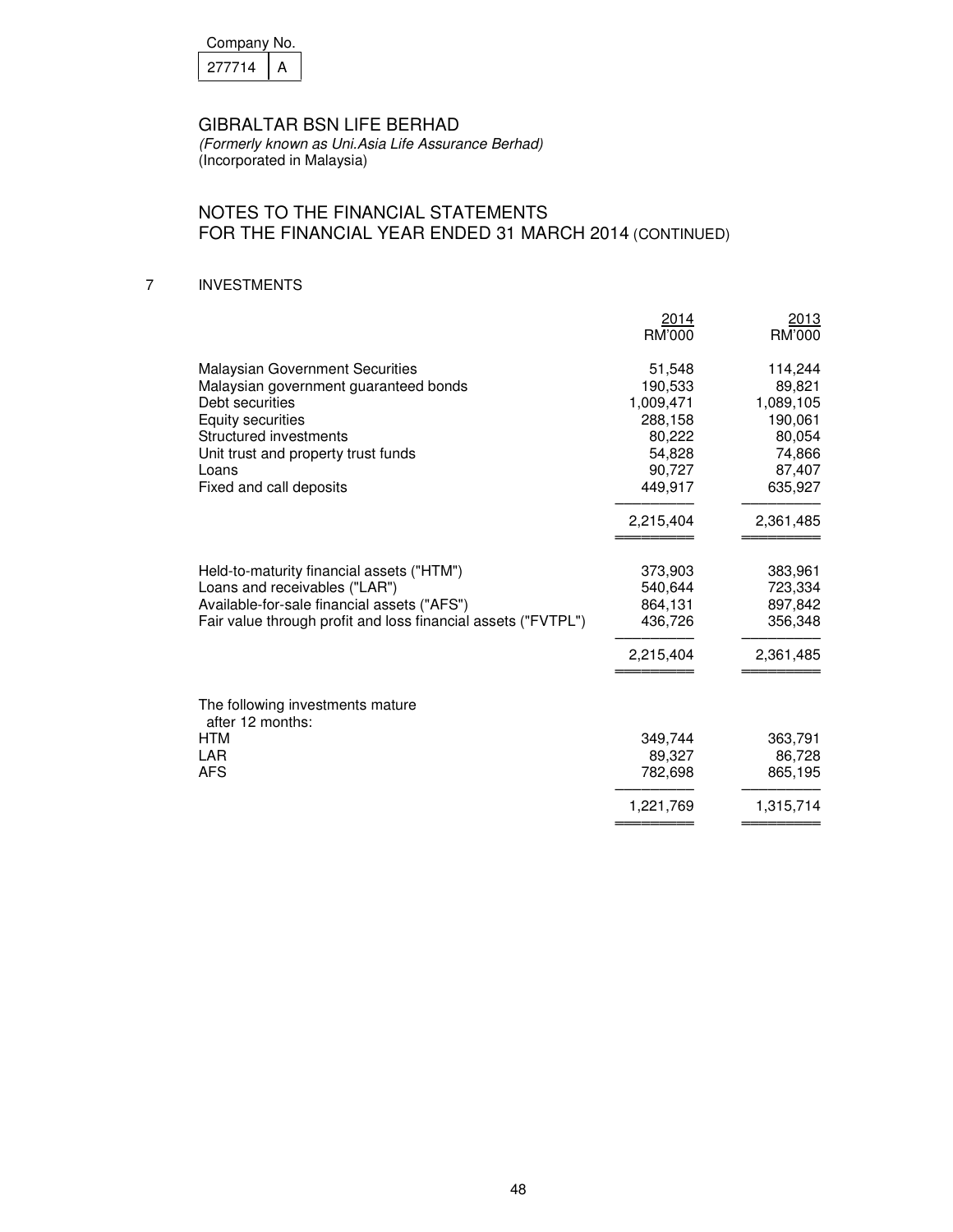| Company No. |  |
|-------------|--|
|             |  |

|--|

(Formerly known as Uni.Asia Life Assurance Berhad) (Incorporated in Malaysia)

# NOTES TO THE FINANCIAL STATEMENTS FOR THE FINANCIAL YEAR ENDED 31 MARCH 2014 (CONTINUED)

# 7 INVESTMENTS (CONTINUED)

(a) HTM

|                                                                | 2014<br>RM'000   | 2013<br>RM'000  |
|----------------------------------------------------------------|------------------|-----------------|
| Amortised cost                                                 |                  |                 |
| Unquoted in Malaysia                                           |                  |                 |
| <b>Malaysian Government Securities</b>                         | 19,985           | 20,004          |
| Malaysian government guaranteed bonds                          | 15,025           | 5,005           |
| Debt securities                                                | 333,993          | 353,882         |
| Accrued interest                                               | 4,900            | 5,070           |
|                                                                | 373,903          | 383,961         |
|                                                                |                  |                 |
| Fair value                                                     |                  |                 |
| Unquoted in Malaysia<br><b>Malaysian Government Securities</b> |                  |                 |
| Malaysian government guaranteed bonds                          | 20,194<br>14,344 | 20,489<br>5,077 |
| Debt securities                                                | 318,512          | 336,999         |
| Accrued interest                                               | 4,900            | 5,070           |
|                                                                |                  |                 |
|                                                                | 357,950          | 367,635         |
|                                                                |                  |                 |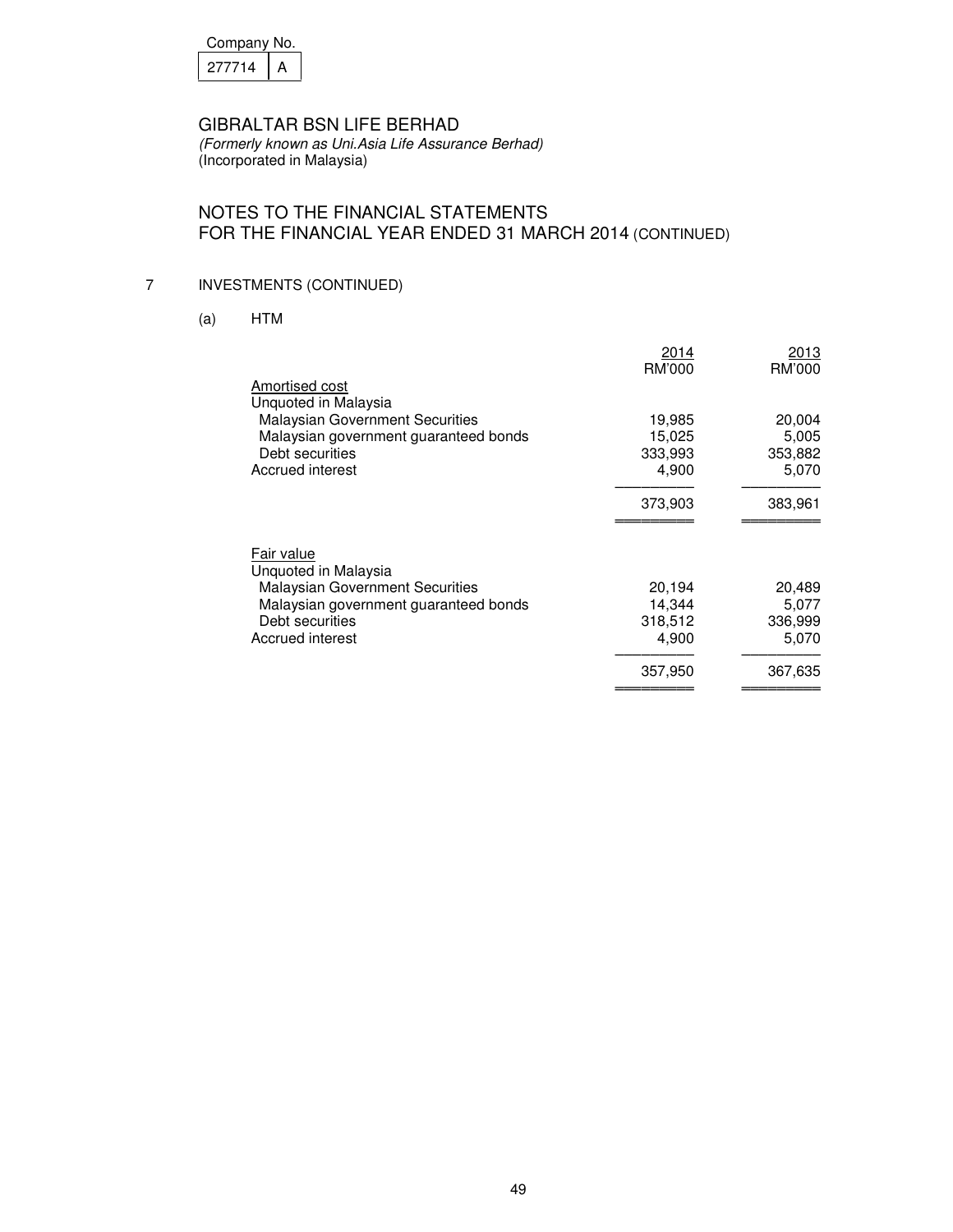| Company No. |  |
|-------------|--|
| 277714      |  |

(Formerly known as Uni.Asia Life Assurance Berhad) (Incorporated in Malaysia)

## NOTES TO THE FINANCIAL STATEMENTS FOR THE FINANCIAL YEAR ENDED 31 MARCH 2014 (CONTINUED)

## 7 INVESTMENTS (CONTINUED)

(b) LAR

|                                           | 2014<br>RM'000 | 2013<br>RM'000 |
|-------------------------------------------|----------------|----------------|
| Amortised cost<br>Fixed and call deposits | 447,492        | 633,074        |
| Policy loans                              | 33,192         | 30,238         |
| Secured loans                             | 45,000         | 45,888         |
| Unsecured loans                           | 1,238          | 2,101          |
| Staff loans                               | 196            |                |
| Accrued interest                          | 13,526         | 12,033         |
|                                           | 540,644        | 723,334        |
| Fair value                                |                |                |
| Fixed and call deposits                   | 447,492        | 633,074        |
| Policy loans                              | 33,192         | 30,238         |
| Secured loans                             | 45,000         | 45,888         |
| Unsecured loans                           | 1,238          | 2,101          |
| Staff loans                               | 196            |                |
| Accrued interest                          | 13,526         | 12,033         |
|                                           | 540,644        | 723,334        |
|                                           |                |                |

 Fixed and call deposits of the Company have an average maturity of 38 days (2013: 101 days). The interest rate per annum of fixed deposits, that was effective as at the end of the reporting period was 3.26% per annum (2013: 3.24% per annum)

(c) AFS

|                                                                                                                                                                                   | 2014<br>RM'000                                             | 2013<br>RM'000                                            |
|-----------------------------------------------------------------------------------------------------------------------------------------------------------------------------------|------------------------------------------------------------|-----------------------------------------------------------|
| Fair value<br>Unquoted in Malaysia<br>Equity securities<br>Debt securities<br><b>Malaysian Government Securities</b><br>Malaysian government guaranteed bonds<br>Accrued interest | 2,154<br>647,514<br>31,267<br>173,065<br>10,131<br>864,131 | 2,140<br>708,262<br>93,418<br>83,999<br>10,023<br>897,842 |
|                                                                                                                                                                                   |                                                            |                                                           |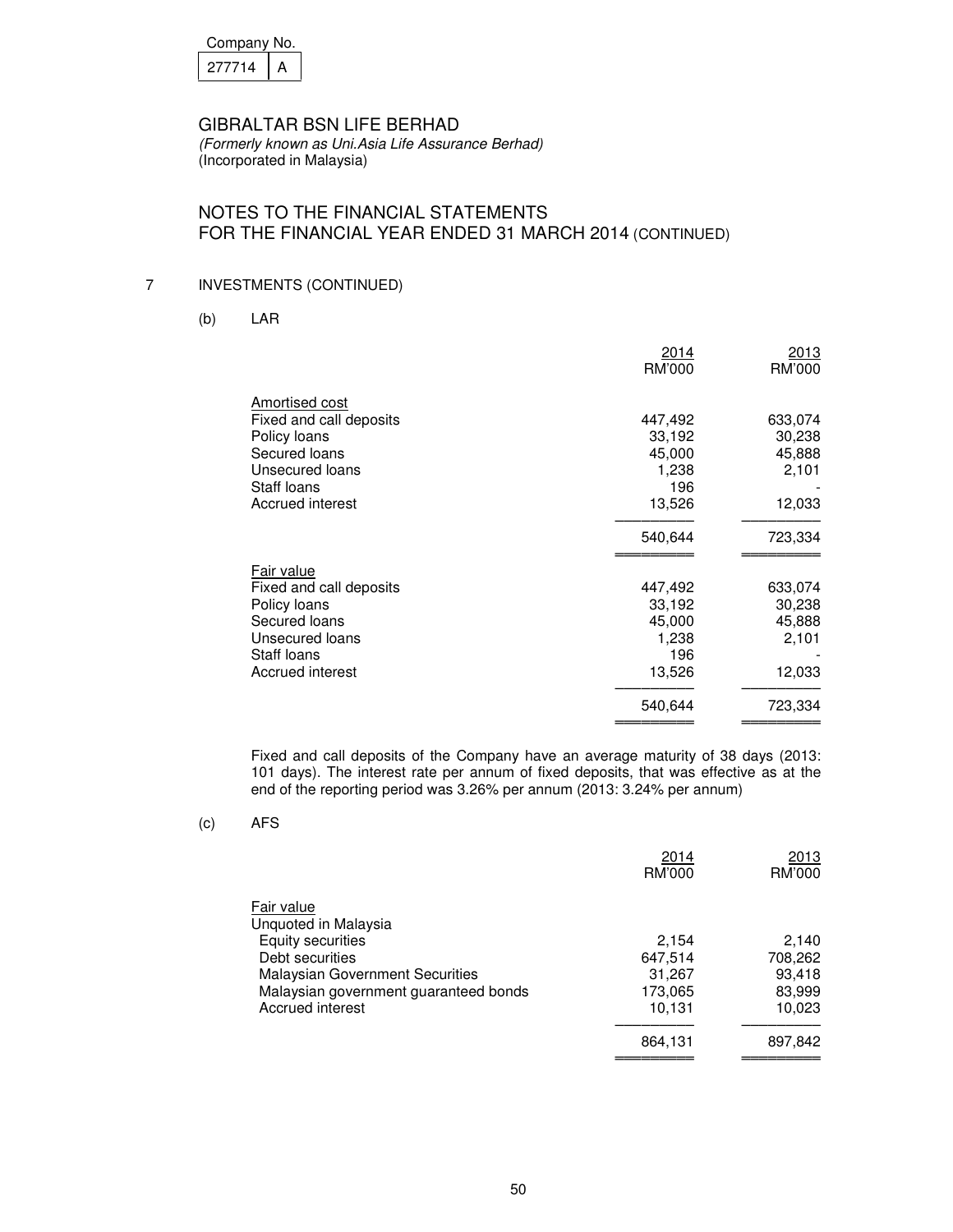| Company No. |  |
|-------------|--|
| 277714      |  |

(Formerly known as Uni.Asia Life Assurance Berhad) (Incorporated in Malaysia)

# NOTES TO THE FINANCIAL STATEMENTS FOR THE FINANCIAL YEAR ENDED 31 MARCH 2014 (CONTINUED)

# 7 INVESTMENTS (CONTINUED)

(d) FVTPL

|                                                                              | 2014<br>RM'000   | 2013<br>RM'000    |
|------------------------------------------------------------------------------|------------------|-------------------|
| Fair value                                                                   |                  |                   |
| Quoted in Malaysia                                                           |                  |                   |
| Held-for-Trading<br>Equity securities<br>Unit trust and property trust funds | 200,053<br>8,433 | 138,703<br>15,815 |
| By designation<br>Equity securities<br>Unit trust and property trust funds   | 80,321<br>512    | 42,032<br>1,770   |
| Quoted outside Malaysia                                                      |                  |                   |
| By designation<br>Equity securities<br>Unit trust and property trust funds   | 5,630<br>299     | 7,185             |
| Unquoted in Malaysia<br>By designation                                       |                  |                   |
| Debt securities                                                              | 15,485           | 13,358            |
| <b>Accrued interest</b><br>Structured investments                            | 187<br>80,222    | 151<br>80,054     |
| Unquoted outside Malaysia<br>Held-for-Trading                                |                  |                   |
| Unit trust and property trust funds                                          |                  | 4,516             |
| By designation<br>Unit trust and property trust funds                        | 45,584           | 52,764            |
|                                                                              | 436,726          | 356,348           |
|                                                                              |                  |                   |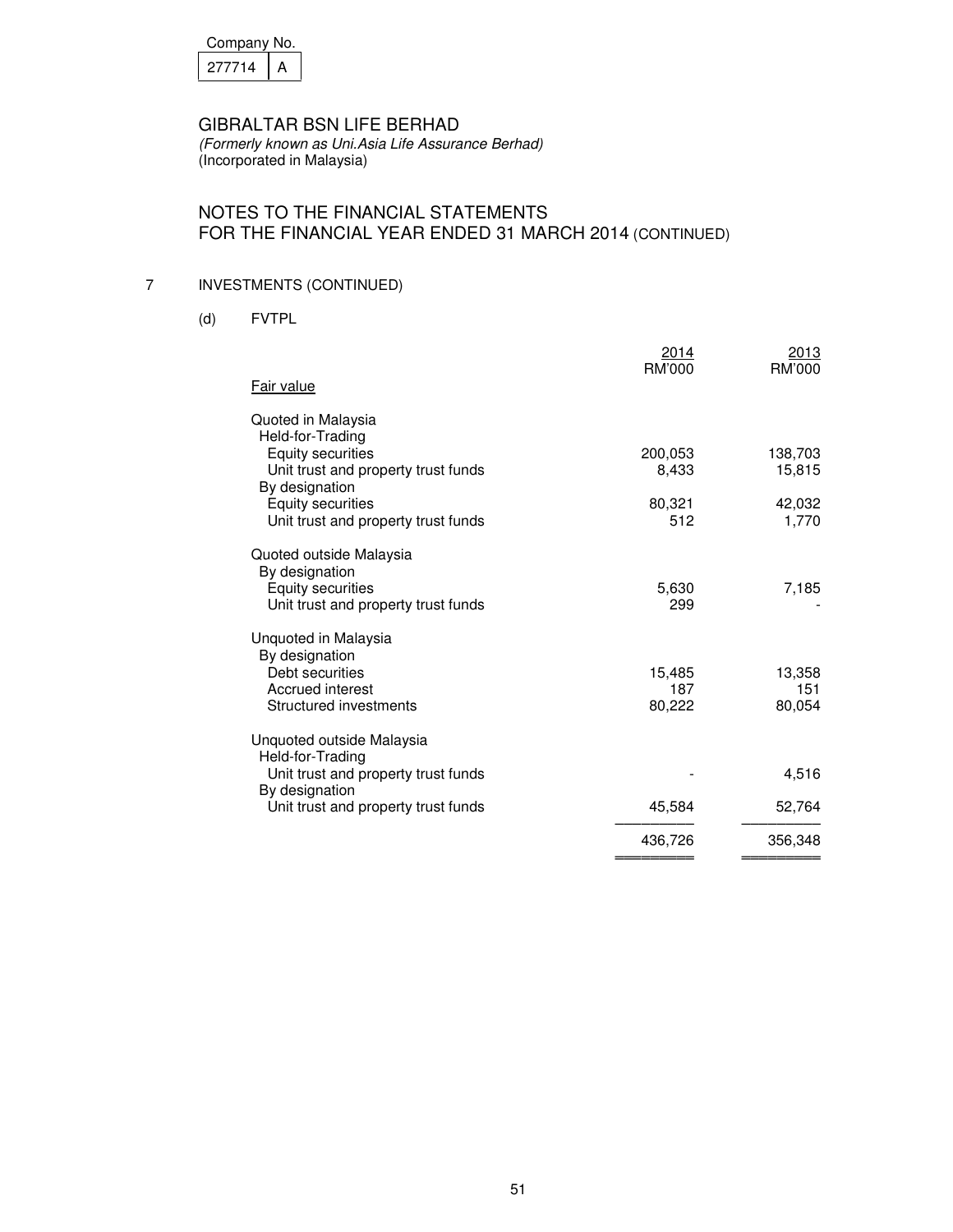| Companv No. |  |
|-------------|--|
|             |  |

(Formerly known as Uni.Asia Life Assurance Berhad) (Incorporated in Malaysia)

# NOTES TO THE FINANCIAL STATEMENTS FOR THE FINANCIAL YEAR ENDED 31 MARCH 2014 (CONTINUED)

# 7 INVESTMENTS (CONTINUED)

(e) Carrying value of financial investments

|                                                                                                                   | HTM<br>RM'000                        | <b>AFS</b><br>RM'000                      | <b>FVTPL</b><br>RM'000                     | <b>Total</b><br>RM'000                       |
|-------------------------------------------------------------------------------------------------------------------|--------------------------------------|-------------------------------------------|--------------------------------------------|----------------------------------------------|
| At 1 April 2013<br>Purchases<br>Maturities/disposals/proceeds<br>Realised gains<br>Fair value losses recorded in: | 383,961<br>10,022<br>(20, 163)<br>22 | 897,842<br>197,872<br>(206, 795)<br>7,206 | 356,348<br>374,582<br>(344, 315)<br>22,782 | 1,638,151<br>582,476<br>(571, 273)<br>30,010 |
| Statement of income<br>Other comprehensive income<br>Movement in impairment                                       |                                      | (28, 168)                                 | 27,293                                     | 27,293<br>(28, 168)                          |
| allowance<br>Accretion of discount<br>Movement of investment income                                               | 231                                  | (4,083)<br>149                            |                                            | (4,083)<br>380                               |
| accrued                                                                                                           | (170)                                | 108                                       | 36                                         | (26)                                         |
| At 31 March 2014                                                                                                  | 373,903                              | 864,131                                   | 436,726                                    | 1,674,760                                    |
|                                                                                                                   |                                      |                                           |                                            |                                              |
| At 1 April 2012<br>Purchases<br>Maturities/disposals/proceeds<br>Realised gains                                   | 415,172<br>5,021<br>(36, 492)<br>506 | 941,339<br>98,096<br>(134, 660)<br>6,028  | 386,835<br>315,737<br>(364, 517)<br>11,075 | 1,743,346<br>418,854<br>(535, 669)<br>17,609 |
| Fair value losses recorded in:<br>Statement of income<br>Other comprehensive income<br>Movement in impairment     |                                      | (9,019)                                   | 7,279                                      | 7,279<br>(9,019)                             |
| allowance                                                                                                         |                                      | (3,089)                                   |                                            | (3,089)                                      |
| Accretion of discount/<br>(amortisation of premium)<br>Movement of investment income                              | 114                                  | (396)                                     |                                            | (282)                                        |
| income accrued                                                                                                    | (360)                                | (457)                                     | (61)                                       | (878)                                        |
| At 31 March 2013                                                                                                  | 383,961                              | 897,842                                   | 356,348                                    | 1,638,151                                    |
|                                                                                                                   |                                      |                                           |                                            |                                              |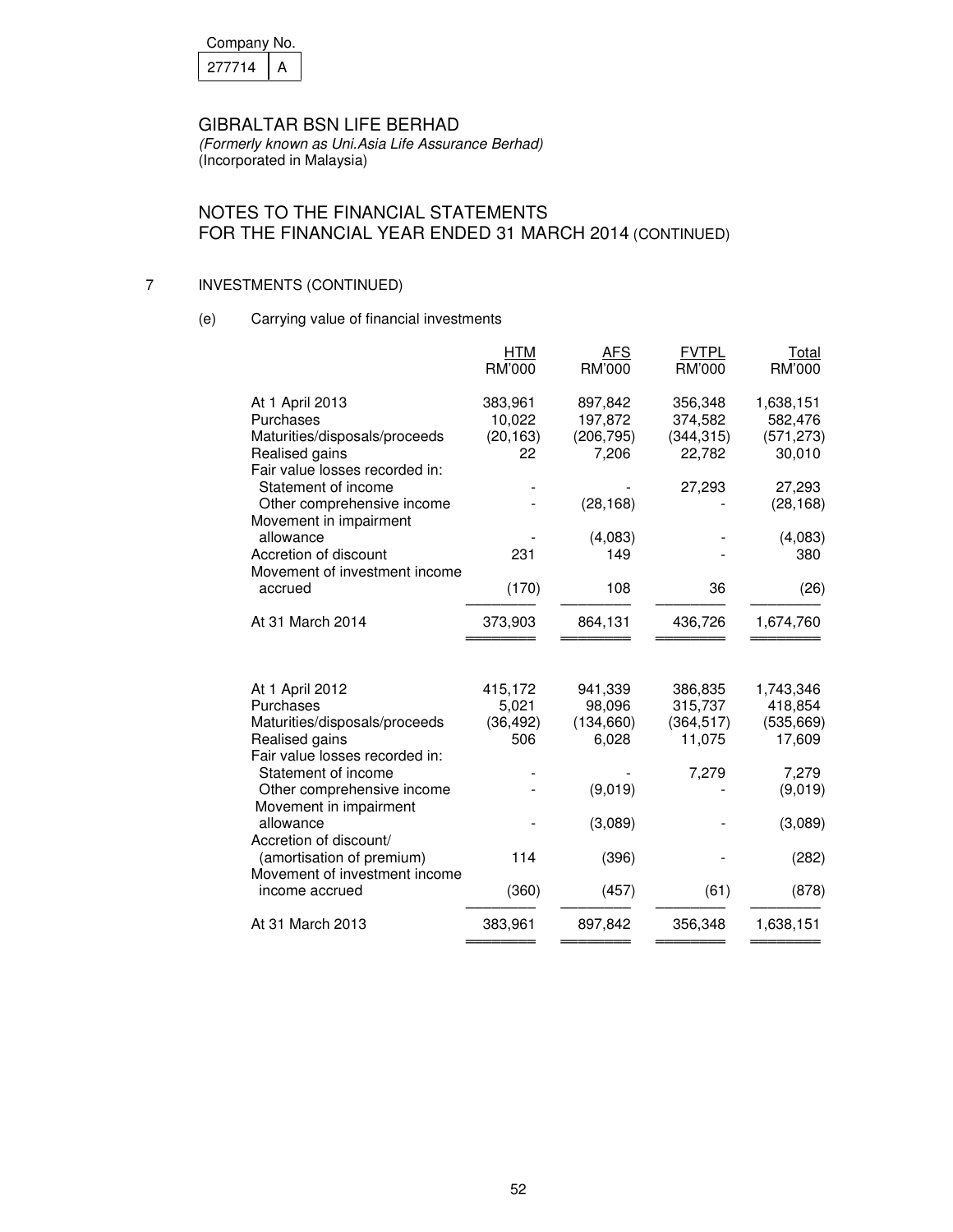| Company No. |  |
|-------------|--|
|             |  |

|--|--|

(Formerly known as Uni.Asia Life Assurance Berhad) (Incorporated in Malaysia)

## NOTES TO THE FINANCIAL STATEMENTS FOR THE FINANCIAL YEAR ENDED 31 MARCH 2014 (CONTINUED)

## 7 INVESTMENTS (CONTINUED)

(f) Estimation of fair value

## Fair value hierarchy disclosure

The following table presents the Company's assets that are measured at fair value.

|                                             | Level 1<br>RM'000 | Level 2<br>RM'000 | Level 3<br>RM'000 | Total<br>RM'000   |
|---------------------------------------------|-------------------|-------------------|-------------------|-------------------|
| 31 March 2014                               |                   |                   |                   |                   |
| Assets                                      |                   |                   |                   |                   |
| Financial assets at FVTPL                   |                   |                   |                   |                   |
| Quoted in Malaysia                          |                   |                   |                   |                   |
| Equity securities                           | 280,374           |                   |                   | 280,374           |
| Unit trust and property trust funds         | 8,945             |                   |                   | 8,945             |
| Quoted outside Malaysia                     |                   |                   |                   |                   |
| <b>Equity securities</b>                    | 5,630             |                   |                   | 5,630             |
| Unit trust and property trust funds         | 299               |                   |                   | 299               |
| Unquoted in Malaysia                        |                   |                   |                   |                   |
| Debt securities                             |                   | 15,672            |                   | 15,672            |
| Structure investments                       |                   | 80,222            |                   | 80,222            |
| Unquoted outside Malaysia                   |                   |                   |                   |                   |
| Unit trust and property trust funds         |                   | 45,584            |                   | 45,584            |
| <b>AFS</b>                                  |                   |                   |                   |                   |
| Unquoted in Malaysia                        |                   |                   |                   |                   |
| <b>Equity securities</b><br>Debt securities |                   |                   | 2,154             | 2,154             |
| Malaysia Government Securities              |                   | 647,514<br>31,267 | -                 | 647,514<br>31,267 |
| Malaysia government guaranteed              |                   |                   |                   |                   |
| bonds                                       |                   | 173,065           |                   | 173,065           |
| Accrued interest                            |                   | 10,131            |                   | 10,131            |
| <b>Total assets</b>                         | 295,248           | 1,003,455         | 2,154             | 1,300,857         |
|                                             |                   |                   |                   |                   |
| 31 March 2013                               |                   |                   |                   |                   |
| Assets                                      |                   |                   |                   |                   |
| Financial assets at FVTPL                   |                   |                   |                   |                   |
| Quoted in Malaysia                          |                   |                   |                   |                   |
| Equity securities                           | 180,735           |                   |                   | 180,735           |
| Unit trust and property trust funds         | 17,585            |                   |                   | 17,585            |
| Quoted outside Malaysia                     |                   |                   |                   |                   |
| Equity securities                           | 7,185             |                   |                   | 7,185             |
| Unquoted in Malaysia                        |                   |                   |                   |                   |
| Debt securities                             |                   | 13,509            |                   | 13,509            |
| Structure investments                       |                   | 80,054            |                   | 80,054            |
| Unquoted outside Malaysia                   |                   |                   |                   |                   |
| Unit trust and property trust funds         |                   | 57,280            |                   | 57,280            |
| <b>AFS</b>                                  |                   |                   |                   |                   |
| Unquoted in Malaysia                        |                   |                   | 2,140             |                   |
| Equity securities<br>Debt securities        |                   | 708,262           | $\overline{a}$    | 2,140<br>708,262  |
| Malaysia Government Securities              |                   | 93,418            | $\overline{a}$    | 93,418            |
| Malaysia government guaranteed              |                   |                   |                   |                   |
| bonds                                       |                   | 83,999            |                   | 83,999            |
| Accrued interest                            |                   | 10,023            |                   | 10,023            |
| Total assets                                | 205,505           | 1,046,545         | 2,140             | 1,254,190         |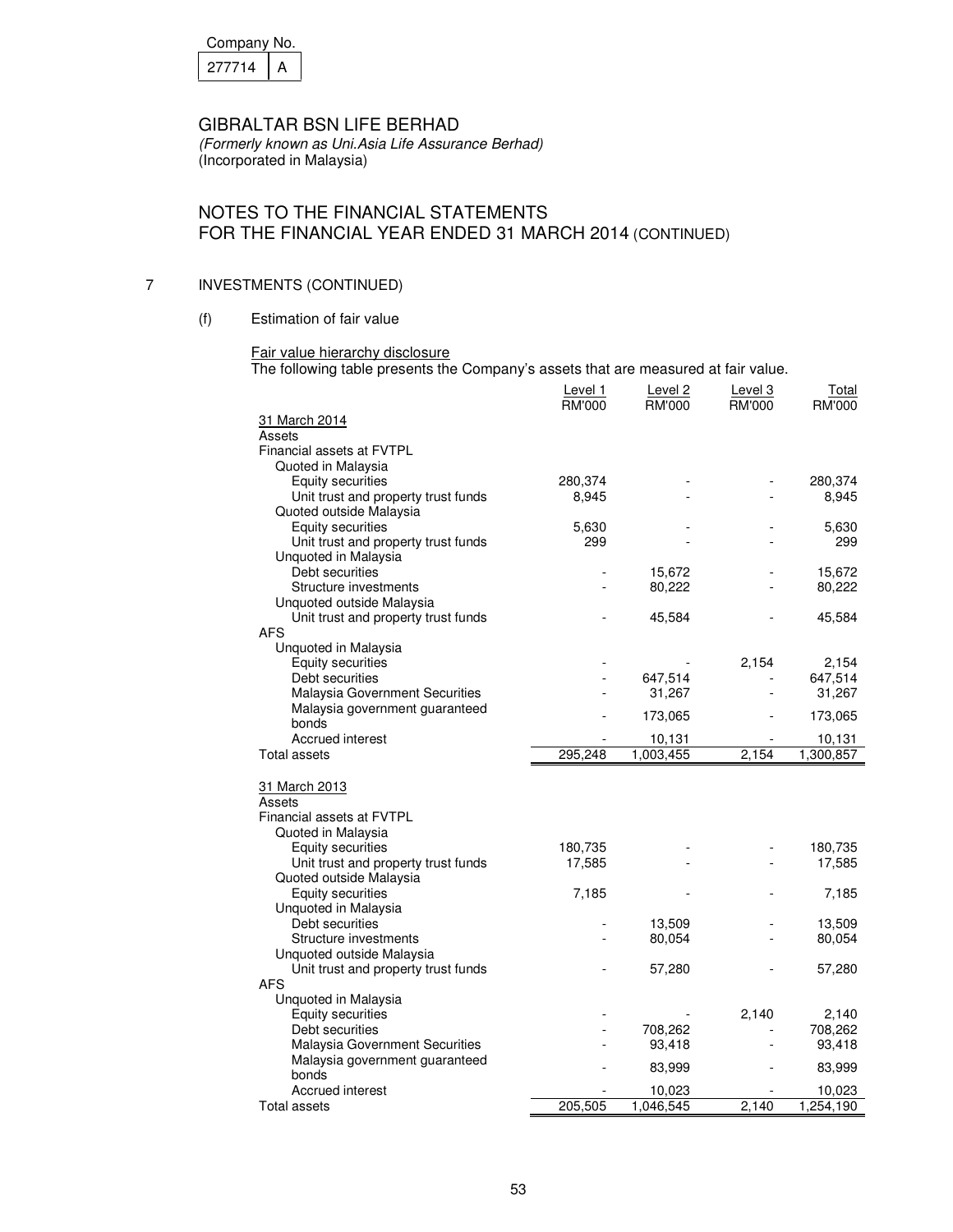| Company No. |  |
|-------------|--|
| 277714      |  |

GIBRALTAR BSN LIFE BERHAD (Formerly known as Uni.Asia Life Assurance Berhad)

# (Incorporated in Malaysia)

# NOTES TO THE FINANCIAL STATEMENTS FOR THE FINANCIAL YEAR ENDED 31 MARCH 2014 (CONTINUED)

## 7 INVESTMENTS (CONTINUED)

#### (f) Estimation of fair value (continued)

## Fair value hierarchy disclosure (continued)

| 2014<br>RM'000 | 2013<br><b>RM'000</b> |
|----------------|-----------------------|
| 2,140          | 2,139                 |
| 14             |                       |
| 2,154          | 2,140                 |
|                |                       |

#### Impaired financial assets

At 31 March 2014, impaired financial assets comprised of available-for-sales ("AFS") financial assets of RM 7,171,439 (2013: RM 3,088,750). A reconciliation of the allowance for impairment losses for AFS financial assets is as follows:

|                                             | 2014<br>RM'000 | 2013<br>RM'000 |
|---------------------------------------------|----------------|----------------|
| At 1 April<br>Charge for the financial year | 3,089<br>4,083 | 3,089          |
| At 31 March                                 | 7,172          | 3,089          |

## 8 REINSURANCE ASSETS

|                                                                                                      | 6,131          | 8,360                 |
|------------------------------------------------------------------------------------------------------|----------------|-----------------------|
| Reinsurance of insurance contracts (Note 12)<br>Claims liabilities<br>Insurance contract liabilities | 3,997<br>2.134 | 3,376<br>4.984        |
|                                                                                                      | 2014<br>RM'000 | 2013<br><b>RM'000</b> |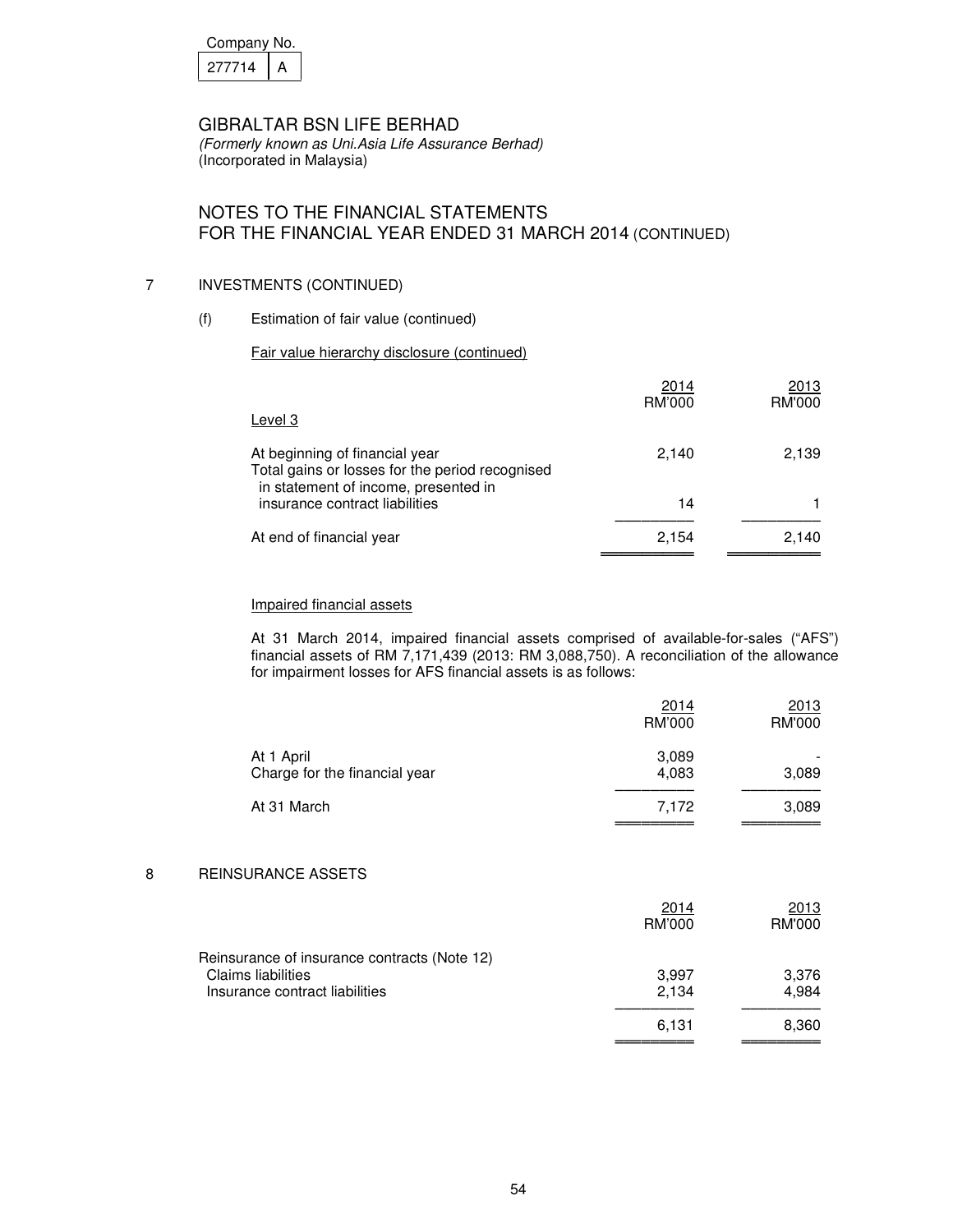| Company No. |  |
|-------------|--|
| 277714      |  |

(Formerly known as Uni.Asia Life Assurance Berhad) (Incorporated in Malaysia)

## NOTES TO THE FINANCIAL STATEMENTS FOR THE FINANCIAL YEAR ENDED 31 MARCH 2014 (CONTINUED)

## 9 INSURANCE RECEIVABLES

|                                                                                                                                       | 2014<br>RM'000         | 2013<br><b>RM'000</b>  |
|---------------------------------------------------------------------------------------------------------------------------------------|------------------------|------------------------|
| Outstanding premiums including agents,<br>brokers and co-insurers balances<br>Amounts due from reinsurers<br>Allowance for impairment | 7,100<br>1,219<br>(21) | 6,508<br>2,313<br>(22) |
|                                                                                                                                       | 8,298                  | 8,799                  |
| Impairment movement                                                                                                                   |                        |                        |
| At 1 April<br>Reversal during the financial year                                                                                      | (22)                   | (493)<br>471           |
| At 31 March                                                                                                                           | (21)                   | (22)                   |

The Company does not off-set its insurance receivables against insurance payables. The Company does not have any financial instruments subject to an enforceable master netting arrangement or financial collateral (pledged or received) as at 31 March 2014 (2013: RM nil).

#### 10 OTHER RECEIVABLES

|                                                                       | 2014<br>RM'000 | 2013<br>RM'000 |
|-----------------------------------------------------------------------|----------------|----------------|
| Income due and accrued<br>Other receivables, deposits and prepayments | 345<br>15,064  | 450<br>5,536   |
|                                                                       | 15,409         | 5,986          |
| Receivables after 12 months:                                          | 414            | 343            |

The Company does not off-set its other receivables against other payables. The Company does not have any financial instruments subject to an enforceable master netting arrangement or financial collateral (pledged or received) as at 31 March 2014 (2013: RM nil).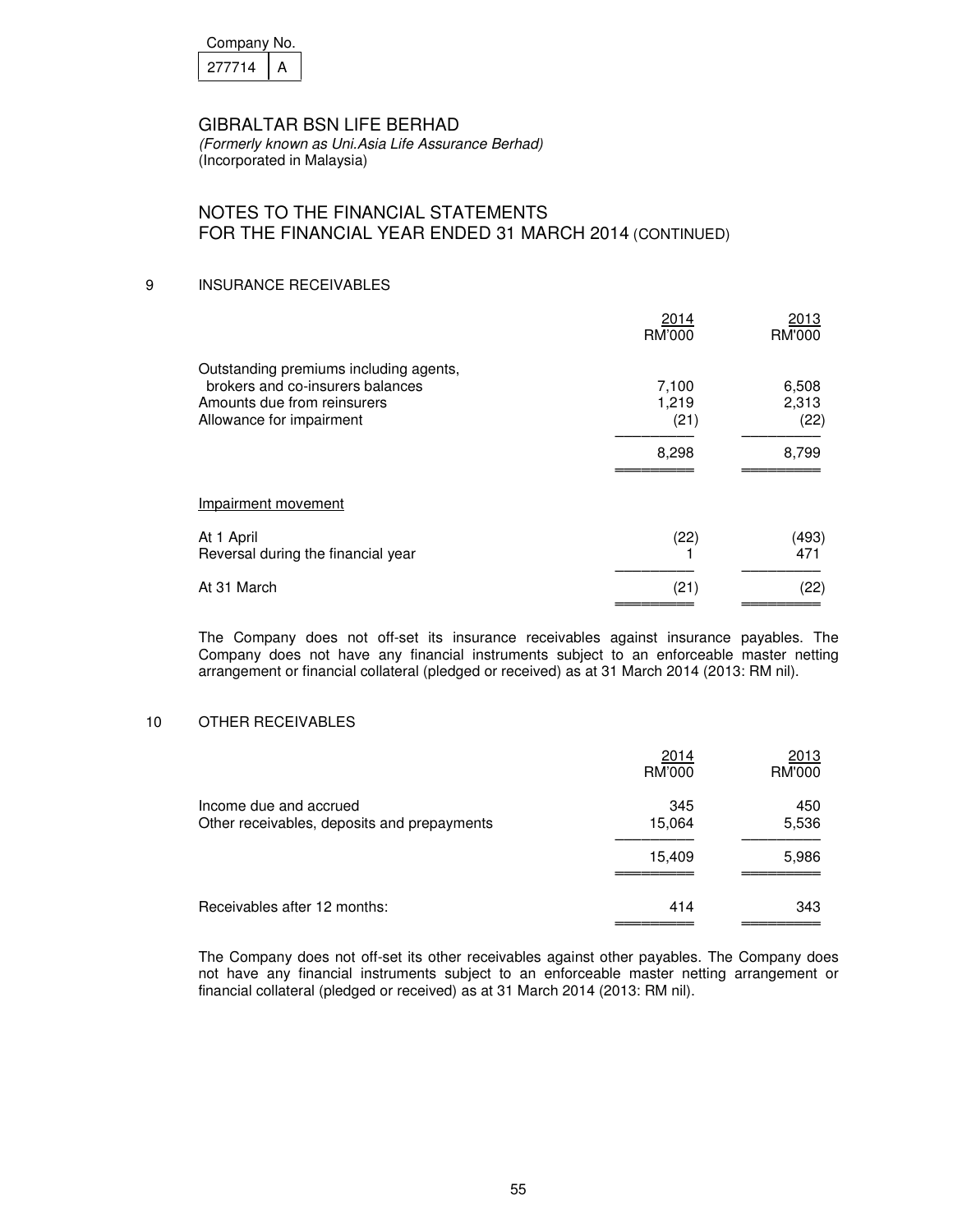| Company No. |  |
|-------------|--|
| 277714      |  |

# NOTES TO THE FINANCIAL STATEMENTS FOR THE FINANCIAL YEAR ENDED 31 MARCH 2014 (CONTINUED)

11 SHARE CAPITAL

|                                        |           | 2014    |           | 2013    |
|----------------------------------------|-----------|---------|-----------|---------|
|                                        | Number of | Nominal | Number of | Nominal |
|                                        | shares    | value   | shares    | value   |
|                                        | 000       | RM'000  | '000      | RM'000  |
| Authorised:                            |           |         |           |         |
| Ordinary shares of RM1.00 each         |           |         |           |         |
| At beginning and end of financial year | 125,000   | 125,000 | 125,000   | 125,000 |
|                                        |           |         |           |         |
| Issued and paid-up:                    |           |         |           |         |
| Ordinary shares of RM1.00 each         |           |         |           |         |
| At beginning and end of financial year | 125,000   | 125,000 | 125,000   | 125,000 |

## 12 INSURANCE CONTRACT LIABILITIES

|                       |           |             | 2014      |           |             | 2013      |
|-----------------------|-----------|-------------|-----------|-----------|-------------|-----------|
|                       | Gross     | Reinsurance | Net       | Gross     | Reinsurance | Net       |
|                       | RM'000    | RM'000      | RM'000    | RM'000    | RM'000      | RM'000    |
| Benefits and claims   |           |             |           |           |             |           |
| liabilities           | 103,587   | (3,997)     | 99.590    | 75.644    | (3,376)     | 72,268    |
| Actuarial liabilities | 1,299,382 | (2, 134)    | 1,297,248 | 1,470,007 | (4,984)     | 1,465,023 |
| Unallocated surplus   | 48,119    |             | 48,119    | 37,499    |             | 37,499    |
| Available-for-sale    |           |             |           |           |             |           |
| fair value reserves   | (963)     |             | (963)     | 9,736     |             | 9,736     |
| Asset revaluation     |           |             |           |           |             |           |
| reserves              | 9,275     |             | 9,275     | 7,842     |             | 7,842     |
| Net asset value       |           |             |           |           |             |           |
| attributable to       |           |             |           |           |             |           |
| unit holders          | 252,693   |             | 252,693   | 222,296   |             | 222,296   |
|                       | 1,712,093 | (6, 131)    | 1,705,962 | 1,823,024 | (8,360)     | 1,814,664 |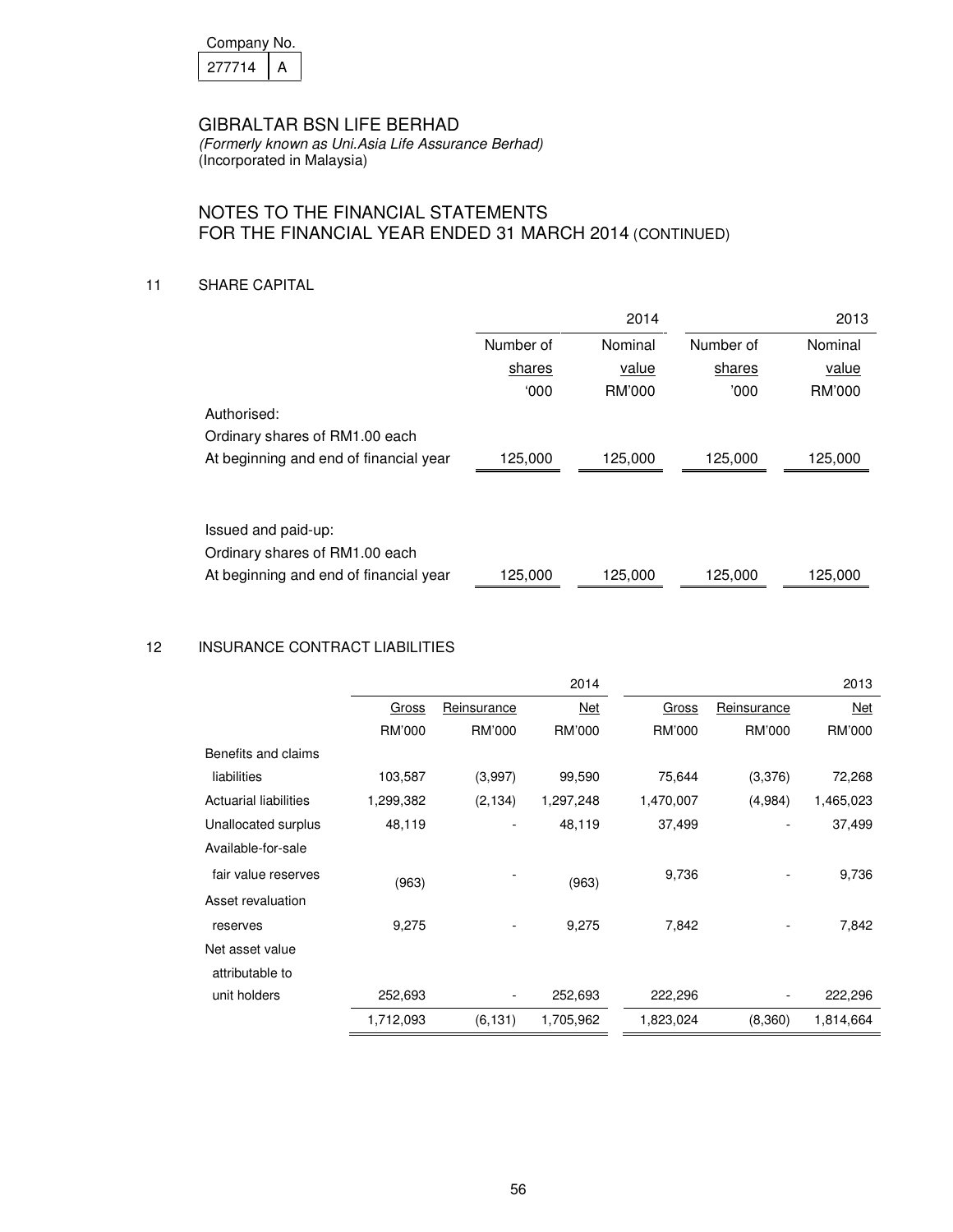Company No.  $277714$  A

## GIBRALTAR BSN LIFE BERHAD

 (Formerly known as Uni.Asia Life Assurance Berhad) (Incorporated in Malaysia)

# NOTES TO THE FINANCIAL STATEMENTS FOR THE FINANCIAL YEAR ENDED 31 MARCH 2014 (CONTINUED)

#### 12 INSURANCE CONTRACT LIABILITIES (CONTINUED)

|                                                    | Gross     |                          |            | Reinsurance              |                    |                          |            |
|----------------------------------------------------|-----------|--------------------------|------------|--------------------------|--------------------|--------------------------|------------|
|                                                    | With DPF  | <b>Without DPF</b>       | Total      | With DPF                 | <b>Without DPF</b> | Total                    | Net        |
|                                                    | RM'000    | RM'000                   | RM'000     | RM'000                   | RM'000             | RM'000                   | RM'000     |
| At 1 April 2013                                    | 1,177,204 | 645,820                  | 1,823,024  | (202)                    | (8, 158)           | (8,360)                  | 1,814,664  |
| Change in life insurance fund contract liabilities |           |                          |            |                          |                    |                          |            |
| Due to assumptions change                          |           |                          |            |                          |                    |                          |            |
| Expenses                                           | 48        | 6,803                    | 6,851      |                          |                    |                          | 6,851      |
| Mortality/morbidity                                | (119)     | (9, 165)                 | (9, 284)   |                          | 2,769              | 2,769                    | (6, 515)   |
| Lapse/withdrawal                                   | 219       | 202                      | 421        |                          |                    |                          | 421        |
| Interest and bonus rate                            | (647)     | (35, 190)                | (35, 837)  |                          | (7)                | (7)                      | (35, 844)  |
| <b>Others</b>                                      | 1,341     | 784                      | 2,125      |                          |                    |                          | 2,125      |
| Projected cash flow for inforce policies           |           |                          |            |                          |                    |                          |            |
| Premium                                            | 125.515   | 110,635                  | 236,150    |                          | (4, 462)           | (4, 462)                 | 231,688    |
| Investment return                                  | 44,040    | 10,815                   | 54,855     |                          | (61)               | (61)                     | 54,794     |
| <b>Benefits</b>                                    | (336,008) | (61,980)                 | (397, 988) |                          | 4,872              | 4,872                    | (393, 116) |
| Expenses/commission                                | (18, 677) | (24, 432)                | (43, 109)  |                          | 13                 | 13                       | (43,096)   |
| Variance on inforce policies                       | 12,399    | 3,912                    | 16,311     |                          | (274)              | (274)                    | 16,037     |
| New business reserves                              | (115)     | (1, 207)                 | (1, 322)   | $\overline{\phantom{a}}$ |                    |                          | (1,322)    |
| Others                                             | 8         | 194                      | 202        |                          |                    |                          | 202        |
| Benefits and claims experience variation           | 27,036    | 907                      | 27,943     | 152                      | (773)              | (621)                    | 27,322     |
| Net asset value attributable to unit holders       |           | 30,397                   | 30,397     | $\overline{\phantom{a}}$ |                    |                          | 30,397     |
| Available-for-sale fair value reserves             | (11, 629) | $\overline{a}$           | (11,629)   |                          |                    |                          | (11,629)   |
| Assets revaluation reserves                        | 1,433     | $\overline{\phantom{a}}$ | 1,433      |                          |                    | $\overline{\phantom{a}}$ | 1,433      |
| Unallocated surplus                                | 10,620    | $\overline{\phantom{a}}$ | 10,620     |                          |                    |                          | 10,620     |
| Deferred tax effects:                              |           |                          |            |                          |                    |                          |            |
| Available-for-sale fair value reserves             | 930       |                          | 930        |                          |                    |                          | 930        |
| At 31 March 2014                                   | 1,033,598 | 678,495                  | 1,712,093  | (50)                     | (6,081)            | (6, 131)                 | 1,705,962  |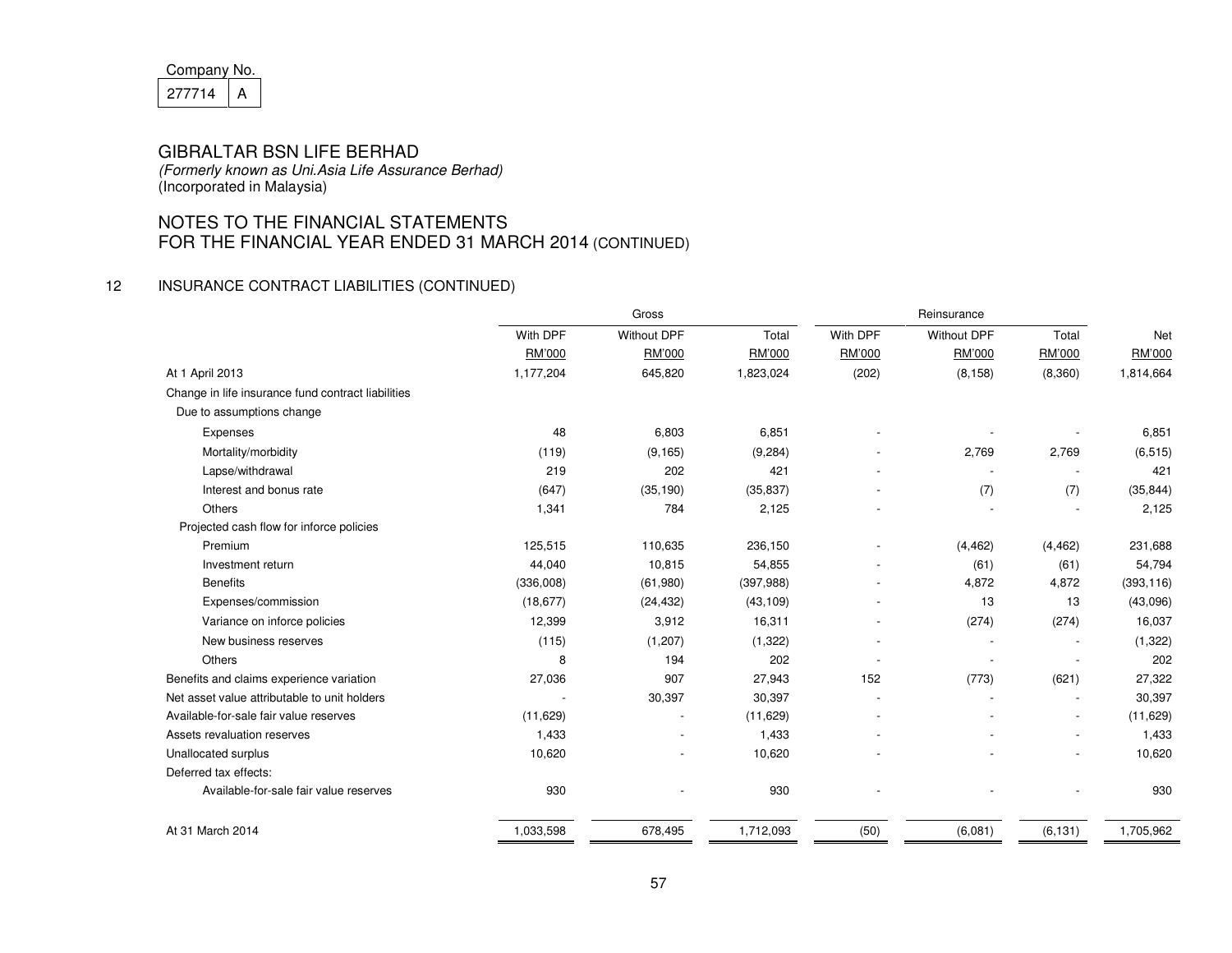Company No.  $277714$  A

## GIBRALTAR BSN LIFE BERHAD

 (Formerly known as Uni.Asia Life Assurance Berhad) (Incorporated in Malaysia)

# NOTES TO THE FINANCIAL STATEMENTS FOR THE FINANCIAL YEAR ENDED 31 MARCH 2014 (CONTINUED)

#### 12 INSURANCE CONTRACT LIABILITIES (CONTINUED)

|                                                    | Gross     |                          | Reinsurance |                          |                          |                          |               |
|----------------------------------------------------|-----------|--------------------------|-------------|--------------------------|--------------------------|--------------------------|---------------|
|                                                    | With DPF  | <b>Without DPF</b>       | Total       | With DPF                 | <b>Without DPF</b>       | Total                    | Net           |
|                                                    | RM'000    | RM'000                   | RM'000      | RM'000                   | <b>RM'000</b>            | <b>RM'000</b>            | <b>RM'000</b> |
| At 1 April 2012                                    | 1,080,877 | 602,051                  | 1,682,928   | 36                       | (11, 402)                | (11, 366)                | 1,671,562     |
| Change in life insurance fund contract liabilities |           |                          |             |                          |                          |                          |               |
| Due to assumptions change                          |           |                          |             |                          |                          |                          |               |
| Expenses                                           | (2, 352)  | 3,281                    | 929         |                          |                          |                          | 929           |
| Mortality/morbidity                                | (202)     | (2,033)                  | (2, 235)    |                          |                          |                          | (2, 235)      |
| Lapse/withdrawal                                   | 2,034     | 659                      | 2,693       |                          |                          |                          | 2,693         |
| Interest and bonus rate                            | 5,687     | 11,161                   | 16,848      |                          | (45)                     | (45)                     | 16,803        |
| Others                                             | (110)     | 215                      | 105         |                          | (236)                    | (236)                    | (131)         |
| Projected cash flow for inforce policies           |           |                          |             |                          |                          |                          |               |
| Premium                                            | 125,573   | 106,934                  | 232,507     | $\overline{\phantom{a}}$ | (5,099)                  | (5,099)                  | 227,408       |
| Investment return                                  | 44,715    | 10,790                   | 55,505      |                          | (152)                    | (152)                    | 55,353        |
| <b>Benefits</b>                                    | (87, 385) | (57,069)                 | (144, 454)  |                          | 5,540                    | 5,540                    | (138, 914)    |
| Expenses/commission                                | (18, 867) | (23, 498)                | (42, 365)   |                          | 109                      | 109                      | (42, 256)     |
| Variance on inforce policies                       | 11,163    | 4,094                    | 15,257      |                          | (134)                    | (134)                    | 15,123        |
| New business reserves                              | (897)     | (2,086)                  | (2,983)     |                          |                          |                          | (2,983)       |
| Others                                             | (25)      | 9                        | (16)        |                          | $\overline{c}$           | $\overline{2}$           | (14)          |
| Benefits and claims experience variation           | 24,661    | (4, 713)                 | 19,948      | (238)                    | 3,259                    | 3,021                    | 22,969        |
| Net asset value attributable to unit holders       |           | (3,975)                  | (3,975)     | $\overline{\phantom{a}}$ | $\overline{\phantom{0}}$ | $\overline{a}$           | (3,975)       |
| Available-for-sale fair value reserves             | (6, 433)  |                          | (6, 433)    |                          |                          |                          | (6, 433)      |
| Assets revaluation reserves                        | 305       | $\overline{\phantom{a}}$ | 305         |                          |                          |                          | 305           |
| Unallocated surplus                                | (2,055)   | $\overline{\phantom{a}}$ | (2,055)     |                          |                          | $\overline{\phantom{a}}$ | (2,055)       |
| Deferred tax effects:                              |           |                          |             |                          |                          |                          |               |
| Available-for-sale fair value reserves             | 515       |                          | 515         |                          |                          |                          | 515           |
| At 31 March 2013                                   | 1,177,204 | 645,820                  | 1,823,024   | (202)                    | (8, 158)                 | (8,360)                  | 1,814,664     |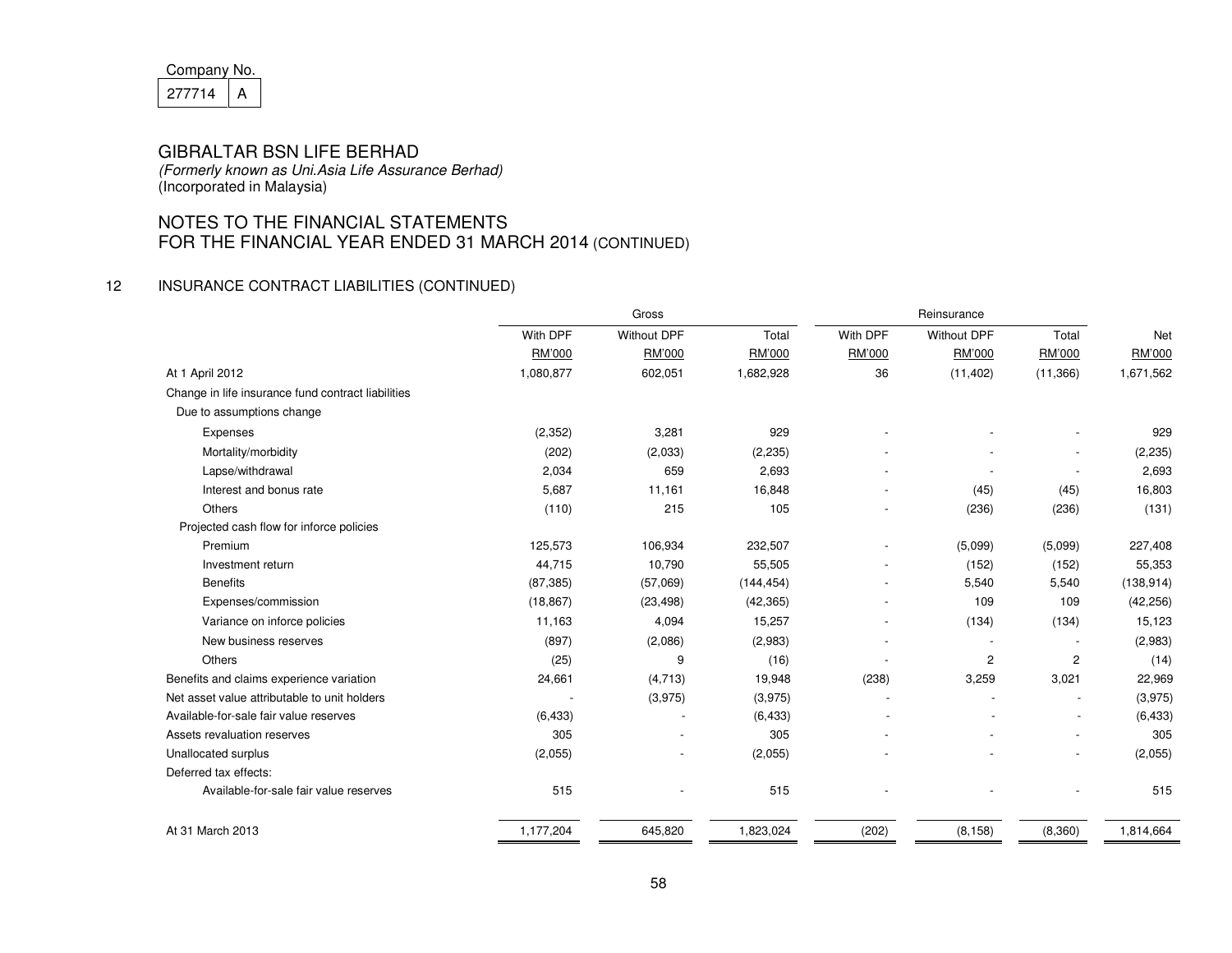| Company No. |  |  |
|-------------|--|--|
| 277714      |  |  |

(Formerly known as Uni.Asia Life Assurance Berhad) (Incorporated in Malaysia)

## NOTES TO THE FINANCIAL STATEMENTS FOR THE FINANCIAL YEAR ENDED 31 MARCH 2014 (CONTINUED)

## 13 DEFERRED TAX LIABILITIES

| At 1 April<br>(41, 471)<br>Recognised in:<br>Statement of income (Note 26)<br>(13,979)<br>Other comprehensive income |  |              |
|----------------------------------------------------------------------------------------------------------------------|--|--------------|
|                                                                                                                      |  | (45,562)     |
|                                                                                                                      |  | 2,913        |
| Deferred tax on AFS<br>5,247<br>Deferred tax on assets revaluation reserves<br>(46)                                  |  | 1,187<br>(9) |
| At 31 March<br>(50, 249)                                                                                             |  | (41,471)     |

Deferred tax assets and liabilities are offset when there is a legally enforceable right to set off current tax assets against current tax liabilities and when the deferred taxes relate to the same tax authority.

|                                                                                                       | 2014<br>RM'000     | 2013<br>RM'000       |
|-------------------------------------------------------------------------------------------------------|--------------------|----------------------|
| Presented after appropriate offsetting as follows:<br>Deferred tax assets<br>Deferred tax liabilities | 3,877<br>(54, 126) | 3,070<br>(44,541)    |
|                                                                                                       | (50, 249)          | (41,471)             |
| Current<br>Non current                                                                                | 166<br>(50, 415)   | (3,089)<br>(38, 382) |
|                                                                                                       | (50,249)           | (41,471)             |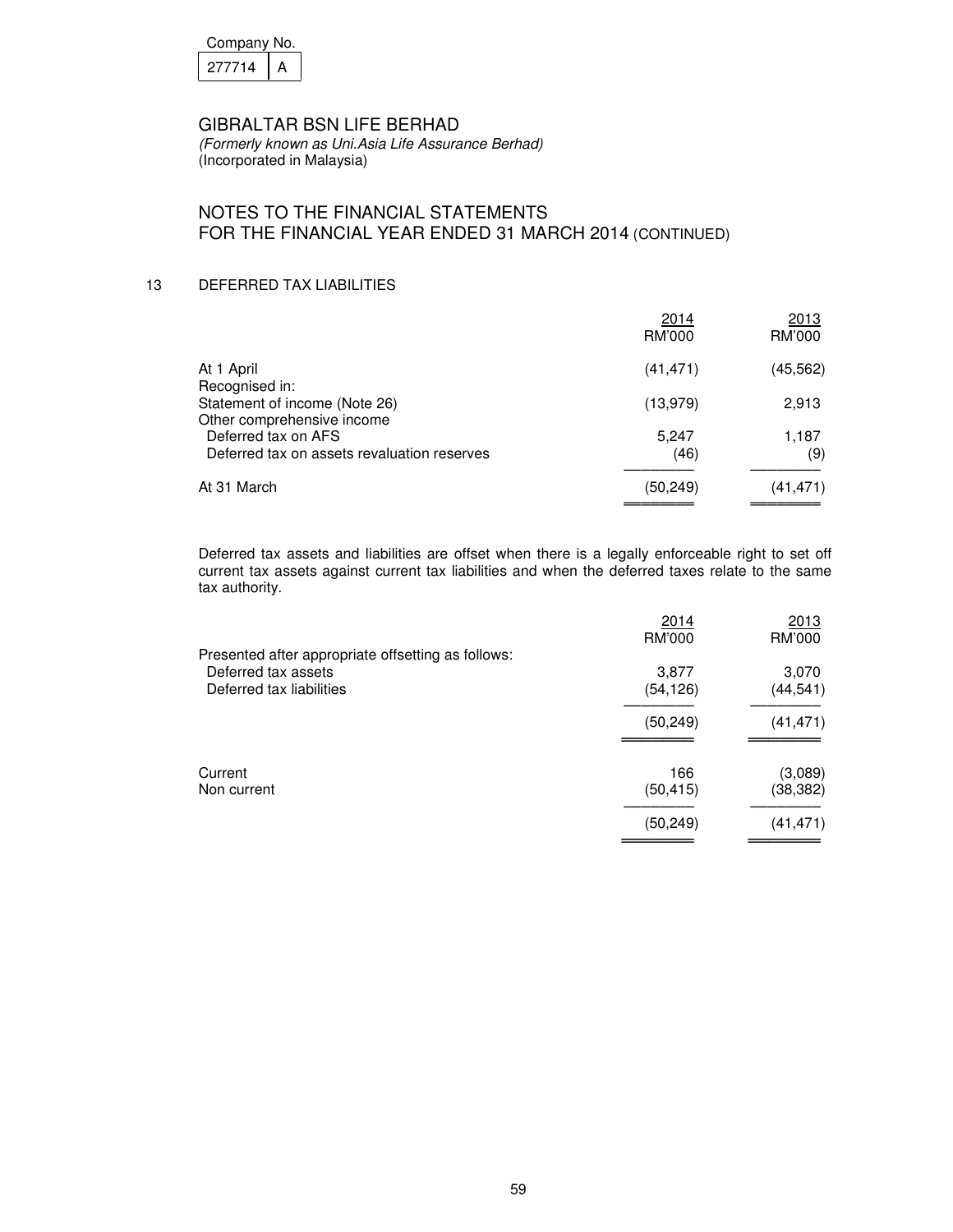| Company No. |  |  |
|-------------|--|--|
| 27714       |  |  |

 (Formerly known as Uni.Asia Life Assurance Berhad) (Incorporated in Malaysia)

# NOTES TO THE FINANCIAL STATEMENTS FOR THE FINANCIAL YEAR ENDED 31 MARCH 2014 (CONTINUED)

## 13 DEFERRED TAX ASSETS (CONTINUED)

The components and movements of deferred tax assets during the financial year are as follows:

|                                        | Fair value of<br>investment<br>assets | Loan and<br>receivable   | Accelerated<br>capital<br>allowance on<br>properties and<br>equipment | Accretion of<br>discounts on<br>investment | Total  |
|----------------------------------------|---------------------------------------|--------------------------|-----------------------------------------------------------------------|--------------------------------------------|--------|
|                                        | RM'000                                | RM'000                   | RM'000                                                                | RM'000                                     | RM'000 |
| Deferred tax assets<br>At 1 April 2012 | 2,715                                 | 163                      | 6                                                                     | 340                                        | 3,224  |
| Recognised in:<br>Statement of income  | 11                                    | (163)                    | (6)                                                                   | (13)                                       | (171)  |
| Other comprehensive income             | 17                                    |                          |                                                                       |                                            | 17     |
| At 31 March 2013                       | 2,743                                 |                          |                                                                       | 327                                        | 3,070  |
| Recognised in:<br>Statement of income  | 62                                    |                          |                                                                       | 42                                         | 105    |
| Other comprehensive income             | 702                                   | $\overline{\phantom{a}}$ |                                                                       |                                            | 702    |
| At 31 March 2014                       | 3,507                                 |                          |                                                                       | 369                                        | 3,877  |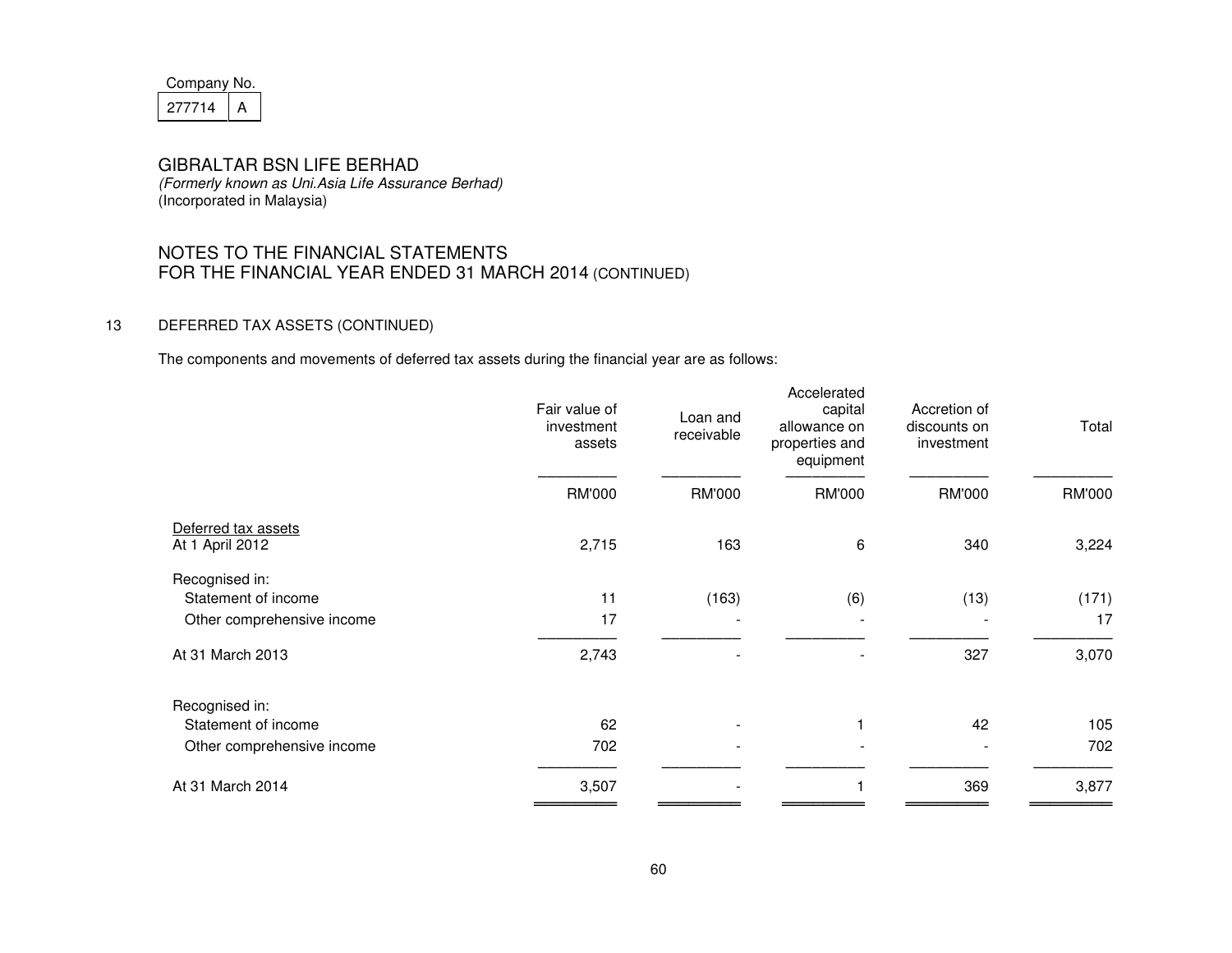| Company No. |  |  |
|-------------|--|--|
| 277714      |  |  |

 (Formerly known as Uni.Asia Life Assurance Berhad) (Incorporated in Malaysia)

# NOTES TO THE FINANCIAL STATEMENTS FOR THE FINANCIAL YEAR ENDED 31 MARCH 2014 (CONTINUED)

## 13 DEFERRED TAX LIABILITIES (CONTINUED)

The components and movements of deferred tax liabilities during the financial year are as follows:

|                                             | Fair value of<br>investment<br>assets | Fair value of<br>investment<br>property | Accelerated<br>capital<br>allowance on<br>properties<br>and<br>equipment | Accretion of<br>discounts on<br>investment | Unallocated<br>surplus | Total     |
|---------------------------------------------|---------------------------------------|-----------------------------------------|--------------------------------------------------------------------------|--------------------------------------------|------------------------|-----------|
|                                             | <b>RM'000</b>                         | RM'000                                  | <b>RM'000</b>                                                            | <b>RM'000</b>                              | RM'000                 | RM'000    |
| Deferred tax liabilities<br>At 1 April 2012 | (6,786)                               | (598)                                   | (273)                                                                    | (707)                                      | (40, 422)              | (48, 786) |
| Recognised in:<br>Statement of income       | (445)                                 | (12)                                    | (31)                                                                     | 609                                        | 2,963                  | 3,084     |
| Other comprehensive income                  | 1,170                                 | (9)                                     | $\overline{a}$                                                           | $\overline{\phantom{a}}$                   |                        | 1,161     |
| At 31 March 2013                            | (6,061)                               | (619)                                   | (304)                                                                    | (98)                                       | (37, 459)              | (44, 541) |
| Recognised in:                              |                                       |                                         |                                                                          |                                            |                        |           |
| Statement of income                         | (1,938)                               | (40)                                    | 10                                                                       | (158)                                      | (11, 958)              | (14,084)  |
| Other comprehensive income                  | 4,545                                 | (46)                                    |                                                                          |                                            |                        | 4,499     |
| At 31 March 2014                            | (3, 454)                              | (705)                                   | (294)                                                                    | (256)                                      | (49, 417)              | (54, 126) |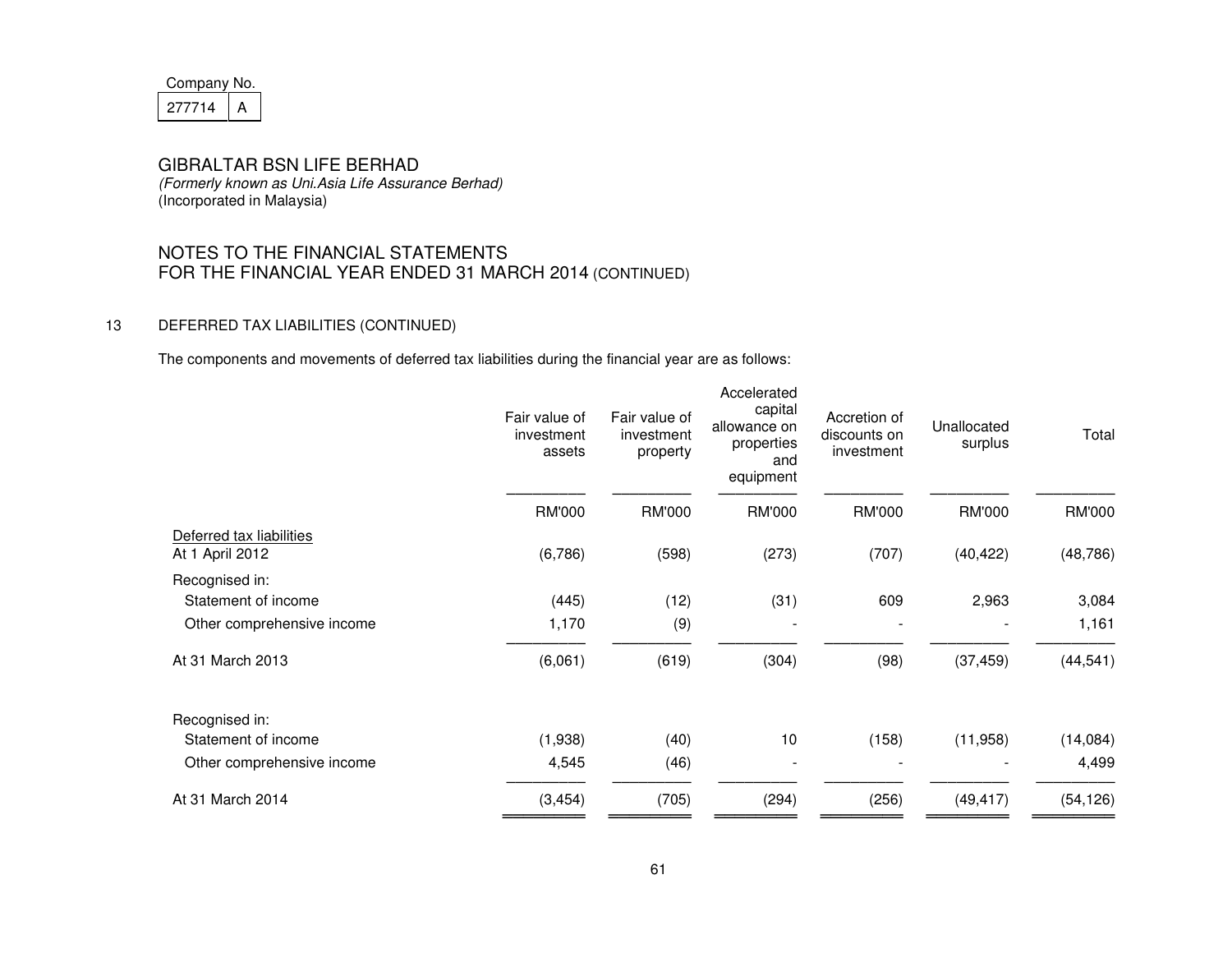| Company No. |  |  |
|-------------|--|--|
| 277714      |  |  |

# NOTES TO THE FINANCIAL STATEMENTS FOR THE FINANCIAL YEAR ENDED 31 MARCH 2014 (CONTINUED)

#### 14 SUBORDINATED TERM LOAN

|                        | 2014<br>RM'000 | 2013<br>RM'000 |
|------------------------|----------------|----------------|
| Subordinated term loan | $\blacksquare$ | 53,000         |

 On 18 February 2009, a subordinated term loan of RM53 million was obtained from Uni.Asia Capital Sdn Bhd, to supplement the Company's capital requirements. The term of the loan facility is for a period of ten (10) years commencing from the date of first drawdown on 27 February 2009. The subordinated term loan shall be repaid in full on the maturity date, i.e. on 26 February 2019 and prior approval from Bank Negara Malaysia is required for prepayment of the loan in whole or in part before the maturity date.

 The rate of interest payable is KLIBOR plus 2% per annum for the first five (5) years of the tenure and KLIBOR plus 4% per annum for the remaining five (5) years of the tenure. The Company shall not be obligated to pay any interest which is otherwise payable if the Company does not record operating profit in the relevant financial year of such payment of interest. Accordingly, the related unpaid interest shall cease to accrue or accumulate to the holding company.

 Interest expense on the loan up to 31 December 2013, amounting to RM 2,139,894 (2013: RM 2,869,478), is reported within finance cost in the statement of income.

As this is a floating rate subordinated loan, the fair value is equivalent to its carrying amount.

 On 31 December 2013, the Company has repaid in full, the principal and interest outstanding, in accordance with the subordinated term loan agreement, to Uni.Asia Capital Sdn Bhd.

#### 15 INSURANCE PAYABLES

|                                                                                                                    | 2014<br>RM'000            | 2013<br>RM'000            |
|--------------------------------------------------------------------------------------------------------------------|---------------------------|---------------------------|
| Amount due to insureds<br>Amount owing to agents and brokers co-insurers<br>Amount owing to reinsurers and cedants | 100,796<br>5.491<br>3,020 | 116,023<br>6,310<br>2,738 |
|                                                                                                                    | 109.307                   | 125.071                   |

 The carrying amounts disclosed above approximate fair value at the statement of financial position date.

The Company does not off-set its insurance payables against insurance receivables. The Company does not have any financial instruments subject to an enforceable master netting arrangement or financial collateral (pledged or received) as at 31 March 2014 (2013: RM nil).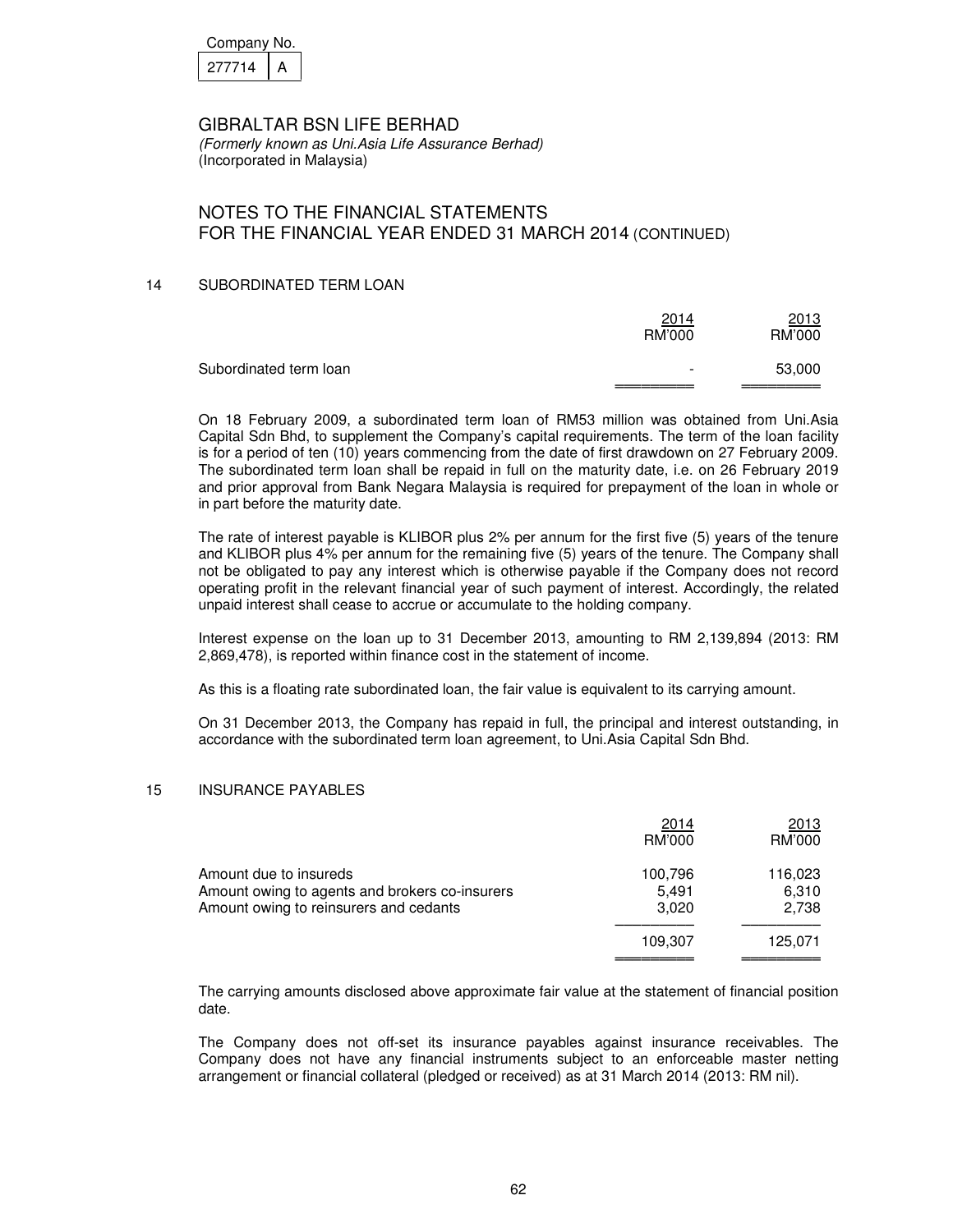| Company No. |  |  |
|-------------|--|--|
| 277714      |  |  |

## NOTES TO THE FINANCIAL STATEMENTS FOR THE FINANCIAL YEAR ENDED 31 MARCH 2014 (CONTINUED)

#### 16 OTHER PAYABLES

|                             | 2014<br>RM'000 | 2013<br>RM'000 |
|-----------------------------|----------------|----------------|
| Other payables and accruals | 24.714         | 15,991         |

 The carrying amounts disclosed above approximate fair value at the statement of financial position date.

The Company does not off-set its other payables against other receivables. The Company does not have any financial instruments subject to an enforceable master netting arrangement or financial collateral (pledged or received) as at 31 March 2014 (2013: RM nil).

#### 17 OPERATING REVENUE

|                                                         | 2014<br>RM'000    | 2013<br>RM'000    |
|---------------------------------------------------------|-------------------|-------------------|
| Gross premiums (Note 18)<br>Investment income (Note 19) | 296,071<br>92.754 | 275,842<br>97,975 |
|                                                         | 388,825           | 373,817           |

#### 18 NET PREMIUMS

|     |                                                      | 2014<br>RM'000 | 2013<br>RM'000 |
|-----|------------------------------------------------------|----------------|----------------|
| (a) | Gross premiums:<br>Insurance contracts               | 296,071        | 275,842        |
| (b) | Premiums ceded to reinsurers:<br>Insurance contracts | (13, 370)      | (12, 539)      |
|     | Net premiums                                         | 282,701        | 263,303        |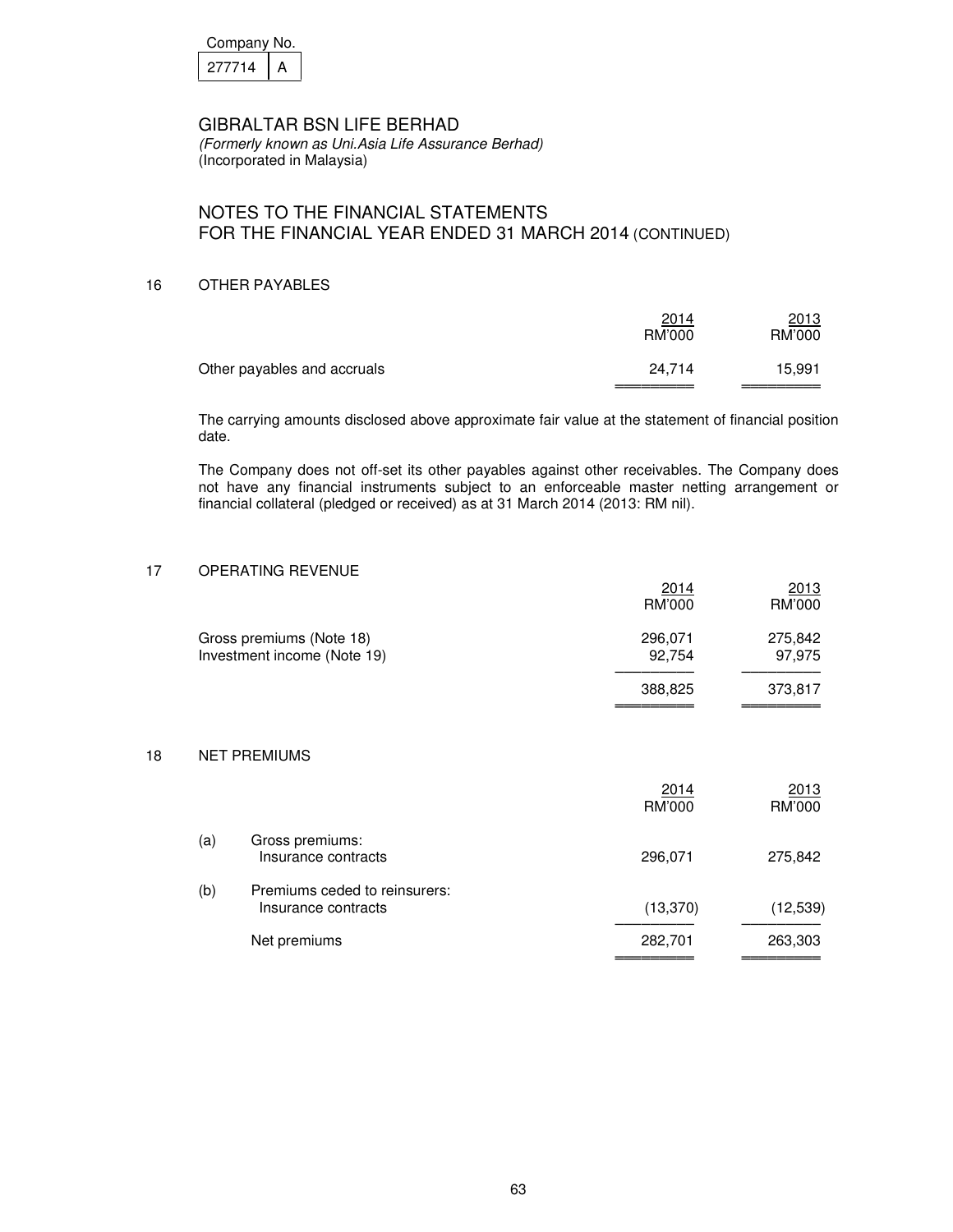| Companv No. |  |
|-------------|--|
|             |  |

|--|

(Formerly known as Uni.Asia Life Assurance Berhad) (Incorporated in Malaysia)

# NOTES TO THE FINANCIAL STATEMENTS FOR THE FINANCIAL YEAR ENDED 31 MARCH 2014 (CONTINUED)

## 19 INVESTMENT INCOME

|    |                                                                                                                | <u> 2014 </u><br><b>RM'000</b> | 2013<br>RM'000  |
|----|----------------------------------------------------------------------------------------------------------------|--------------------------------|-----------------|
|    | Rental income from investment properties                                                                       | 289                            | 246             |
|    | FVTPL financial assets - held for trading purposes:<br>Interest<br>Dividend/distribution income                | 772                            | 5,665           |
|    | - Equity securities quoted in Malaysia<br>- Equity securities quoted outside Malaysia<br>HTM financial assets: | 8,582<br>201                   | 8,545<br>39     |
|    | Interest                                                                                                       | 19,411                         | 21,288          |
|    | Accretion of discounts net of amortisation of premiums<br>AFS financial assets:                                | 231                            | 114             |
|    | Interest<br>Accretion of discounts net of amortisation of premiums<br>LAR:                                     | 37,576<br>149                  | 39,617<br>(396) |
|    | Interest from loan<br>Interest from fixed and called deposits                                                  | 6,953<br>19,790                | 6,585<br>15,916 |
|    | Amortisation of premiums net of accretion of discounts                                                         | (1,200)                        | 356             |
|    |                                                                                                                | 92,754                         | 97,975          |
| 20 | <b>REALISED GAINS</b>                                                                                          |                                |                 |
|    |                                                                                                                | 2014<br>RM'000                 | 2013<br>RM'000  |
|    | Properties and equipment                                                                                       | 1                              | (20)            |
|    | Financial assets at FVTPL - held for trading purposes:                                                         |                                |                 |
|    | - Debt securities outside Malaysia<br>- Equity securities and unit trusts quoted in Malaysia                   | 12<br>26,377                   | 88<br>17,163    |
|    | - Equity securities and unit trusts quoted outside Malaysia<br>HTM financial assets:                           | (3,607)                        | (6, 176)        |
|    | - Debt securities unquoted in Malaysia<br>AFS financial assets:                                                | 22                             | 506             |
|    | - Debt securities                                                                                              | 7,206                          | 6,028           |
|    |                                                                                                                | 30,010                         | 17,609          |
|    |                                                                                                                |                                |                 |

Total realised gains 17,589 ═════════ ═════════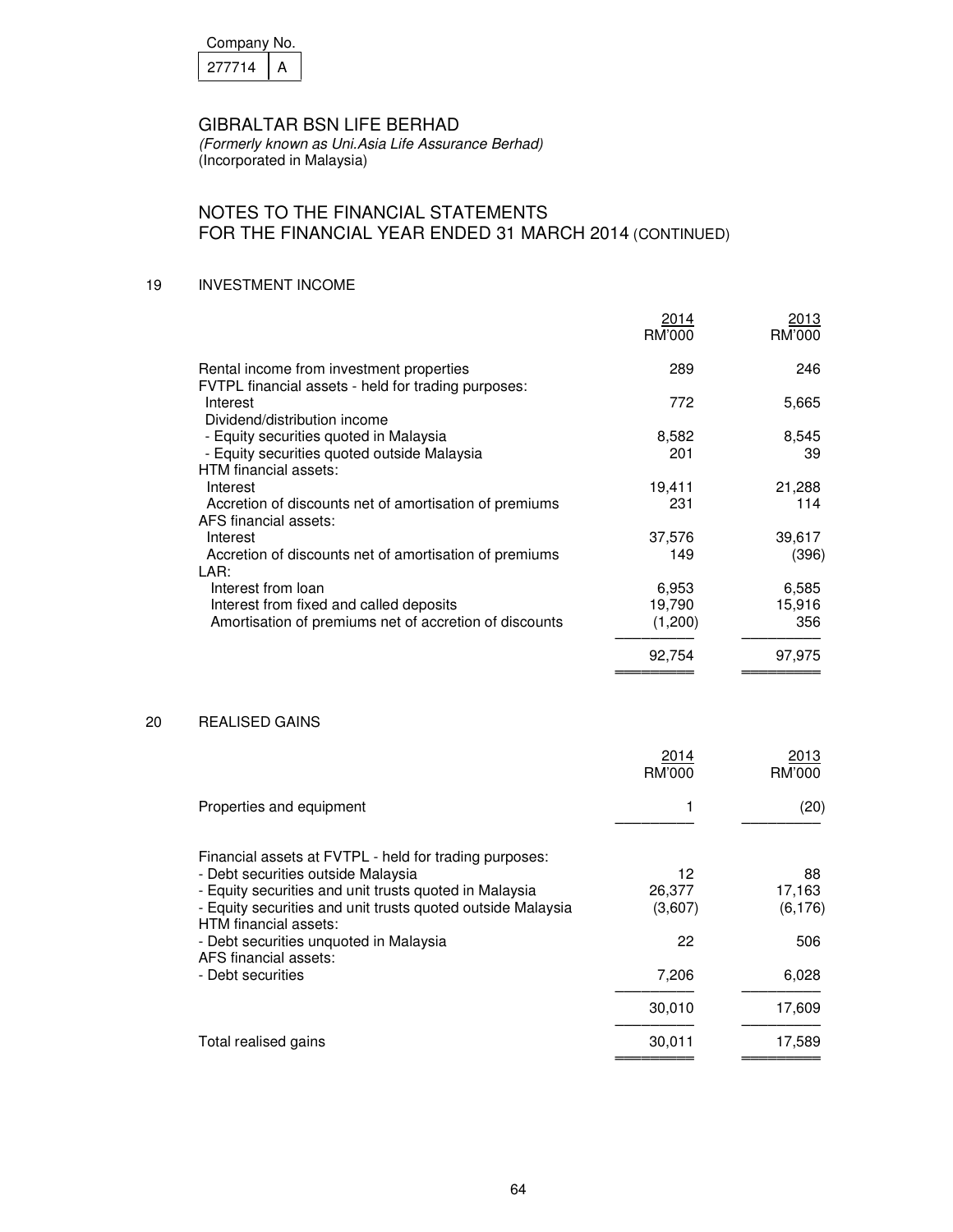| Company No. |  |
|-------------|--|
| 277714      |  |

(Formerly known as Uni.Asia Life Assurance Berhad) (Incorporated in Malaysia)

# NOTES TO THE FINANCIAL STATEMENTS FOR THE FINANCIAL YEAR ENDED 31 MARCH 2014 (CONTINUED)

## 21 FAIR VALUE GAINS/(LOSSES)

|    |                                                                                                       | 2014<br>RM'000 | 2013<br>RM'000 |
|----|-------------------------------------------------------------------------------------------------------|----------------|----------------|
|    | Investment property (Note 4)                                                                          | 500            | 150            |
|    | FVTPL investments - held for trading purposes<br>FVTPL investments - designated<br>Quoted in Malaysia | 11,985         | 4,520          |
|    | <b>Equity securities</b>                                                                              | 13,177         | 735            |
|    | Unit trust and property trust funds<br>Quoted outside Malaysia                                        | (88)           | 49             |
|    | <b>Equity securities</b>                                                                              | (893)          | 1,717          |
|    | Unit trust and property trust funds<br>Unquoted in Malaysia                                           | (13)           |                |
|    | <b>Equity securities</b>                                                                              | (491)          | (35)           |
|    | Unit trust and property trust funds<br>Unquoted outside Malaysia                                      | 1,866          | (1,015)        |
|    | Unit trust and property trust funds<br>LAR - Unsecured loans                                          | 1,750          | 1,308<br>(22)  |
|    | Impairment on AFS debt securities                                                                     | (4,083)        | (3,089)        |
|    |                                                                                                       | 23,710         | 4,318          |
|    |                                                                                                       |                |                |
| 22 | <b>FEE INCOME</b>                                                                                     |                |                |
|    |                                                                                                       | 2014<br>RM'000 | 2013<br>RM'000 |
|    | Policyholder administration and<br>investment management services                                     | 4              | 2              |
|    |                                                                                                       |                |                |

═════════ ═════════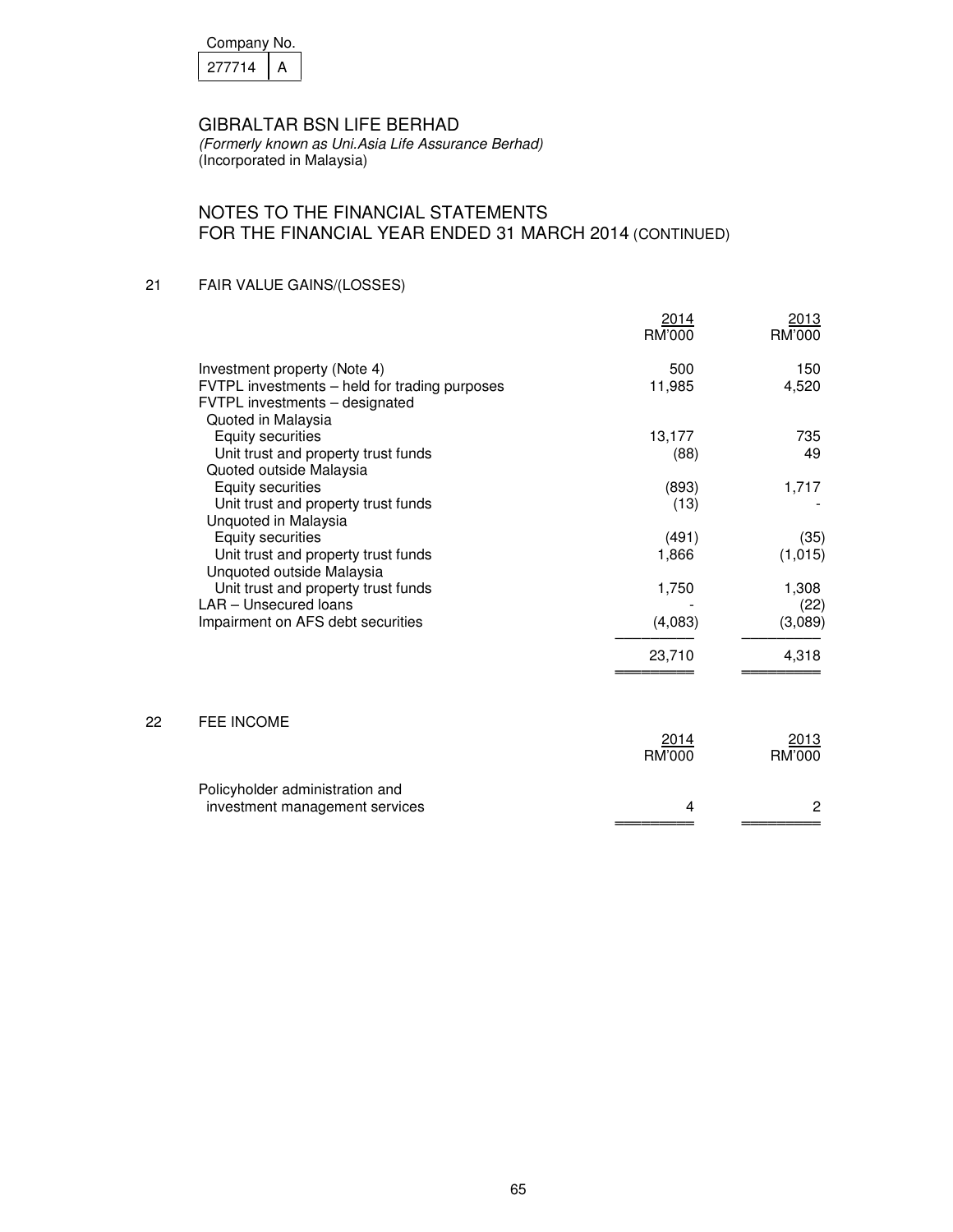| Company No. |  |
|-------------|--|
| 277714      |  |

(Formerly known as Uni.Asia Life Assurance Berhad) (Incorporated in Malaysia)

# NOTES TO THE FINANCIAL STATEMENTS FOR THE FINANCIAL YEAR ENDED 31 MARCH 2014 (CONTINUED)

## 23 NET BENEFITS AND CLAIMS

|     |                                                     | 2014<br>RM'000 | 2013<br>RM'000 |
|-----|-----------------------------------------------------|----------------|----------------|
| (a) | Gross benefits and claims:<br>Insurance contracts   |                |                |
|     | - Death                                             | 21,276         | 20,210         |
|     | - Maturity                                          | 254,587        | 4,982          |
|     | - Surrender                                         | 59,196         | 62,865         |
|     | - Others                                            | 65,426         | 58,345         |
|     |                                                     | 400,485        | 146,402        |
|     |                                                     |                |                |
| (b) | Claims ceded to reinsurers:                         |                |                |
|     | Insurance contracts                                 | (7, 344)       | (2,642)        |
|     |                                                     |                |                |
| (c) | Gross change in contract liabilities:               |                |                |
|     | Insurance contracts                                 | (129, 608)     | 125,761        |
|     |                                                     |                |                |
| (d) | Change in contract liabilities ceded to reinsurers: |                |                |
|     | Insurance contracts                                 | 2,850          | (15)           |
|     |                                                     |                |                |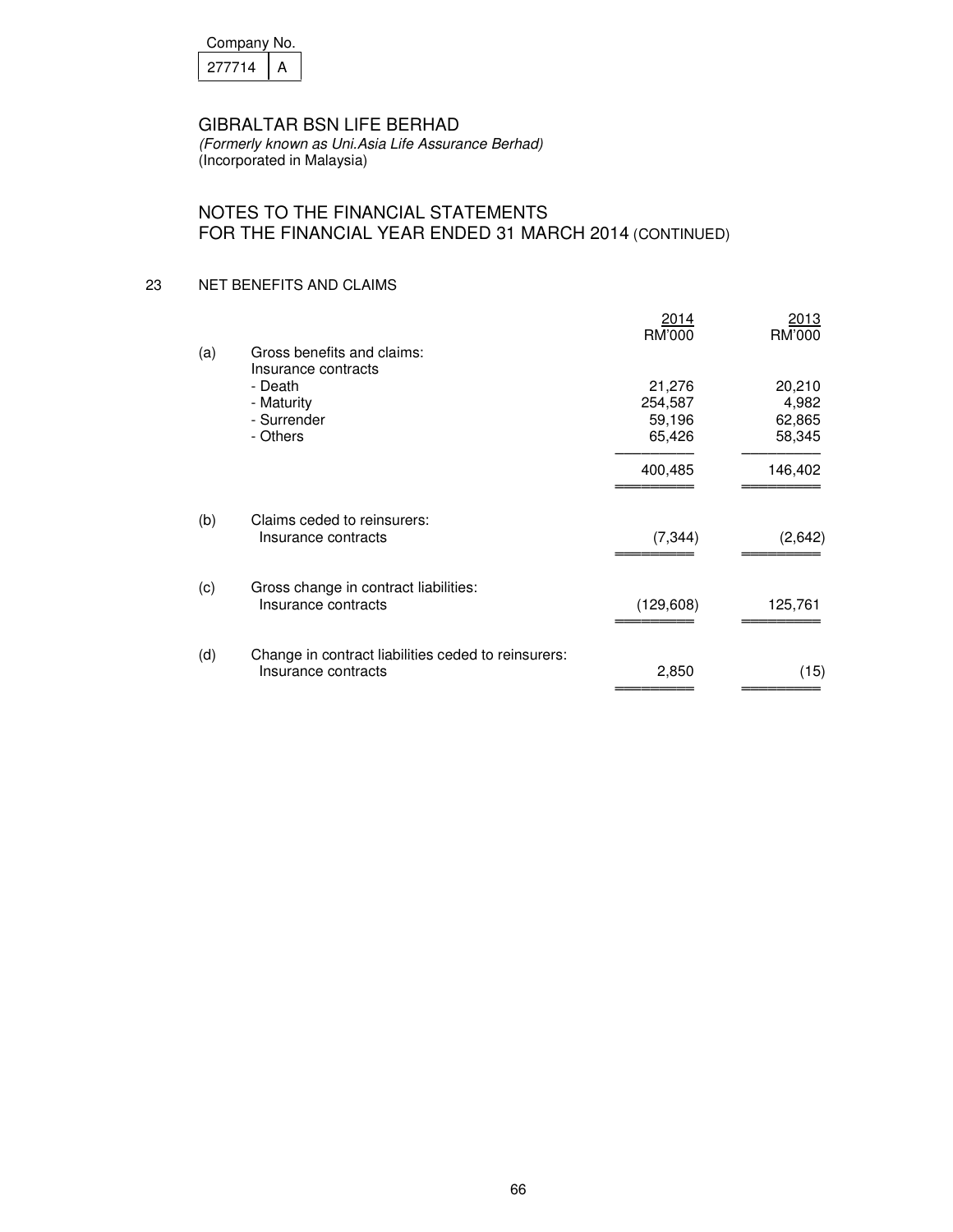| Company No. |  |
|-------------|--|
| 277714      |  |

(Formerly known as Uni.Asia Life Assurance Berhad) (Incorporated in Malaysia)

## NOTES TO THE FINANCIAL STATEMENTS FOR THE FINANCIAL YEAR ENDED 31 MARCH 2014 (CONTINUED)

## 24 MANAGEMENT EXPENSES

|     |                                                       | Note           | 2014<br><b>RM'000</b> | 2013<br><b>RM'000</b> |
|-----|-------------------------------------------------------|----------------|-----------------------|-----------------------|
|     | Employee benefits expense<br>Directors' remuneration: | 24(a)<br>24(d) | 30,750                | 23,986                |
|     | - current year<br>Auditors' remuneration:             |                | 606                   | 757                   |
|     | - current year                                        |                | 287                   | 261                   |
|     | - prior year overprovision                            |                | (62)                  | (55)                  |
|     | Depreciation of properties and equipment              |                | 1,832                 | 1,678                 |
|     | Amortisation of intangible assets                     |                | 1,533                 | 1,049                 |
|     | Amortisation of prepaid lease property                |                | 3                     | 4                     |
|     | Training expenses                                     |                | 405                   | (24)                  |
|     | Printing and stationery                               |                | 477                   | 741                   |
|     | Postage, telephone and telefax                        |                | 1,245                 | 1,189                 |
|     | EDP expenses                                          |                | 723                   | 1,229                 |
|     | Rental of office from third parties                   |                | 1,754                 | 1,498                 |
|     | Legal fees                                            |                | 2,224                 | 402                   |
|     | Investment expenses                                   |                | 5,786                 | 4,614                 |
|     | Administration and general expenses                   |                | 10,712                | 12,358                |
|     |                                                       |                | 58,275                | 49,687                |
|     |                                                       |                | 2014                  | 2013                  |
|     |                                                       |                | <b>RM'000</b>         | <b>RM'000</b>         |
| (a) | Employee benefits expense                             |                |                       |                       |
|     | Wages, salaries and bonuses                           |                | 25,045                | 19,230                |
|     | Contributions to social security ("SOCSO")            |                | 154                   | 154                   |
|     | Contributions to EPF                                  |                | 3,689                 | 2,888                 |
|     | Other benefits                                        |                | 1,862                 | 1,714                 |
|     | Total employee benefits expenses                      |                | 30,750                | 23,986                |
|     |                                                       |                |                       |                       |

 The remuneration, including benefits-in-kind, attributable to the Chief Executive Officer of the Company during the financial year amounted to RM 1,735,961 (2013: RM 1,332,946) as disclosed in Note 24(b) to the financial statements.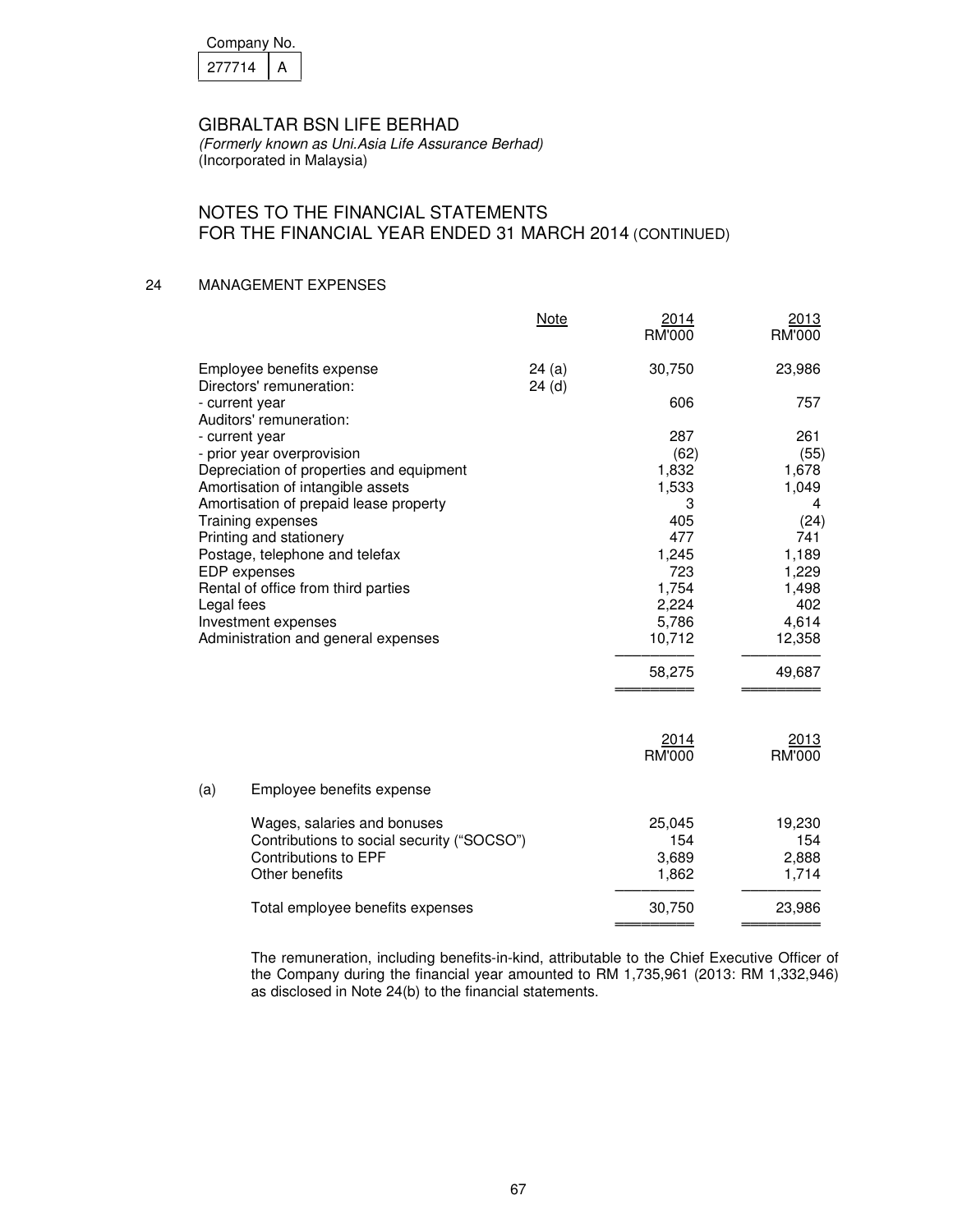| Company No. |  |
|-------------|--|
| 277714      |  |

## NOTES TO THE FINANCIAL STATEMENTS FOR THE FINANCIAL YEAR ENDED 31 MARCH 2014 (CONTINUED)

## 24 MANAGEMENT EXPENSES (CONTINUED)

(b) Chief Executive Officer remuneration

 The details of remuneration, attributable to the Chief Executive Officer of the Company are as follow:

|                    | 2014<br>RM'000 | 2013<br>RM'000 |
|--------------------|----------------|----------------|
| Salary             | 860            | 819            |
| <b>Bonus</b>       | 633            | 330            |
| Benefits-in-kind   | 19             | 12             |
| Retirement benefit | 224            | 172            |
|                    |                |                |
|                    | 1,736          | 1,333          |
|                    |                |                |

#### (c) Compensation of key management personnel

 The compensation of the key management personnel excluding the Chief Executive Officer as disclosed in note 24(b) to the financial statements is as follows:

|                                                                                      | 2014<br><b>RM'000</b> | 2013<br><b>RM'000</b> |
|--------------------------------------------------------------------------------------|-----------------------|-----------------------|
| Short term employee benefits<br>Defined contribution plan<br>Other employee benefits | 1,802<br>536          | 1,722<br>460          |
| Salaries and other short-term employee benefits                                      | 2,339                 | 2,183                 |

(d) Directors' remuneration

|                            | 2014   | 2013   |
|----------------------------|--------|--------|
|                            | RM'000 | RM'000 |
| <b>Executive Directors</b> |        |        |
| Fee                        | 99     | 99     |
| Allowance                  | 25     | 25     |
| Non-Executive Directors    |        |        |
| Fee                        | 371    | 479    |
| Allowance                  | 111    | 154    |
|                            | 606    | 757    |
|                            |        |        |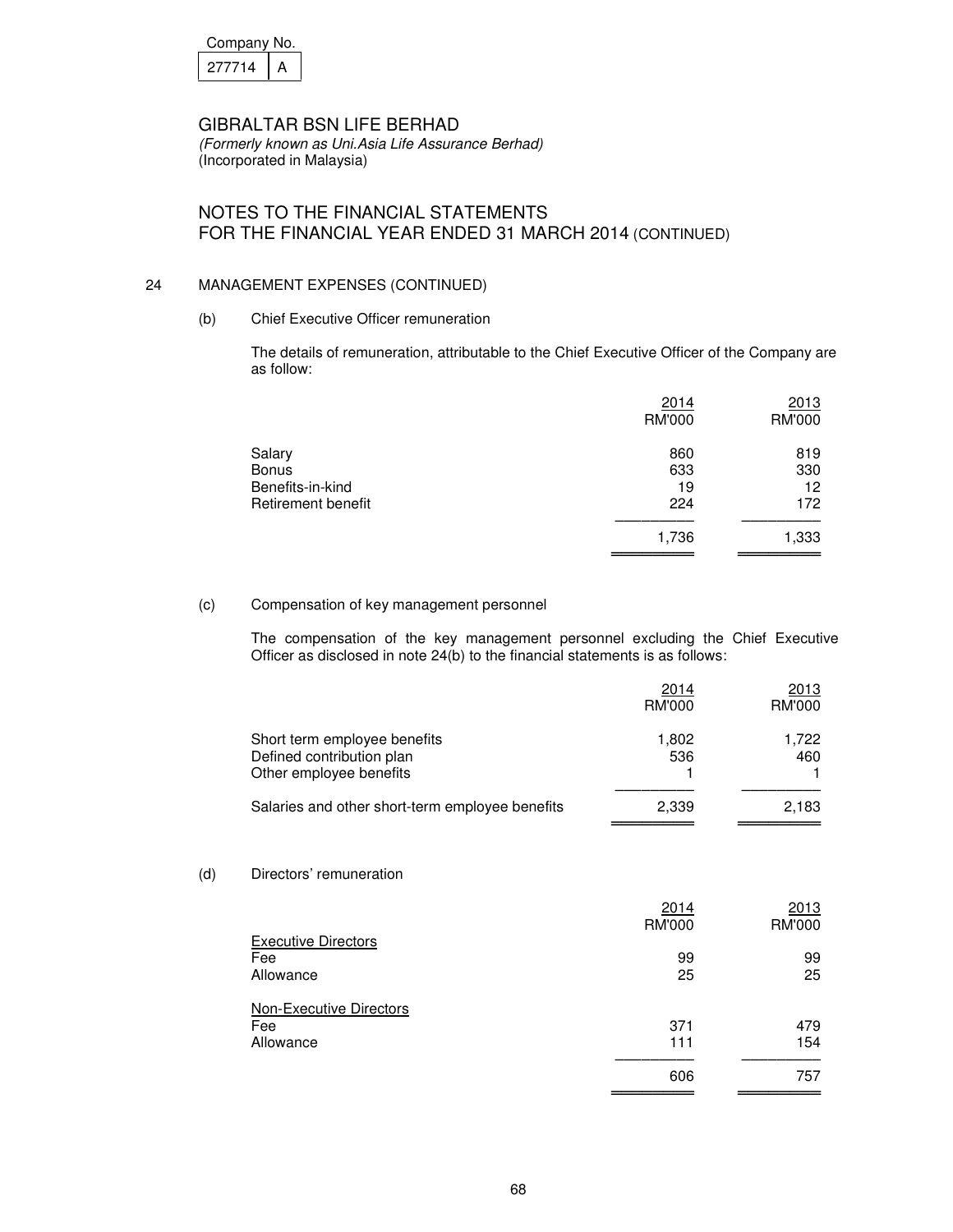| Company No. |  |
|-------------|--|
| 277714      |  |

(Formerly known as Uni.Asia Life Assurance Berhad) (Incorporated in Malaysia)

# NOTES TO THE FINANCIAL STATEMENTS FOR THE FINANCIAL YEAR ENDED 31 MARCH 2014 (CONTINUED)

25 FINANCE COSTS

26

|    |                                                                                                          | 2014<br><b>RM'000</b>     | 2013<br><b>RM'000</b>        |
|----|----------------------------------------------------------------------------------------------------------|---------------------------|------------------------------|
|    | Interest on subordinated term loan                                                                       | 2,140                     | 2,869                        |
| 26 | <b>TAXATION</b>                                                                                          |                           |                              |
|    |                                                                                                          | 2014<br><b>RM'000</b>     | 2013<br><b>RM'000</b>        |
|    | Tax expense - current financial year<br>Over provision in prior financial year<br>Deferred tax (Note 13) | 10,719<br>(184)<br>13,979 | 16,523<br>(1,288)<br>(2,913) |
|    |                                                                                                          | 24,514                    | 12,322                       |

 Domestic income tax for shareholders' fund is calculated at the Malaysian statutory rate of 25% of the estimated assessable profit for the financial year.

 The amount of tax charged on the life fund is based on the method prescribed under the Income Tax Act, 1967 for life insurance business. The statutory tax rate for the life insurance business is 8%.

 Prior to the year of assessment 2008, Malaysian companies adopted the full imputation system. In accordance with the Finance Act, 2007 which was gazetted on 28 December 2007, companies shall not be entitled to deduct tax on dividend paid, credited or distributed to its shareholders, and such dividends will be exempted from tax in the hands of the shareholders ("single tier system"). However, there is a transitional period of six years, expiring on 31 December 2013, to allow companies to pay franked dividends to their shareholders under limited circumstances. Companies also have an irrevocable option to disregard the Section 108 balance and opt to pay dividends under the single tier system. The change in the tax legislation also provides for the Section 108 balance to be locked-in as at 31 December 2007 in accordance with Section 39 of the Finance Act 2007.

 The Company did not elect for the irrevocable option to disregard the Section 108 balance as at 31 December 2013. Consequently, any future dividend payment made by the Company will be governed under the single-tier system. Pursuant to the single-tier system, any dividends distributed by the Company will be exempted from tax in the hand of shareholders. The Company shall not be entitled to deduct tax on the dividend paid, credited or distributed to shareholders.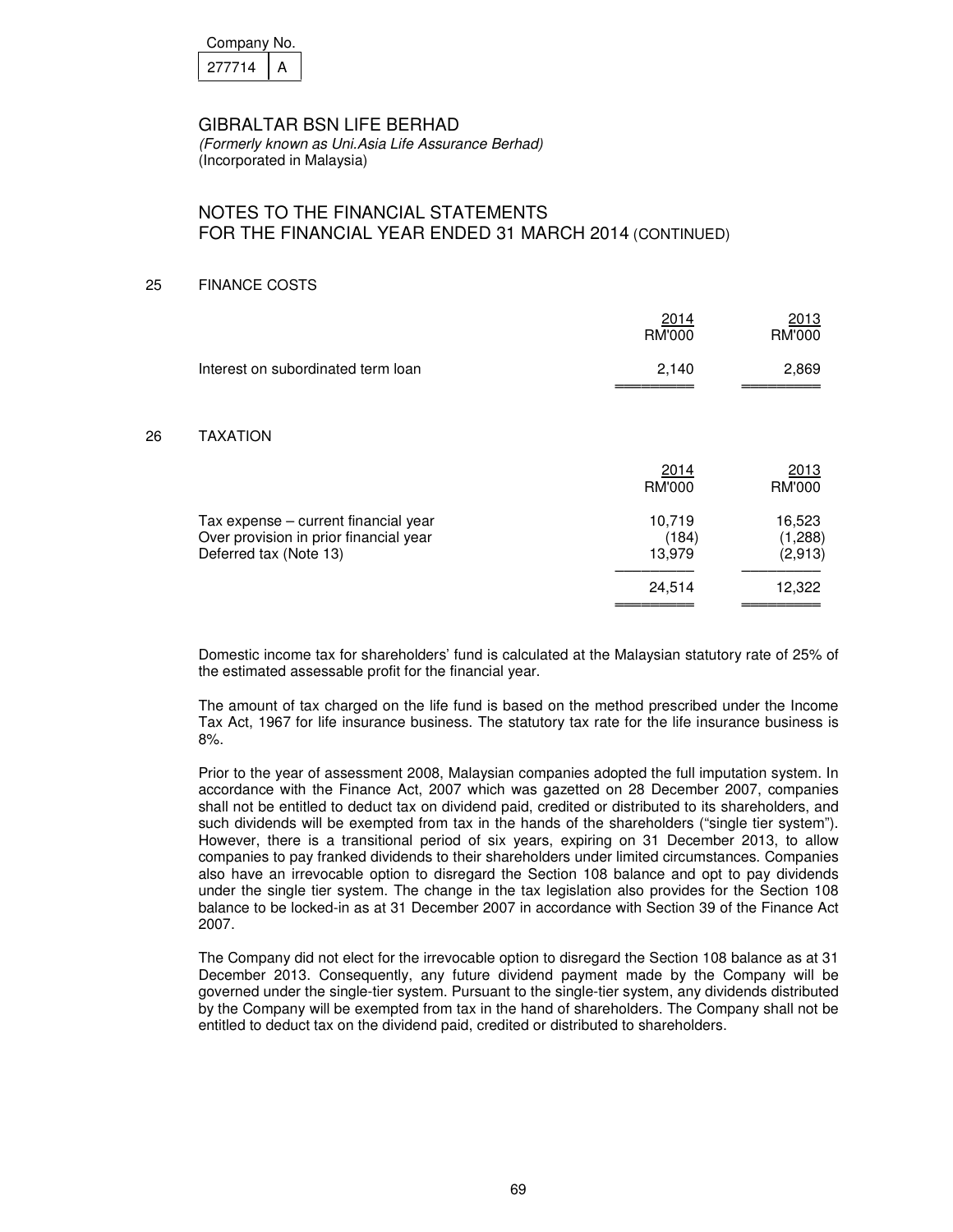| Company No. |  |
|-------------|--|
| 277714      |  |

(Formerly known as Uni.Asia Life Assurance Berhad) (Incorporated in Malaysia)

## NOTES TO THE FINANCIAL STATEMENTS FOR THE FINANCIAL YEAR ENDED 31 MARCH 2014 (CONTINUED)

## 26 TAXATION (CONTINUED)

 A reconciliation of income tax expenses applicable to profit/surplus before taxation at the statutory income tax rate to income tax expense at the effective income tax rate of the Company is as follows:

|                                                     | 2014     | 2013          |
|-----------------------------------------------------|----------|---------------|
|                                                     | RM'000   | <b>RM'000</b> |
| Profit before tax                                   | 74,270   | 29,476        |
| Less: Tax expense on investment income              |          |               |
| attributable to policyholders and unit holders      | (7, 152) | (4, 540)      |
| Profit before taxation attributable to shareholders | 67,118   | 24,936        |
| Taxation at Malaysian statutory tax rate of 25%     | 16,780   | 6,234         |
| Income not subject to tax                           | (108)    | 50            |
| Expense not deductible for tax purpose              | 1,363    | 1,922         |
| Tax relief on actuarial surplus transferred to      |          |               |
| shareholders' fund                                  | (2,990)  | (2,059)       |
| Single tier tax relief (Section 110B credits)       |          | (108)         |
| Effect of changes in tax rate                       | 2,593    | 2,401         |
| Current year tax on investment income attributable  |          |               |
| to policyholders and unit holders                   | 7,060    | 5,170         |
| Over provision of tax expenses in                   |          |               |
| prior financial year                                | (184)    | (1,288)       |
| Tax expense for the financial year                  | 24,514   | 12,322        |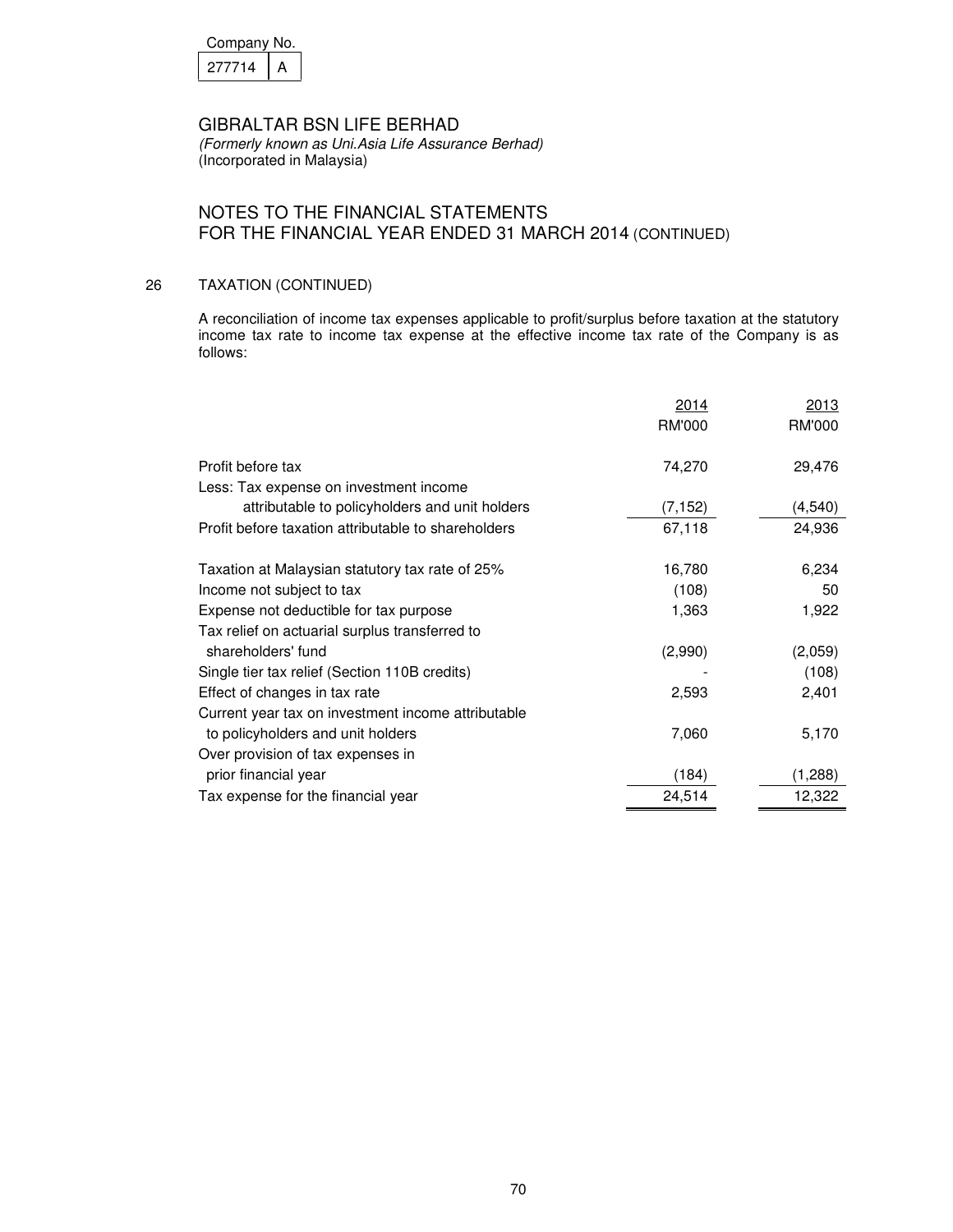| Company No. |  |
|-------------|--|
| 277714      |  |

# NOTES TO THE FINANCIAL STATEMENTS FOR THE FINANCIAL YEAR ENDED 31 MARCH 2014 (CONTINUED)

## 26 TAXATION (CONTINUED)

 Previously, investment income and gains from disposal of investments from the life fund was taxed twice, once at a tax rate of 8% in the life fund and again at a tax rate of 25% (2013: 25%) when the surplus from the life fund is transferred to the shareholders' fund. In Budget 2008 which was enacted via a Gazette order on 21 April 2008 and effective from year of assessment 2008 onwards, insurance companies are permitted a set-off ("Section 110B credits") from the total amount of tax imposed on the shareholders' fund to overcome the incidence of double taxation.

 Section 110B credits are governed by a specific Inland Revenue Board ("IRB") guideline issued on 5 November 2008 which details the computation of said credits available to the shareholders' fund of an insurance company. Section 110B credits are applied before dividend tax credits when computing net tax payable to IRB.

## 27 EARNINGS PER SHARE

|                                                                               | 2014    | 2013    |
|-------------------------------------------------------------------------------|---------|---------|
| Basic:<br>Profit for the financial year attributable to shareholders (RM'000) | 49,756  | 17,154  |
| Number of ordinary shares of RM1 each ('000)                                  | 125,000 | 125,000 |
| Basic earnings per share (sen)                                                | 39.80   | 13.72   |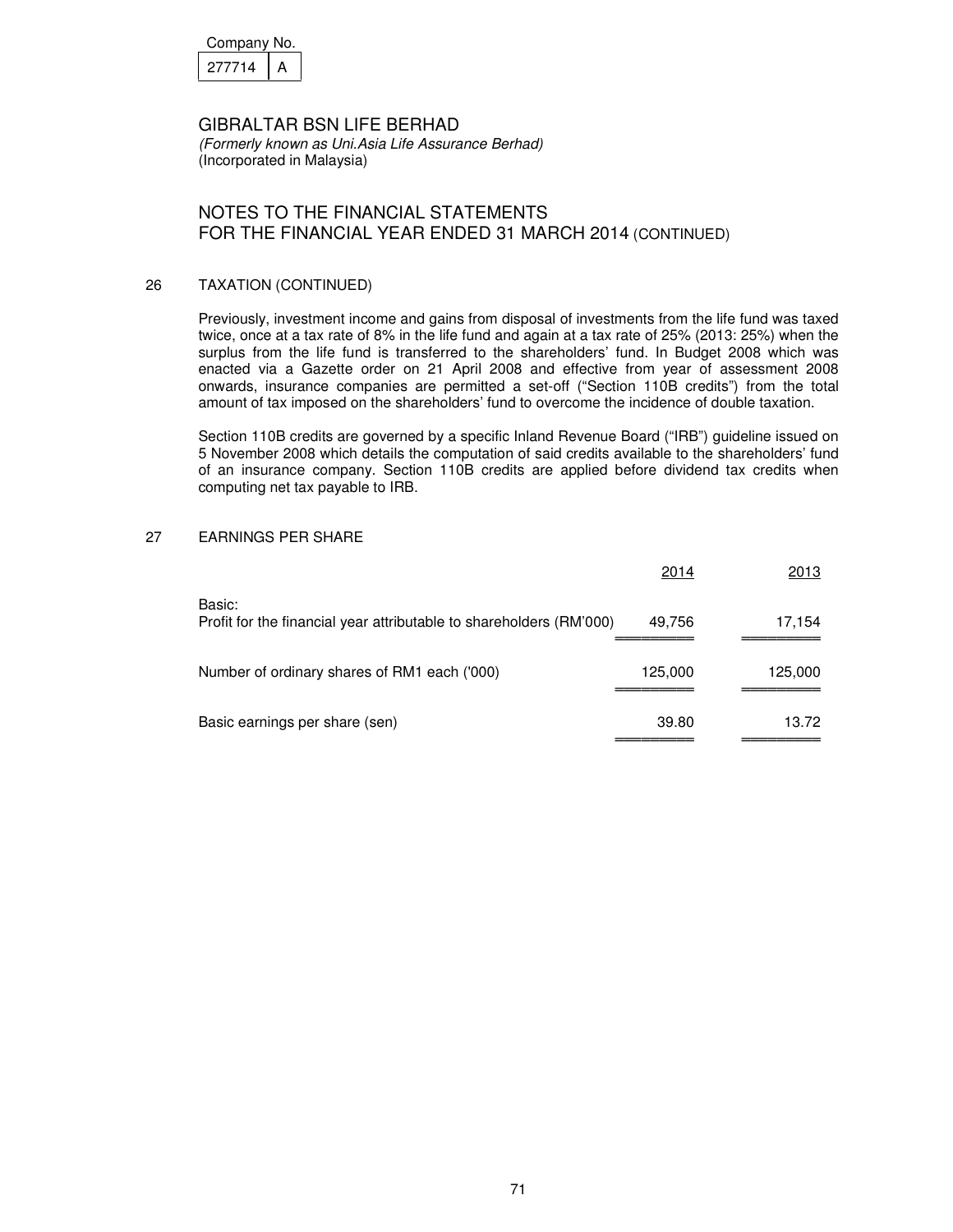| Company No. |  |
|-------------|--|
| 277714      |  |

(Formerly known as Uni.Asia Life Assurance Berhad) (Incorporated in Malaysia)

# NOTES TO THE FINANCIAL STATEMENTS FOR THE FINANCIAL YEAR ENDED 31 MARCH 2014 (CONTINUED)

## 28 CASH FLOWS

|                                                                                                               | <u>2014</u><br><b>RM'000</b> | 2013<br><b>RM'000</b> |
|---------------------------------------------------------------------------------------------------------------|------------------------------|-----------------------|
| Profit before taxation attributable to shareholders<br>Income tax expenses attributable to participating fund | 67,118                       | 24,936                |
| and unit holders                                                                                              | 7,152                        | 4,540                 |
| Investment income                                                                                             | (92, 754)                    | (97, 975)             |
| Realised gains recorded in statement of income                                                                | (30, 011)                    | (17, 589)             |
| Fair value gains recorded in statement of income                                                              | (23, 830)                    | (4, 443)              |
| Purchases of FVTPL financial assets                                                                           | (374, 582)                   | (315, 737)            |
| Maturity/proceeds from sale of FVTPL financial assets                                                         | 344,315                      | 364,517               |
| Purchases of AFS financial assets                                                                             | (197, 872)                   | (98,096)              |
| Maturity/proceeds from sale of AFS financial assets                                                           | 206,795                      | 134,660               |
| Purchase of HTM financial assets                                                                              | (10,022)                     | (5,021)               |
| Maturity of HTM financial assets                                                                              | 20,163                       | 36,492                |
| Decrease/(increase) in LAR                                                                                    | 184,183                      | (240, 357)            |
| Non-cash items:                                                                                               |                              |                       |
| Depreciation of properties and equipment                                                                      | 1,832                        | 1,678                 |
| Amortisation of intangible assets                                                                             | 1,533                        | 1,349                 |
| Amortisation of prepaid lease property                                                                        | 3                            | 4                     |
| Interest expense                                                                                              | 2,140                        | 2,869                 |
| Intangible assets written off                                                                                 |                              | 761                   |
| Reversal of allowance for doubtful debts                                                                      | (1)                          | (471)                 |
| Changes in working capital:                                                                                   |                              |                       |
| Decrease in reinsurance assets                                                                                | 2,229                        | 3,006                 |
| Decrease/(increase) in insurance receivables                                                                  | 502                          | (1,083)               |
| (Increase)/decrease in other receivables                                                                      | (34, 173)                    | 19,316                |
| (Decrease)/increase in insurance contract liabilities                                                         | (89, 786)                    | 147,401               |
| Decrease in insurance payables                                                                                | (15, 764)                    | (15, 102)             |
| Increase/(decrease) in other payables                                                                         | 21,999                       | (12, 714)             |
| Cash used in operating activities                                                                             | (8,831)                      | (67,059)              |
|                                                                                                               |                              |                       |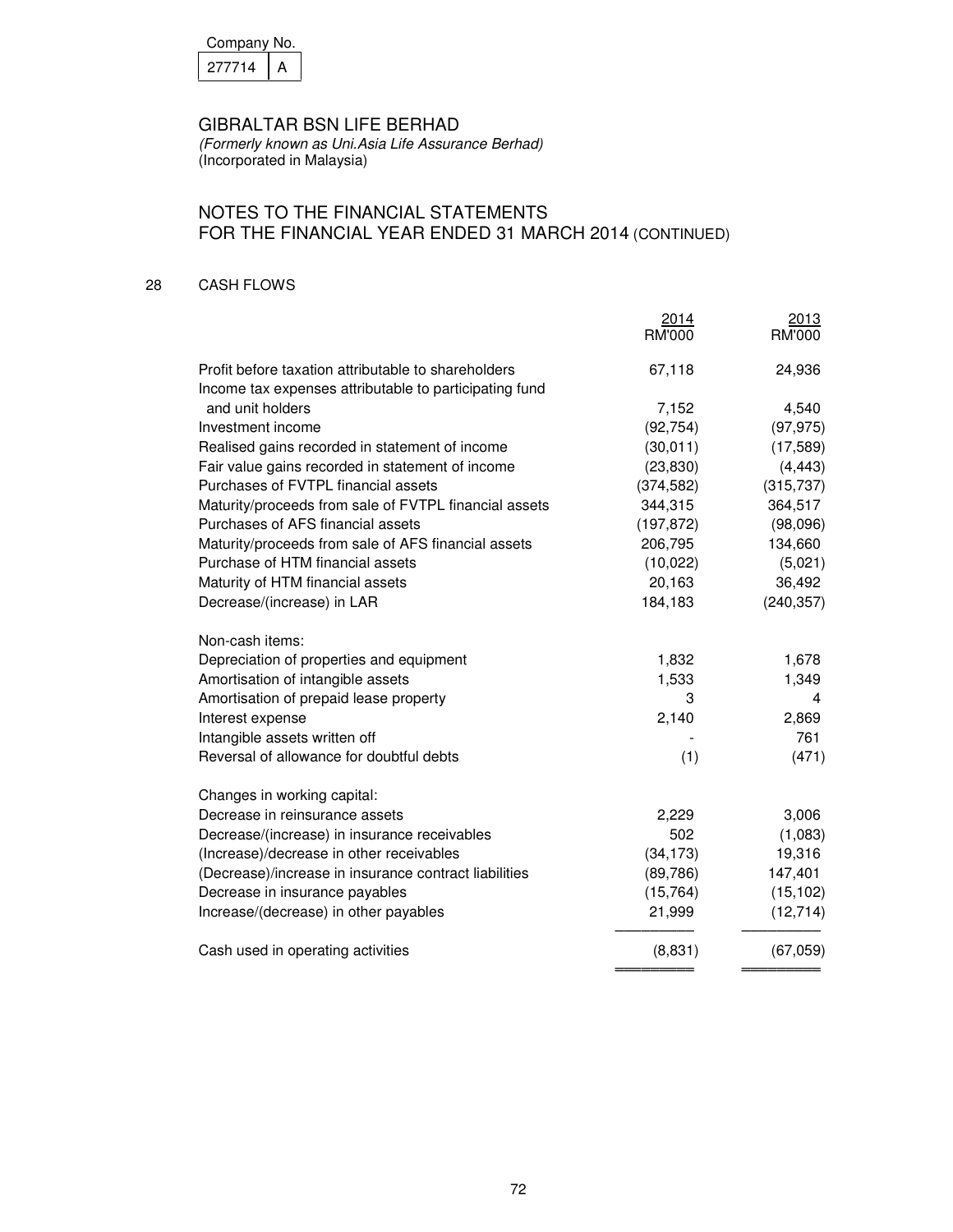| Company No. |  |
|-------------|--|
| 277714      |  |

## NOTES TO THE FINANCIAL STATEMENTS FOR THE FINANCIAL YEAR ENDED 31 MARCH 2014 (CONTINUED)

## 29 CAPITAL COMMITMENTS

 As of 31 March 2014, capital expenditure approved by Directors but not provided for in the financial statements are as follows:

|                                                                                                               | 2014<br><b>RM'000</b> | 2013<br>RM'000 |
|---------------------------------------------------------------------------------------------------------------|-----------------------|----------------|
| Authorised and contracted but not provided for:<br>Computer hardware and software<br>Properties and equipment | 1,261<br>991          | 141            |
|                                                                                                               | 2,252                 | 158            |
| Approved and not contracted for:<br>Computer hardware and software                                            | 903                   |                |

## 30 REGULATORY CAPITAL REQUIREMENTS

 The capital structure of the Company as at 31 March 2014, as prescribed under the Risk-Based Capital Framework is provided below:-

|                                                                                                                        | 2014<br><b>RM'000</b> | 2013<br><b>RM'000</b> |
|------------------------------------------------------------------------------------------------------------------------|-----------------------|-----------------------|
| Eligible Tier 1 Capital<br>Share capital (paid up)<br>Valuation surplus, retained earnings and other capital available | 125,000<br>501,560    | 125,000<br>419,578    |
|                                                                                                                        | 626,560               | 544,578               |
| Tier 2 Capital                                                                                                         |                       |                       |
| Eligible Tier 2 Capital                                                                                                | 9,665                 | 86,320                |
| Amount deducted from Capital                                                                                           | (5, 515)              | (4, 483)              |
|                                                                                                                        | 4,150                 | 81,837                |
| <b>Total Capital Available</b>                                                                                         | 630,710               | 626,415               |
|                                                                                                                        |                       |                       |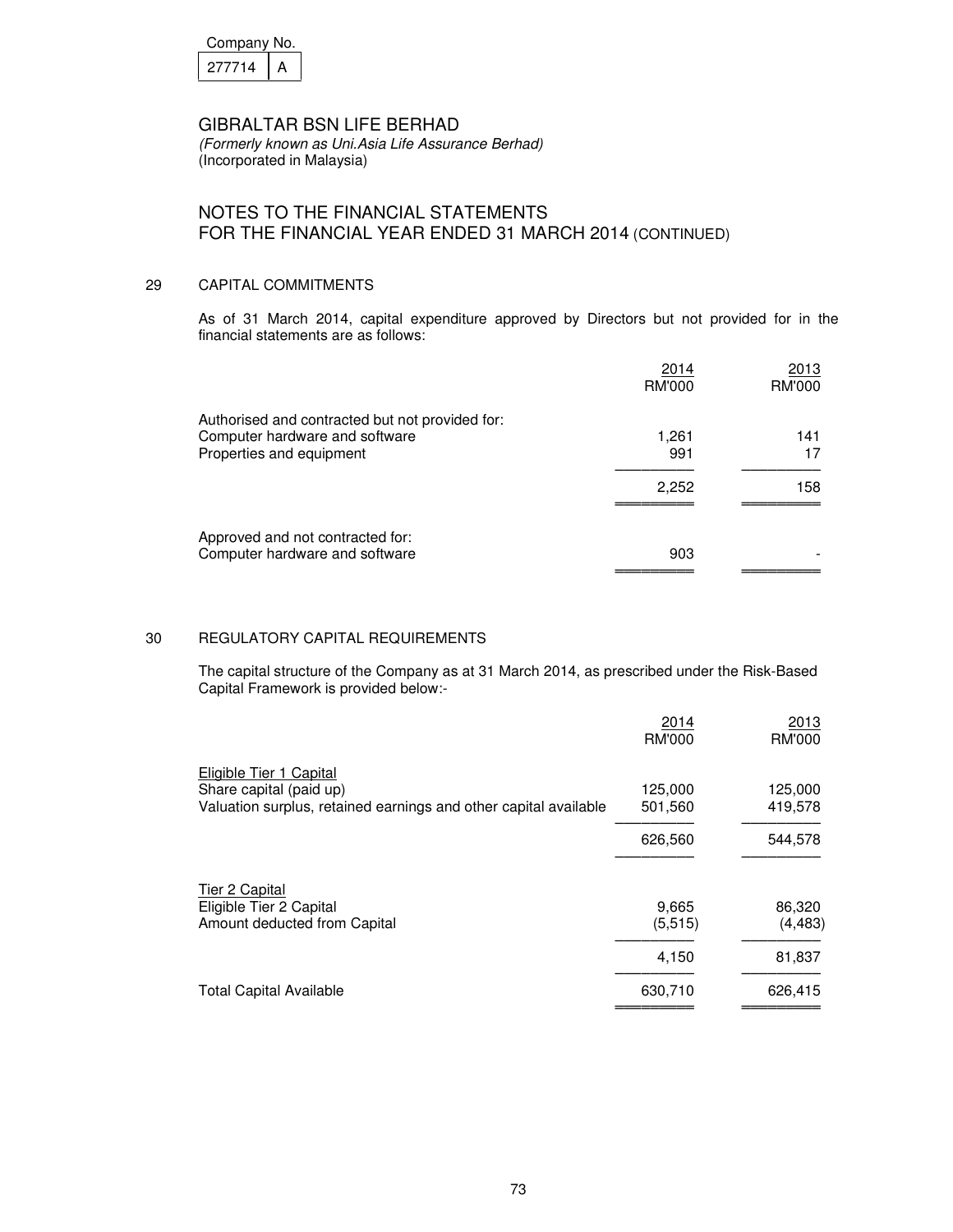| Company No. |  |
|-------------|--|
| 277714      |  |

# NOTES TO THE FINANCIAL STATEMENTS FOR THE FINANCIAL YEAR ENDED 31 MARCH 2014 (CONTINUED)

## 31 RELATED PARTY DISCLOSURES

(a) Related parties and relationship

The related parties of, and their relationship, with the Company are as follows:

| Related companies                                 | Country of<br>Incorporation    | Relationship                                                                                                                                                                                                  |
|---------------------------------------------------|--------------------------------|---------------------------------------------------------------------------------------------------------------------------------------------------------------------------------------------------------------|
| Prudential Financial, Inc                         | United<br>States of<br>America | Ultimate holding company                                                                                                                                                                                      |
| <b>Prudential Insurance</b><br>Company of America | United<br>States of<br>America | Penultimate holding company                                                                                                                                                                                   |
| Bank Simpanan Nasional<br>("BSN")                 | Malaysia                       | Substantial shareholder                                                                                                                                                                                       |
| Pramerica BSN Holdings<br>Sdn Bhd                 | Malaysia                       | Immediate holding company                                                                                                                                                                                     |
| Etika Strategi Sdn Bhd*                           | Malaysia                       | Former ultimate holding company                                                                                                                                                                               |
| DRB-HICOM Berhad*<br>("DRB")                      | Malaysia                       | Former penultimate holding<br>company                                                                                                                                                                         |
| Uni. Asia Capital Sdn Bhd*<br>("UAC")             | Malaysia                       | Former immediate holding company                                                                                                                                                                              |
| <b>Affiliated company</b>                         |                                |                                                                                                                                                                                                               |
| United Overseas Bank Berhad*<br>("UOB")           | Malaysia                       | Substantial shareholder of the<br>former immediate holding company                                                                                                                                            |
| Key management personnel                          | Malaysia                       | Key management personnel are<br>those people defined as having<br>authority and responsibility for<br>planning, directing and controlling<br>the activities of the Company,<br>either directly or indirectly. |

\* ceased to be related parties on 31 December 2013.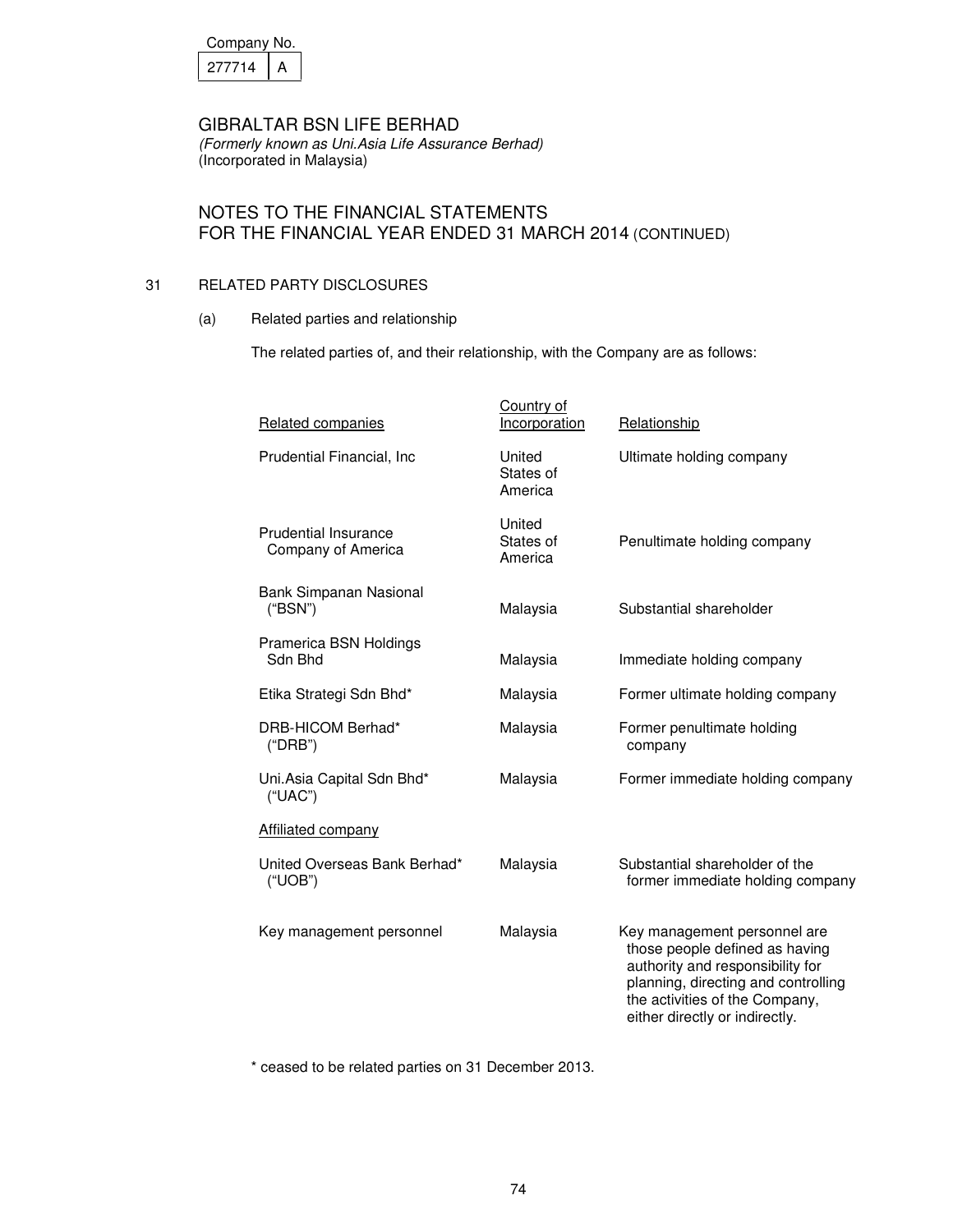| Company No. |  |
|-------------|--|
| 277714      |  |

(Formerly known as Uni.Asia Life Assurance Berhad) (Incorporated in Malaysia)

# NOTES TO THE FINANCIAL STATEMENTS FOR THE FINANCIAL YEAR ENDED 31 MARCH 2014 (CONTINUED)

## 31 RELATED PARTY DISCLOSURES (CONTINUED)

(b) Related party balances

The significant related party balances as at end of the financial year are as follows:

|                                                                                                                          | Note | 2014<br>RM'000 | 2013<br>RM'000   |
|--------------------------------------------------------------------------------------------------------------------------|------|----------------|------------------|
| Included in investment:<br>Debt securities holding with                                                                  | 7    |                |                  |
| <b>DRB</b><br>$\blacksquare$<br><b>UOB</b>                                                                               |      |                | 65,594<br>20,392 |
| Fixed and call deposits placed with<br><b>DRB</b><br><b>UOB</b>                                                          |      |                | 3,298<br>77,035  |
| <b>BSN</b><br>Interest income receivable from                                                                            |      | 74,904         |                  |
| <b>BSN</b>                                                                                                               |      | 438            |                  |
| Included in insurance receivables:<br>Outstanding premium including agents/<br>brokers and co-insurers balances due from | 9    |                |                  |
| <b>DRB</b><br><b>UOB</b>                                                                                                 |      |                | 586<br>4         |
| Included in subordinated term loan:<br>Subordinated term loan from                                                       | 14   |                |                  |
| <b>UAC</b>                                                                                                               |      |                | (53,000)         |
| Included in insurance payables:<br>Outstanding premiums due to                                                           | 15   |                |                  |
| <b>DRB</b><br>Outstanding commissions due to                                                                             |      |                | (133)            |
| <b>DRB</b><br>$\blacksquare$<br><b>UOB</b><br><b>BSN</b>                                                                 |      | (40)           | (26)<br>(428)    |
| Included in other payables:                                                                                              | 16   |                |                  |
| Outstanding interest due to<br><b>UAC</b>                                                                                |      |                | (244)            |
| Bank balances included in cash and<br>bank balances placed with                                                          |      |                |                  |
| <b>UOB</b><br><b>BSN</b>                                                                                                 |      | 420            | 2,819            |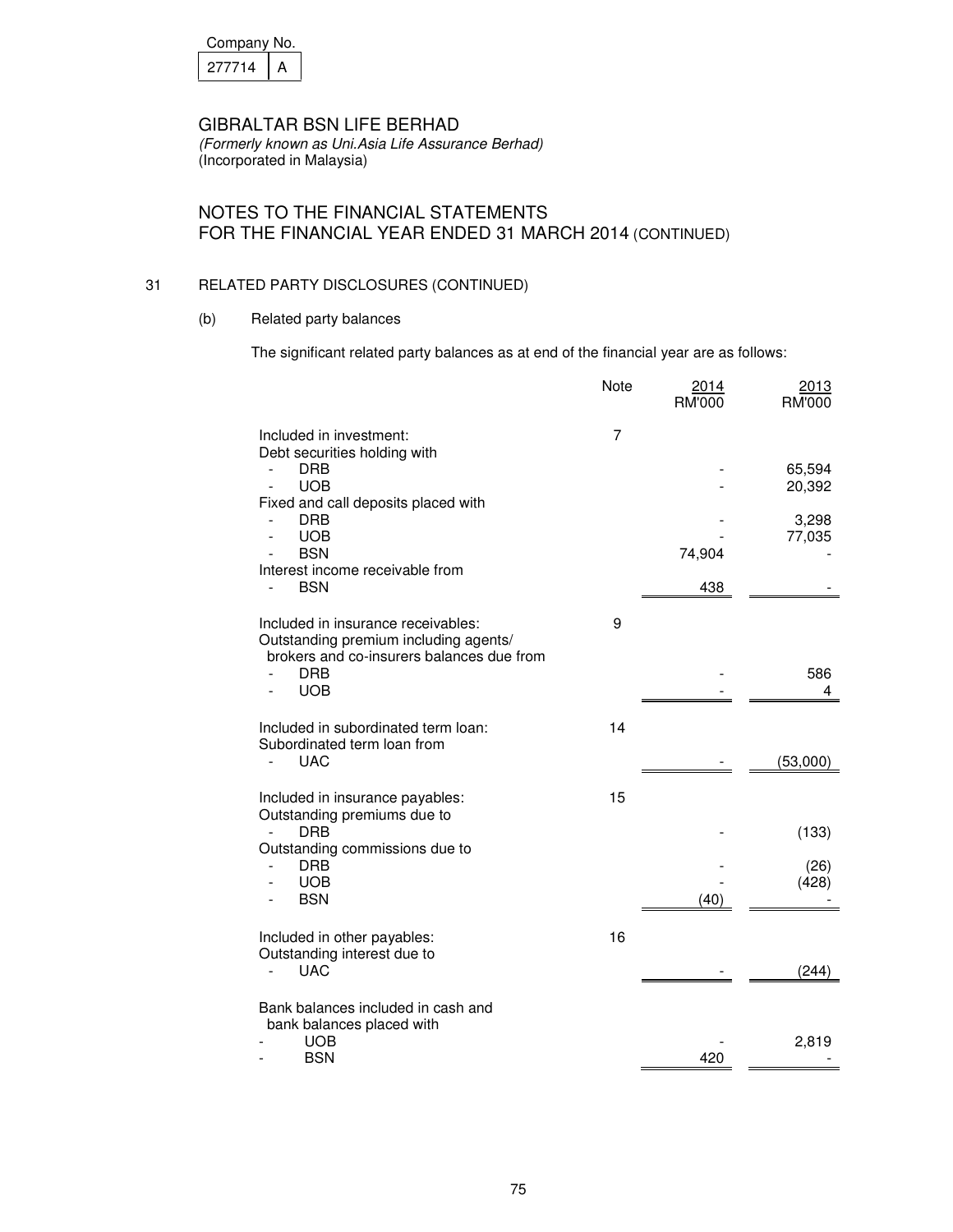| Company No. |  |
|-------------|--|
| 277714      |  |

(Formerly known as Uni.Asia Life Assurance Berhad) (Incorporated in Malaysia)

# NOTES TO THE FINANCIAL STATEMENTS FOR THE FINANCIAL YEAR ENDED 31 MARCH 2014 (CONTINUED)

## 31 RELATED PARTY DISCLOSURES (CONTINUED)

(c) Related party transactions

 The significant related party transactions of the Company with related parties during the financial year are as follows:

|                                                                                                                 | 2014<br><b>RM'000</b>      | 2013<br><b>RM'000</b> |
|-----------------------------------------------------------------------------------------------------------------|----------------------------|-----------------------|
| Gross premium received/receivable from:<br><b>DRB</b><br><b>UOB</b><br>Key management personnel                 | 5,120<br>51                | 2,315<br>651<br>13    |
| Commission expenses paid/payable to:<br><b>DRB</b><br><b>UOB</b><br><b>BSN</b>                                  | 476<br>2,323<br>118        | 147<br>4,828          |
| Interest income received/receivable from:<br><b>DRB</b><br><b>UOB</b><br><b>BSN</b><br>Key management personnel | 157<br>2,102<br>1,184<br>4 | 104<br>3,486          |
| Purchase of securities from/through:<br><b>DRB</b><br><b>UOB</b>                                                | 42,032<br>1,988            | 29,794<br>22,103      |
| Sale of securities from/through:<br><b>DRB</b><br><b>UOB</b>                                                    | 27,658                     | 27,336<br>5,654       |
| General and administrative expenses paid/payable to:<br><b>DRB</b><br><b>UOB</b>                                | 801<br>1,288               | 1,146<br>879          |
| Subordinated term loan interest paid/payable to:<br><b>UAC</b>                                                  | 2,140                      | 2,869                 |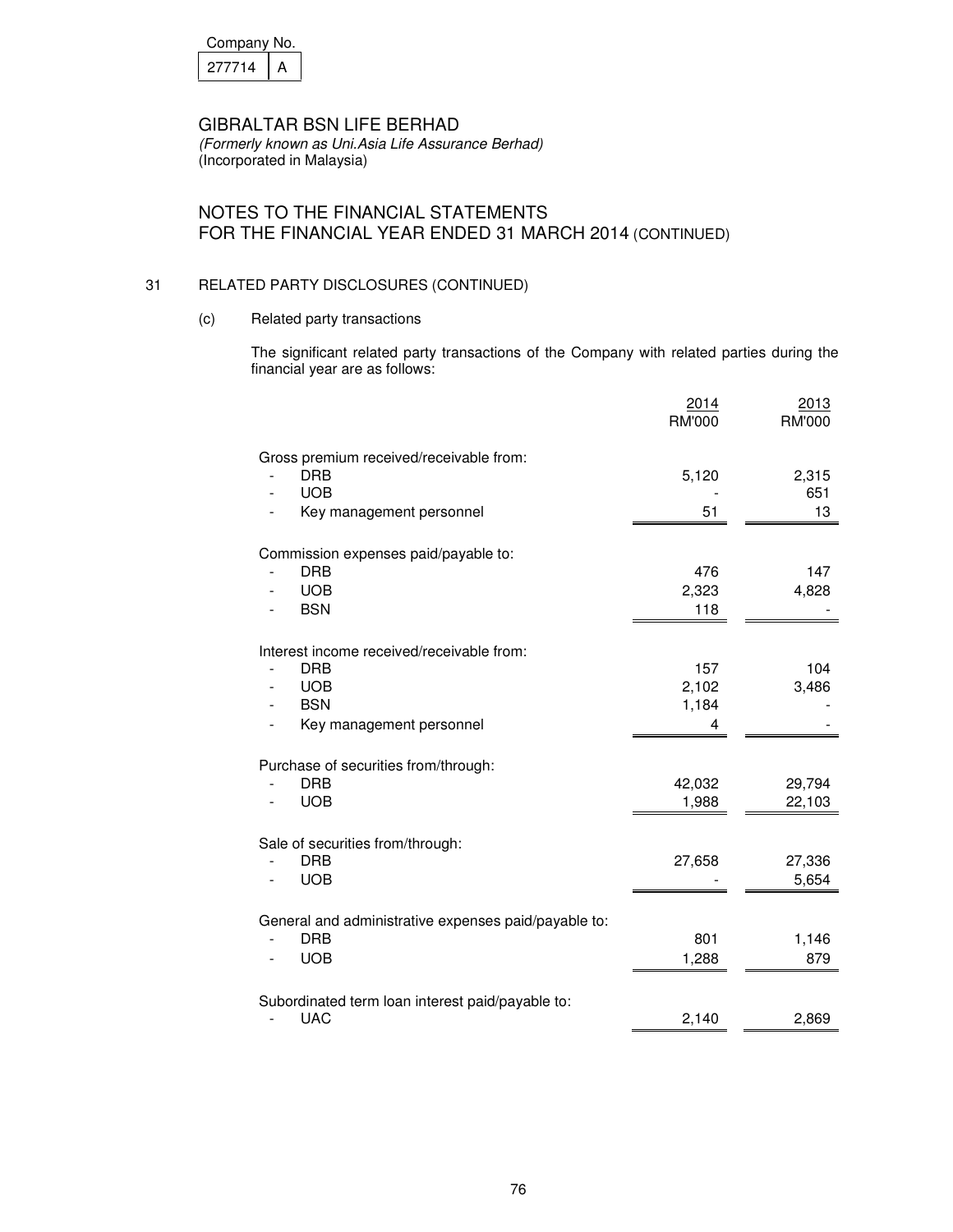| Company No. |  |
|-------------|--|
|             |  |

# NOTES TO THE FINANCIAL STATEMENTS FOR THE FINANCIAL YEAR ENDED 31 MARCH 2014 (CONTINUED)

#### 32 RISK MANAGEMENT FRAMEWORK

#### (a) Overview of the Enterprise Risk Management Framework

 The Enterprise Risk Management Framework ("the Framework") sets out the governance structure in place to support implementation of a structured Risk Management process and to embed the risk management culture across the Company. It seeks to promote principles of sound corporate governance and effective management of risk to ensure that the risk-taking activities are aligned with the Company's objective.

 The Framework ensures that all key risks are identified, adequately assessed, treated, monitored, controlled and reported to the relevant stakeholders on a timely basis. Apart from safeguarding our financial strength and providing a strong platform for sustainable growth, it enables the Company to fulfill its obligations due to policyholders, shareholders, stakeholders, and at the same time, meeting the expectation of the Regulator.

#### (b) Enterprise Risk Management Principles

 Risk is defined as the possibility that an event may occur and adversely impact the achievement of the Company's mission or business objectives. Proactive management of risk is an integral part of our business and the main objective of having the Framework in place is to ensure that all key risks are appropriately managed.

 Broadly, the Framework classifies management of risks into five broad categories and these are:

- 1. Insurance risk
- 2 Asset risk (Market and credit risk)
- 3. Asset-Liability Management ("ALM") risk
- 4. Operational risk<br>5. Strategic / Busin
- Strategic / Business risk

During the course of business, decisions taken and/or functions performed may expose the Company to one or more categories of risks. In order to strike a right balance of risks versus returns, these risks are managed to within acceptable limits, either by the Business and/or operational heads or established committees. This is possible owing to the proper Risk Governance structure being put in place within the Company. To this end, each of the committees have been set up and governed under clearly defined Terms of Reference, roles and responsibilities and level of delegated authorities, to ensure that the committees perform as intended.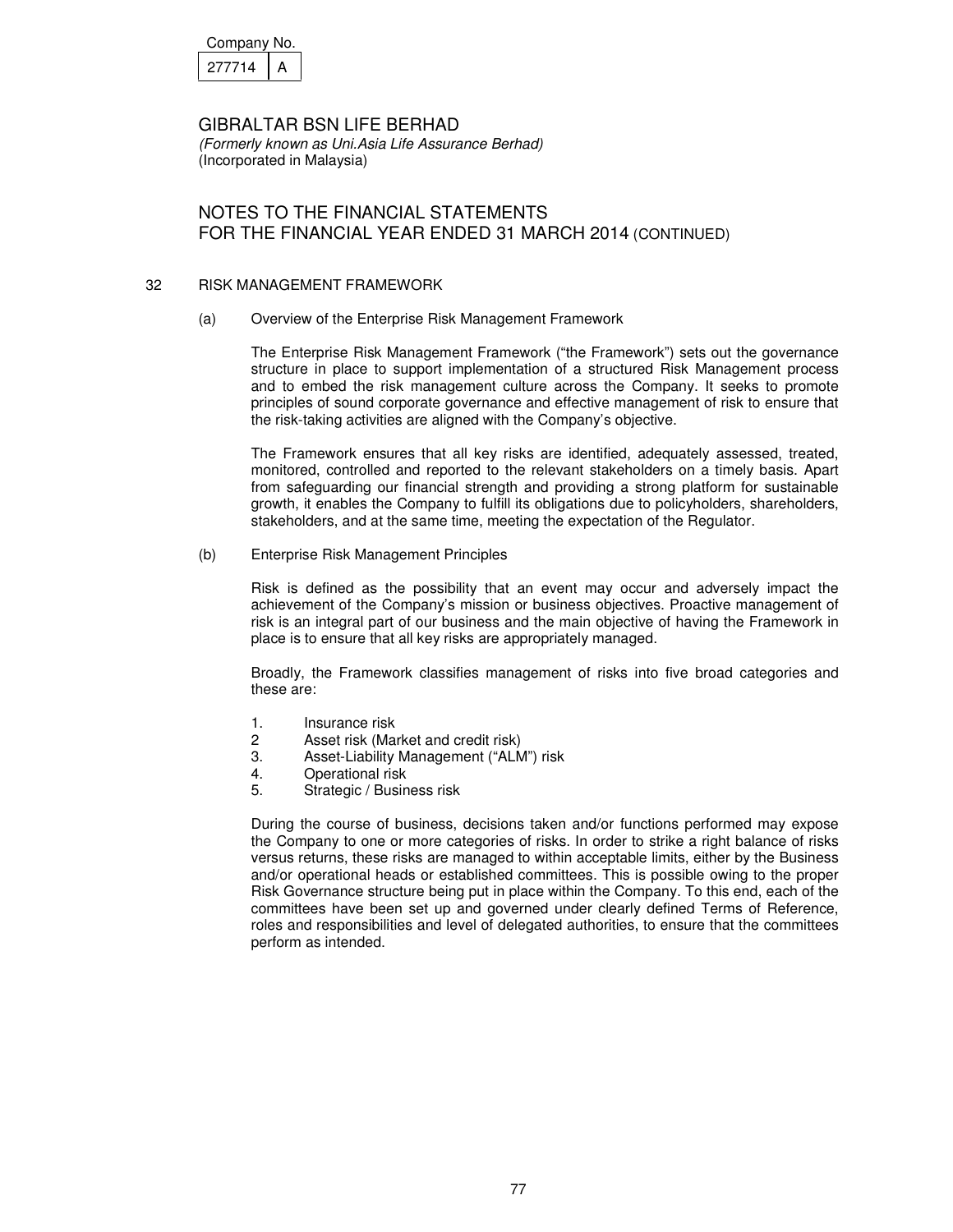| Company No. |  |
|-------------|--|
| 277714      |  |

# NOTES TO THE FINANCIAL STATEMENTS FOR THE FINANCIAL YEAR ENDED 31 MARCH 2014 (CONTINUED)

## 32 RISK MANAGEMENT FRAMEWORK (CONTINUED)

## (c) Capital management

 The Company's capital management policy is to ensure that scenarios under which the possibility of future shortage of capital are accurately and timely identified and reported so that immediate remedial actions can be taken, utilise capital efficiently given limited resources for life insurers, achieve optimal balance in the management of risk, return, capital requirement as well as capital availability, and reduce the capital requirement by putting in place proper controls, risk management processes and procedures to eliminate unwanted surprise /losses.

#### Regulatory capital

 The Company is required to comply with the RBC Framework which is the capital adequacy framework for all insurers licensed under the Financial Services Act, 2013. The Company is expected to comply by maintaining the Capital Adequacy Ratio ("CAR") at above the supervisory target level of 130% at all times. The CAR is calculated as follows:

 CAR = Total Capital Available ('TCA') X 100% Total Capital Required ('TCR')

 The Company has met all the regulatory requirements and operates at capital level above Individual Target Capital Level throughout the financial year.

#### (d) Governance framework

 The Company's Board of Directors ("the Board") retains the overall risk management responsibilities in accordance with BNM's Minimum Standards for Prudential Management of Insurers (BNM/RH/GL/003-1) Guidelines on Prudential Framework of Corporate Governance for Insurers (BNM/RH/GL/003-2) and Guidelines on Risk Governance (BNM/RH/GL 013-5).

 Whilst the Board still retains ultimate responsibilities for risk management and for determining the appropriate level of risk appetite, a Board Risk Management Committee consisting of non-executive directors has been established to assist the Board in overseeing the risk management strategies and provide an independent risk management reporting line for the Company.

 An Executive Risk Management Committee is also established at Senior Management level and shall meet at least once every quarter, to review the Company's risk exposure and to raise and discuss matters regarding risk management.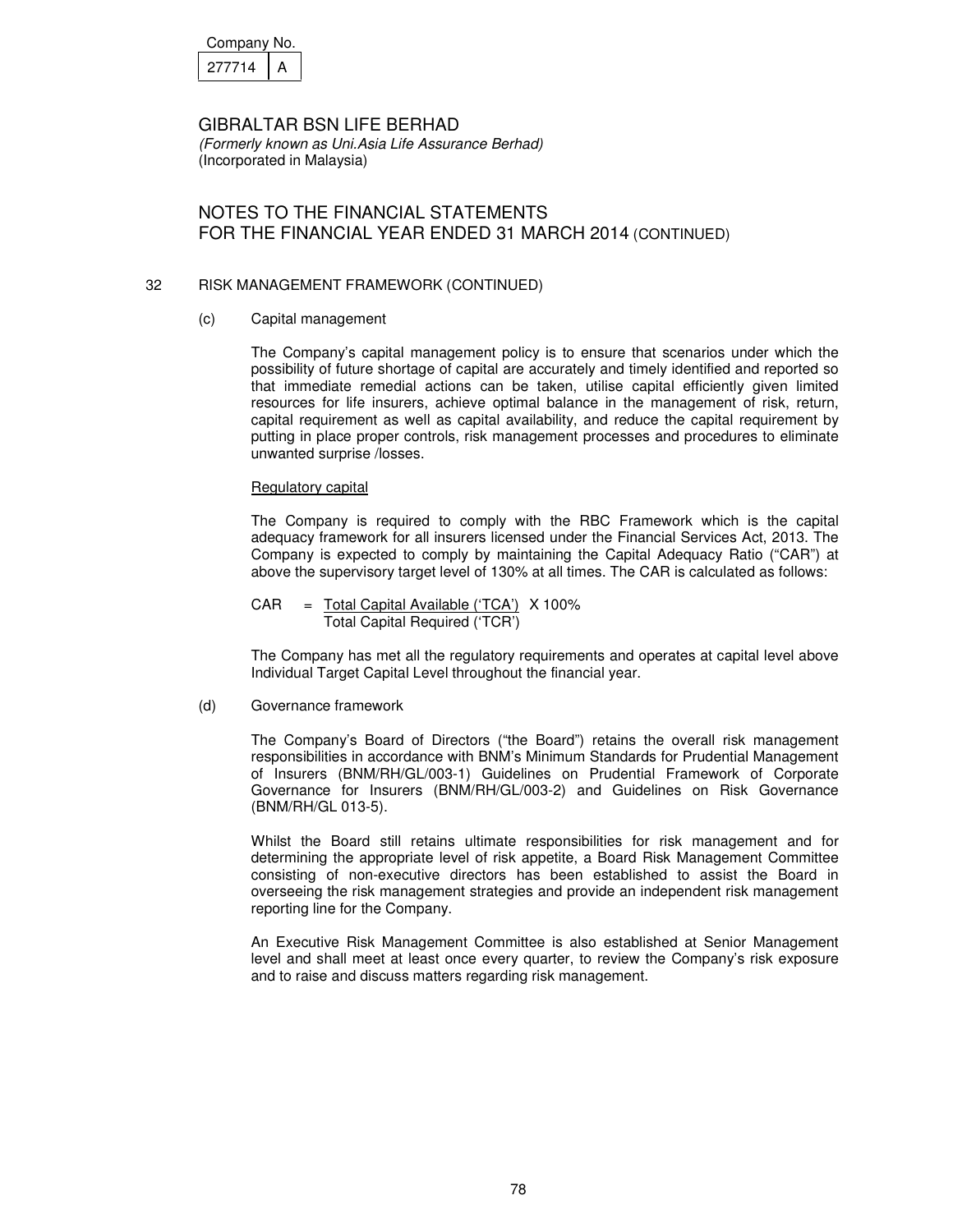| Company No. |  |
|-------------|--|
| 277714      |  |

# NOTES TO THE FINANCIAL STATEMENTS FOR THE FINANCIAL YEAR ENDED 31 MARCH 2014 (CONTINUED)

#### 32 RISK MANAGEMENT FRAMEWORK (CONTINUED)

#### (d) Governance framework (continued)

 Whilst the Risk Management Department spearheads the development and implementation of the Framework and Risk Management Policy of the Company, the Senior Management remains accountable and responsible for the development of detailed policies, procedures and limits for managing risks inherent in the Company's activities based on the business and risk management strategies approved by the Board.

 Consistent with the provisions set out in the guidelines, the Company's operational management or business lines, typically known as the first line of defense, are accountable for the day-to-day management of business activities and all types of risks associated with these activities within the established limits. The Risk Management and Compliance functions, typically known as the second line of defense, are accountable for ensuring adequate programs are in place in exercising its control and oversight responsibilities. The internal audit function, typically known as the third line of defense are accountable for providing the Board with an independent assurance that the risk management and oversight approach undertaken, system of internal controls, governance process of the Company are adequate and effective.

#### (e) Insurance risks of life Insurance contracts

The Company is exposed to life insurance risks when it signs a contract with the insured party or policyholder for a premium amount and in return promises to compensate the policyholder if a specified uncertain future event or an insured event adversely affects the policyholder. Life insurance risks arise when the prices charged for life insurance contracts may be ultimately inadequate to support the future contractual obligations due to adverse deviation of the assumptions used in pricing the insurance contracts from the actual experience. Assumptions used in product pricing include items such as policy lapses, policy claims such as mortality and morbidity, expenses as well as investment return and discount rate.

Experience studies are carried out annually to ensure that pricing assumptions are adequate, appropriate and consistent with the actual experience for insurance product pricing purposes.

The Company has implemented underwriting and claims management guidelines and procedures to manage its life insurance risks. Whilst proper underwriting process is put in place to control the risk of anti-selection, appropriate claims management systems also help to identify fraudulent claims.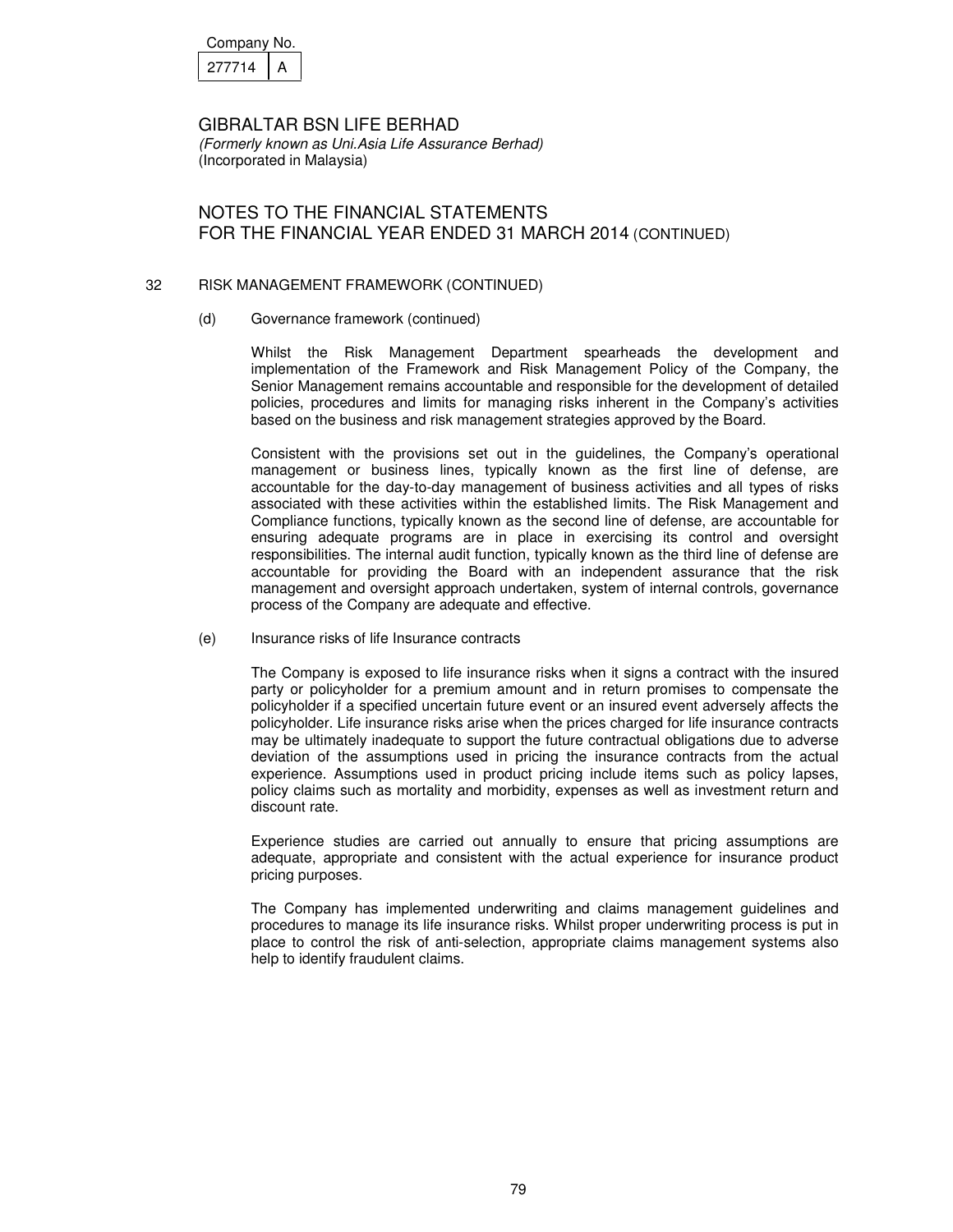| Company No. |  |
|-------------|--|
| 277714      |  |

# NOTES TO THE FINANCIAL STATEMENTS FOR THE FINANCIAL YEAR ENDED 31 MARCH 2014 (CONTINUED)

## 32 RISK MANAGEMENT FRAMEWORK (CONTINUED)

#### (e) Insurance risks of life Insurance contracts (continued)

The mortality and morbidity risks are also managed through reinsurance programme. The bulk of the Company's reinsurance is in the form of automatic treaties. These treaties are of risk premium type and cover both individual business and group business. In addition, there is another layer of reinsurance that is in the form of a catastrophe treaty. Both of these types of reinsurance serve to protect the Company's solvency, especially when there is an accumulation of risk, for example a natural disaster.

A substantial portion of the Company's life insurance funds is participating in nature. In the event of volatile investment climate and/or unusual claims experience, the Company has the option of revising the bonus rates and dividends payable to the policyholders.

For non-participating funds, the risk is that policy benefits are guaranteed to the policyholders and these obligations must be fulfilled in spite of the Company's poor investment performance or unfavorable claims experience. To mitigate this risk, investment mandate is put in place to ensure that appropriate investment strategy that focuses on Low Risk Assets ("LRA") and Private Debt Securities ("PDS") assets with minimum equity exposure is adopted by the fund managers.

For investment-linked funds, the risk exposure for the Company is limited only to the underwriting aspect as all investment risks are borne by the policyholders and proper expense management is in place to minimise actual costs incurred.

As required by the Bank Negara Malaysia's Guidelines on Stress Testing for Insurers, Stress Testing is performed at least once on a half-yearly basis. The purpose of Stress Testing is to test the solvency of life insurance funds under various scenarios according to the prescribed statutory valuation basis, simulating drastic changes in major parameters like interest rates, investment return, inflation rate, investment asset value, new business volume, mortality/morbidity patterns as well as expense patterns. In addition, stress testing also provides an early warning signal for the Company to take necessary measures to protect its financial position.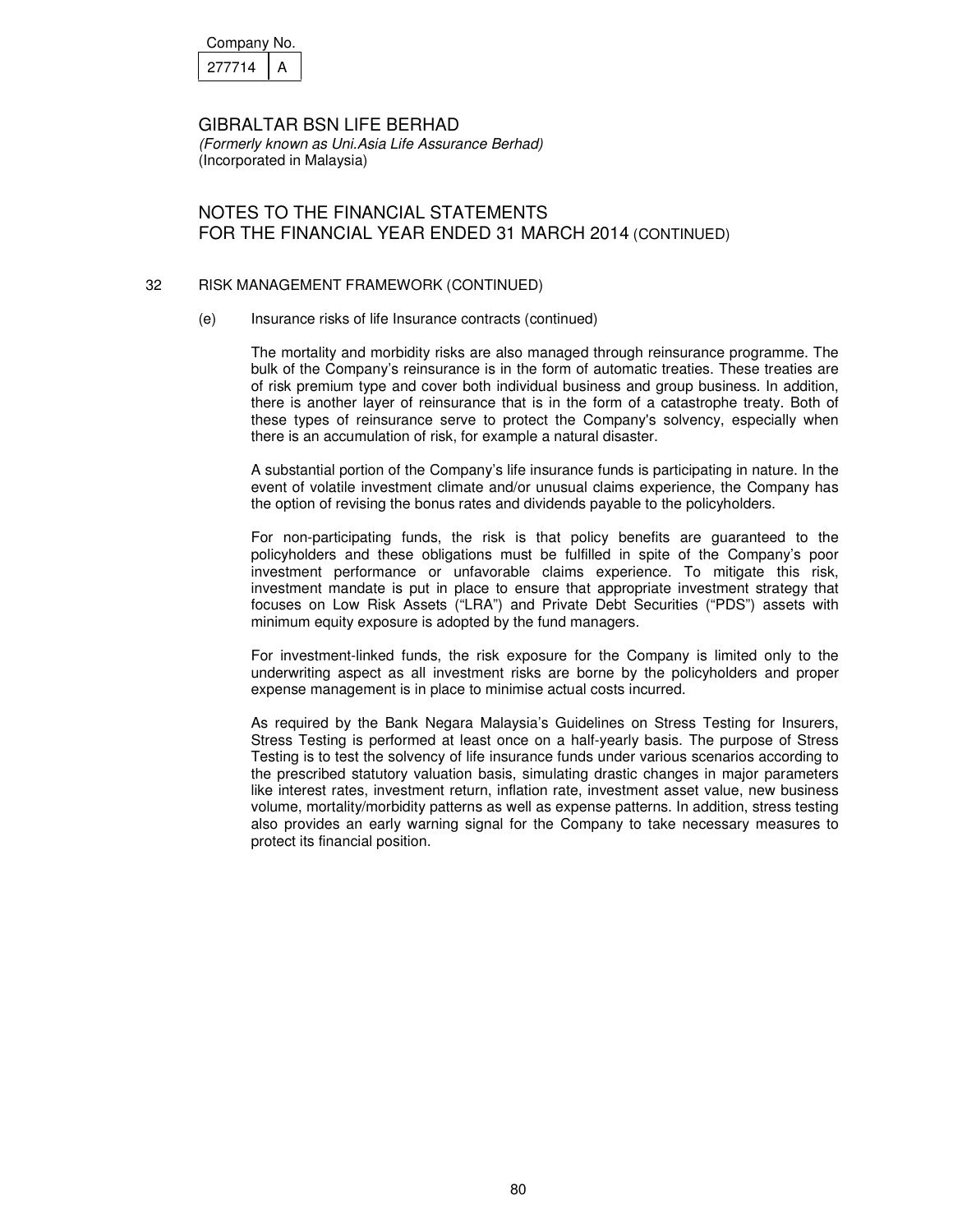| Company No. |  |
|-------------|--|
|             |  |

 $277714$  A

# GIBRALTAR BSN LIFE BERHAD

 (Formerly known as Uni.Asia Life Assurance Berhad) (Incorporated in Malaysia)

# NOTES TO THE FINANCIAL STATEMENTS FOR THE FINANCIAL YEAR ENDED 31 MARCH 2014 (CONTINUED)

## 32 RISK MANAGEMENT FRAMEWORK (CONTINUED)

## (e) Insurance risks of life insurance contracts (continued)

The table below shows the concentration of life insurance contract liabilities by type of contract.

|                                      |            | Gross      |           |            | Reinsurance |              |           |
|--------------------------------------|------------|------------|-----------|------------|-------------|--------------|-----------|
|                                      | With       | Without    |           | With       | Without     |              |           |
|                                      | <b>DPF</b> | <b>DPF</b> | Total     | <b>DPF</b> | <b>DPF</b>  | <u>Total</u> | $Net$     |
|                                      | RM'000     | RM'000     | RM'000    | RM'000     | RM'000      | RM'000       | RM'000    |
| 31 March 2014                        |            |            |           |            |             |              |           |
| Whole Life                           | 167,606    | 11,711     | 179,317   |            |             |              | 179,317   |
| Endowment                            | 721,547    | 183,214    | 904,761   |            |             |              | 904,761   |
| Term - Mortgage                      |            | 207,459    | 207,459   | $\sim$     | (2, 112)    | (2, 112)     | 205,347   |
| Term - Others                        |            | 8,048      | 8,048     |            | (22)        | (22)         | 8,026     |
| Riders                               | (1, 375)   | 1,172      | (203)     |            |             |              | (203)     |
| Total insurance contract liabilities | 887,778    | 411,604    | 1,299,382 |            | (2, 134)    | (2, 134)     | 1,297,248 |
| 31 March 2013                        |            |            |           |            |             |              |           |
| Whole Life                           | 147,403    | 12,801     | 160,204   |            |             |              | 160,204   |
| Endowment                            | 913,438    | 162,384    | 1,075,822 |            |             |              | 1,075,822 |
| Term - Mortgage                      |            | 231,556    | 231,556   |            | (5,047)     | (5,047)      | 226,509   |
| Term - Others                        |            | 2,529      | 2,529     |            | 63          | 63           | 2,592     |
| Riders                               | (1,067)    | 963        | (104)     |            |             |              | (104)     |
| Total insurance contract liabilities | 1,059,774  | 410,233    | 1,470,007 |            | (4,984)     | (4,984)      | 1,465,023 |
|                                      |            |            |           |            |             |              |           |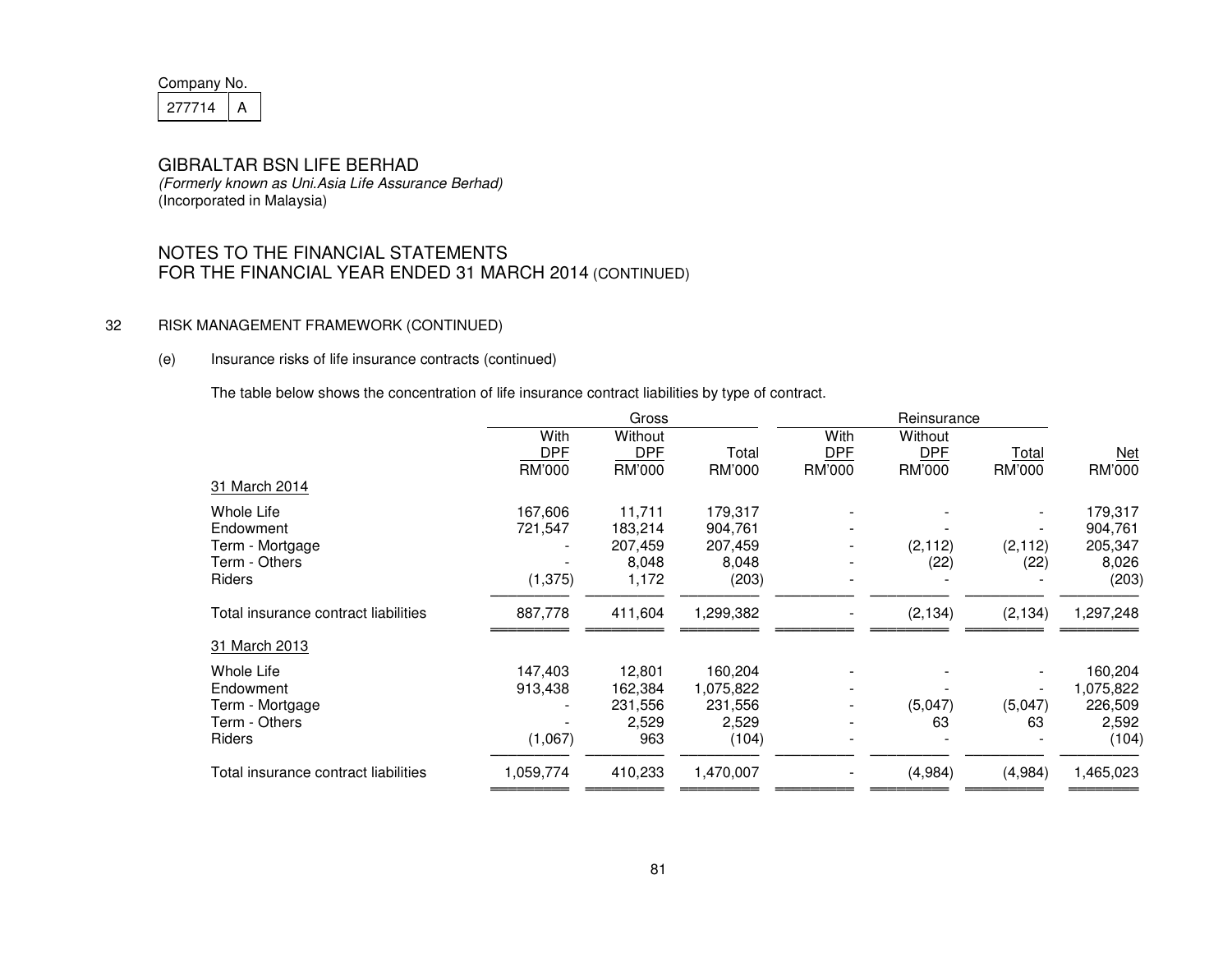| Company No |  |
|------------|--|
| 21/714     |  |

# NOTES TO THE FINANCIAL STATEMENTS FOR THE FINANCIAL YEAR ENDED 31 MARCH 2014 (CONTINUED)

## 32 RISK MANAGEMENT FRAMEWORK (CONTINUED)

(e) Insurance risks of life insurance contracts (continued)

As all of the business is derived from Malaysia, the entire life insurance contract liabilities are in Malaysia.

#### Key assumptions

Material judgment is required in determining the liabilities and in the choice of assumptions. Valuation assumptions used are based on past experience, current internal data, external market indices and benchmarks which reflect current observable market prices and other published information. Valuation assumptions and prudent estimates are determined at the date of valuation. Valuation assumptions are further evaluated on a continuous basis in order to ensure realistic and reasonable valuations.

The key assumptions to which the estimation of liabilities is particularly sensitive are as below:

#### (i) Mortality rates

Best estimate assumptions are based on the Company's recent experience studies.

(ii) Expenses

Best estimate assumptions are based on the experience of the Company and long-term expected expenses levels. An inflation rate of 4% per annum is assumed over time. The Company conducts an expense study annually. The Company is currently in an expense overrun position estimated on the basis of the expected cost in restructuring the portfolio of business should the portfolio be held on a run-off basis. Allowance is also made for payment of commission to distributors.

(iii) Lapse and surrender rates

Best estimate assumptions are based on the experience studies. The Company conducts a persistency study annually, or on a more regular basis when appropriate. Statistical methods are used to determine appropriate lapse and surrender rates. Lapse and surrender rates vary by product type and policy duration.

(iv) Discount rate

Risk free discount rate is used in the valuation of actuarial liabilities for nonparticipating fund and the non-unit liabilities of investment-linked funds and the guaranteed benefit liabilities of participating funds.

These risk free rates from durations of 1 to 15 years are the MGS yields taken from Bond Pricing Agency Malaysia, which is a recognised bond pricing agency in Malaysia. Interpolation or extrapolation is used to determine yields for terms where MGS yields are not available. For cash flows with duration of 15 years or more, the 15-year MGS yield is used for discounting purposes.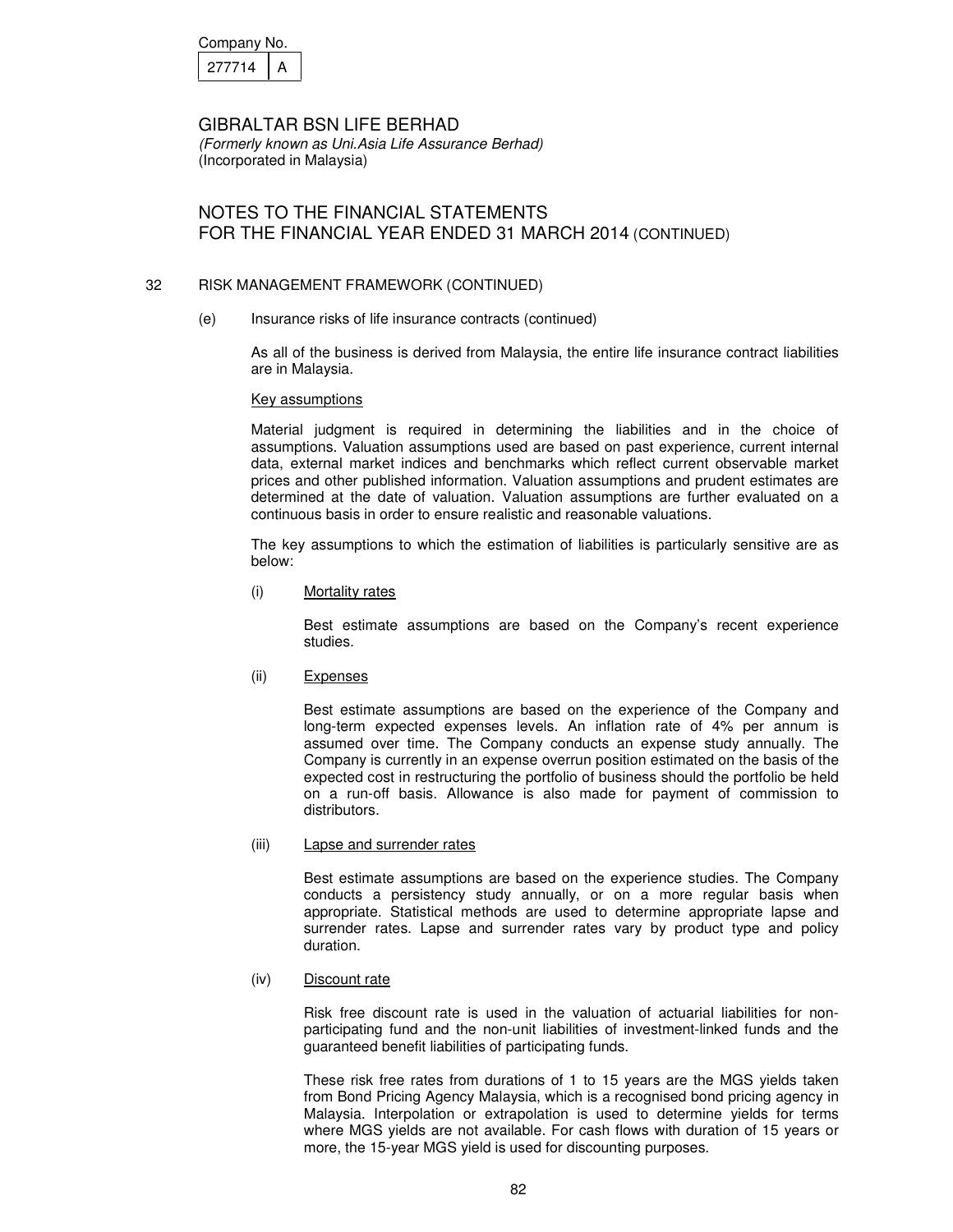| Company No. |  |
|-------------|--|
| 2771        |  |

# NOTES TO THE FINANCIAL STATEMENTS FOR THE FINANCIAL YEAR ENDED 31 MARCH 2014 (CONTINUED)

## 32 RISK MANAGEMENT FRAMEWORK (CONTINUED)

- (e) Insurance risks of life Insurance contracts (continued)
	- (v) Fund based yield

Fund based yield is used in the valuation of actuarial liabilities for participating fund to discount expected cashflows for future years. Expected cashflows include an allowance for non-guaranteed benefits. The selected yield reflects the expected return on participating fund, based on investment strategy employed, and can be differentiated between groups of products to reflect characteristics of the products, which may affect the investment strategy employed. The yield is reduced to allow for expected tax on investment income.

(vi) Sensitivities

The analysis below is performed for reasonably possible movements in key assumptions with all other assumptions held constant, showing the impact on gross and net liabilities. No management actions (e.g. possible revision of bonus rates for participating fund products) have been assumed in the calculation of net and gross liabilities. The correlation of assumptions will have a significant effect in determining the ultimate claims liabilities, but to demonstrate the impact due to changes in assumptions, assumptions had to be changed on an individual basis. It should be noted that movements in these assumptions are non-linear. Sensitivity information will also vary according to the current economic assumptions.

|                           | Impact on   | Impact on   | Impact      |
|---------------------------|-------------|-------------|-------------|
|                           | change in   | gross       | on net      |
|                           | assumptions | liabilities | liabilities |
|                           | RM'000      | RM'000      | RM'000      |
| 31 March 2014             |             |             |             |
| Mortality/morbidity       | + 25%       | 64,335      | 52,281      |
| Expenses                  | $+25%$      | 33,313      | 33,322      |
| Lapse and surrender rates | $+25%$      | 2,095       | 2,066       |
| Discount rate             | $-1\%$      | 126,102     | 126,117     |
| 31 March 2013             |             |             |             |
| Mortality/morbidity       | + 25%       | 68,062      | 54,474      |
| Expenses                  | + 25%       | 36,234      | 36,252      |
| Lapse and surrender rates | + 25%       | (2,353)     | (2,253)     |
| Discount rate             | $-1\%$      | 140,364     | 140,159     |

The method used and significant assumptions made for deriving sensitivity information did not change from the previous period.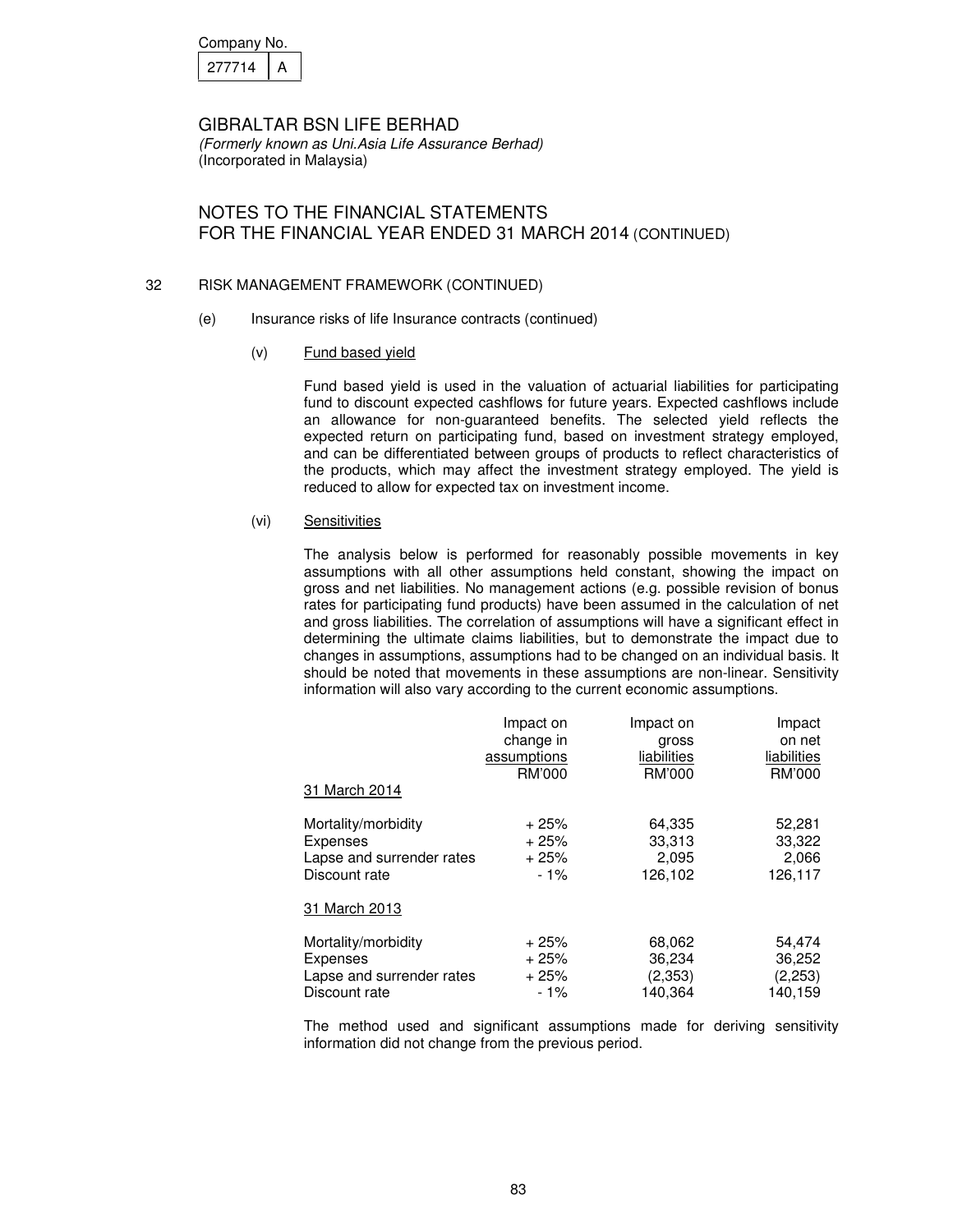| Company No. |  |
|-------------|--|
| 2771        |  |

# NOTES TO THE FINANCIAL STATEMENTS FOR THE FINANCIAL YEAR ENDED 31 MARCH 2014 (CONTINUED)

## 32 RISK MANAGEMENT FRAMEWORK (CONTINUED)

- (f) Financial Risk
	- (i) Credit risk

Credit risk is the potential financial loss resulting from counterparty's inability or unwillingness to fully meet its contractual financial obligations as and when they fall due. The counterparties may include debtors, borrowers, brokers, policyholders, reinsurers and guarantors.

The Company's primary exposure to credit risk is through its investments in fixed income securities, lending activities such as policy loans are secured against the surrender value of policies and carry no substantial credit risk and potential obligations of reinsurers arising out of reinsurance arrangements.

The Company's Investment Committee manages credit risk associated with investments in fixed income securities through the setting of investment policies as well as credit exposure limits approved by the Board and within the guidelines issued by BNM.

Credit evaluation of an issuer of credit facilities is undertaken by the Investment Department. The credit profile of an issuer is assessed by considering factors such as industry and business background, operating performance or viability of a project, business risk factors, financial ratio analysis, financial strength and flexibility, availability of cash flows and identified sources of repayment, management credibility and shareholders' profile as well as security enhancement.

In addition, a credit review of individual exposure is also conducted by the investment team at least once a year to review and monitor the creditworthiness of issuers or counterparties. Additional review will be carried out when there is a downgrade of credit rating, a change in the nature of an issuer's business or a corporate restructuring of an issuer.

Reinsurance programme is arranged with reinsurers that have a good credit rating in order to reduce credit risk arising from reinsurance arrangements.

Credit risk in respect of policyholder balances incurred on non-payment of premiums or contributions will only persist during the grace period specified in the policy document until expiry, when the policy is either paid up or terminated.

#### Credit exposure

The table below shows the maximum exposure to credit risk for the components on the statement of financial position and items such as future commitments. The maximum exposure is shown gross, before the effect of mitigation through the use of master netting or collateral agreements.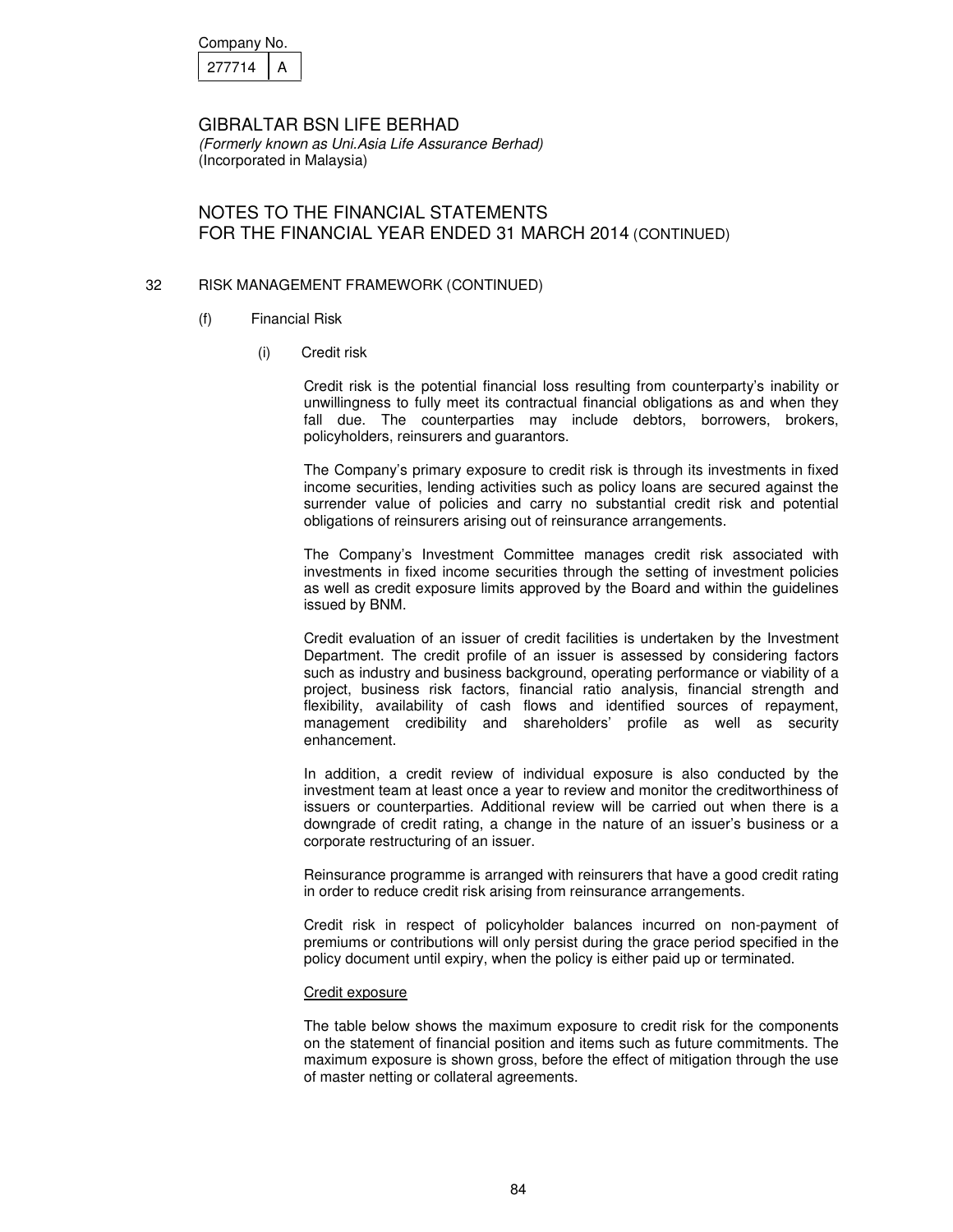| Company No. |  |  |
|-------------|--|--|
| 277714      |  |  |

# NOTES TO THE FINANCIAL STATEMENTS FOR THE FINANCIAL YEAR ENDED 31 MARCH 2014 (CONTINUED)

## 32 RISK MANAGEMENT FRAMEWORK (CONTINUED)

- (f) Financial Risk (continued)
	- (i) Credit risk (continued)

## Credit exposure (continued)

|                                           | Life and<br>Shareholders'<br><b>Fund</b><br>RM'000 | Investment-<br>linked<br><b>Funds</b><br>RM'000 | Total<br>RM'000 |
|-------------------------------------------|----------------------------------------------------|-------------------------------------------------|-----------------|
| 31 March 2014                             |                                                    |                                                 |                 |
| HTM financial assets:                     |                                                    |                                                 |                 |
| Malaysian Government<br><b>Securities</b> | 19,985                                             |                                                 | 19,985          |
| Malaysian government                      |                                                    |                                                 |                 |
| guaranteed bonds                          | 15,025                                             |                                                 | 15,025          |
| Debt securities                           | 333,993                                            |                                                 | 333,993         |
| Accrued interest<br>LAR:                  | 4,900                                              |                                                 | 4,900           |
| Loans                                     | 79,626                                             |                                                 | 79,626          |
| Fixed and call deposits                   | 425,795                                            | 21,697                                          | 447,492         |
| Accrued interest                          | 13,485                                             | 41                                              | 13,526          |
| AFS financial assets:                     |                                                    |                                                 |                 |
| <b>Equity securities</b>                  | 2,154                                              |                                                 | 2,154           |
| Debt securities<br>Malaysian Government   | 647,514                                            |                                                 | 647,514         |
| <b>Securities</b>                         | 31,267                                             |                                                 | 31,267          |
| Malaysian government                      |                                                    |                                                 |                 |
| guaranteed bonds                          | 173,065                                            |                                                 | 173,065         |
| <b>Accrued interest</b>                   | 10,131                                             |                                                 | 10,131          |
| FVTPL financial assets:                   |                                                    |                                                 |                 |
| <b>Equity securities</b>                  | 200,053                                            | 85,951                                          | 286,004         |
| Structured investments                    |                                                    | 80,222                                          | 80,222          |
| Debt securities                           |                                                    | 15,485                                          | 15,485          |
| Unit trust and property<br>trust funds    | 8,433                                              | 46,395                                          | 54,828          |
| Accrued interest                          |                                                    | 187                                             | 187             |
| Reinsurance assets                        | 6,131                                              |                                                 | 6,131           |
| Insurance receivables                     | 8,298                                              |                                                 | 8,298           |
| Other receivables                         | 12,213                                             | 3,196                                           | 15,409          |
| Cash and cash equivalents                 | 12,387                                             | 88                                              | 12,475          |
|                                           | 2,004,455                                          | 253,262                                         | 2,257,717       |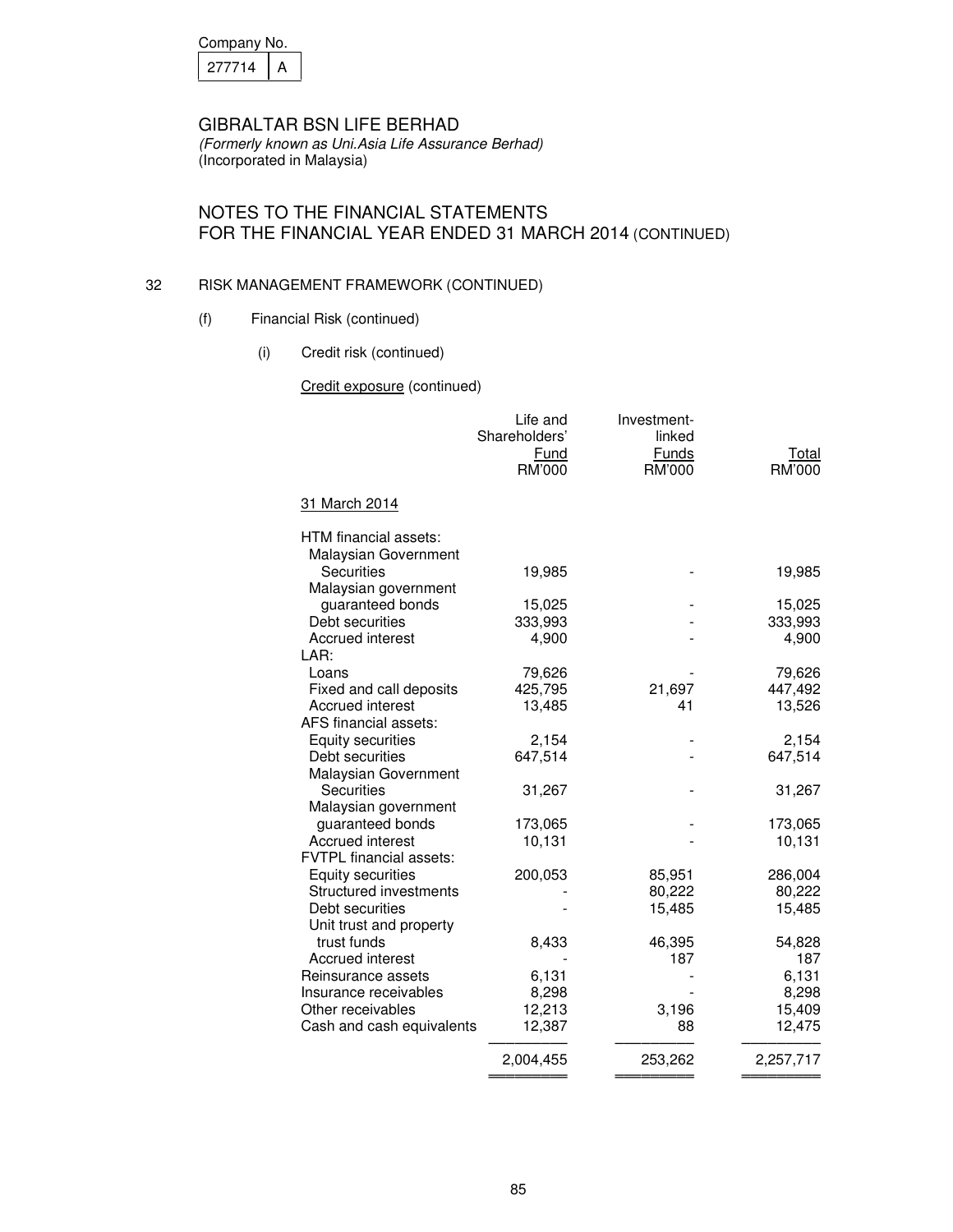| Company No. |  |  |  |
|-------------|--|--|--|
| 21/714      |  |  |  |

# NOTES TO THE FINANCIAL STATEMENTS FOR THE FINANCIAL YEAR ENDED 31 MARCH 2014 (CONTINUED)

## 32 RISK MANAGEMENT FRAMEWORK (CONTINUED)

- (f) Financial Risk (continued)
	- (i) Credit risk (continued)

## Credit exposure (continued)

|                                             | Life and<br>Shareholders'<br><b>Fund</b><br>RM'000 | Investment-<br>linked<br><b>Funds</b><br>RM'000 | <b>Total</b><br>RM'000 |
|---------------------------------------------|----------------------------------------------------|-------------------------------------------------|------------------------|
| 31 March 2013                               |                                                    |                                                 |                        |
| HTM financial assets:                       |                                                    |                                                 |                        |
| Malaysian Government<br>Securities          | 20,004                                             |                                                 | 20,004                 |
| Malaysian government                        |                                                    |                                                 |                        |
| guaranteed bonds                            | 5,005                                              |                                                 | 5,005                  |
| Debt securities<br>Accrued interest         | 353,882<br>5,070                                   |                                                 | 353,882<br>5,070       |
| LAR:                                        |                                                    |                                                 |                        |
| Loans                                       | 78,227                                             |                                                 | 78,227                 |
| Fixed and call deposits                     | 607,563                                            | 25,511                                          | 633,074                |
| <b>Accrued interest</b>                     | 11,990                                             | 43                                              | 12,033                 |
| AFS financial assets:<br>Equity securities  | 2,140                                              |                                                 | 2,140                  |
| Debt securities                             | 708,262                                            |                                                 | 708,262                |
| Malaysian Government                        |                                                    |                                                 |                        |
| <b>Securities</b>                           | 93,418                                             |                                                 | 93,418                 |
| Malaysian government                        |                                                    |                                                 |                        |
| guaranteed bonds<br><b>Accrued interest</b> | 83,999<br>10,023                                   |                                                 | 83,999<br>10,023       |
| FVTPL financial assets:                     |                                                    |                                                 |                        |
| <b>Equity securities</b>                    | 138,703                                            | 49,217                                          | 187,920                |
| Structured investments                      |                                                    | 80,054                                          | 80,054                 |
| Debt securities                             |                                                    | 13,358                                          | 13,358                 |
| Unit trust and property                     |                                                    |                                                 |                        |
| trust funds<br><b>Accrued interest</b>      | 20,331                                             | 54,534<br>151                                   | 74,865<br>151          |
| Reinsurance assets                          | 8,360                                              |                                                 | 8,360                  |
| Insurance receivables                       | 8,799                                              |                                                 | 8,799                  |
| Other receivables                           | 4,225                                              | 1,761                                           | 5,986                  |
| Cash and cash equivalents                   | 7,969                                              | 84                                              | 8,053                  |
|                                             | 2,167,970                                          | 224,713                                         | 2,392,683              |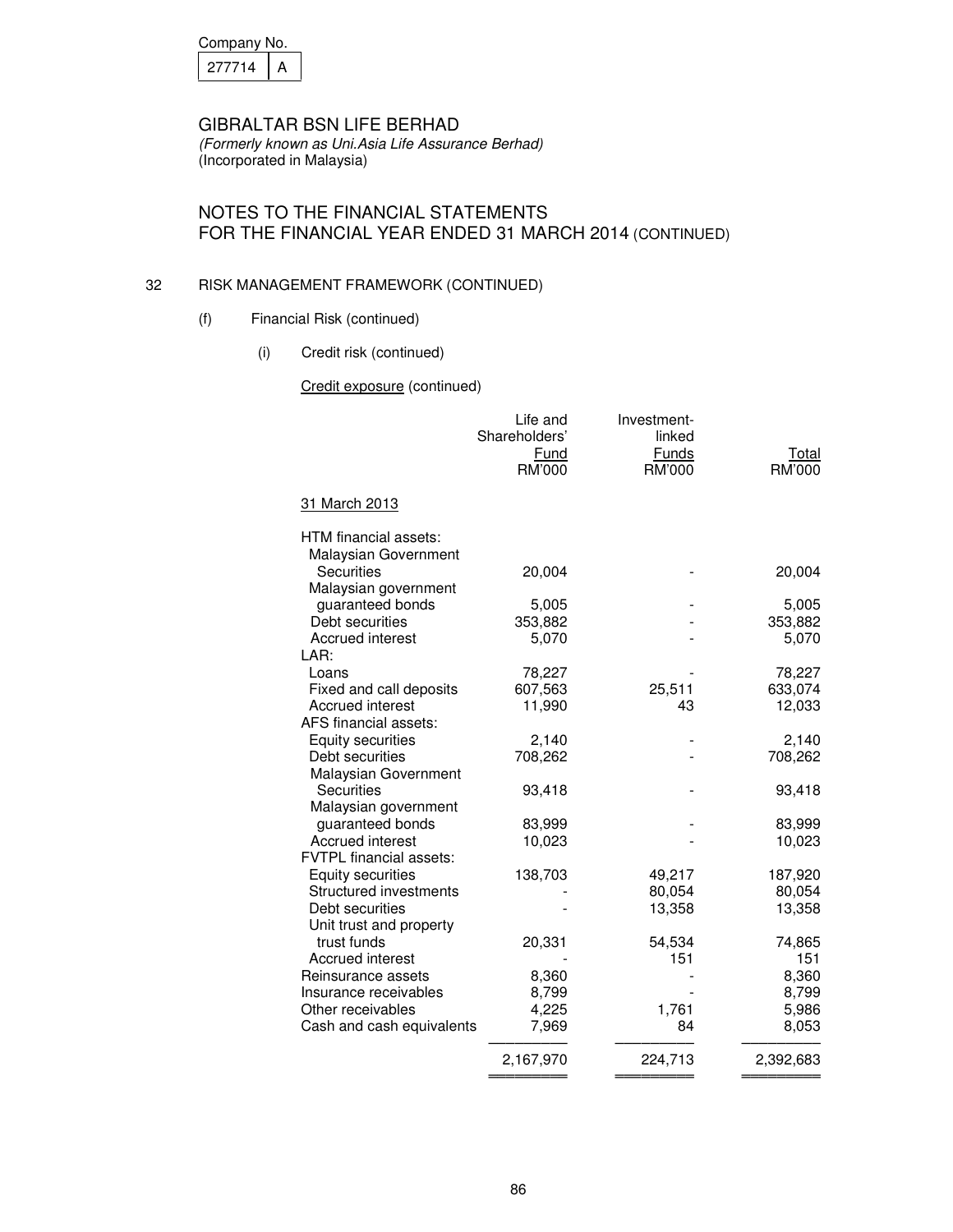# Company No.  $277714$  A

# GIBRALTAR BSN LIFE BERHAD

 (Formerly known as Uni.Asia Life Assurance Berhad) (Incorporated in Malaysia)

# NOTES TO THE FINANCIAL STATEMENTS FOR THE FINANCIAL YEAR ENDED 31 MARCH 2014 (CONTINUED)

## 32 RISK MANAGEMENT FRAMEWORK (CONTINUED)

- (f) Financial Risk (continued)
	- (i) Credit risk (continued)

## Credit exposure by credit rating

 The table below provides information regarding the credit risk exposure of the Company by classifying assets according to the Company's credit ratings of counterparties.

|                                        | Investment | Non-investment  |           |                |             |              |           |
|----------------------------------------|------------|-----------------|-----------|----------------|-------------|--------------|-----------|
|                                        | grade      | grade           |           | Not subject    | Investment- | Past-due but |           |
|                                        | (A to AAA) | (BBB and below) | Not rated | to credit risk | linked      | not impaired | Total     |
|                                        | RM'000     | RM'000          | RM'000    | RM'000         | RM'000      | RM'000       | RM'000    |
| 31 March 2014                          |            |                 |           |                |             |              |           |
| <b>HTM</b> financial assets            |            |                 |           |                |             |              |           |
| <b>Malaysian Government Securities</b> |            |                 | 19,985    |                |             |              | 19,985    |
| Malaysian government guaranteed bonds  |            |                 | 15,025    |                |             |              | 15,025    |
| Debt securities                        | 281,633    | 46,715          | 5,645     |                |             |              | 333,993   |
| Accrued interest                       | 3,764      | 870             | 266       |                |             |              | 4,900     |
| LAR                                    |            |                 |           |                |             |              |           |
| Loans                                  |            |                 | 79,626    |                |             |              | 79,626    |
| Fixed and call deposits                | 342,424    | $\blacksquare$  | 83,371    |                | 21,697      |              | 447,492   |
| Accrued interest                       | 12,701     |                 | 784       |                | 41          |              | 13,526    |
| AFS financial assets                   |            |                 |           |                |             |              |           |
| <b>Equity securities</b>               |            |                 |           | 2,154          |             |              | 2,154     |
| Debt securities                        | 641,724    |                 | 5,790     |                |             |              | 647,514   |
| Malaysian Government Securities        |            |                 | 31,267    |                |             |              | 31,267    |
| Malaysian government guaranteed bonds  | 30,186     | $\blacksquare$  | 142,879   |                |             |              | 173,065   |
| Accrued interest                       | 8,142      |                 | 1,989     |                |             |              | 10,131    |
| <b>FVTPL</b> financial assets          |            |                 |           |                |             |              |           |
| Equity securities                      |            |                 |           | 200,053        | 85,951      |              | 286,004   |
| Structured investments                 |            |                 |           |                | 80,222      |              | 80,222    |
| Debt securities                        |            |                 |           |                | 15,485      |              | 15,485    |
| Unit trust and property trust funds    |            |                 |           | 8,433          | 46,395      |              | 54,828    |
| Accrued interest                       |            |                 |           |                | 187         |              | 187       |
| Reinsurance assets                     | 6,131      |                 |           |                |             |              | 6,131     |
| Insurance receivables                  |            |                 | 8,298     |                |             |              | 8,298     |
| Other receivables                      | 722        |                 | 11,491    |                | 3,196       |              | 15,409    |
| Cash and cash equivalents              | 12,348     |                 | 39        |                | 88          |              | 12,475    |
|                                        | 1,339,775  | 47,585          | 406,455   | 210,640        | 253,262     |              | 2,257,717 |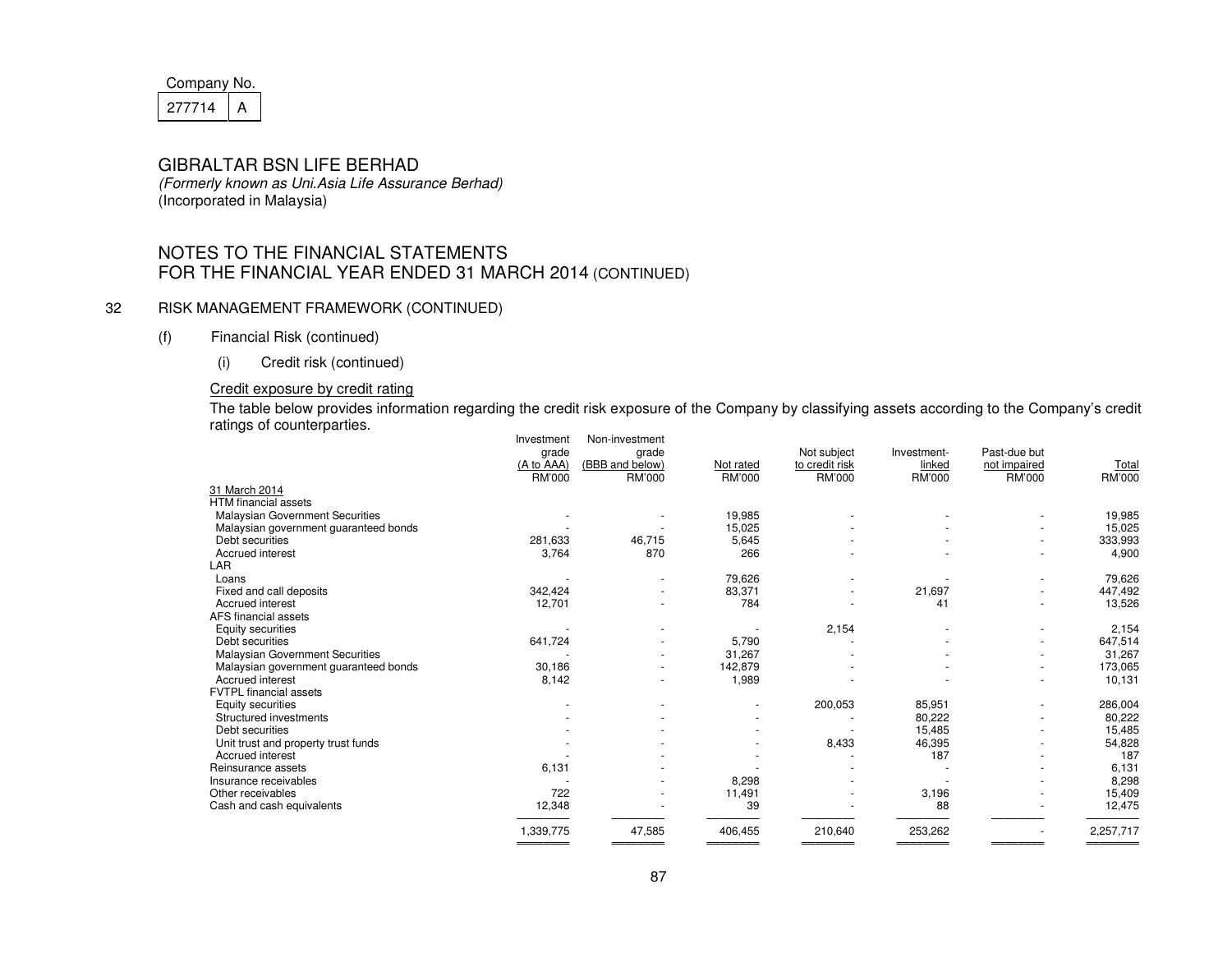| Company No. |  |  |  |
|-------------|--|--|--|
| 277714      |  |  |  |

 (Formerly known as Uni.Asia Life Assurance Berhad) (Incorporated in Malaysia)

# NOTES TO THE FINANCIAL STATEMENTS FOR THE FINANCIAL YEAR ENDED 31 MARCH 2014 (CONTINUED)

## 32 RISK MANAGEMENT FRAMEWORK (CONTINUED)

- (f) Financial Risk (continued)
	- (i) Credit risk (continued)

## Credit exposure by credit rating (continued)

 The table below provides information regarding the credit risk exposure of the Company by classifying assets according to the Company's credit ratings of counterparties.

|                                        | Investment    | Non-investment           |           |                |             |              |           |
|----------------------------------------|---------------|--------------------------|-----------|----------------|-------------|--------------|-----------|
|                                        | grade         | grade                    |           | Not subject    | Investment- | Past-due but |           |
|                                        | (A to AAA)    | (BBB and below)          | Not rated | to credit risk | linked      | not impaired | Total     |
|                                        | <b>RM'000</b> | RM'000                   | RM'000    | RM'000         | RM'000      | RM'000       | RM'000    |
| 31 March 2013                          |               |                          |           |                |             |              |           |
| HTM financial assets                   |               |                          |           |                |             |              |           |
| Malaysian Government Securities        |               |                          | 20,004    |                |             |              | 20,004    |
| Malaysian government guaranteed bonds  | 5,005         |                          |           |                |             |              | 5,005     |
| Debt securities                        | 301,238       | 46,866                   | 5,778     |                |             |              | 353,882   |
| Accrued interest                       | 4,041         | 861                      | 168       |                |             |              | 5,070     |
| LAR                                    |               |                          |           |                |             |              |           |
| Loans                                  |               |                          | 78,227    |                |             |              | 78,227    |
| Fixed and call deposits                | 476,905       |                          | 130,658   |                | 25,511      |              | 633,074   |
| Accrued interest                       | 2,173         |                          | 9,817     |                | 43          |              | 12,033    |
| AFS financial assets                   |               |                          |           |                |             |              |           |
| <b>Equity securities</b>               |               |                          |           | 2,140          |             |              | 2,140     |
| Debt securities                        | 701,361       | 6,901                    |           |                |             |              | 708,262   |
| <b>Malaysian Government Securities</b> |               |                          | 93,418    |                |             |              | 93,418    |
| Malaysian government guaranteed bonds  | 61,171        | $\overline{\phantom{a}}$ | 22,828    |                |             |              | 83,999    |
| Accrued interest                       | 9,195         | 52                       | 776       |                |             |              | 10,023    |
| <b>FVTPL</b> financial assets          |               |                          |           |                |             |              |           |
| <b>Equity securities</b>               |               |                          |           | 138,703        | 49,217      |              | 187,920   |
| Structured investments                 |               |                          |           |                | 80,054      |              | 80,054    |
| Debt securities                        |               |                          |           |                | 13,358      |              | 13,358    |
| Unit trust and property trust funds    |               |                          |           | 20,331         | 54,534      |              | 74,865    |
| Accrued interest                       |               |                          |           |                | 151         |              | 151       |
| Reinsurance assets                     | 8,360         |                          |           |                |             |              | 8,360     |
| Insurance receivables                  |               |                          | 8,799     |                |             |              | 8,799     |
| Other receivables                      |               |                          | 4,225     |                | 1,761       |              | 5,986     |
| Cash and cash equivalents              | 7,945         |                          | 24        |                | 84          |              | 8,053     |
|                                        | 1,577,394     | 54,680                   | 374,722   | 161,174        | 224,713     |              | 2,392,683 |
|                                        |               |                          |           |                |             |              |           |

All financial assets of the Company as at 31 March 2014 are neither past due nor impaired.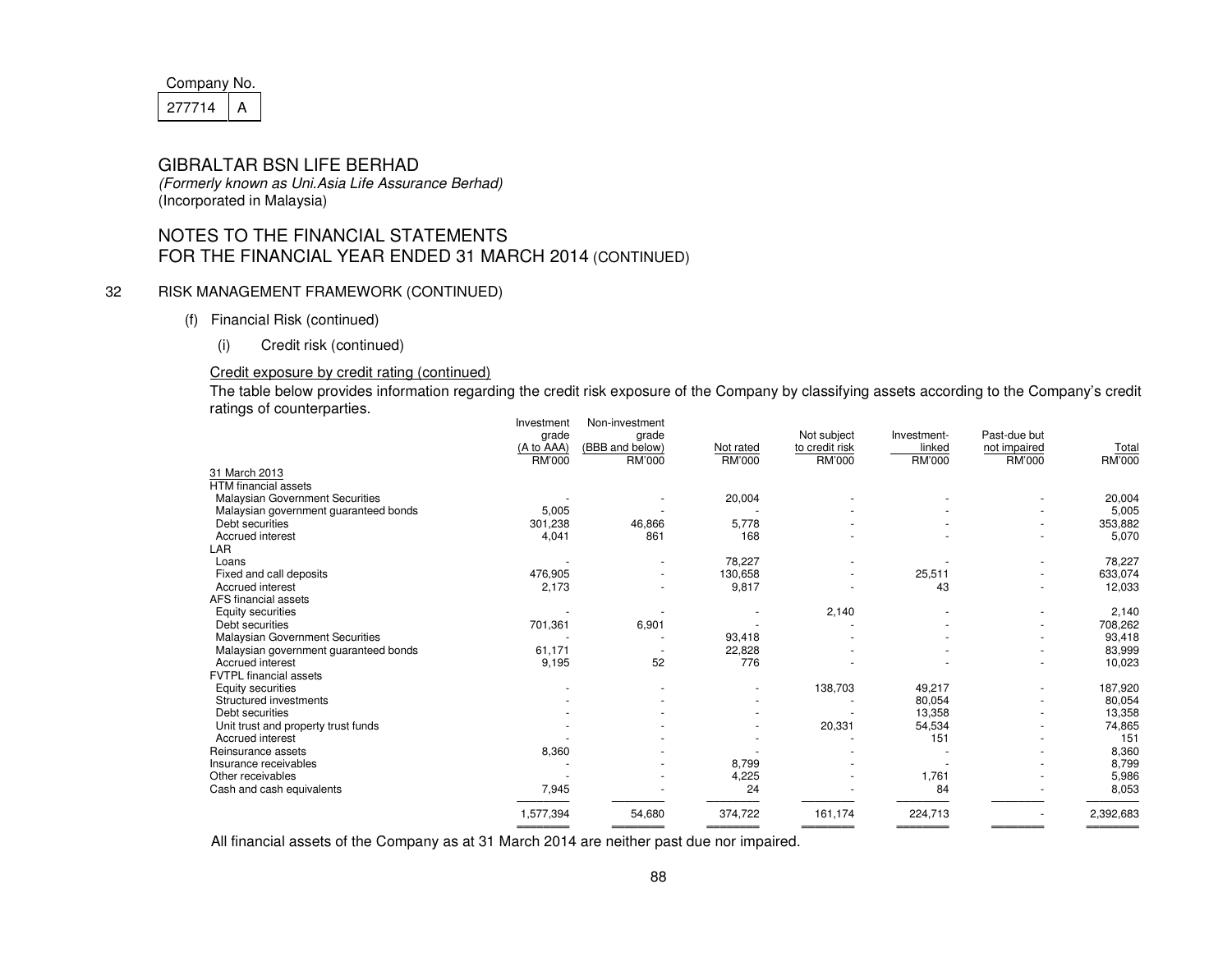| Company No. |  |
|-------------|--|
| 277714      |  |

# NOTES TO THE FINANCIAL STATEMENTS FOR THE FINANCIAL YEAR ENDED 31 MARCH 2014 (CONTINUED)

## 32 RISK MANAGEMENT FRAMEWORK (CONTINUED)

- (f) Financial Risk (continued)
	- (i) Credit risk (continued)

## **Collateral**

Credit risk is mitigated by entering into collateral agreements. For staff loans, the title of the properties is held as collateral.

(ii) Liquidity risk

Liquidity risk is the risk of exposure to losses in the event that insufficient liquid asset will be available from among the assets supporting the policy obligations to meet the cash flow requirements of the obligations to policyholders when they fall due. For example, lower than expected investment income to meet claims necessitate unexpected realisation of assets. Unexpected demands for liquidity may also be triggered by market conditions that encourage widespread exercise of embedded options, adverse change in the surrender rate as well as uncertainty in the level of new business growth.

The Company monitors its liquidity risk and maintains a level of cash and cash equivalents deemed adequate by the management to finance its operations and to mitigate the effects of fluctuations in cash requirements. Liquidity management requires the Company to maintain a liquid position at all times to meet unexpected claims payments when they fall due and simultaneously hold an asset mix that meets the Company's target return.

The Company manages its liquidity risk by maintaining an adequate level of cash and cash equivalents as well as calculating the asset and liability durations and monitoring the asset-liability gap on a monthly basis. The liquidity risk is also minimised by close monitoring of surrenders and redemptions.

In addition, guidelines on asset allocation, portfolio limit structure and maturity profile of assets are also put in place to ensure sufficient funding is available to meet insurance and investment contracts' obligations. Compliance with the guidelines and policies, exposures and breaches are monitored and reported monthly to the Company's Executive Risk Management Committee ("ERMC").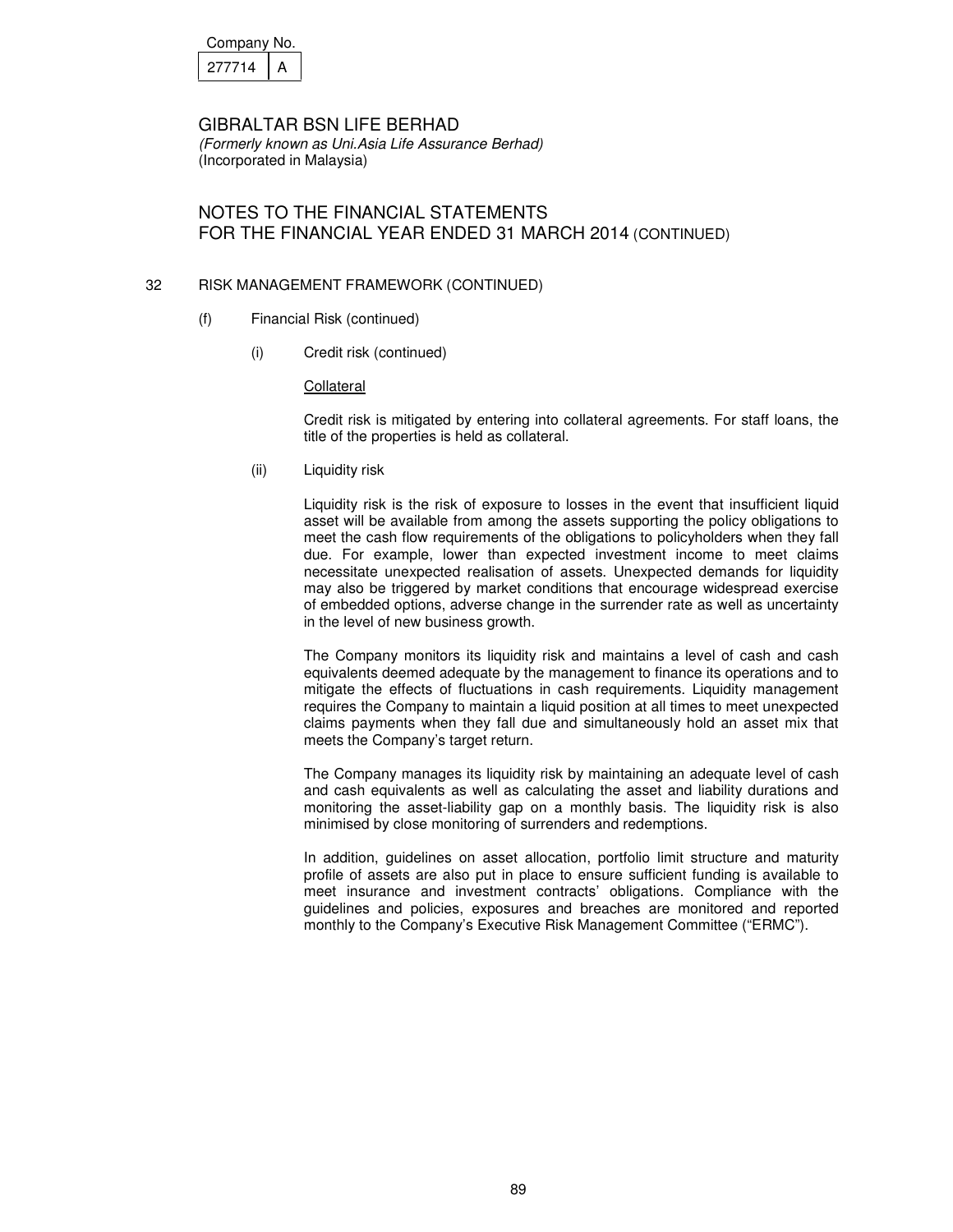| Company No. |  |  |
|-------------|--|--|
| 21/1        |  |  |

 (Formerly known as Uni.Asia Life Assurance Berhad) (Incorporated in Malaysia)

# NOTES TO THE FINANCIAL STATEMENTS FOR THE FINANCIAL YEAR ENDED 31 MARCH 2014 (CONTINUED)

#### 32 RISK MANAGEMENT FRAMEWORK (CONTINUED)

#### (f) Financial Risk (continued)

(ii) Liquidity risk (continued)

#### Maturity Analysis

Below is the summary table for the maturity profile of the financial assets and liabilities based on remaining undiscounted contractual obligations, including interest / profit payable and receivable. For insurance contracts liabilities, maturity profiles are determined based on estimated timing of net cash outflows from the recognised insurance liabilities. Unit-linked liabilities are repayable or transferable on demand and are included in the "Current" column. Repayments which are subject to notice are treated as if notice were to be given immediately.

| 31 March 2014             | Carrying<br>value<br><b>RM'000</b> | Current<br>RM'000 | $-5$<br>years<br>RM'000  | $5 - 15$<br>years<br>RM'000 | Over 15<br>years<br>RM'000 | No maturity<br>date<br>RM'000 | <b>Total</b><br>RM'000 |
|---------------------------|------------------------------------|-------------------|--------------------------|-----------------------------|----------------------------|-------------------------------|------------------------|
| Financial instruments:    |                                    |                   |                          |                             |                            |                               |                        |
| <b>HTM</b>                | 369,003                            | 37,581            | 99,837                   | 362,099                     | 21,310                     | 100                           | 520,927                |
| LAR                       | 527,118                            | 440,336           | 51,900                   |                             | 43,634                     |                               | 535,870                |
| <b>AFS</b>                | 854,000                            | 107,989           | 445,920                  | 515,766                     | 101,299                    | 2,154                         | 1,173,128              |
| <b>FVTPL</b>              | 436,539                            | 2,861             | 8,271                    | 6,461                       | 3,427                      | 426,351                       | 447,371                |
| Accrued interest:         |                                    |                   |                          |                             |                            |                               |                        |
| <b>HTM</b>                | 4,900                              | 4,900             |                          |                             |                            |                               | 4,900                  |
| LAR                       | 13,526                             | 13,526            | $\overline{\phantom{a}}$ | $\overline{\phantom{a}}$    |                            |                               | 13,526                 |
| <b>AFS</b>                | 10,131                             | 10,131            | $\overline{\phantom{a}}$ | $\overline{\phantom{a}}$    | $\overline{\phantom{a}}$   | $\overline{\phantom{a}}$      | 10,131                 |
| <b>FVTPL</b>              | 187                                | 187               |                          |                             |                            |                               | 187                    |
| Reinsurance assets        | 6,131                              | 3,941             | 56                       | 4,098                       | 2,194                      | $\overline{\phantom{a}}$      | 10,289                 |
| Insurance receivables     | 8,298                              | 8,298             |                          |                             |                            | $\overline{\phantom{a}}$      | 8,298                  |
| Other receivables         | 25,143                             | 24,729            | 240                      |                             | 174                        |                               | 25,143                 |
| Cash and cash equivalents | 12,475                             | 12,475            |                          |                             |                            |                               | 12,475                 |
| Total assets              | 2,267,451                          | 666,954           | 606,224                  | 888,424                     | 172,038                    | 428,605                       | 2,762,245              |
|                           |                                    |                   |                          |                             |                            |                               |                        |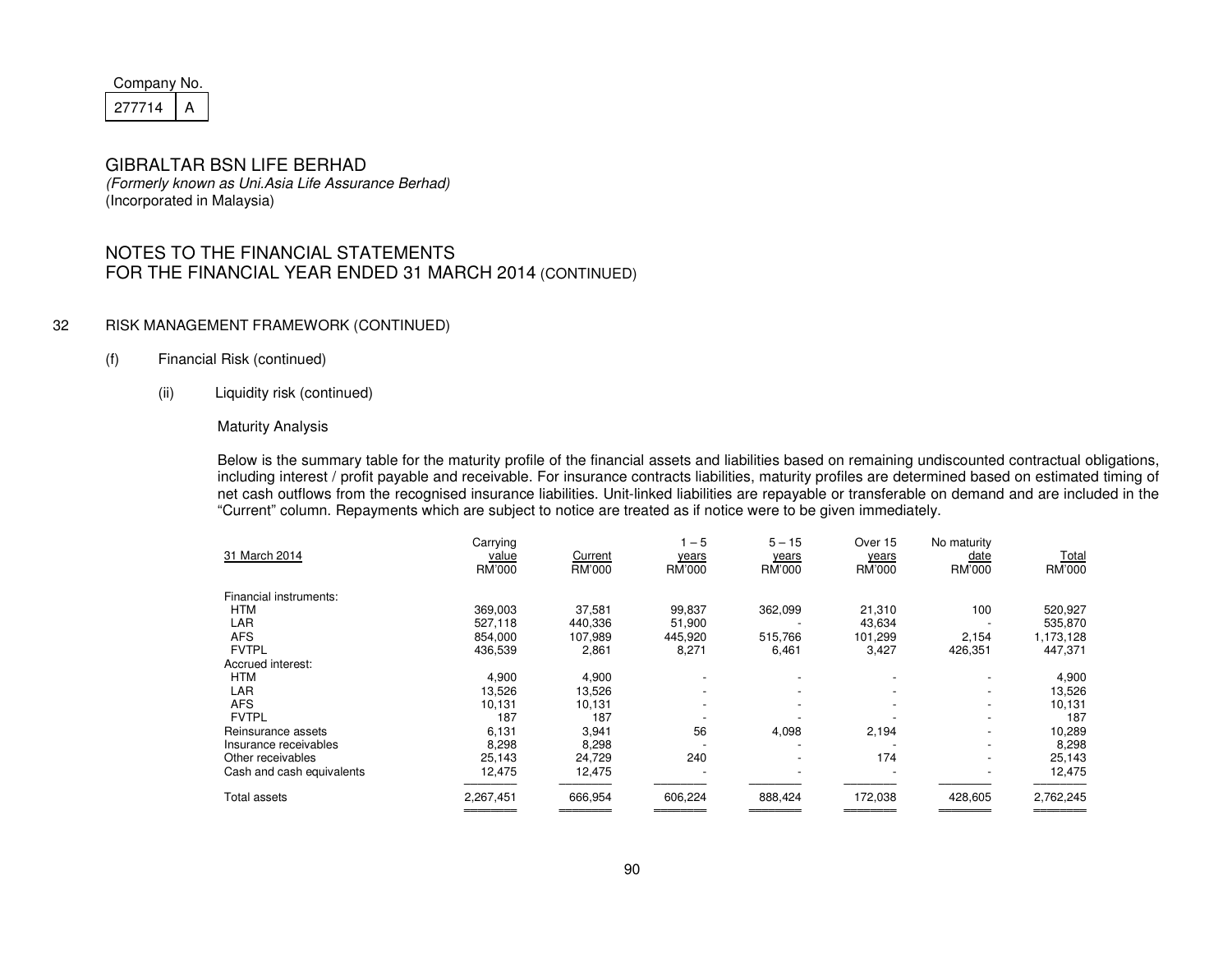| Company No. |  |  |  |
|-------------|--|--|--|
| 277714      |  |  |  |

 (Formerly known as Uni.Asia Life Assurance Berhad) (Incorporated in Malaysia)

# NOTES TO THE FINANCIAL STATEMENTS FOR THE FINANCIAL YEAR ENDED 31 MARCH 2014 (CONTINUED)

## 32 RISK MANAGEMENT FRAMEWORK (CONTINUED)

## (f) Financial Risk (continued)

(ii) Liquidity risk (continued)

## Maturity analysis (continued)

| 31 March 2014                                                                  | Carrying<br><u>value</u><br>RM'000 | Current<br>RM'000 | $-5$<br>years<br>RM'000 | $5 - 15$<br>years<br>RM'000 | Over 15<br>years<br>RM'000 | No maturity<br><u>date</u><br>RM'000 | Total<br>RM'000      |
|--------------------------------------------------------------------------------|------------------------------------|-------------------|-------------------------|-----------------------------|----------------------------|--------------------------------------|----------------------|
| Insurance contract liabilities<br>Insurance payables<br>Subordinated term loan | .712.093<br>109.307                | 584.136<br>10.833 | 141.300<br>3,809        | 1.080.728<br>77.310         | 804.372<br>17,355          |                                      | 2,610,536<br>109,307 |
| Other payables                                                                 | 24,714                             | 24.619            | 93                      |                             | 2                          |                                      | 24.714               |
| <b>Total liabilities</b>                                                       | .846,114                           | 619.588           | 145.202                 | 1.158.038                   | 821.729                    |                                      | 2.744.557            |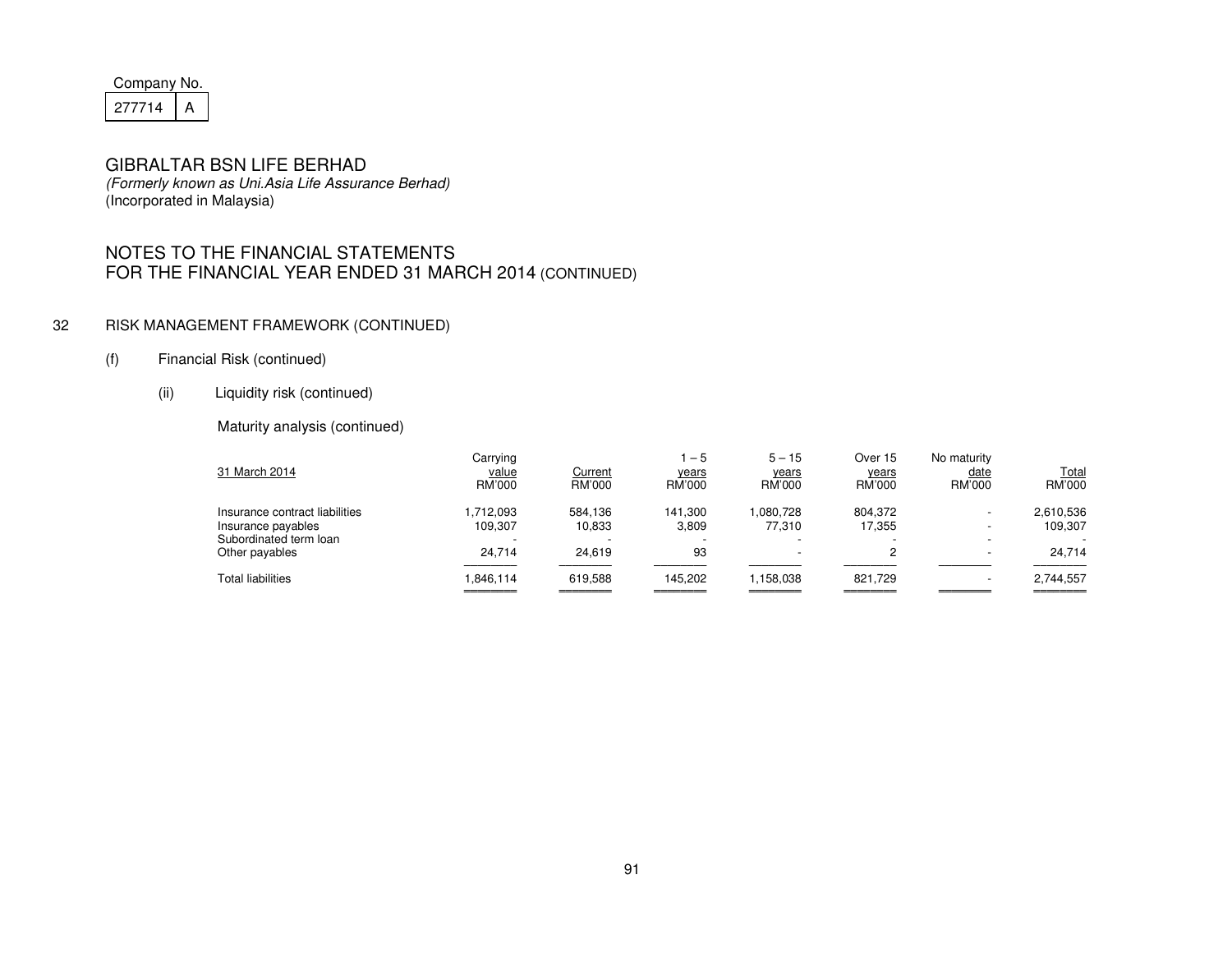| Company No. |  |  |  |
|-------------|--|--|--|
| ַ ג         |  |  |  |

 (Formerly known as Uni.Asia Life Assurance Berhad) (Incorporated in Malaysia)

# NOTES TO THE FINANCIAL STATEMENTS FOR THE FINANCIAL YEAR ENDED 31 MARCH 2014 (CONTINUED)

## 32 RISK MANAGEMENT FRAMEWORK (CONTINUED)

## (f) Financial Risk (continued)

(ii) Liquidity risk (continued)

## Maturity analysis (continued)

|                                | Carrying  |         | $-5$    | $5 - 15$  | Over 15 | No maturity |           |
|--------------------------------|-----------|---------|---------|-----------|---------|-------------|-----------|
| 31 March 2013                  | value     | Current | years   | years     | years   | date        | Total     |
|                                | RM'000    | RM'000  | RM'000  | RM'000    | RM'000  | RM'000      | RM'000    |
| Financial instruments:         |           |         |         |           |         |             |           |
| <b>HTM</b>                     | 378,891   | 33,809  | 124,892 | 341,149   | 44,168  | 100         | 544,118   |
| LAR                            | 711,301   | 625,170 | 46,745  | 636       | 38,751  |             | 711,302   |
| <b>AFS</b>                     | 887,819   | 61,953  | 518,553 | 501,327   | 70,463  | 2,140       | 1,154,436 |
| <b>FVTPL</b>                   | 356,197   | 1,003   | 8,227   | 5,453     | 2,539   | 348,016     | 365,238   |
| Accrued interest:              |           |         |         |           |         |             |           |
| <b>HTM</b>                     | 5,070     | 5,070   |         |           |         |             | 5,070     |
| LAR                            | 12,033    | 12,033  |         |           |         |             | 12,033    |
| <b>AFS</b>                     | 10,023    | 10,023  |         |           |         |             | 10,023    |
| <b>FVTPL</b>                   | 151       | 151     |         |           |         |             | 151       |
| Reinsurance assets             | 8,360     | 3,355   | (620)   | 2,625     | 1,924   |             | 7,284     |
| Insurance receivables          | 8,799     | 8,799   |         |           |         |             | 8,799     |
| Other receivables              | 7,751     | 7,408   | 185     |           | 158     |             | 7,751     |
| Cash and cash equivalents      | 8,053     | 8,053   |         |           |         |             | 8,053     |
| <b>Total assets</b>            | 2,394,448 | 776,827 | 697,982 | 851,190   | 158,003 | 350,256     | 2,834,258 |
| Insurance contract liabilities | 1,823,024 | 549,611 | 257,915 | 1,087,045 | 835,508 |             | 2,730,079 |
| Insurance payables             | 125,071   | 12,051  | 13,815  | 80,005    | 19,200  |             | 125,071   |
| Subordinated term loan         | 53,000    |         |         | 53,000    |         |             | 53,000    |
| Other payables                 | 15,991    | 15,896  | 2,722   |           | 2       |             | 18,620    |
|                                |           |         |         |           |         |             |           |
| <b>Total liabilities</b>       | 2,017,086 | 577,558 | 274,452 | 1,220,050 | 854,710 |             | 2,926,770 |
|                                |           |         |         |           |         |             |           |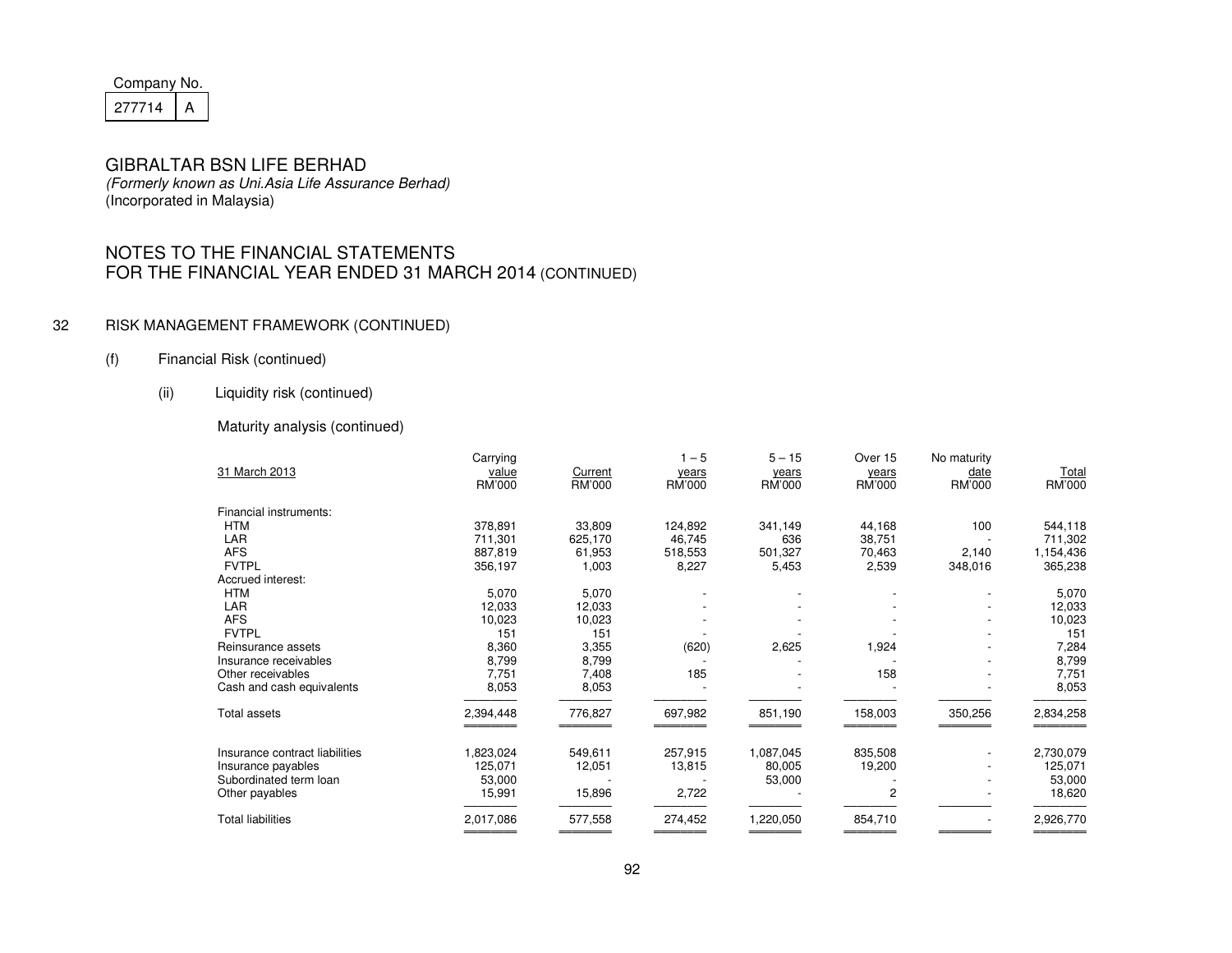| Companv No. |  |
|-------------|--|
|             |  |

# NOTES TO THE FINANCIAL STATEMENTS FOR THE FINANCIAL YEAR ENDED 31 MARCH 2014 (CONTINUED)

#### 32 RISK MANAGEMENT FRAMEWORK (CONTINUED)

- (f) Financial Risk (continued)
	- (iii) Market risk

Market risk is the risk that the fair value of assets or future cash flows of assets supporting the insurance/investment contract liabilities, or the carrying value of the contract liabilities will fluctuate because of changes in market prices and rates. These include changes in equity prices, interest rates and exchange rates. Market risk also includes such factors as changes in economic environment, consumption pattern and investor's expectation that may have significant impact on the value of the investments.

The Company distinguishes market risk as follows:

- (a) Interest rate risk;
- (b) Equity price risk; and<br>(c) Currency risk.
- Currency risk.

The Company manages market risk by putting in place investment mandates and policies to ensure that appropriate investment strategy is adopted by the fund managers. In addition, asset allocation, portfolio and exposure limit structure as well as performance benchmark are also set to ensure that assets support the specific contract liabilities and that assets held are adequate and sufficient to deliver income and gains to policyholders in accordance with the terms of respective contracts and in line with the policyholders' expectations. Compliance with the investment mandates and policies is monitored and reported monthly to the Company's Executive Risk Management Committee ("ERMC") and exposures and breaches are reported as soon as practicable.

The Company also issues investment-linked policies. In the investment-linked business, the policyholders bear the investment risk on the assets held in the investment-linked funds as the policy benefits are directly linked to the net asset value of the funds. The Company's exposure to market risk on this business is therefore limited to the extent that income arising from asset management charges is based on the net asset value of the funds.

(a) Interest rate risk

The Company is exposed to interest rate risk primarily through investments of insurance funds in fixed income securities, credit facilities as well as cash deposits.

The presence of interest rate risk is the result of asset-liability duration mismatch. To illustrate, since the duration of contract liabilities is longer than the duration of assets, the Company's financial position is vulnerable to decrease in interest rates. When interest rates fall, the value of liabilities will increase significantly more than the value of assets due to the asset-liability duration mismatch, thus reducing the insurance fund's surplus.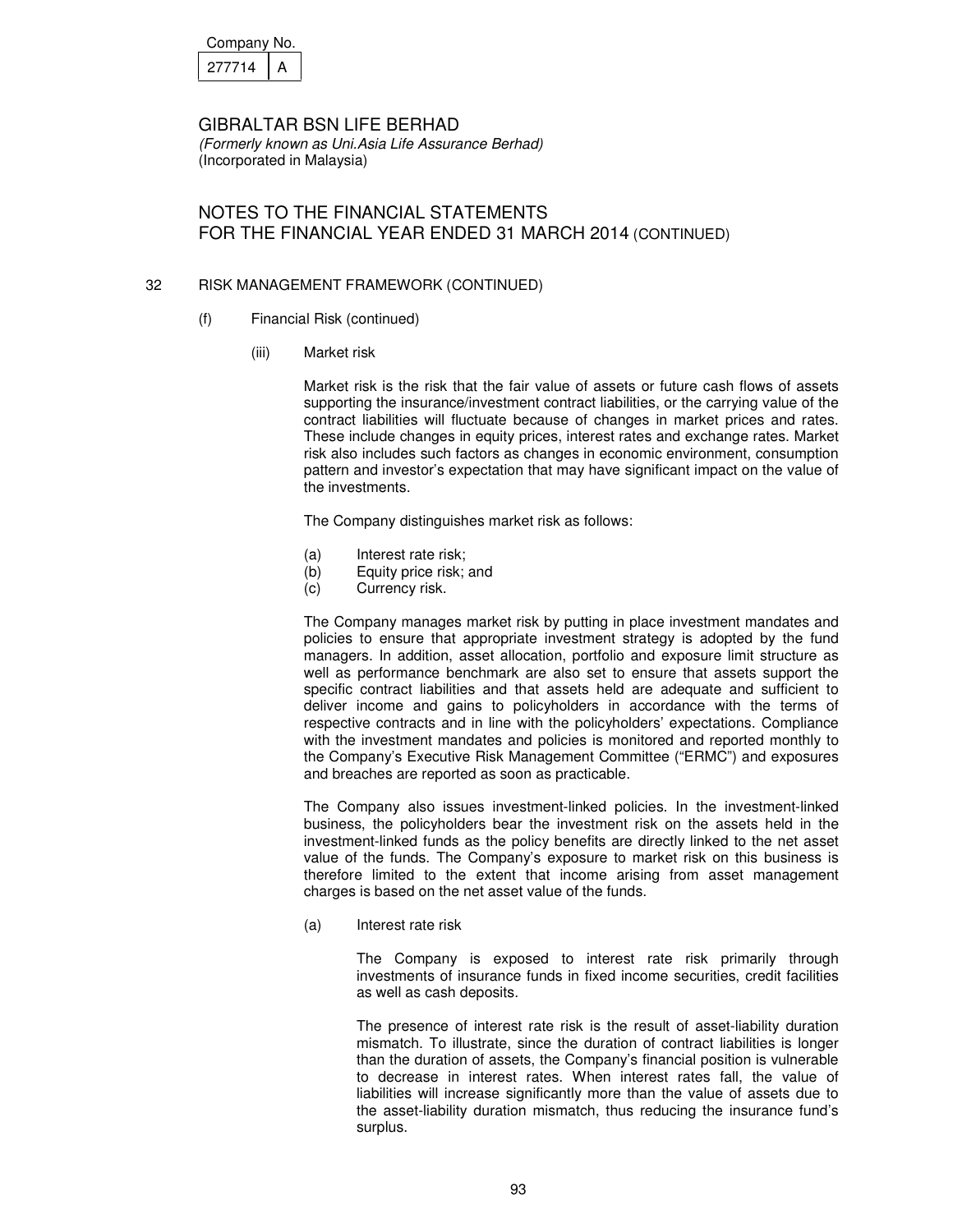| Company No. |  |
|-------------|--|
| 277714      |  |

# NOTES TO THE FINANCIAL STATEMENTS FOR THE FINANCIAL YEAR ENDED 31 MARCH 2014 (CONTINUED)

## 32 RISK MANAGEMENT FRAMEWORK (CONTINUED)

- (f) Financial Risk (continued)
	- (iii) Market risk (continued)
		- (a) Interest rate risk (continued)

As one of the reasons for asset-liability duration mismatch is the scarcity of longer tenure assets in the local financial market, the Company has adopted investment strategy that focuses on identifying suitable investment opportunities which can lengthen the duration of assets and acquiring longer tenure assets whenever available so as to mitigate interest rate risk.

The Company has no significant concentration of interest rate risk.

The sensitivity analysis below is performed for reasonably possible movements in key variables with all other variables held constant, showing the impact on profit before tax for the financial year ended:

|                     | Impact on   | Impact on      |
|---------------------|-------------|----------------|
|                     | equity      | policyholders' |
| Change in variables | before tax* | fund           |
|                     | RM'000      | RM'000         |
| 31 March 2014       |             |                |
| +50 basis points    | (2,239)     | (20, 549)      |
| -50 basis points    | 2.166       | 21,203         |
| 31 March 2013       |             |                |
| +50 basis points    | (3,089)     | (21, 037)      |
| -50 basis points    | 3.042       | 19,060         |

 The above impact to the Company's equity arises from the Shareholders' fund investment in fixed income securities which are classified as financial assets. In the above analysis, the impact arising from changes in interest rate risk to fixed income securities and liabilities of the life fund are retained in the life insurance contract liabilities.

 The method used for deriving sensitivity information and significant variables did not change from the previous period.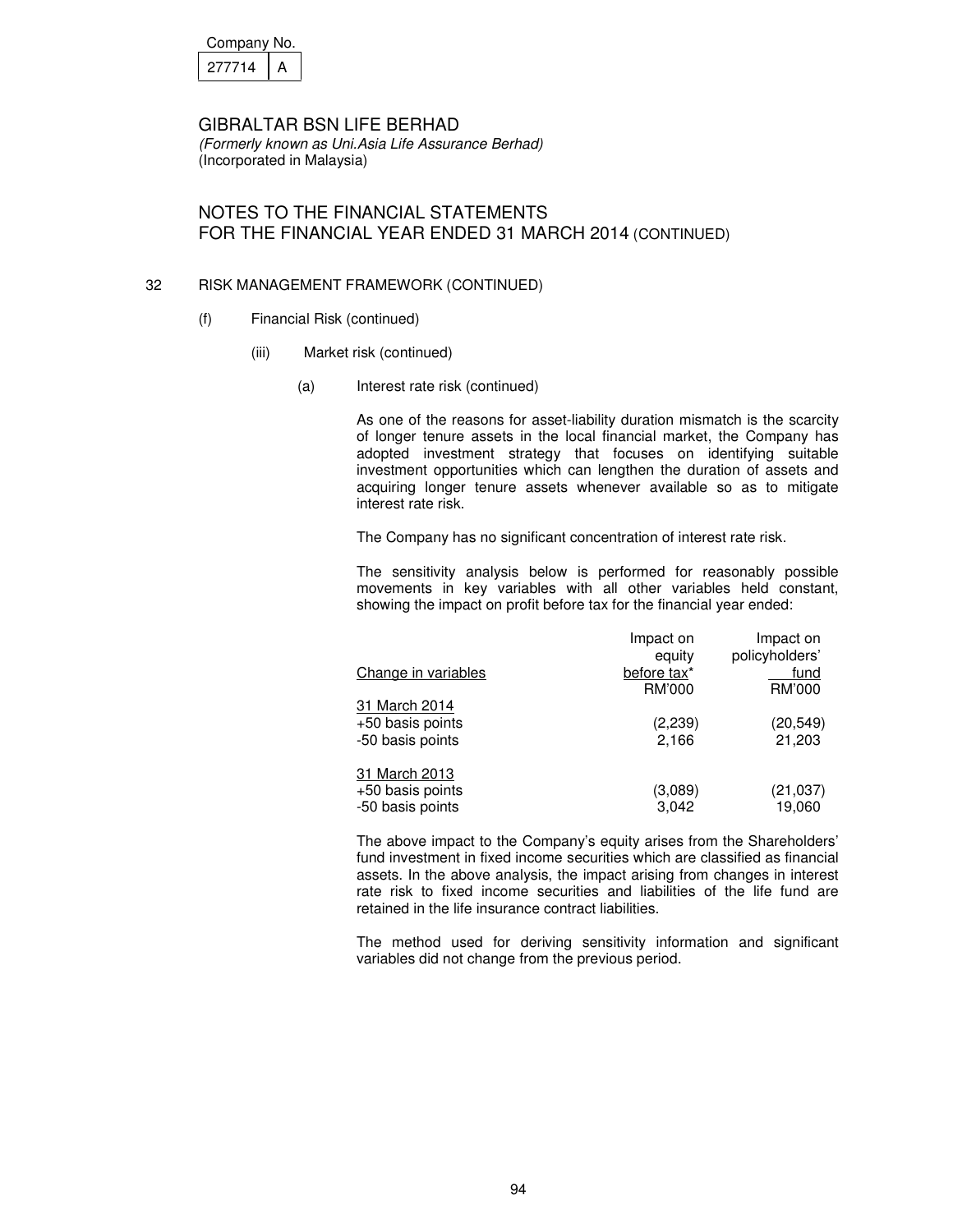| Company No. |  |
|-------------|--|
| 277714      |  |

(Formerly known as Uni.Asia Life Assurance Berhad) (Incorporated in Malaysia)

NOTES TO THE FINANCIAL STATEMENTS FOR THE FINANCIAL YEAR ENDED 31 MARCH 2014 (CONTINUED)

## 32 RISK MANAGEMENT FRAMEWORK (CONTINUED)

- (f) Financial Risk (continued)
	- (iii) Market risk (continued)
		- (b) Equity price risk

The Company is exposed to equity price risk through direct investments in equity of listed and unlisted companies by both life insurance funds and shareholders' fund as the Company bears some of the volatility in returns and investment performance risk.

Equity price risk also exists in investment-linked products as the revenue of the insurance operations are linked to the value of the underlying equity funds and this has an impact on the level of fees earned.

The Company monitors its equity exposure against a benchmark set and agreed by the Investment Committee. The portfolio benchmarks include indices such as the Kuala Lumpur Composite Index and the FTSE Bursa Malaysia Index.

The Company's investment policy also requires it to manage market risk by monitoring the country, sector and single security exposure of the portfolio against the internal investment limits as well as regulatory limits stipulated by BNM. The Company has complied with both the internal and BNM stipulated investment limits during the financial year and has no significant concentration of equity price risk.

The sensitivity analysis below is performed for reasonably possible movements in key variables with all other variables held constant, showing the impact on Profit before Tax for the financial year ended:

|                                                   | Change in<br>variables | Impact on<br>equity<br>RM'000 | Impact on<br>policyholders'<br>fund and<br>liabilities<br>RM'000 |
|---------------------------------------------------|------------------------|-------------------------------|------------------------------------------------------------------|
| <u>31 March 2014</u>                              |                        |                               |                                                                  |
| Bursa Malaysia<br>Bursa Malaysia                  | 30%<br>$-30\%$         | 3,049<br>(3,049)              | 61,082<br>(61,082)                                               |
| 31 March 2013<br>Bursa Malaysia<br>Bursa Malaysia | 30%<br>$-30%$          | 2,678<br>(2,678)              | 46,585<br>(46,585)                                               |

The potential impact arising from other market indices are deemed insignificant as the Company's holdings in equity securities listed in other bourses are not material.

The method used for deriving sensitivity information and significant variables did not change from the previous period.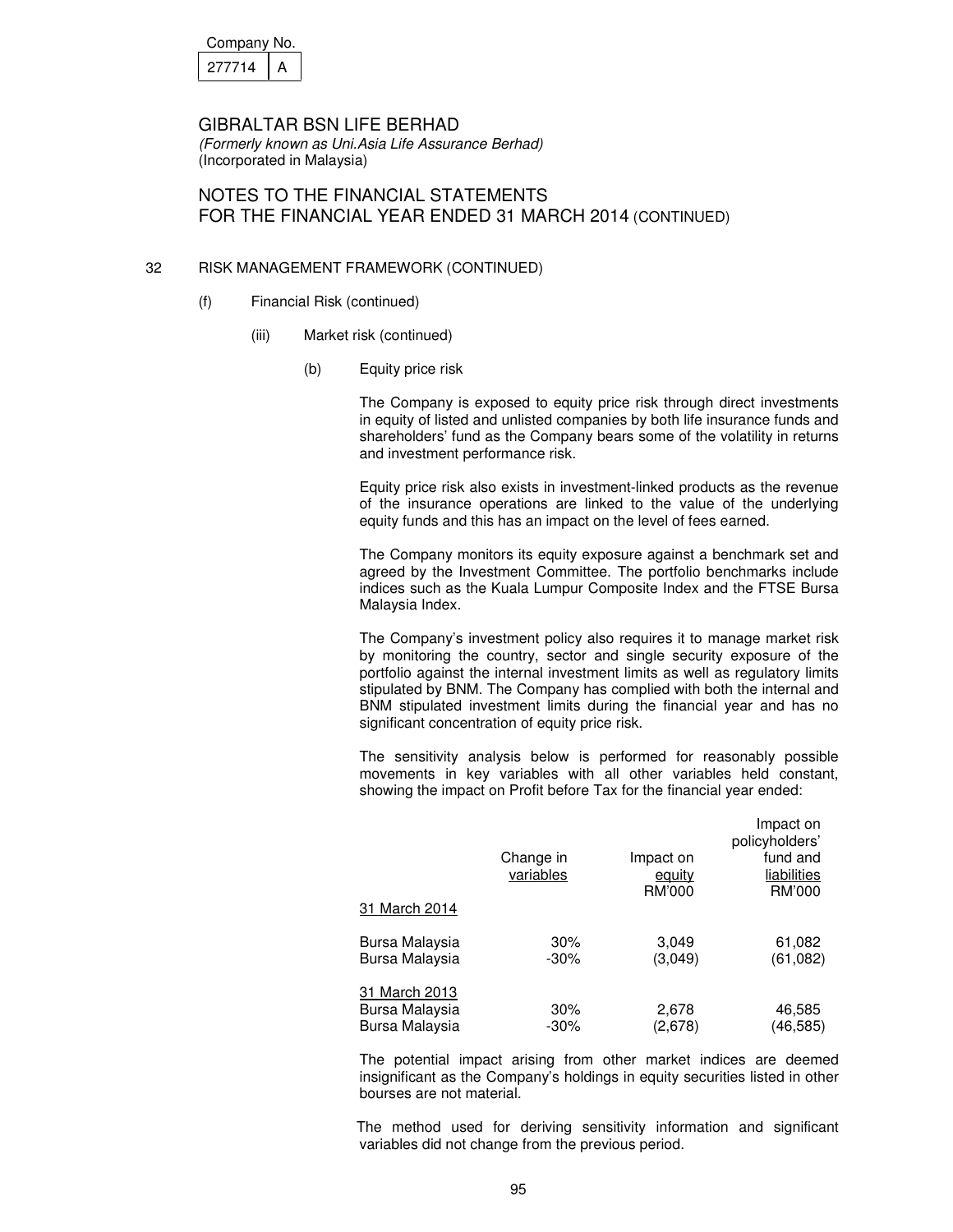| Company No. |  |
|-------------|--|
| 277714      |  |

# NOTES TO THE FINANCIAL STATEMENTS FOR THE FINANCIAL YEAR ENDED 31 MARCH 2014 (CONTINUED)

#### 32 RISK MANAGEMENT FRAMEWORK (CONTINUED)

- (f) Financial Risk (continued)
	- (iii) Market risk (continued)
		- (c) Currency risk

Currency risk is the risk that relative changes in currency values will ultimately decrease the value of foreign assets or increase the value of financial obligations denominated in foreign currencies.

As the Company operates mainly in Malaysia, its financial assets are primarily maintained in Malaysia as required under the Financial Services Act, 2013, and are primarily denominated in the same currency (the local RM) as its insurance and investment contract liabilities. Therefore, the main foreign exchange risk from recognised assets and liabilities arises from transactions other than those in which the insurance and investment contract liabilities are expected to be settled.

The Company does not engage in derivative transactions for speculative or hedging purposes.

As the Company's main foreign exchange risk from recognised assets and liabilities arises from reinsurance transactions for which the balances are expected to be settled and realised in less than a year, the impact arising from sensitivity in foreign exchange rates is deemed minimal as the Company has no significant concentration of foreign currency risk.

In the investment-linked business, the policyholders bear the currency risk on the foreign assets held in some of the investment-linked funds as the policy benefits are directly linked to the net asset value of the funds. The Company's exposure to currency risk on this business is therefore limited to the extent that income arising from asset management charges is based on the net asset value of the funds.

|                                            | Singapore<br>Dollar | Hong<br>Kong<br>Dollar | Indonesia<br>Rupiah | Philippine<br>Peso | Thai<br>Baht | Total  |
|--------------------------------------------|---------------------|------------------------|---------------------|--------------------|--------------|--------|
| At 31 March 2014<br>Financial instruments: | <b>RM'000</b>       | <b>RM'000</b>          | RM'000              | RM'000             | RM'000       | RM'000 |
| <b>FVTPL</b>                               | 46,808              | 2,707                  | 926                 | 447                | 625          | 51,513 |
| Total FVTPL - outside<br>Malaysia          | 46,808              | 2,707                  | 926                 | 447                | 625          | 51,513 |
| At 31 March 2013<br>Financial instruments: |                     |                        |                     |                    |              |        |
| <b>FVTPL</b>                               | 58,072              | 1,373                  | 2,671               | 1.038              | 1,312        | 64,466 |
| Total FVTPL - outside<br>Malaysia          | 58.072              | 1.373                  | 2,671               | 1,038              | 1,312        | 64,466 |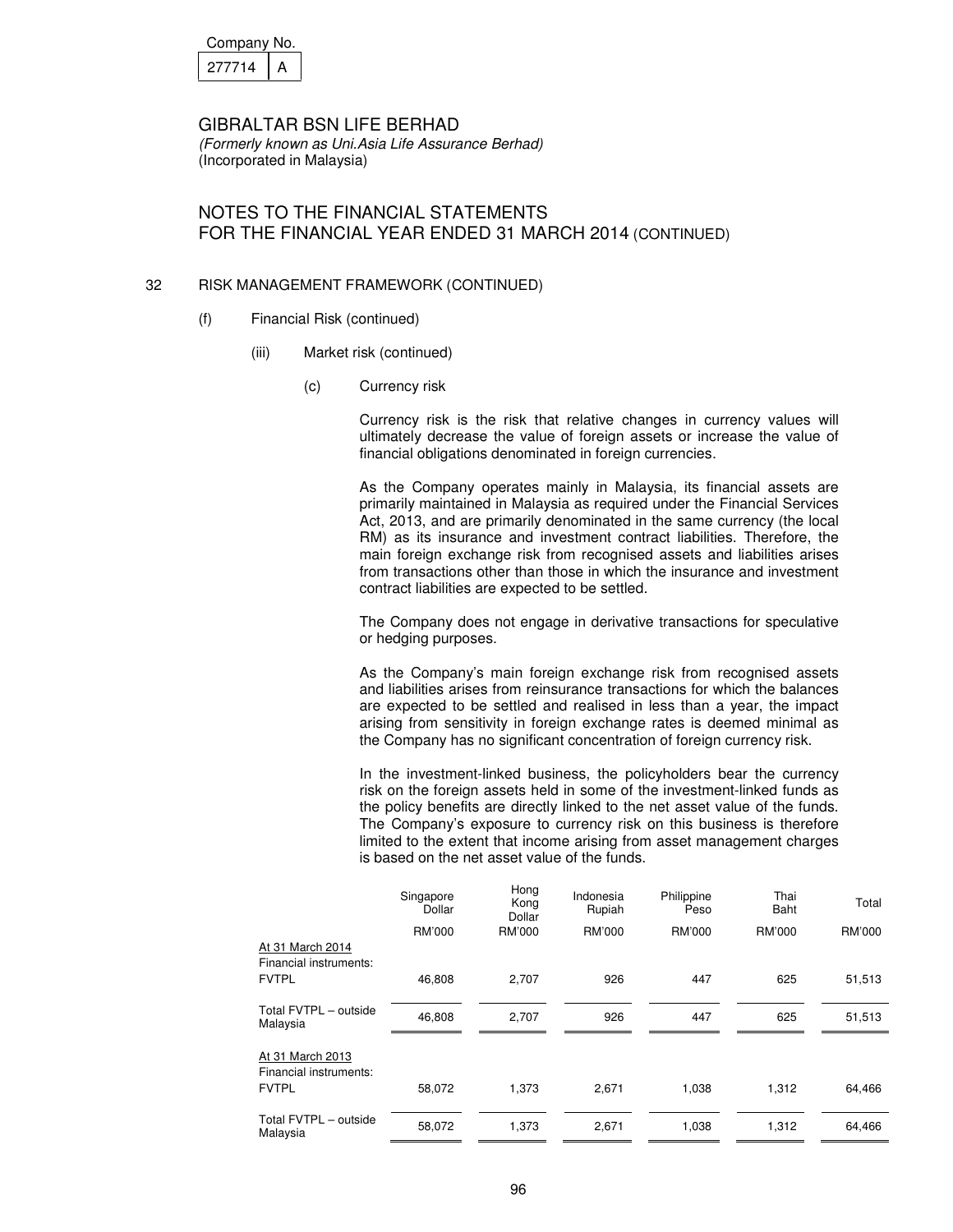| Company No. |  |
|-------------|--|
| 277714      |  |

# NOTES TO THE FINANCIAL STATEMENTS FOR THE FINANCIAL YEAR ENDED 31 MARCH 2014 (CONTINUED)

## 32 RISK MANAGEMENT FRAMEWORK (CONTINUED)

## (g) Operational Risk

Operational risk may be defined as the risk of loss arising from system failure, inadequate or failed internal processes, human factors, from internal and/or external events. When the controls measures in place are inadequate or poorly implemented, it may expose the Company to Operational Risks. These Operational Risks, if materialised, may lead to both financial and/or non financial losses.

In mitigating this, the Company ensures the controls implemented when discharging.

Business and operational activities continue to be relevant and effective. The manner in which operational risk is managed can be best demonstrated through implementation of proper governance structure, supported by over-arching framework of policies, procedures and standards. Some of the controls being implemented include clear reporting lines, proper segregation of duties and responsibilities, adequate check and balance, properly defined role-based access controls, authorisation and reconciliation procedures, staff training and evaluation procedures to name a few.

In order to gauge the effectiveness of the controls being put in place, all business and/or Operational Head perform thorough risk identification and assessment of risk through the use of the Company's dedicated Enterprise Risk Management Reporting System, at least once, on a quarterly basis. In order to mitigate crystallisation of identified risks (moderate and above), the Business and/or Operational Heads will assess and implement mitigation action plans to manage the risk to within acceptable limits.

The Risk Management and compliance function continues to play proactive role in ensuring that proper programs are in place to instill the right control culture within the Company and at the same time, works with the Business and/or Operational Heads to assess the appropriateness of controls and remedial action plans being implemented in mitigating the risks, consistent with its control and oversight responsibilities.

The Internal Audit function will perform its independent assurance work to ensure that the risk management and oversight approach undertaken, systems of internal controls, governance process of the Company are adequate, relevant and effective in managing the risks.

#### (h) Strategic/ business risk

Business risk is the risk of loss arising from uncertainty about the demand for products, the price that can be charged for those products, or the cost of producing and delivering the products. The Company manages business risk by having in place a proper product development process and implementing effective product risk management procedures.

Strategic risk is the risk of loss arising from adverse business decisions, improper implementation of those decisions, and lack of responsiveness to industry or competitive environmental changes. This risk is monitored through the Company's strategic planning and budgeting process.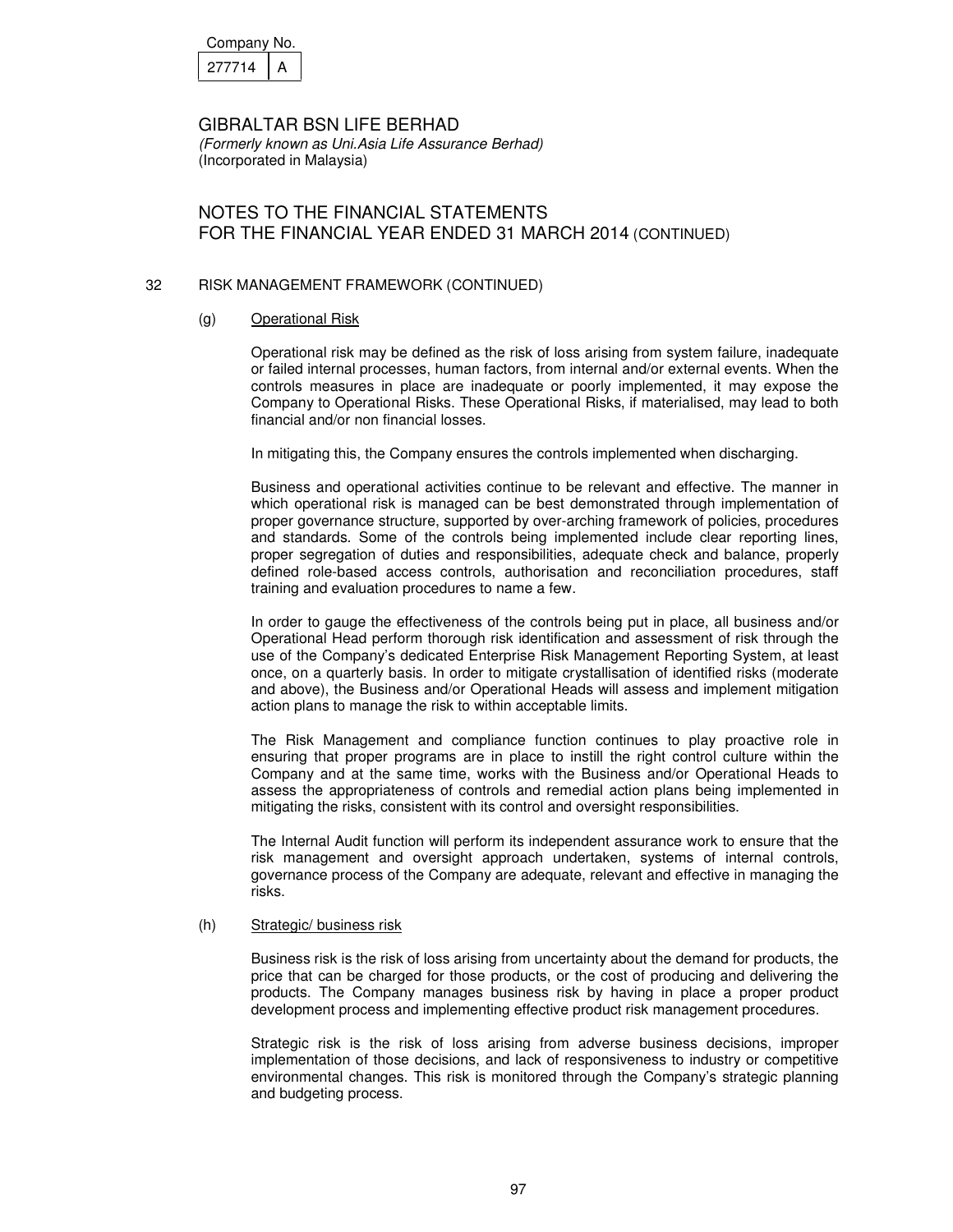| Company No. |  |
|-------------|--|
| 21111       |  |

 (Formerly known as Uni.Asia Life Assurance Berhad) (Incorporated in Malaysia)

# NOTES TO THE FINANCIAL STATEMENTS FOR THE FINANCIAL YEAR ENDED 31 MARCH 2014 (CONTINUED)

## 33 INSURANCE FUNDS

The Company's activities are organised by funds and segregated into the life and shareholders' fund in accordance with Financial Services Act, 2013.

## **Statement of Financial Position by Funds**

|                                              | Shareholders' Fund   |                      | Life Fund            |                      | <b>Investment-linked Funds</b> |                      | Elimination          |                      | Total                |                      |
|----------------------------------------------|----------------------|----------------------|----------------------|----------------------|--------------------------------|----------------------|----------------------|----------------------|----------------------|----------------------|
|                                              | 31.03.2014<br>RM'000 | 31.03.2013<br>RM'000 | 31.03.2014<br>RM'000 | 31.03.2013<br>RM'000 | 31.03.2014<br>RM'000           | 31.03.2013<br>RM'000 | 31.03.2014<br>RM'000 | 31.03.2013<br>RM'000 | 31.03.2014<br>RM'000 | 31.03.2013<br>RM'000 |
| Assets                                       |                      |                      |                      |                      |                                |                      |                      |                      |                      |                      |
| Properties and equipment                     |                      |                      | 23,488               | 21,473               |                                |                      |                      |                      | 23,488               | 21,473               |
| Investment property                          |                      |                      | 5,500                | 5,000                |                                |                      |                      |                      | 5,500                | 5,000                |
| Intangible assets                            |                      |                      | 3,391                | 3,381                |                                |                      |                      |                      | 3,391                | 3,381                |
| Prepaid lease property                       |                      |                      | 243                  | 246                  |                                |                      |                      |                      | 243                  | 246                  |
| Investments                                  | 197,885              | 225,324              | 1,772,837            | 1,918,469            | 249,978                        | 222,868              | (5,296)              | (5, 176)             | 2,215,404            | 2,361,485            |
| Reinsurance assets                           |                      |                      | 6,131                | 8,360                |                                |                      |                      |                      | 6,131                | 8,360                |
| Insurance receivables                        |                      |                      | 8,298                | 8,799                |                                |                      |                      |                      | 8,298                | 8,799                |
| Other receivables                            | 249,266              | 235,708              | 11,521               | 4,057                | 7,017                          | 2,402                | (252, 395)           | (236, 181)           | 15,409               | 5,986                |
| Tax recoverable                              | 7,056                |                      | 1,920                | 918                  | 758                            | 838                  |                      |                      | 9,734                | 1,765                |
| Cash and cash equivalents                    | 297                  | 184                  | 12,090               | 7,785                | 88                             | 84                   |                      |                      | 12,475               | 8,053                |
| <b>Total Assets</b>                          | 454,504              | 461,225              | 1,845,419            | 1,978,488            | 257,841                        | 226,192              | (257, 691)           | (241, 357)           | 2,300,073            | 2,424,548            |
| Share capital                                | 125,000              | 125,000              |                      |                      |                                |                      |                      |                      | 125,000              | 125,000              |
| Retained earnings                            | 277,654              | 227,898              |                      |                      |                                |                      |                      |                      | 277,654              | 227,898              |
| AFS fair value reserves                      | (1,203)              | 11,019               |                      |                      |                                |                      |                      |                      | (1,203)              | 11,019               |
| Asset revaluation reserves                   | 2,259                | 2,074                |                      |                      |                                |                      |                      |                      | 2,259                | 2,074                |
| <b>Total Equity</b>                          | 403,710              | 365,991              |                      |                      |                                |                      |                      |                      | 403,710              | 365,991              |
| Insurance contract liabilities               |                      |                      | 1,459,400            | 1,600,728            | 257,989                        | 227,472              | (5, 296)             | (5, 176)             | 1,712,093            | 1,823,024            |
| Deferred tax liabilities                     | 49,576               | 40,868               | 1,424                | 2,551                | (751)                          | (1,948)              |                      |                      | 50,249               | 41,471               |
| Subordinate term loan                        |                      | 53,000               |                      |                      |                                |                      |                      |                      |                      | 53,000               |
| Insurance payables                           |                      |                      | 109,307              | 125,071              |                                |                      |                      |                      | 109,307              | 125,071              |
| Current tax payable                          |                      |                      |                      |                      |                                |                      |                      |                      |                      |                      |
| Other payables                               | 1,218                | 1,366                | 275,288              | 250,138              | 603                            | 668                  | (252, 395)           | (236, 181)           | 24,714               | 15,991               |
| <b>Total Liabilities</b>                     | 50,794               | 95,234               | 1,845,419            | 1,978,488            | 257,841                        | 226,192              | (257, 691)           | (241, 357)           | 1,896,363            | 2,058,557            |
| Total policyholders' fund<br>and liabilities | 454,504              | 461,225              | 1,845,419            | 1,978,488            | 257,841                        | 226,192              | (257, 691)           | (241, 357)           | 2,300,073            | 2,424,548            |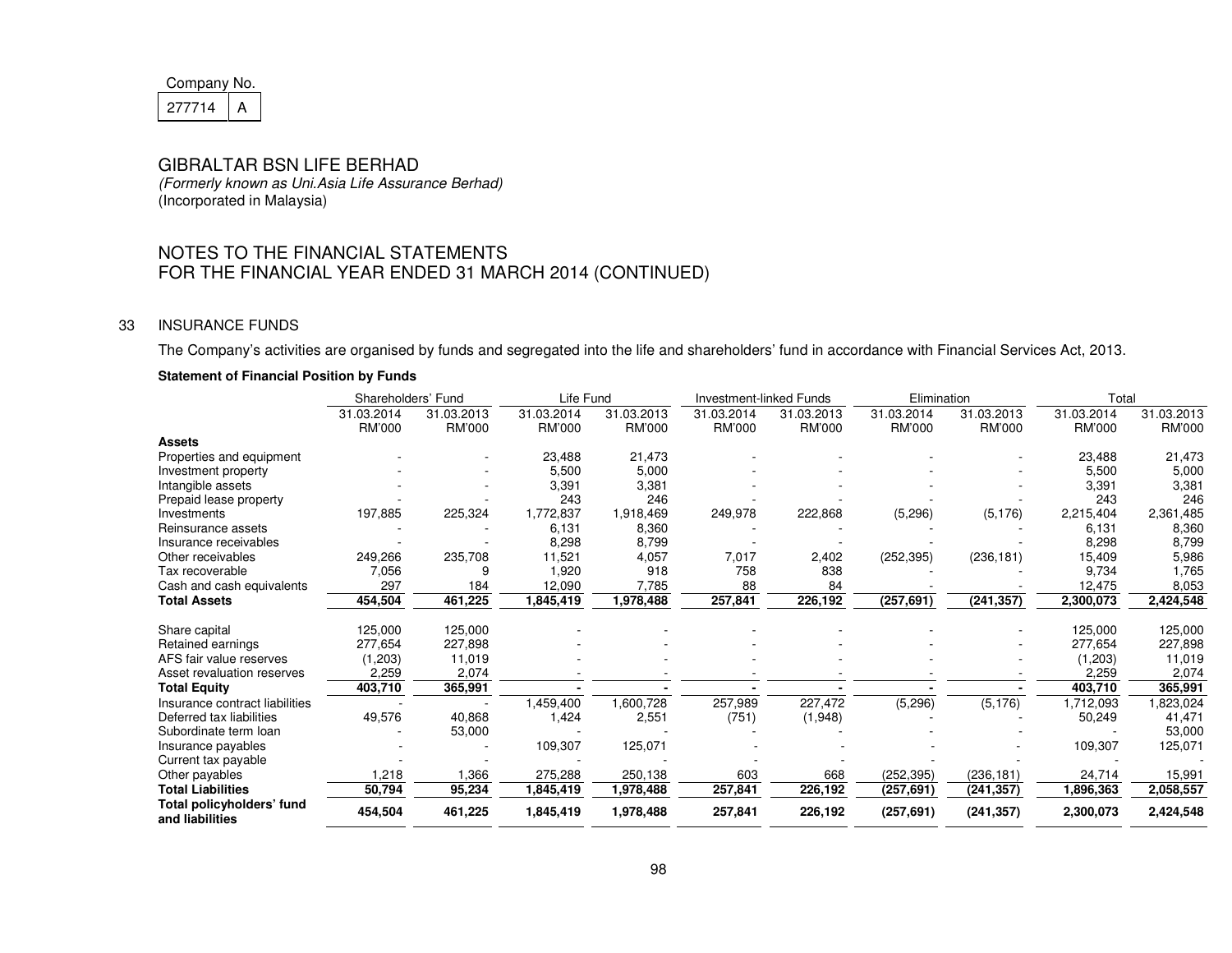| Company No. |  |  |  |  |
|-------------|--|--|--|--|
| 277714      |  |  |  |  |

 (Formerly known as Uni.Asia Life Assurance Berhad) (Incorporated in Malaysia)

# NOTES TO THE FINANCIAL STATEMENTS FOR THE FINANCIAL YEAR ENDED 31 MARCH 2014 (CONTINUED)

## 33 INSURANCE FUNDS (CONTINUED)

# **Statement of Income by Funds For the financial year ended**

|                                                                           | Shareholders' Fund |                          | Life Fund  |            | Investment-linked Funds |           | Elimination |                          | Total         |            |
|---------------------------------------------------------------------------|--------------------|--------------------------|------------|------------|-------------------------|-----------|-------------|--------------------------|---------------|------------|
|                                                                           | 2014               | 2013                     | 2014       | 2013       | 2014                    | 2013      | 2014        | 2013                     | 2014          | 2013       |
|                                                                           | RM'000             | RM'000                   | RM'000     | RM'000     | RM'000                  | RM'000    | RM'000      | RM'000                   | <b>RM'000</b> | RM'000     |
| Operating revenue                                                         | 9,513              | 9,057                    | 343,512    | 337,643    | 35,800                  | 27,117    |             |                          | 388,825       | 373,817    |
| Gross premium                                                             |                    | $\overline{\phantom{a}}$ | 263,770    | 256,925    | 32,301                  | 18,917    |             | $\overline{\phantom{a}}$ | 296,071       | 275,842    |
| Premium ceded to reinsurers                                               |                    |                          | (13,370)   | (12,539)   |                         |           |             |                          | (13, 370)     | (12, 539)  |
| Net premiums                                                              |                    |                          | 250,400    | 244,386    | 32,301                  | 18,917    |             |                          | 282,701       | 263,303    |
| Investment income                                                         | 9,513              | 9,057                    | 79,742     | 80,718     | 3,499                   | 8,200     |             |                          | 92,754        | 97,975     |
| Realised gains and losses                                                 | 138                | 205                      | 25,424     | 19,772     | 4,449                   | (2,388)   |             |                          | 30,011        | 17,589     |
| Fair value gains and losses                                               | 223                | 495                      | 8,299      | 1,189      | 15,308                  | 2,759     | (120)       | (125)                    | 23,710        | 4,318      |
| Fee income                                                                |                    |                          |            | 2          |                         |           |             |                          |               | 2          |
| Other operating income                                                    |                    |                          | 1,493      | 1,324      | 357                     | 512       |             |                          | 1,850         | 1,836      |
| Other income                                                              | 9,874              | 9,757                    | 114,962    | 103,005    | 23,613                  | 9,083     | (120)       | (125)                    | 148,329       | 121,720    |
| Gross benefits and claims                                                 |                    | $\overline{\phantom{a}}$ | (379, 827) | (117, 542) | (20, 658)               | (28, 860) |             |                          | (400, 485)    | (146, 402) |
| Claims ceded to reinsurers                                                |                    |                          | 7,344      | 2,642      |                         |           |             |                          | 7,344         | 2,642      |
| Gross change in contract liabilities<br>Change in contract liabilities to |                    | $\overline{\phantom{a}}$ | 160,005    | (129, 736) | (30, 517)               | 3,850     | 120         | 125                      | 129,608       | (125, 761) |
| reinsurers                                                                |                    |                          | (2,850)    | 15         |                         |           |             |                          | (2,850)       | 15         |
| Net insurance benefits and claims                                         |                    |                          | (215, 328) | (244, 621) | (51, 175)               | (25,010)  | 120         | 125                      | (266, 383)    | (269, 506) |